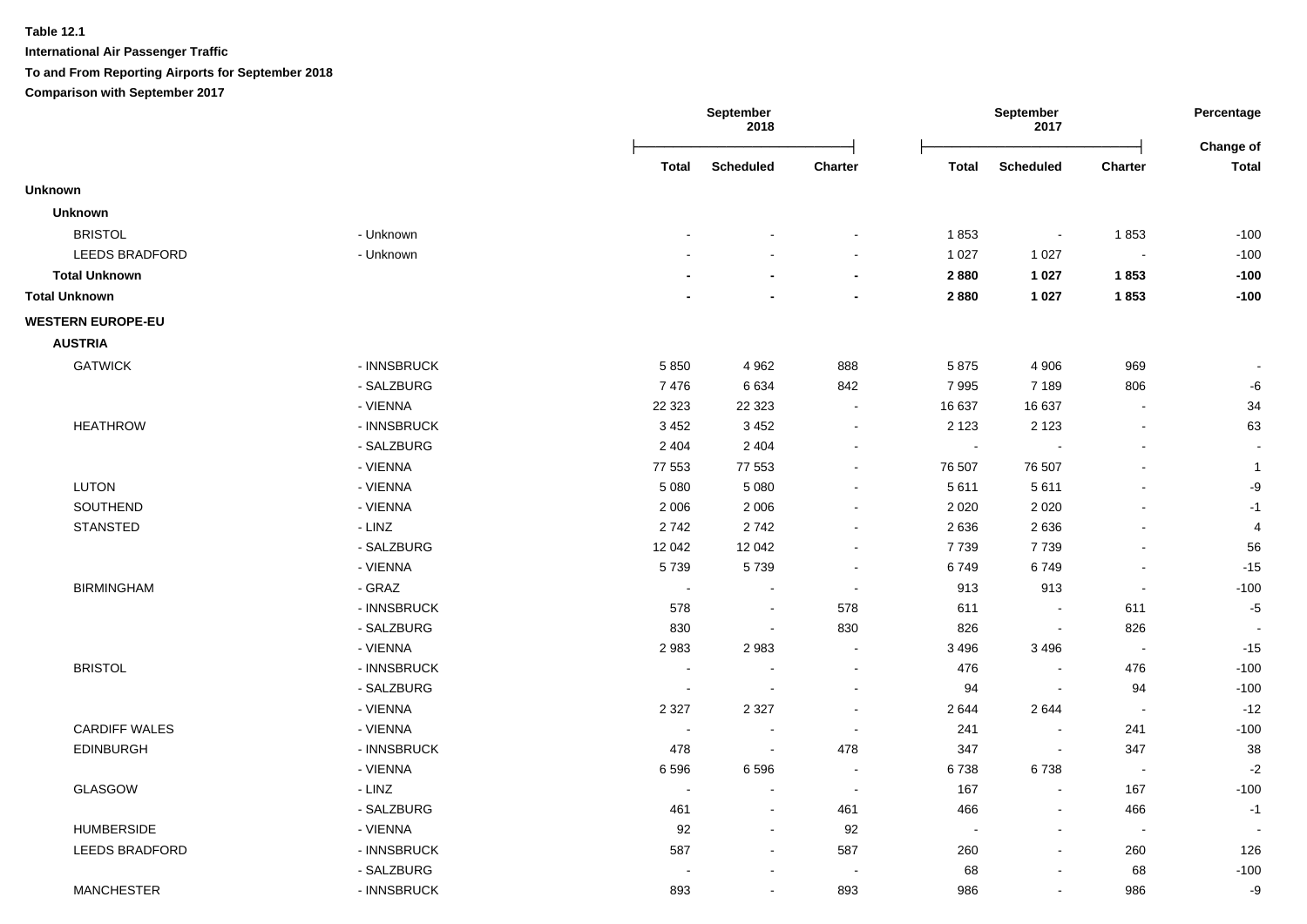|                             |             | September<br>2018 |                          |                          |                | September<br>2017 |                          | Percentage<br>Change of |
|-----------------------------|-------------|-------------------|--------------------------|--------------------------|----------------|-------------------|--------------------------|-------------------------|
|                             |             | Total             | <b>Scheduled</b>         | Charter                  | Total          | <b>Scheduled</b>  | <b>Charter</b>           | <b>Total</b>            |
|                             | - SALZBURG  | 1813              | $\sim$                   | 1813                     | 2 1 5 9        | $\sim$            | 2 1 5 9                  | $-16$                   |
|                             | - VIENNA    | 9854              | 9854                     | $\sim$                   | 9622           | 9622              | $\sim$                   | $\sqrt{2}$              |
| <b>NEWCASTLE</b>            | - SALZBURG  | 398               | 398                      | $\blacksquare$           | 466            | 466               | $\overline{\phantom{a}}$ | $-15$                   |
| <b>Total AUSTRIA</b>        |             | 174 557           | 167 095                  | 7462                     | 164 472        | 155 996           | 8476                     | 6                       |
| <b>BELGIUM</b>              |             |                   |                          |                          |                |                   |                          |                         |
| <b>GATWICK</b>              | - BRUSSELS  | 1782              | 1782                     |                          | 539            | 539               |                          | 231                     |
| <b>HEATHROW</b>             | - BRUSSELS  | 58 119            | 58 119                   | $\sim$                   | 55 348         | 55 348            |                          | 5                       |
| <b>LONDON CITY</b>          | - ANTWERP   | $\sim$            | $\sim$                   |                          | 4 3 8 4        | 4 3 8 4           | $\blacksquare$           | $-100$                  |
| SOUTHEND                    | - ANTWERP   | 1 1 0 4           | 1 1 0 4                  | $\overline{\phantom{a}}$ | $\blacksquare$ |                   | $\blacksquare$           |                         |
| BELFAST INTERNATIONAL       | - ANTWERP   |                   |                          | $\overline{\phantom{a}}$ | 37             | $\sim$            | 37                       | $-100$                  |
| <b>BIRMINGHAM</b>           | - BRUSSELS  | 9976              | 9887                     | 89                       | 15 105         | 15 105            | $\sim$                   | $-34$                   |
| <b>BRISTOL</b>              | - BRUSSELS  | 5415              | 5415                     | $\blacksquare$           | 5 8 0 8        | 5 8 0 8           | $\blacksquare$           | $\mathbf{-7}$           |
| <b>CARDIFF WALES</b>        | - BRUSSELS  | $\sim$            |                          | $\sim$                   | 49             | 49                | $\blacksquare$           | $-100$                  |
| EAST MIDLANDS INTERNATIONAL | - BRUSSELS  | 2658              | 2658                     | $\overline{\phantom{a}}$ | 2 3 5 1        | 2 3 5 1           | $\blacksquare$           | 13                      |
| <b>EDINBURGH</b>            | - BRUSSELS  | 12 459            | 12 459                   |                          | 9 2 5 6        | 9 2 5 6           |                          | 35                      |
|                             | - CHARLEROI | 7 1 9 4           | 7 1 9 4                  | $\sim$                   | 6787           | 6787              | $\blacksquare$           | 6                       |
| <b>GLASGOW</b>              | - BRUSSELS  | 97                | $\sim$                   | 97                       | 627            | $\sim$            | 627                      | $-85$                   |
|                             | - CHARLEROI | 2949              | 2949                     |                          | 2614           | 2614              | $\sim$                   | 13                      |
| <b>MANCHESTER</b>           | - BRUSSELS  | 19 309            | 19 309                   |                          | 18704          | 18 6 28           | 76                       | 3                       |
|                             | - CHARLEROI | 14 4 42           | 14 4 42                  | $\overline{\phantom{a}}$ | 14 904         | 14 904            | $\tilde{\phantom{a}}$    | $-3$                    |
| NEWCASTLE                   | - BRUSSELS  | 2516              | 2516                     | $\sim$                   | 2 3 0 2        | 2 3 0 2           | $\sim$                   | 9                       |
| <b>PRESTWICK</b>            | - BRUSSELS  | $\sim$            |                          | $\overline{\phantom{a}}$ | 83             |                   | 83                       | $-100$                  |
| <b>Total BELGIUM</b>        |             | 138 020           | 137834                   | 186                      | 138 898        | 138 075           | 823                      | $-1$                    |
| <b>CROATIA</b>              |             |                   |                          |                          |                |                   |                          |                         |
| <b>GATWICK</b>              | - DUBROVNIK | 35 072            | 35 072                   | $\sim$ $\sim$            | 38 056         | 38 056            | $\sim$                   | -8                      |
|                             | - PULA      | 8638              | 3992                     | 4 6 4 6                  | 7 2 8 5        | 3865              | 3 4 2 0                  | 19                      |
|                             | - SPLIT     | 32 649            | 29 7 32                  | 2917                     | 28 748         | 26 871            | 1877                     | 14                      |
|                             | - ZAGREB    | $\sim$            | $\sim$                   | $\blacksquare$           | 4 2 8 3        | 4 2 8 3           | $\mathbf{r}$             | $-100$                  |
| <b>HEATHROW</b>             | - PULA      | 2 2 4 6           | 2 2 4 6                  | $\sim$                   | 2 2 6 3        | 2 2 6 3           | L,                       | $-1$                    |
|                             | - RIJEKA    | $\sim$            | $\overline{\phantom{a}}$ |                          | 880            | 880               | $\overline{a}$           | $-100$                  |
|                             | - SPLIT     | 4798              | 4798                     |                          | 4 4 9 0        | 4 4 9 0           | $\overline{a}$           | $\overline{7}$          |
|                             | - ZAGREB    | 12 447            | 12 447                   |                          | 16 307         | 16 307            |                          | $-24$                   |
| <b>LUTON</b>                | - DUBROVNIK | 4 2 0 1           | 4 2 0 1                  |                          | 3775           | 3775              |                          | 11                      |
|                             | - SPLIT     | 12 184            | 12 184                   |                          | 10 846         | 10 846            |                          | 12                      |
|                             | - ZADAR     | 2 5 3 2           | 2532                     |                          | 2 3 3 4        | 2 3 3 4           | ÷.                       | 8                       |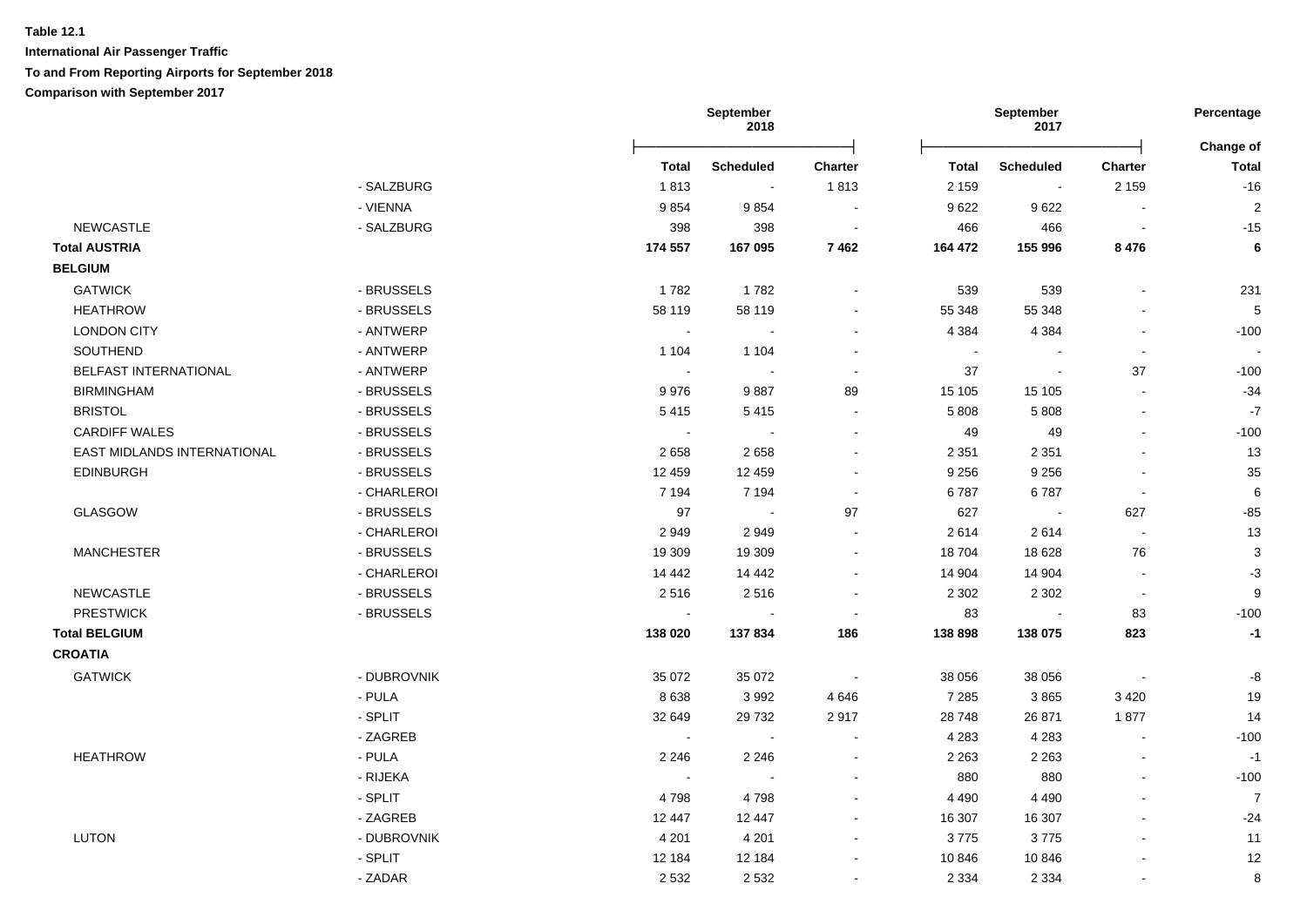|                             |             |                            | September<br>2018 |                          |              | September<br>2017 |                          | Percentage<br>Change of |
|-----------------------------|-------------|----------------------------|-------------------|--------------------------|--------------|-------------------|--------------------------|-------------------------|
|                             |             | Total                      | <b>Scheduled</b>  | Charter                  | <b>Total</b> | <b>Scheduled</b>  | <b>Charter</b>           | <b>Total</b>            |
| SOUTHEND                    | - DUBROVNIK | 4 3 7 2                    | 4 3 7 2           | $\sim$                   | 1 4 8 3      | 1483              |                          | 195                     |
|                             | - PULA      | 2 4 0 7                    | 2 4 0 7           | $\blacksquare$           | $\sim$       | $\blacksquare$    |                          |                         |
|                             | - ZADAR     | 842                        | 842               | $\blacksquare$           | 480          | 480               |                          | 75                      |
| <b>STANSTED</b>             | - DUBROVNIK | 13 642                     | 13 642            | $\blacksquare$           | 12 057       | 12 057            |                          | 13                      |
|                             | - PULA      | 6801                       | 6801              | $\mathbf{r}$             | 5 1 8 3      | 5 1 8 3           |                          | 31                      |
|                             | - RIJEKA    | $\mathcal{L}_{\mathbf{r}}$ | $\sim$            | $\blacksquare$           | 2828         | 2828              | $\overline{\phantom{a}}$ | $-100$                  |
|                             | - SPLIT     | 7833                       | 7833              | $\blacksquare$           | 6652         | 6652              | $\blacksquare$           | 18                      |
|                             | - ZADAR     | 7 0 5 2                    | 5638              | 1414                     | 4 9 9 9      | 4 0 8 1           | 918                      | 41                      |
| BELFAST INTERNATIONAL       | - DUBROVNIK | 4 4 3 3                    | 4 4 3 3           |                          | 3 1 2 7      | 3 1 2 7           |                          | 42                      |
|                             | - SPLIT     | 2 5 2 2                    | 2522              |                          | 2 3 6 1      | 2 3 6 1           |                          | $\overline{7}$          |
| <b>BIRMINGHAM</b>           | - DUBROVNIK | 6569                       | 6569              |                          | 7866         | 7866              |                          | $-16$                   |
|                             | - PULA      | 3 2 0 8                    | $\sim$            | 3 2 0 8                  | 3 2 5 4      | $\sim$            | 3 2 5 4                  | $-1$                    |
|                             | - SPLIT     | 2928                       | 2928              | $\sim$                   | 2575         | 2575              | $\overline{\phantom{a}}$ | 14                      |
| <b>BRISTOL</b>              | - DUBROVNIK | 6644                       | 6644              | $\overline{a}$           | 4 2 8 5      | 4 2 8 5           | $\sim$                   | 55                      |
|                             | - PULA      | 3013                       | 3013              |                          | 4 9 6 5      | 1537              | 3 4 2 8                  | $-39$                   |
|                             | $-$ SPLIT   | 6963                       | 6963              |                          | 5 3 8 5      | 5 3 8 5           |                          | 29                      |
|                             | - ZADAR     | $\sim$                     | $\sim$            | $\blacksquare$           | 2893         | 2893              |                          | $-100$                  |
| DONCASTER SHEFFIELD         | - DUBROVNIK | 1454                       | 1454              | $\sim$                   | 1 4 7 5      | 1475              |                          | $-1$                    |
| EAST MIDLANDS INTERNATIONAL | - DUBROVNIK | 4 0 4 4                    | 4 0 4 4           | $\sim$                   | 2 4 1 8      | 2418              | $\sim$                   | 67                      |
|                             | - PULA      | 1 3 3 2                    | $\sim$            | 1 3 3 2                  | 1 2 6 5      | $\sim 100$        | 1 2 6 5                  | 5                       |
|                             | - SPLIT     | 2 3 5 7                    | 2 3 5 7           | $\overline{a}$           | 1 0 7 8      | 1 0 7 8           | $\sim$                   | 119                     |
| EDINBURGH                   | - DUBROVNIK | 5870                       | 5870              | $\sim$                   | 7 0 3 7      | 7 0 3 7           | $\blacksquare$           | $-17$                   |
|                             | - PULA      | 3685                       | 2 4 3 0           | 1 2 5 5                  | 3 3 1 7      | 2 1 4 1           | 1 1 7 6                  | 11                      |
|                             | - SPLIT     | 2 4 3 0                    | 2 4 3 0           | $\overline{\phantom{a}}$ | 2 1 2 1      | 2 1 2 1           | $\sim$                   | 15                      |
| GLASGOW                     | - DUBROVNIK | 3410                       | 1813              | 1597                     | 3 0 0 1      | 1 3 5 5           | 1 646                    | 14                      |
|                             | $-$ SPLIT   | 3 0 6 9                    | 3 0 6 9           |                          | 2 3 5 3      | 2 2 5 6           | 97                       | $30\,$                  |
| <b>LEEDS BRADFORD</b>       | - DUBROVNIK | 3 3 0 5                    | 3 3 0 5           |                          | 2829         | 2829              |                          | 17                      |
|                             | - PULA      | 2 4 0 6                    | 2 4 0 6           | $\overline{a}$           | 2 1 1 2      | 2 1 1 2           |                          | 14                      |
|                             | - SPLIT     | 2428                       | 2428              | $\blacksquare$           | 2 3 7 7      | 2 3 7 7           |                          | $\sqrt{2}$              |
| LIVERPOOL (JOHN LENNON)     | $-$ PULA    | 2 4 5 5                    | 2 4 5 5           | $\sim$                   | $\sim$       | $\blacksquare$    | $\overline{\phantom{a}}$ |                         |
| <b>MANCHESTER</b>           | - DUBROVNIK | 17 454                     | 17 454            | $\sim$                   | 18 279       | 18 279            | $\sim$                   | $-5$                    |
|                             | - PULA      | 7 1 6 8                    | 3 9 0 9           | 3 2 5 9                  | 7 171        | 3614              | 3557                     | $\overline{a}$          |
|                             | - SPLIT     | 16 232                     | 13 3 73           | 2859                     | 13 116       | 11 283            | 1833                     | 24                      |
|                             | - ZADAR     | 4 3 8 8                    | 3078              | 1 3 1 0                  | 4 1 4 2      | 3 1 1 6           | 1 0 2 6                  | $\,6$                   |
|                             | - ZAGREB    |                            | $\sim$            | $\blacksquare$           | 2 3 3 3      | 2 3 3 3           | $\blacksquare$           | $-100$                  |
|                             |             |                            |                   |                          |              |                   |                          |                         |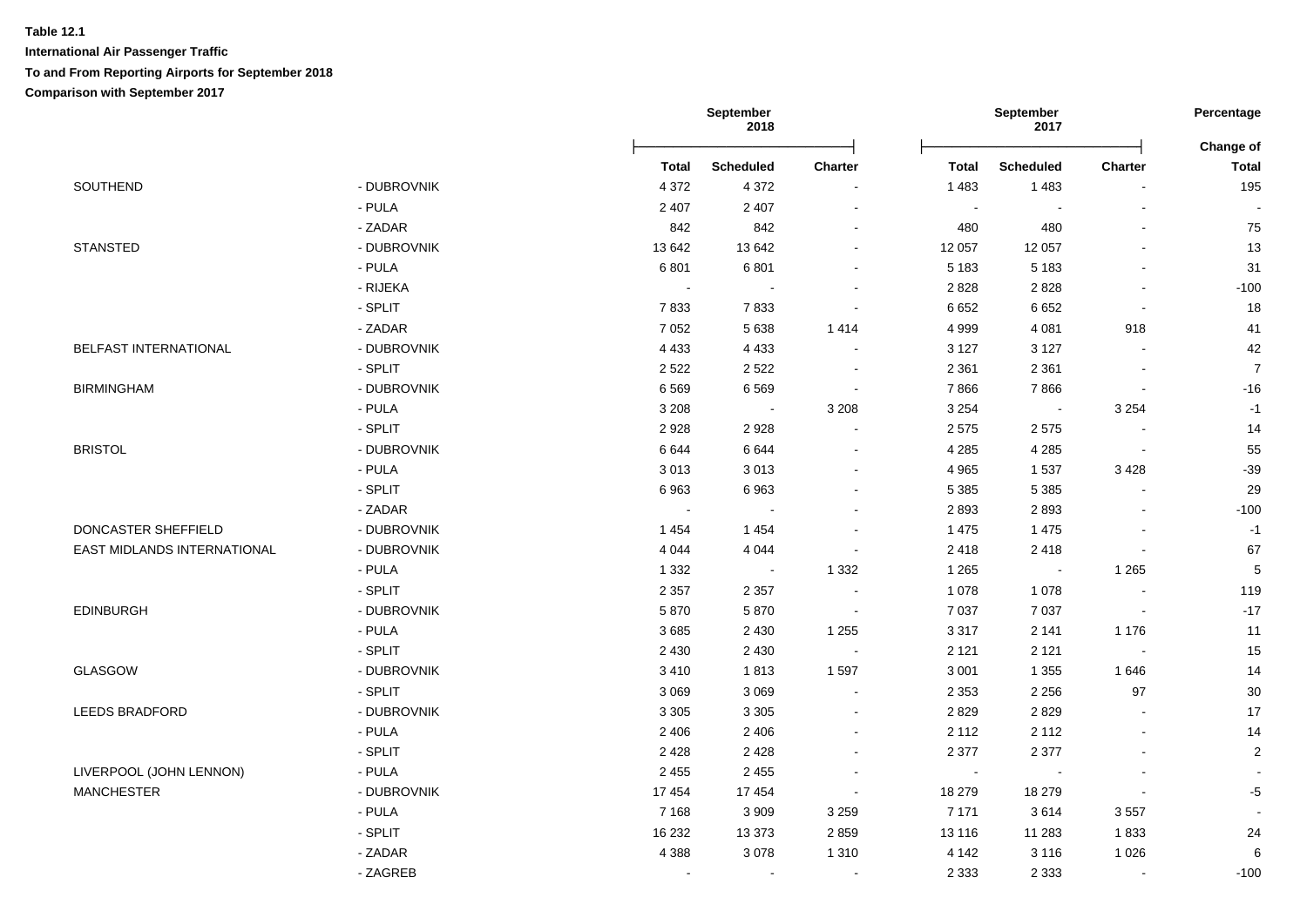|                             |             | September<br>2018 |                  | September<br>2017 |         |                  | Percentage<br>Change of |                  |
|-----------------------------|-------------|-------------------|------------------|-------------------|---------|------------------|-------------------------|------------------|
|                             |             | Total             | <b>Scheduled</b> | <b>Charter</b>    | Total   | <b>Scheduled</b> | <b>Charter</b>          | <b>Total</b>     |
| <b>NEWCASTLE</b>            | - DUBROVNIK | 4 2 3 6           | 4 2 3 6          |                   | 2 4 5 2 | 2 4 5 2          |                         | 73               |
|                             | - SPLIT     | 247               | 247              | $\blacksquare$    | 948     | 948              |                         | $-74$            |
| <b>Total CROATIA</b>        |             | 281 966           | 258 169          | 23797             | 269 484 | 245 987          | 23 497                  | ${\bf 5}$        |
| <b>CYPRUS</b>               |             |                   |                  |                   |         |                  |                         |                  |
| <b>GATWICK</b>              | - LARNACA   | 43 179            | 33 998           | 9 1 8 1           | 37 864  | 27748            | 10 116                  | 14               |
|                             | - PAPHOS    | 45 234            | 33 4 38          | 11796             | 50 023  | 36 721           | 13 302                  | $-10$            |
| <b>HEATHROW</b>             | - LARNACA   | 30 146            | 30 146           | $\blacksquare$    | 31 615  | 31 615           | $\sim$                  | $-5$             |
| <b>LUTON</b>                | - LARNACA   | 20 539            | 19 255           | 1 2 8 4           | 12 096  | 10 590           | 1506                    | 70               |
|                             | - PAPHOS    | 11 407            | 7799             | 3 6 0 8           | 13 081  | 7657             | 5424                    | $-13$            |
| <b>STANSTED</b>             | - LARNACA   | 13 141            | 11 229           | 1912              | 8 2 1 1 | 6689             | 1522                    | 60               |
|                             | - PAPHOS    | 25 548            | 22 250           | 3 2 9 8           | 17 599  | 14 2 23          | 3 3 7 6                 | 45               |
| BELFAST INTERNATIONAL       | - LARNACA   | 2611              | $\sim$           | 2611              | 2 9 5 8 | $\blacksquare$   | 2958                    | $-12$            |
|                             | - PAPHOS    | 1 2 5 6           | 1 2 5 6          |                   | $\sim$  |                  |                         |                  |
| <b>BIRMINGHAM</b>           | - LARNACA   | 16803             | 11 991           | 4 8 1 2           | 20 270  | 16788            | 3482                    | $-17$            |
|                             | - PAPHOS    | 12 3 53           | 5991             | 6 3 6 2           | 15 4 93 | 10768            | 4725                    | $-20$            |
| <b>BOURNEMOUTH</b>          | - PAPHOS    | 1 4 4 6           | $\sim$           | 1 4 4 6           | 1 4 8 5 |                  | 1485                    | $-3$             |
| <b>BRISTOL</b>              | - LARNACA   | 3 4 4 2           | 3 4 4 2          |                   | 6728    | 3528             | 3 2 0 0                 | $-49$            |
|                             | - PAPHOS    | 6 0 30            | 6 0 3 0          |                   | 8 1 0 9 | 4 4 0 6          | 3703                    | $-26$            |
| <b>CARDIFF WALES</b>        | - LARNACA   | 3 4 0 3           | $\blacksquare$   | 3 4 0 3           | 2 8 0 9 | $\blacksquare$   | 2809                    | 21               |
|                             | - PAPHOS    | 1 4 3 9           | $\sim$           | 1 4 3 9           | 1 472   | $\sim$           | 1472                    | $-2$             |
| DONCASTER SHEFFIELD         | - LARNACA   | 1 4 7 6           | $\blacksquare$   | 1 4 7 6           | 1 3 2 4 | $\sim$           | 1 3 2 4                 | 11               |
|                             | - PAPHOS    | 2971              | $\blacksquare$   | 2971              | 2945    | $\blacksquare$   | 2945                    | $\overline{1}$   |
| EAST MIDLANDS INTERNATIONAL | - LARNACA   | 6953              | 5 3 6 9          | 1584              | 6 1 6 6 | 4711             | 1 4 5 5                 | 13               |
|                             | - PAPHOS    | 10 0 32           | 6750             | 3 2 8 2           | 9700    | 6 5 6 2          | 3 1 3 8                 | $\mathbf{3}$     |
| EDINBURGH                   | - LARNACA   | 2 6 0 3           | 1 4 0 1          | 1 2 0 2           | 2 8 0 4 | 1411             | 1 3 9 3                 | $\mathbf{-7}$    |
|                             | - PAPHOS    | 7 9 0 2           | 6 2 4 0          | 1 6 6 2           | 5943    | 4 4 9 0          | 1 4 5 3                 | $33\,$           |
| <b>EXETER</b>               | - LARNACA   | 1593              | $\blacksquare$   | 1 5 9 3           | 1 4 5 2 | $\blacksquare$   | 1452                    | $10$             |
|                             | - PAPHOS    | 1860              | $\blacksquare$   | 1860              | 1 6 9 5 | $\blacksquare$   | 1695                    | $10$             |
| <b>GLASGOW</b>              | - LARNACA   | 6435              | 4 9 6 5          | 1 4 7 0           | 6 1 9 1 | 4 6 4 3          | 1548                    | $\overline{4}$   |
|                             | - PAPHOS    | 4 8 4 1           | 3 1 7 8          | 1 6 6 3           | 6649    | 3 1 2 8          | 3521                    | $-27$            |
| <b>LEEDS BRADFORD</b>       | - LARNACA   | 6 2 2 7           | 6 2 2 7          |                   | 7 4 9 0 | 7490             |                         | $-17$            |
|                             | - PAPHOS    | 7 3 3 6           | 6440             | 896               | 6 3 5 8 | 5 1 1 0          | 1 2 4 8                 | 15               |
| LIVERPOOL (JOHN LENNON)     | - LARNACA   | 3 100             | 3 1 0 0          |                   | 3 9 3 4 | 3934             |                         | $-21$            |
| <b>MANCHESTER</b>           | - LARNACA   | 23 5 33           | 15 0 84          | 8 4 4 9           | 23 153  | 15 313           | 7840                    | $\boldsymbol{2}$ |
|                             | - PAPHOS    | 35 489            | 24 246           | 11 243            | 37 024  | 25 279           | 11745                   | $-4$             |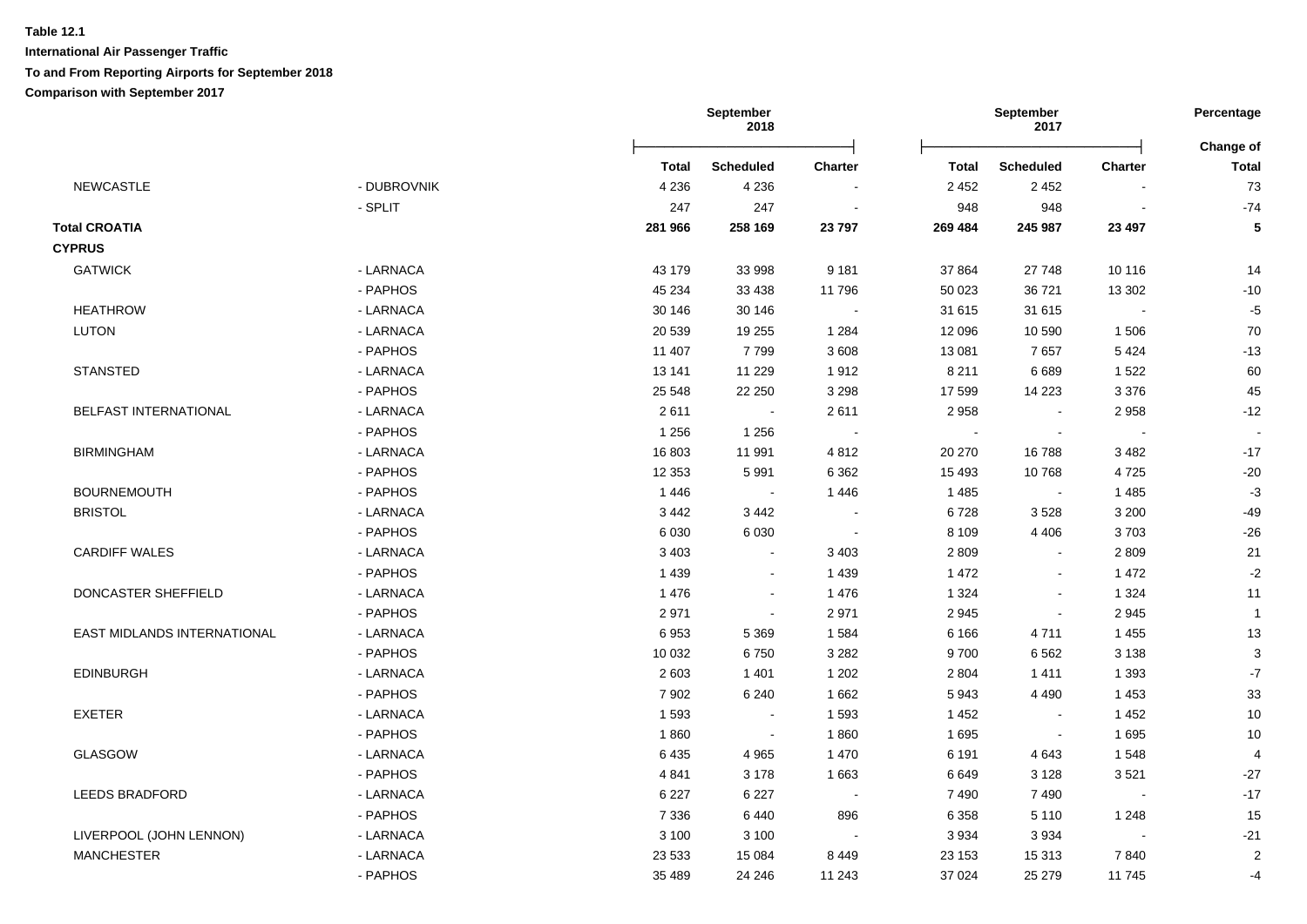|                                    |                     | September<br>2018        |                          | September<br>2017 |         |                          | Percentage   |                           |
|------------------------------------|---------------------|--------------------------|--------------------------|-------------------|---------|--------------------------|--------------|---------------------------|
|                                    |                     | <b>Total</b>             | <b>Scheduled</b>         | <b>Charter</b>    | Total   | <b>Scheduled</b>         | Charter      | Change of<br><b>Total</b> |
| <b>NEWCASTLE</b>                   | - LARNACA           | 9706                     | 9706                     |                   | 8 0 3 7 | 8 0 3 7                  |              | 21                        |
|                                    | - PAPHOS            | 6 1 6 7                  | 6 1 6 7                  |                   | 7 3 4 7 | 7 3 4 7                  |              | $-16$                     |
| <b>NORWICH</b>                     | - PAPHOS            | 1 2 2 4                  |                          | 1 2 2 4           | 1 1 7 4 |                          | 1 1 7 4      | $\overline{4}$            |
| <b>Total CYPRUS</b>                |                     | 377 425                  | 285 698                  | 91 727            | 369 199 | 268 188                  | 101 011      | $\mathbf{2}$              |
| <b>DENMARK</b>                     |                     |                          |                          |                   |         |                          |              |                           |
| <b>GATWICK</b>                     | - AALBORG           | 3 1 5 7                  | 3 1 5 7                  |                   | 2 9 9 0 | 2 9 9 0                  |              | 6                         |
|                                    | - COPENHAGEN        | 60 287                   | 60 287                   |                   | 62 076  | 62 075                   | $\mathbf{1}$ | $-3$                      |
| <b>HEATHROW</b>                    | - BILLUND           | 11 144                   | 11 144                   |                   | 7 2 7 4 | 7 2 7 4                  |              | 53                        |
|                                    | - COPENHAGEN        | 88 448                   | 88 4 48                  |                   | 85 240  | 85 240                   |              | $\overline{4}$            |
| <b>LONDON CITY</b>                 | - BILLUND           | 1766                     | 1766                     |                   | 2 1 8 7 | 2 1 8 7                  |              | $-19$                     |
| <b>LUTON</b>                       | - COPENHAGEN        | 10 230                   | 10 230                   |                   | 10 100  | 10 100                   |              | $\overline{1}$            |
| STANSTED                           | - AALBORG           | 3 1 3 0                  | 3 1 3 0                  |                   | 2 0 8 2 | 2 0 8 2                  |              | 50                        |
|                                    | - AARHUS (TIRSTRUP) | 9 1 7 8                  | 9 1 7 8                  |                   | 8 9 6 8 | 8 9 6 8                  |              | $\overline{2}$            |
|                                    | - BILLUND           | 16701                    | 16701                    |                   | 18 218  | 18 218                   |              | -8                        |
|                                    | - COPENHAGEN        | 30 442                   | 30 442                   |                   | 26 662  | 26 662                   |              | 14                        |
| ABERDEEN                           | - COPENHAGEN        | 3 1 4 1                  | 3 1 4 1                  |                   | 2 4 3 8 | 2 4 3 8                  |              | 29                        |
|                                    | - ESBJERG           | 1 0 8 3                  | 1 0 8 3                  |                   | 800     | 800                      |              | 35                        |
| <b>BIRMINGHAM</b>                  | - COPENHAGEN        | 7496                     | 7496                     |                   | 7910    | 7910                     |              | $-5$                      |
| <b>BRISTOL</b>                     | - COPENHAGEN        | 4666                     | 4666                     | $\overline{a}$    | 2910    | 2910                     |              | 60                        |
| <b>CARDIFF WALES</b>               | - AARHUS (TIRSTRUP) | 111                      | $\blacksquare$           | 111               | $\sim$  |                          |              |                           |
| <b>EAST MIDLANDS INTERNATIONAL</b> | - COPENHAGEN        |                          |                          |                   | 179     | 179                      |              | $-100$                    |
| EDINBURGH                          | - COPENHAGEN        | 23 230                   | 23 230                   |                   | 22 217  | 22 217                   |              | 5                         |
| <b>GLASGOW</b>                     | - COPENHAGEN        | $\sim$                   |                          |                   | 70      | 70                       |              | $-100$                    |
| <b>MANCHESTER</b>                  | - BILLUND           | 1 9 0 2                  | 1 9 0 2                  |                   | 2 4 0 8 | 2 4 0 8                  |              | $-21$                     |
|                                    | - COPENHAGEN        | 29 7 78                  | 29 7 78                  |                   | 29 103  | 29 103                   |              | $\overline{2}$            |
| <b>NEWCASTLE</b>                   | - COPENHAGEN        | $\sim$                   |                          |                   | 1680    | 1680                     |              | $-100$                    |
| <b>Total DENMARK</b>               |                     | 305 890                  | 305 779                  | 111               | 295 512 | 295 511                  | $\mathbf{1}$ | $\overline{4}$            |
| <b>FINLAND</b>                     |                     |                          |                          |                   |         |                          |              |                           |
| <b>GATWICK</b>                     | - HELSINKI          | 18 4 35                  | 18 4 35                  |                   | 18 138  | 18 138                   |              | $\overline{2}$            |
| <b>HEATHROW</b>                    | - HELSINKI          | 63774                    | 63774                    |                   | 57 624  | 57 624                   |              | 11                        |
| EAST MIDLANDS INTERNATIONAL        | - TURKU             | $\overline{\phantom{a}}$ | $\overline{\phantom{a}}$ |                   | 36      | $\overline{\phantom{a}}$ | 36           | $-100$                    |
| <b>EDINBURGH</b>                   | - HELSINKI          | 6 1 3 7                  | 5914                     | 223               | 3 2 5 7 | 3 2 5 7                  |              | 88                        |
| <b>MANCHESTER</b>                  | - HELSINKI          | 14 902                   | 14 902                   |                   | 10 503  | 10 503                   |              | 42                        |
| <b>Total FINLAND</b>               |                     | 103 248                  | 103 025                  | 223               | 89 558  | 89 522                   | 36           | 15                        |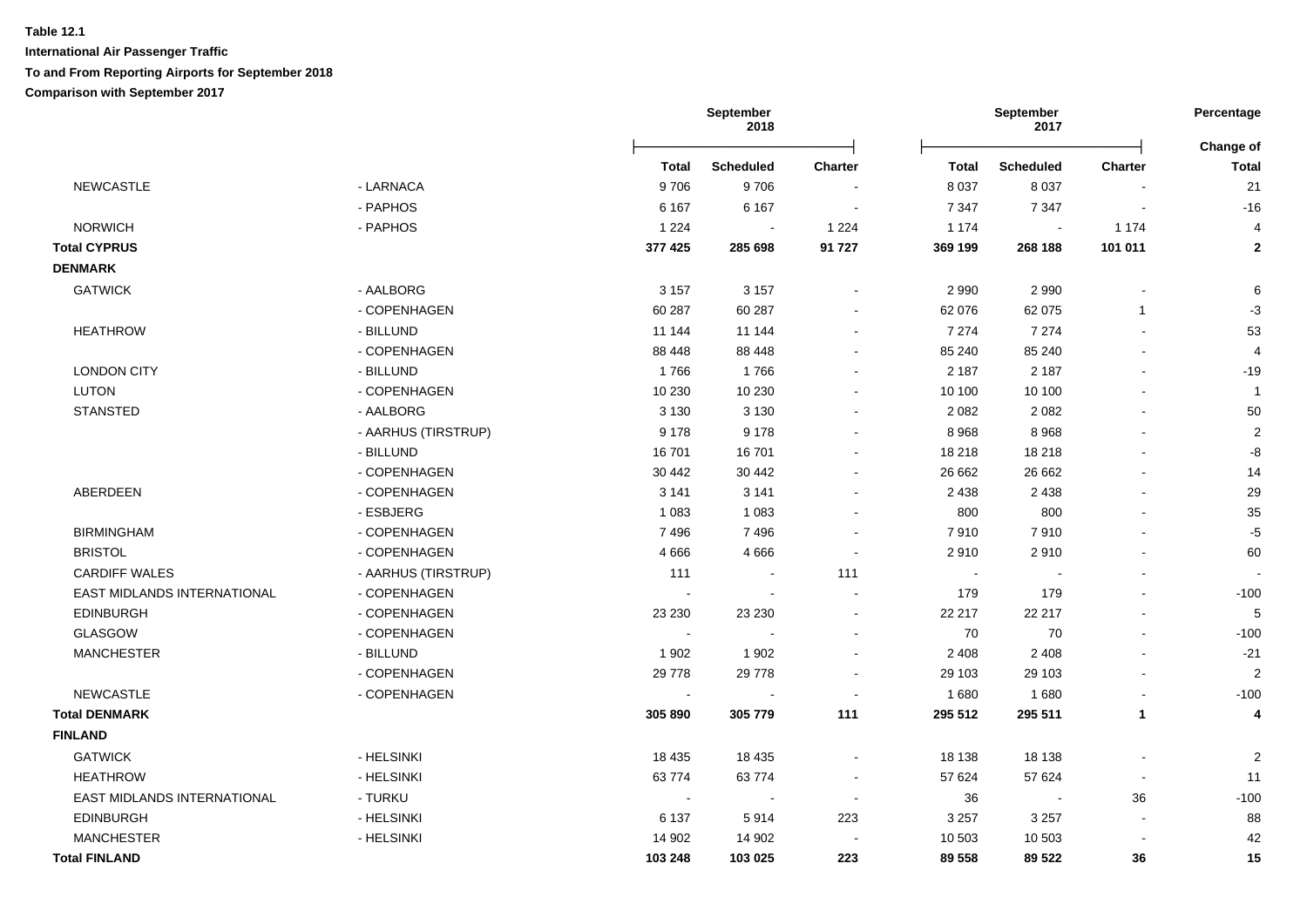|                    |                             |                | <b>September</b><br>2018 |                          |                          | September<br>2017        |                |                           |
|--------------------|-----------------------------|----------------|--------------------------|--------------------------|--------------------------|--------------------------|----------------|---------------------------|
|                    |                             | <b>Total</b>   | <b>Scheduled</b>         | Charter                  | <b>Total</b>             | <b>Scheduled</b>         | Charter        | Change of<br><b>Total</b> |
| <b>FRANCE</b>      |                             |                |                          |                          |                          |                          |                |                           |
| <b>GATWICK</b>     | - AJACCIO                   | 1428           | 1 4 2 8                  | $\overline{\phantom{a}}$ | 1 2 3 1                  | 1 2 3 1                  |                | 16                        |
|                    | - BASTIA                    | 2 4 6 2        | 2 4 6 2                  | $\blacksquare$           | 2 1 9 2                  | 2 1 9 2                  |                | 12                        |
|                    | - BIARRITZ                  | 5612           | 5612                     | $\sim$                   | 5719                     | 5719                     |                | $-2$                      |
|                    | - BORDEAUX                  | 30 762         | 30711                    | 51                       | 29 200                   | 29 200                   |                | $\,$ 5 $\,$               |
|                    | - FIGARI                    | 1803           | 1803                     | $\sim$                   | 1512                     | 1512                     |                | 19                        |
|                    | - LA ROCHELLE               | 4776           | 4776                     | $\sim$                   | 4 4 7 0                  | 4 4 7 0                  |                | $\boldsymbol{7}$          |
|                    | - LIMOGES                   | 192            | 192                      | $\sim$                   | 2 0 0 1                  | 2 0 0 1                  |                | $-90$                     |
|                    | - LYON                      | 14 949         | 14 949                   | $\blacksquare$           | 13 24 2                  | 13 241                   | $\mathbf{1}$   | 13                        |
|                    | - MARSEILLE                 | 14 8 45        | 14 8 45                  | $\sim$                   | 14 914                   | 14 914                   |                |                           |
|                    | - MONTPELLIER               | 12745          | 12745                    | $\blacksquare$           | 13 193                   | 13 193                   |                | $-3$                      |
|                    | - NANTES                    | 14 8 84        | 14 8 84                  | $\sim$                   | 12783                    | 12783                    |                | 16                        |
|                    | $-NICE$                     | 65 770         | 65 770                   | $\sim$                   | 65 402                   | 65 402                   |                | $\mathbf{1}$              |
|                    | - PARIS (CHARLES DE GAULLE) | 40 925         | 40 925                   | $\blacksquare$           | 38 075                   | 38 0 75                  |                | $\overline{7}$            |
|                    | - RENNES                    | $\blacksquare$ | $\sim$                   | $\blacksquare$           | 903                      | 903                      | $\blacksquare$ | $-100$                    |
|                    | - TOULOUSE (BLAGNAC)        | 23 316         | 23 316                   | $\blacksquare$           | 23 040                   | 22 903                   | 137            | $\overline{1}$            |
| <b>HEATHROW</b>    | - BASTIA                    | 859            | $\sim$                   | 859                      | 1 0 5 9                  | $\sim$                   | 1 0 5 9        | $-19$                     |
|                    | - BIARRITZ                  | $\sim$         | $\sim$                   | $\tilde{\phantom{a}}$    | 773                      | 773                      | $\sim$         | $-100$                    |
|                    | - FIGARI                    | 2 0 9 8        | 978                      | 1 1 2 0                  | 1 1 2 3                  | $\sim$                   | 1 1 2 3        | 87                        |
|                    | - LYON                      | 21 068         | 21 068                   | $\blacksquare$           | 18 960                   | 18 960                   |                | 11                        |
|                    | - MARSEILLE                 | 22 959         | 22 959                   | $\blacksquare$           | 21 046                   | 21 046                   | $\blacksquare$ | 9                         |
|                    | - MONTPELLIER               | $\blacksquare$ | $\sim$                   | $\blacksquare$           | 1700                     | 1700                     | $\sim$         | $-100$                    |
|                    | - NANTES                    | 200            | 200                      | $\blacksquare$           | 1 0 8 7                  | 1 0 8 7                  |                | $-82$                     |
|                    | - NICE                      | 50744          | 50744                    | $\blacksquare$           | 57 310                   | 57 310                   |                | $-11$                     |
|                    | - PARIS (CHARLES DE GAULLE) | 106 219        | 106 219                  | $\blacksquare$           | 105 949                  | 105 949                  |                | $\sim$                    |
|                    | - PARIS (ORLY)              | $\sim$         |                          | $\sim$                   | 20 793                   | 20793                    |                | $-100$                    |
|                    | - TOULOUSE (BLAGNAC)        | 21 1 24        | 21 1 24                  | $\sim$                   | 20729                    | 20729                    | $\sim$         | $\sqrt{2}$                |
| <b>LONDON CITY</b> | - AVIGNON                   | $\sim$         | $\overline{\phantom{a}}$ | $\blacksquare$           | 353                      | 353                      | $\blacksquare$ | $-100$                    |
|                    | - BERGERAC                  | 1706           | 1706                     | $\sim$                   | 1 606                    | 1 60 6                   | $\sim$         | 6                         |
|                    | - DINARD                    | 159            | $\blacksquare$           | 159                      | 61                       | $\sim$                   | 61             | 161                       |
|                    | - NICE                      | 4 9 6 2        | 4 9 6 2                  | $\sim$                   | 4579                     | 4579                     | $\blacksquare$ | 8                         |
|                    | - PARIS (ORLY)              | 8 0 6 4        | 8 0 6 4                  | $\blacksquare$           | $\blacksquare$           | $\blacksquare$           | $\blacksquare$ |                           |
|                    | - QUIMPER                   | 351            | 351                      | $\blacksquare$           | 309                      | 309                      | $\blacksquare$ | 14                        |
|                    | - RENNES                    | 129            | 129                      |                          | $\overline{\phantom{a}}$ | $\overline{\phantom{a}}$ |                |                           |
|                    | - TOULON / HYERES           | $\blacksquare$ | $\blacksquare$           | $\overline{\phantom{a}}$ | 727                      | 727                      |                | $-100$                    |
|                    |                             |                |                          |                          |                          |                          |                |                           |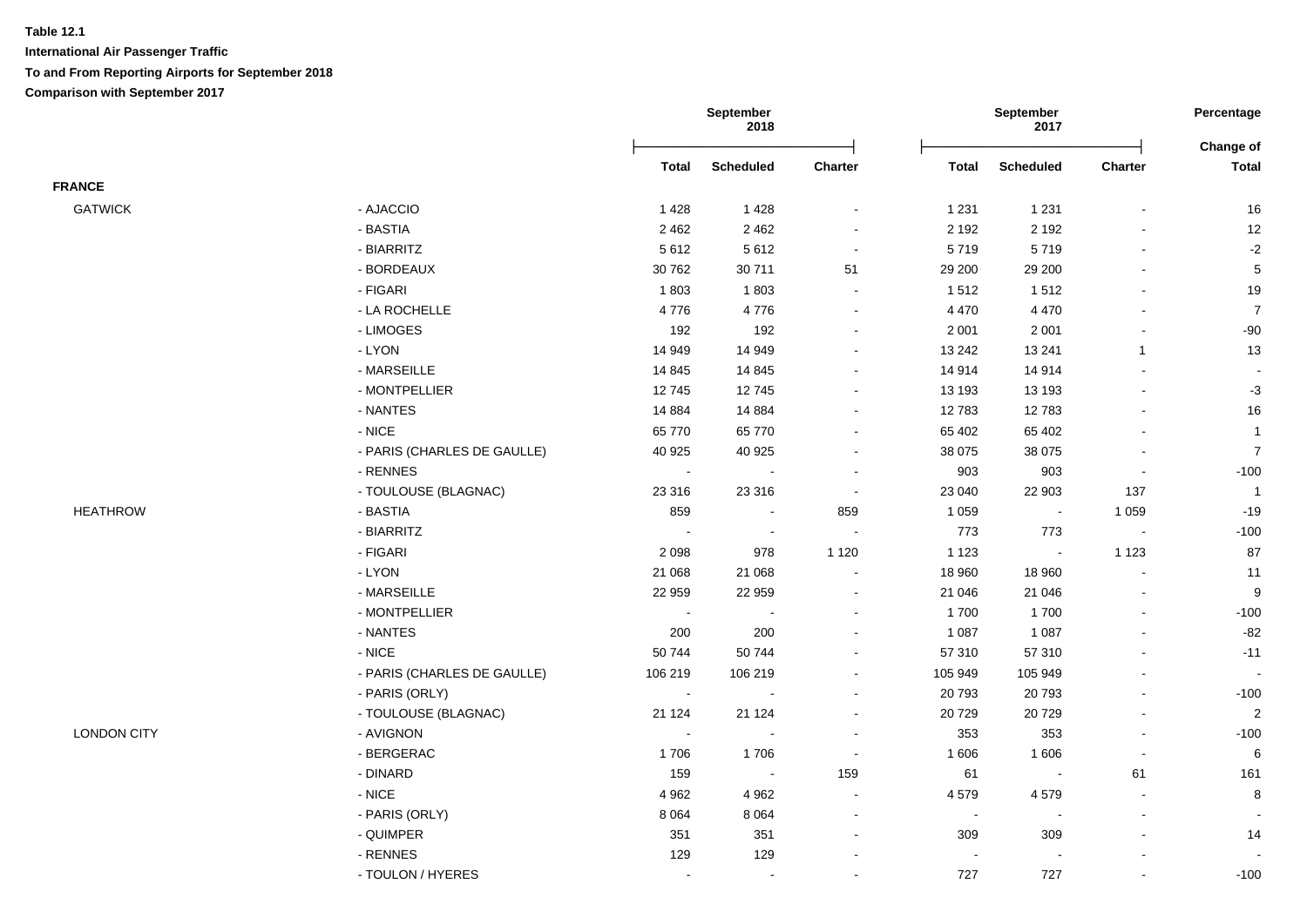|                 |                             |                | September<br>2018 |                |                | September<br>2017        |                          | Percentage                |
|-----------------|-----------------------------|----------------|-------------------|----------------|----------------|--------------------------|--------------------------|---------------------------|
|                 |                             | <b>Total</b>   | <b>Scheduled</b>  | Charter        | Total          | <b>Scheduled</b>         | <b>Charter</b>           | Change of<br><b>Total</b> |
| <b>LUTON</b>    | - BEZIERS                   | 3 3 5 3        | 3 3 5 3           |                | 3813           | 3813                     | $\blacksquare$           | $-12$                     |
|                 | - BIARRITZ                  | 243            | 243               | $\sim$         | 336            | 336                      | $\overline{\phantom{a}}$ | $-28$                     |
|                 | - BORDEAUX                  | 7525           | 7525              | $\sim$         | 7813           | 7802                     | 11                       | $-4$                      |
|                 | - LYON                      | 5879           | 5879              |                | 5823           | 5823                     | $\blacksquare$           | $\mathbf{1}$              |
|                 | - MARSEILLE                 | 3886           | 3886              |                | 3731           | 3731                     | $\blacksquare$           | 4                         |
|                 | - MONTPELLIER               | 583            | 583               |                | 1 204          | 1 204                    | $\overline{\phantom{a}}$ | $-52$                     |
|                 | - NANTES                    | 4 1 8 3        | 4 1 8 3           |                | 3 4 0 6        | 3 4 0 6                  | $\blacksquare$           | 23                        |
|                 | $\text{-}\,\textsf{NICE}$   | 18 130         | 18 130            |                | 18 197         | 18 192                   | $\sqrt{5}$               |                           |
|                 | - NIMES                     | 3 4 2 0        | 3 4 2 0           | $\sim$         | 3 3 7 0        | 3 3 7 0                  | $\blacksquare$           | $\mathbf{1}$              |
|                 | - PARIS (CHARLES DE GAULLE) | 24 982         | 24 982            | $\sim$         | 23 692         | 23 692                   | $\sim$                   | $\sqrt{5}$                |
|                 | - PARIS (LE BOURGET)        | $\sim$         | $\sim$            | $\blacksquare$ | $\overline{4}$ | $\overline{\phantom{a}}$ | 4                        | $-100$                    |
|                 | - TOULOUSE (BLAGNAC)        | 4 3 6 5        | 4 3 6 5           |                | 3696           | 3696                     | $\blacksquare$           | 18                        |
| SOUTHEND        | - BASTIA                    | $\blacksquare$ | $\sim$            | $\blacksquare$ | 207            | 207                      | $\blacksquare$           | $-100$                    |
|                 | - BORDEAUX                  | 1927           | 1927              |                | $\blacksquare$ | $\overline{\phantom{a}}$ |                          |                           |
|                 | $-CAEN$                     | 1 3 7 1        | 1 3 7 1           |                | 1 2 5 4        | 1 2 5 4                  | $\blacksquare$           | 9                         |
|                 | - CHATEAUROUX DEOLS         | 271            | 271               |                | $\blacksquare$ |                          |                          |                           |
|                 | - LYON                      | 2 1 3 9        | 2 1 3 9           |                | 1 3 6 0        | 1 3 6 0                  |                          | 57                        |
|                 | - PARIS (CHARLES DE GAULLE) | 4 4 2 0        | 4 4 2 0           |                | 4 2 1 1        | 4 2 1 1                  | $\overline{\phantom{a}}$ | $\sqrt{5}$                |
|                 | - PERPIGNAN                 | $\sim$         |                   | $\blacksquare$ | 734            | 734                      | $\blacksquare$           | $-100$                    |
|                 | - RENNES                    | 3 0 6 2        | 3 0 6 2           |                | 3 4 5 5        | 3 4 5 5                  |                          | $-11$                     |
| <b>STANSTED</b> | - AJACCIO                   | 2776           | 2776              |                | $\sim$         | $\overline{\phantom{a}}$ | $\overline{\phantom{a}}$ | $\overline{\phantom{a}}$  |
|                 | - BASTIA                    | 2777           | 2777              |                | 406            | $\overline{\phantom{a}}$ | 406                      | 584                       |
|                 | - BERGERAC                  | 10 315         | 10 315            |                | 10734          | 10734                    | ÷,                       | $-4$                      |
|                 | - BEZIERS                   | 4 1 6 3        | 4 1 6 3           | $\sim$         | 2979           | 2979                     | $\blacksquare$           | 40                        |
|                 | - BIARRITZ                  | 12 557         | 12 557            | $\sim$         | 12 279         | 12 279                   | $\overline{\phantom{a}}$ | $\overline{c}$            |
|                 | - BORDEAUX                  | 7956           | 7956              | $\sim$         | 7987           | 7987                     | $\blacksquare$           |                           |
|                 | - BRIVE-LA-GAILLARDE        | 2 4 6 0        | 2 4 6 0           | $\sim$         | 2 3 1 0        | 2 3 1 0                  | $\blacksquare$           | 6                         |
|                 | - CALVI                     | 785            | $\sim$            | 785            | 905            | $\blacksquare$           | 905                      | $-13$                     |
|                 | - CARCASSONNE               | 9887           | 9887              | $\sim$         | 11 453         | 11 453                   | $\blacksquare$           | $-14$                     |
|                 | - CLERMONT FERRAND          | 2 3 2 2        | 2 3 2 2           | $\blacksquare$ | 2546           | 2546                     | $\blacksquare$           | -9                        |
|                 | - DEAUVILLE                 | $\sim$         |                   |                | 2 3 0 3        | 2 3 0 3                  | $\blacksquare$           | $-100$                    |
|                 | - DINARD                    | 8913           | 8913              | $\sim$         | 8 0 3 9        | 8 0 3 9                  | $\blacksquare$           | 11                        |
|                 | - FIGARI                    | 1680           | 1680              | $\blacksquare$ | $\sim$         |                          | $\overline{\phantom{a}}$ |                           |
|                 | - GRENOBLE                  | 2 2 2 7        | 2 2 2 7           | $\sim$         | 2 9 9 2        | 2 9 9 2                  | $\blacksquare$           | $-26$                     |
|                 | - LA ROCHELLE               | 6671           | 6671              |                | 6 0 5 8        | 6 0 5 8                  |                          | 10                        |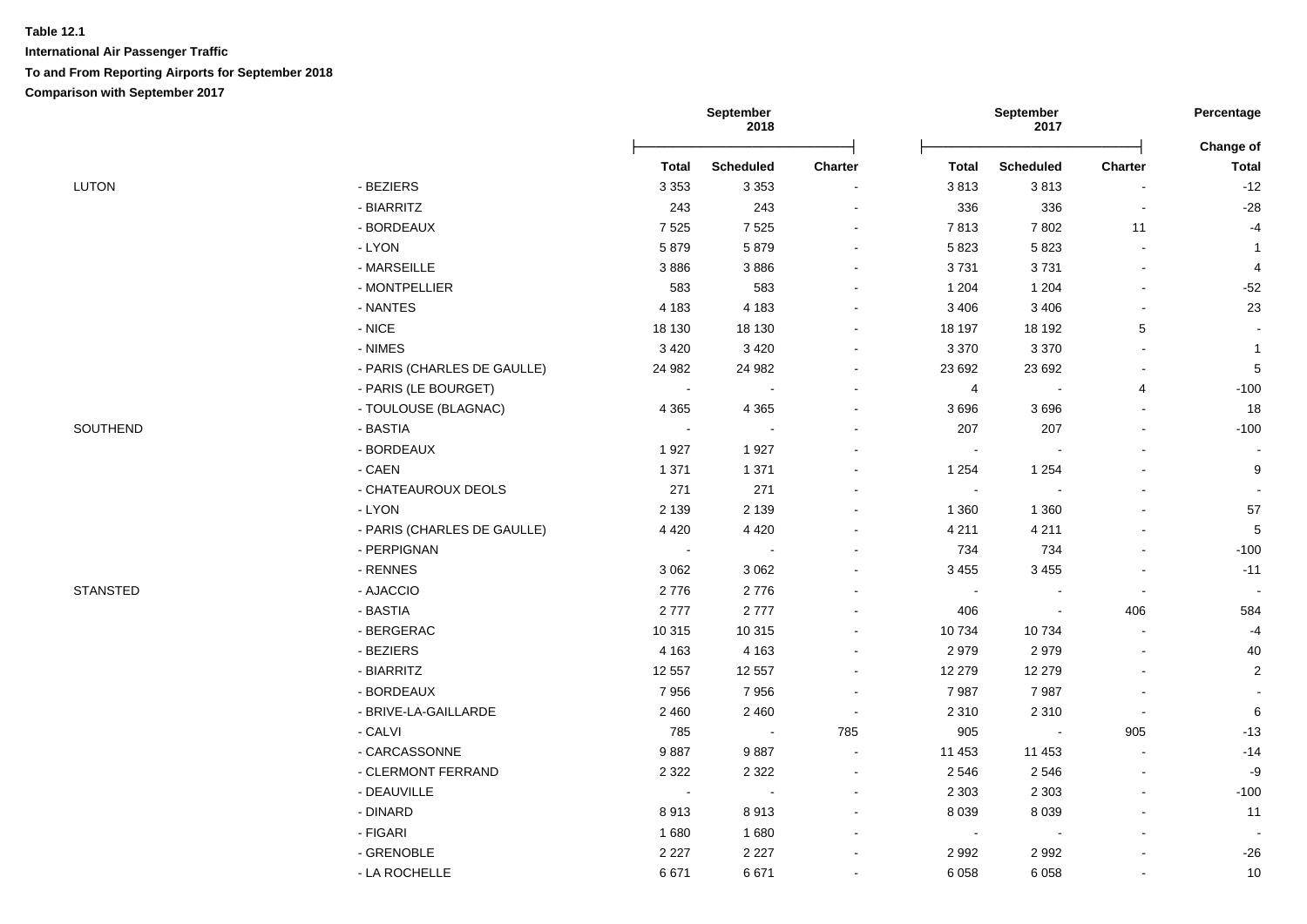**International Air Passenger Traffic To and From Reporting Airports for September 2018 Comparison with September 2017**

|                       |                                |              | September<br>2018 |         |              | September<br>2017        |                | Percentage                |
|-----------------------|--------------------------------|--------------|-------------------|---------|--------------|--------------------------|----------------|---------------------------|
|                       |                                | <b>Total</b> | <b>Scheduled</b>  | Charter | <b>Total</b> | <b>Scheduled</b>         | Charter        | Change of<br><b>Total</b> |
|                       | - LIMOGES                      | 10 160       | 10 160            |         | 9 3 9 9      | 9 3 9 9                  | $\overline{a}$ | 8                         |
|                       | - LORIENT                      | $\sim$       | $\sim$            |         | 2657         | 2657                     | $\blacksquare$ | $-100$                    |
|                       | - MARSEILLE                    | 14 957       | 14 957            |         | 15 4 28      | 15 4 28                  | $\blacksquare$ | $-3$                      |
|                       | $-NICE$                        | 25 704       | 25 704            |         | 16 695       | 16 695                   | $\sim$         | 54                        |
|                       | - NIMES                        | 5 0 3 6      | 5 0 3 6           | $\sim$  | 4 5 8 2      | 4582                     | $\sim$         | $10$                      |
|                       | - PERPIGNAN                    | 6739         | 6739              |         | 6 0 5 8      | 6 0 5 8                  | $\blacksquare$ | 11                        |
|                       | - POITIERS                     | 5 3 7 8      | 5 3 7 8           |         | 5 5 4 3      | 5 5 4 3                  | $\blacksquare$ | $-3$                      |
|                       | - STRASBOURG                   | 2 3 7 7      | 2 3 7 7           | $\sim$  | 1651         | 1 6 5 1                  | $\sim$         | 44                        |
|                       | - TARBES-LOURDES INTERNATIONAL | 6758         | 5878              | 880     | 6830         | 6 1 7 3                  | 657            | $-1$                      |
|                       | - TOULOUSE (BLAGNAC)           | 16 16 6      | 16 16 6           | $\sim$  | 15 123       | 15 1 23                  | $\sim$         | $\boldsymbol{7}$          |
|                       | - TOURS                        | 4666         | 4 6 6 6           | $\sim$  | 4738         | 4738                     | $\blacksquare$ | $-2$                      |
| ABERDEEN              | - PARIS (CHARLES DE GAULLE)    | 6542         | 6542              |         | 7 3 8 7      | 7 3 8 7                  | $\blacksquare$ | $-11$                     |
|                       | - PARIS (LE BOURGET)           | $\sim$       |                   |         | 70           | 70                       | $\overline{a}$ | $-100$                    |
| BELFAST INTERNATIONAL | - BORDEAUX                     | 2 1 5 4      | 2 1 5 4           |         | 1 2 6 3      | 1 2 6 3                  | $\blacksquare$ | 71                        |
|                       | $-$ NICE                       | 3734         | 3734              |         | 3 3 9 6      | 3 3 9 6                  | $\sim$         | 10                        |
|                       | - PARIS (CHARLES DE GAULLE)    | 7544         | 7544              |         | 5 9 3 7      | 5937                     | $\sim$         | 27                        |
|                       | - TARBES-LOURDES INTERNATIONAL | 349          | $\sim$            | 349     | 383          | $\overline{\phantom{a}}$ | 383            | $-9$                      |
| <b>BIRMINGHAM</b>     | - AVIGNON                      | 95           | 95                |         | 107          | 107                      | $\sim$         | $-11$                     |
|                       | - BASTIA                       | 100          | 100               |         | 540          | 540                      |                | $-81$                     |
|                       | - BERGERAC                     | 2 2 0 5      | 2 2 0 5           |         | 1919         | 1919                     | $\blacksquare$ | 15                        |
|                       | - BIARRITZ                     | 119          | 119               |         | 617          | 617                      | $\blacksquare$ | $-81$                     |
|                       | - BORDEAUX                     | 2822         | 2822              |         | 3 2 1 4      | 3 2 1 4                  |                | $-12$                     |
|                       | - BREST                        | 101          | 101               |         | 73           | 73                       | $\blacksquare$ | 38                        |
|                       | - LA ROCHELLE                  | 200          | 200               |         | 471          | 471                      |                | $-58$                     |
|                       | - LIMOGES                      | $\sim$       | $\sim$            |         | 898          | 898                      | $\overline{a}$ | $-100$                    |
|                       | - LYON                         | 3658         | 3658              |         | 4 0 6 6      | 4 0 6 6                  | $\blacksquare$ | $-10$                     |
|                       | - NANTES                       | 2 1 3 5      | 2 1 3 5           |         | 1 4 1 0      | 1410                     | $\blacksquare$ | 51                        |
|                       | $-$ NICE                       | $\sim$       |                   |         | 3 0 4 1      | 3 0 4 1                  | $\blacksquare$ | $-100$                    |
|                       | - PARIS (CHARLES DE GAULLE)    | 34 894       | 34 894            |         | 32 074       | 32 074                   | $\overline{a}$ | 9                         |
|                       | - PARIS (ORLY)                 | $\sim$       |                   |         | 5 3 0 8      | 5 3 0 8                  | $\blacksquare$ | $-100$                    |
|                       | - PERPIGNAN                    | 3 0 2 4      | 3 0 2 4           |         | 2886         | 2886                     |                | $\sqrt{5}$                |
|                       | - RENNES                       |              |                   |         | 385          | 385                      | $\blacksquare$ | $-100$                    |
|                       | - TOULOUSE (BLAGNAC)           |              | $\overline{a}$    |         | 3642         | 3642                     | $\blacksquare$ | $-100$                    |
| <b>BRISTOL</b>        | - BASTIA                       |              |                   |         | 299          |                          | 299            | $-100$                    |
|                       | - BERGERAC                     |              | $\sim$            |         | 3875         | 3875                     | $\overline{a}$ | $-100$                    |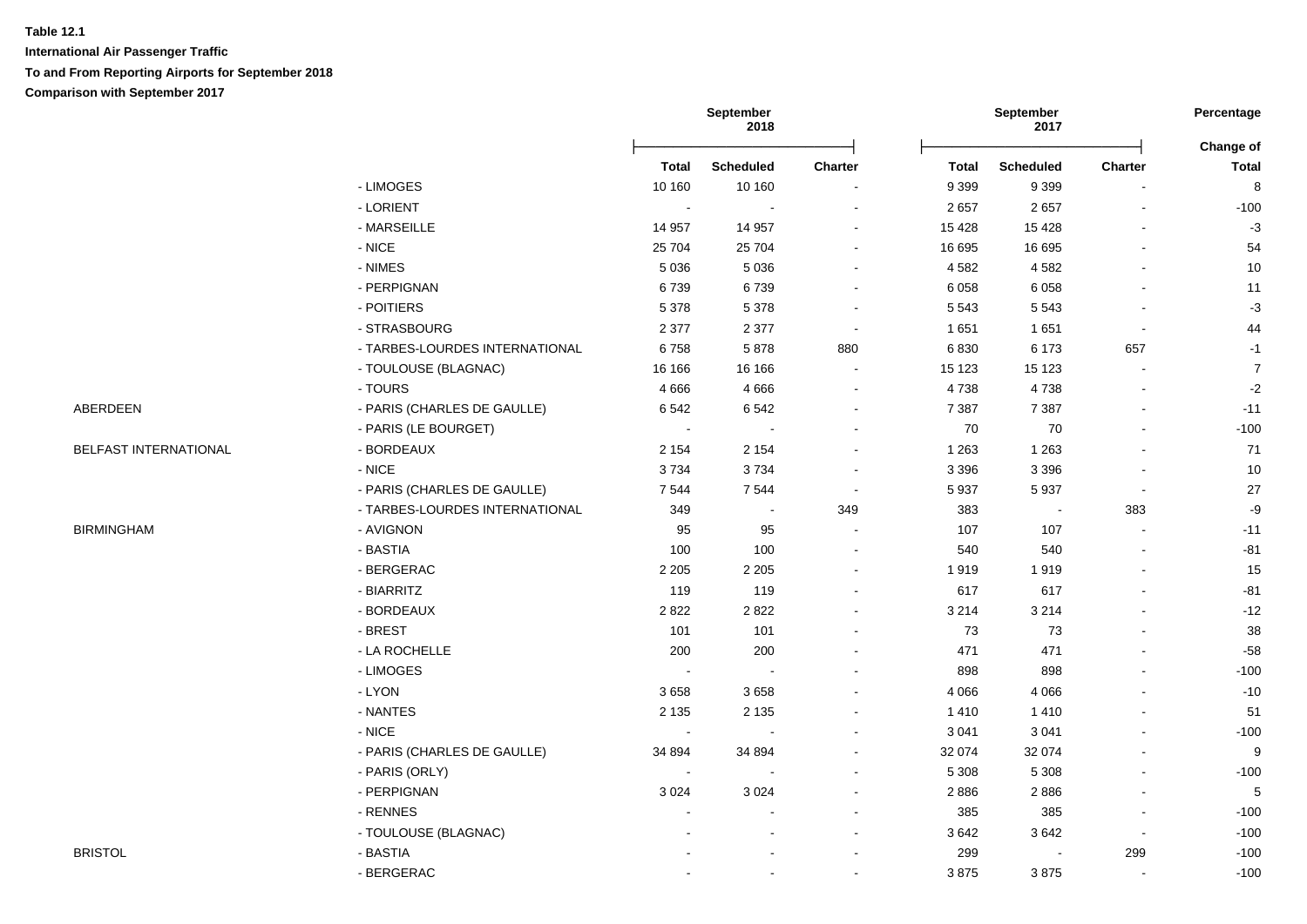|                             |                                | September<br>2018        |                  | September<br>2017        |                |                  | Percentage     |                           |
|-----------------------------|--------------------------------|--------------------------|------------------|--------------------------|----------------|------------------|----------------|---------------------------|
|                             |                                | <b>Total</b>             | <b>Scheduled</b> | Charter                  | <b>Total</b>   | <b>Scheduled</b> | Charter        | Change of<br><b>Total</b> |
|                             | - BEZIERS                      | 3856                     | 3856             | $\blacksquare$           | 4 4 0 6        | 4 4 0 6          |                | $-12$                     |
|                             | - BORDEAUX                     | 6778                     | 6778             | $\sim$                   | 5 9 0 5        | 5 9 0 5          |                | 15                        |
|                             |                                |                          | 248              |                          |                | 727              |                | $-66$                     |
|                             | - LA ROCHELLE<br>- LIMOGES     | 248<br>2644              | 2644             | $\blacksquare$           | 727<br>3 0 5 3 | 3 0 5 3          |                | $-13$                     |
|                             | - MARSEILLE                    |                          |                  |                          |                |                  |                | 67                        |
|                             | - NANTES                       | 3414                     | 3414             |                          | 2 0 4 1        | 2 0 4 1          |                | $-88$                     |
|                             | - NICE                         | 240<br>13 180            | 240<br>13 180    |                          | 1998           | 1998             |                | $\overline{1}$            |
|                             |                                |                          |                  |                          | 13 103         | 13 103           |                |                           |
|                             | - PARIS (CHARLES DE GAULLE)    | 13763                    | 13763            |                          | 12729          | 12729            | $\blacksquare$ | 8                         |
|                             | - TARBES-LOURDES INTERNATIONAL | $\sim$                   |                  |                          | 216            |                  | 216            | $-100$                    |
|                             | - TOULOUSE (BLAGNAC)           | 9 4 6 0                  | 9460             |                          | 11 2 20        | 9436             | 1784           | $-16$                     |
| <b>CARDIFF WALES</b>        | - PARIS (CHARLES DE GAULLE)    | 7 2 9 6                  | 7 2 9 6          |                          | 5 4 0 9        | 5 4 0 9          |                | 35                        |
| DONCASTER SHEFFIELD         | - PARIS (CHARLES DE GAULLE)    | 4 0 4 1                  | 4 0 4 1          |                          | 3555           | 3555             |                | 14                        |
| EAST MIDLANDS INTERNATIONAL | - BERGERAC                     | 2922                     | 2922             |                          | 2683           | 2683             |                | $\boldsymbol{9}$          |
|                             | - CARCASSONNE                  | 2819                     | 2819             |                          | 4 1 7 6        | 4 1 7 6          |                | $-32$                     |
|                             | - DINARD                       | 4 1 4 2                  | 4 1 4 2          |                          | 4 9 6 6        | 4 9 6 6          |                | $-17$                     |
|                             | - LIMOGES                      | 4 4 5 9                  | 4 4 5 9          |                          | 3 9 5 6        | 3956             |                | 13                        |
|                             | - RENNES                       | 139                      | 139              |                          | $\sim$         |                  |                |                           |
| EDINBURGH                   | - BERGERAC                     | 348                      | 348              |                          | 599            | 599              |                | $-42$                     |
|                             | - BEZIERS                      | 3 0 2 3                  | 3023             |                          | 2709           | 2709             |                | 12                        |
|                             | - BORDEAUX                     | 4578                     | 4578             |                          | 3780           | 3780             |                | 21                        |
|                             | - CARCASSONNE                  | 2977                     | 2977             |                          | $\blacksquare$ |                  |                |                           |
|                             | - LYON                         | 2 5 8 1                  | 2581             |                          | 2518           | 2518             |                | 3                         |
|                             | - MARSEILLE                    | 2825                     | 2825             |                          | 3 1 5 8        | 3 1 5 8          |                | $-11$                     |
|                             | - NANTES                       | 2839                     | 2839             | $\overline{\phantom{a}}$ | $\sim$         |                  |                | $\sim$                    |
|                             | - NICE                         | 6858                     | 6858             | $\overline{\phantom{a}}$ | 7411           | 7411             |                | $-7$                      |
|                             | - PARIS (CHARLES DE GAULLE)    | 34 945                   | 34 748           | 197                      | 30 949         | 30 949           |                | 13                        |
|                             | - PARIS (ORLY)                 | 3 2 8 7                  | 3 2 8 7          |                          | 4916           | 4916             |                | $-33$                     |
|                             | - POITIERS                     | $\overline{\phantom{a}}$ |                  |                          | 2 5 4 8        | 2548             |                | $-100$                    |
|                             | - TOULOUSE (BLAGNAC)           | 3023                     | 3 0 2 3          |                          | $\sim$         |                  |                |                           |
| EXETER                      | - BERGERAC                     | 743                      | 743              |                          | 628            | 628              |                | 18                        |
|                             | - PARIS (CHARLES DE GAULLE)    | 3910                     | 3910             |                          | 3 4 9 4        | 3 4 9 4          |                | 12                        |
|                             | - RENNES                       | 93                       | 93               | $\blacksquare$           | 65             | 65               |                | 43                        |
| GLASGOW                     | - CARCASSONNE                  | 1618                     | 1618             | $\sim$                   | 2570           | 2570             |                | $-37$                     |
|                             | - MARSEILLE                    | 302                      | 302              |                          | 1 1 2 5        | 1 1 2 5          |                | $-73$                     |
|                             | - PARIS (CHARLES DE GAULLE)    | 12 679                   | 12 679           |                          | 13 109         | 13 005           | 104            | $-3$                      |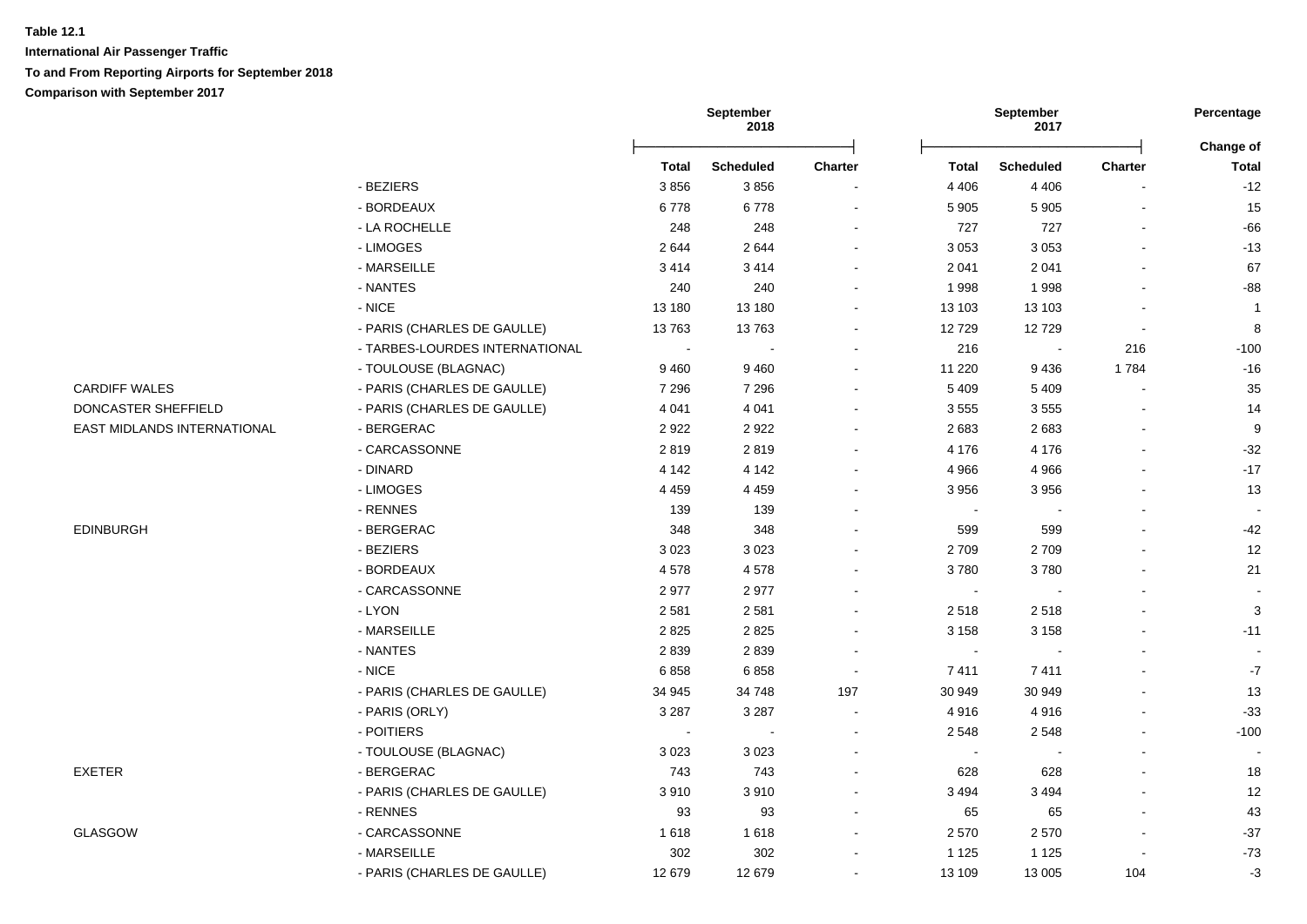|                         |                                |                | September<br>2018 |                |                | September<br>2017        |                          | Percentage                |
|-------------------------|--------------------------------|----------------|-------------------|----------------|----------------|--------------------------|--------------------------|---------------------------|
|                         |                                | <b>Total</b>   | <b>Scheduled</b>  | Charter        | <b>Total</b>   | <b>Scheduled</b>         | <b>Charter</b>           | Change of<br><b>Total</b> |
|                         | - PARIS (ORLY)                 | $\blacksquare$ | $\blacksquare$    |                | 98             | $\overline{\phantom{a}}$ | 98                       | $-100$                    |
| <b>GUERNSEY</b>         | - DINARD                       | 139            | 139               |                | 266            | 266                      | $\overline{\phantom{a}}$ | $-48$                     |
| <b>HUMBERSIDE</b>       | - PERPIGNAN                    | $\sim$         | $\overline{a}$    |                | 84             | $\sim$                   | 84                       | $-100$                    |
| <b>LEEDS BRADFORD</b>   | - BERGERAC                     | 1 2 1 8        | 1 2 1 8           | $\sim$         | 1 2 1 8        | 1 2 1 8                  | $\blacksquare$           |                           |
|                         | - LA ROCHELLE                  | 933            | 933               |                | $\blacksquare$ | $\blacksquare$           | $\blacksquare$           |                           |
|                         | - LIMOGES                      | 3 0 3 3        | 3 0 3 3           | $\blacksquare$ | 2638           | 2638                     | $\blacksquare$           | 15                        |
|                         | - MONTPELLIER                  | $\sim$         |                   |                | 1 9 9 9        | 1999                     | $\blacksquare$           | $-100$                    |
|                         | - NICE                         | 3529           | 3529              |                | 3790           | 3790                     | $\blacksquare$           | $-7$                      |
|                         | - PARIS (CHARLES DE GAULLE)    | 4 4 5 5        | 4 4 5 5           | $\sim$         | 3886           | 3886                     | $\blacksquare$           | 15                        |
|                         | - PERPIGNAN                    | 80             |                   | 80             | 80             | $\overline{\phantom{a}}$ | 80                       |                           |
| LIVERPOOL (JOHN LENNON) | - BERGERAC                     | 3 1 5 9        | 3 1 5 9           | $\sim$         | 3 1 7 4        | 3 1 7 4                  | $\blacksquare$           |                           |
|                         | - BORDEAUX                     | 3 9 0 0        | 3 9 0 0           |                | 3 3 8 2        | 3 3 8 2                  | $\blacksquare$           | 15                        |
|                         | - NANTES                       | 209            | 209               |                | 202            | 202                      |                          | 3                         |
|                         | $-$ NICE                       | 12 033         | 12 033            |                | 10 699         | 10 699                   | $\blacksquare$           | 12                        |
|                         | - NIMES                        | $\sim$         |                   | $\sim$         | 2717           | 2717                     | $\overline{a}$           | $-100$                    |
|                         | - PARIS (CHARLES DE GAULLE)    | 9310           | 9068              | 242            | 6945           | 6945                     |                          | 34                        |
|                         | - PARIS (ORLY)                 | 130            | $\sim$            | 130            | $\blacksquare$ | $\overline{\phantom{a}}$ | ÷,                       |                           |
| <b>MANCHESTER</b>       | - BASTIA                       | 1648           | 1648              | $\sim$         | 1 0 4 6        | 1 0 4 6                  | $\blacksquare$           | 58                        |
|                         | - BEAUVAIS                     | $\sim$         | $\sim$            |                | 4 0 8 8        | 4 0 8 8                  | $\blacksquare$           | $-100$                    |
|                         | - BERGERAC                     | 1 1 4 9        | 1 1 4 9           |                | 104            | 104                      | $\overline{\phantom{a}}$ | 1005                      |
|                         | - BEZIERS                      | 3 1 4 0        | 3 1 4 0           |                | 4 0 6 0        | 4 0 6 0                  | $\blacksquare$           | $-23$                     |
|                         | - CALVI                        | 649            | $\sim$            | 649            | 555            | $\overline{\phantom{a}}$ | 555                      | 17                        |
|                         | - CARCASSONNE                  | 2816           | 2816              |                | 4 3 7 1        | 4 3 7 1                  | $\blacksquare$           | $-36$                     |
|                         | - LA ROCHELLE                  | 222            | 222               | $\sim$         | 123            | 123                      | $\blacksquare$           | 80                        |
|                         | - LIMOGES                      | 4 4 8 6        | 4 4 8 6           |                | 5772           | 5772                     | $\blacksquare$           | $-22$                     |
|                         | - LYON                         | 3 3 4 8        | 3 3 4 8           |                | 3 4 7 7        | 3 4 7 7                  |                          | $-4$                      |
|                         | - MARSEILLE                    | 2 4 7 7        | 2 4 7 7           |                | 2869           | 2869                     | ÷,                       | $-14$                     |
|                         | - NANTES                       | 1858           | 1858              | $\sim$         | 1 6 9 8        | 1698                     | $\sim$                   | 9                         |
|                         | $-$ NICE                       | 7802           | 7802              | $\blacksquare$ | 7814           | 7814                     | $\sim$                   |                           |
|                         | - PARIS (CHARLES DE GAULLE)    | 53 107         | 53 107            | $\blacksquare$ | 52 143         | 52 015                   | 128                      | $\overline{c}$            |
|                         | - PARIS (ORLY)                 | $\sim$         | $\blacksquare$    | $\sim$         | 130            | $\blacksquare$           | 130                      | $-100$                    |
|                         | - PERPIGNAN                    | 90             | $\sim$            | 90             | 159            | $\blacksquare$           | 159                      | $-43$                     |
|                         | - RENNES                       | 253            | 253               | $\sim$         | 189            | 189                      | $\bullet$                | 34                        |
|                         | - TARBES-LOURDES INTERNATIONAL |                |                   |                | 100            |                          | 100                      | $-100$                    |
|                         | - TOULOUSE (BLAGNAC)           | 4 6 0 6        | 4606              |                | 6 2 9 1        | 6 2 9 1                  | $\sim$                   | $-27$                     |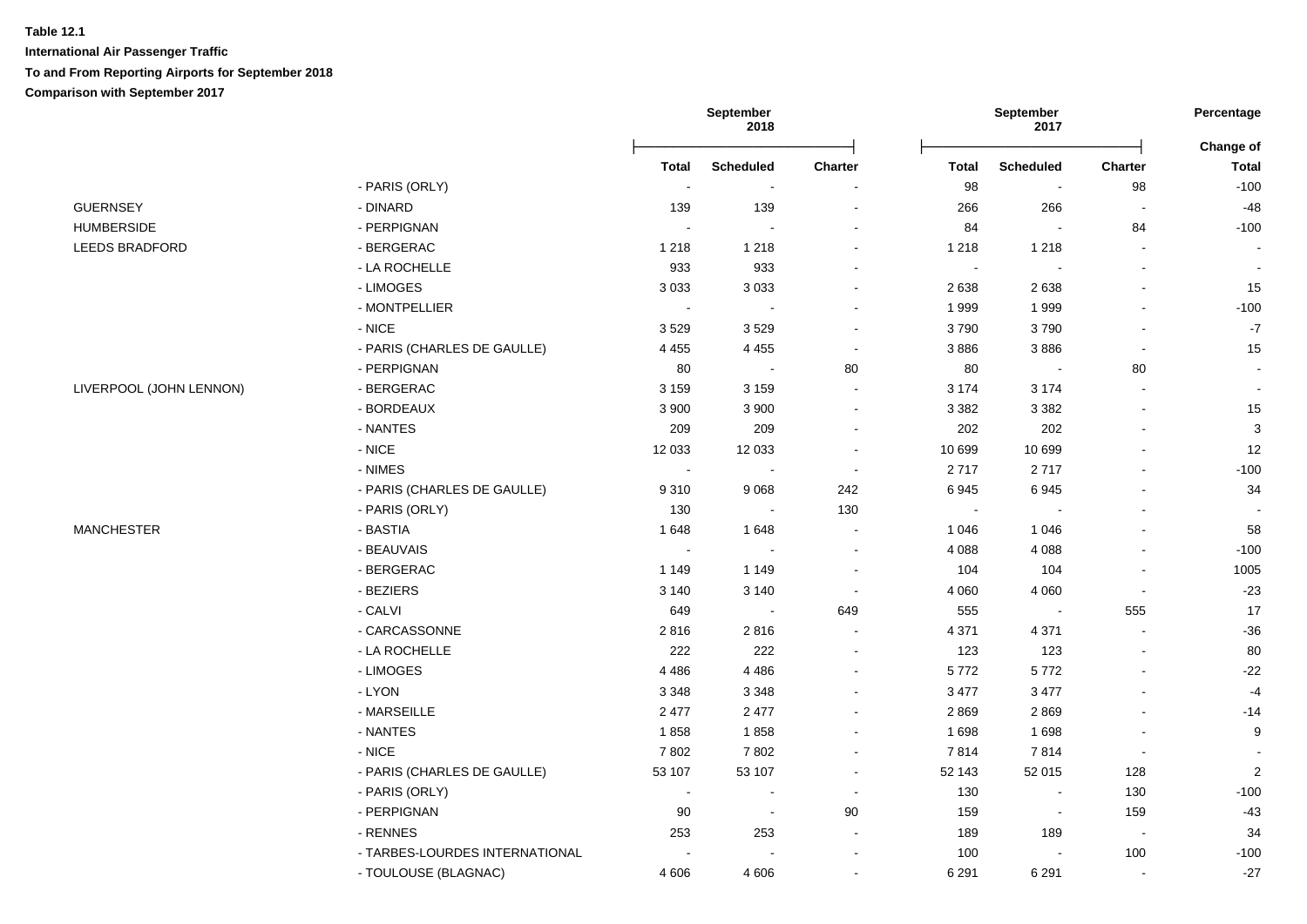| <b>Scheduled</b><br><b>Scheduled</b><br><b>Total</b><br><b>Charter</b><br><b>Total</b><br><b>Charter</b><br><b>NEWCASTLE</b><br>- NICE<br>3570<br>3570<br>3 2 2 3<br>3 2 2 3<br>- PARIS (CHARLES DE GAULLE)<br>12 909<br>12 909<br>13 376<br>13 3 76<br>$\blacksquare$<br>$\blacksquare$<br>- AVIGNON<br>619<br>561<br>SOUTHAMPTON<br>619<br>561<br>$\sim$<br>$\blacksquare$<br>- BASTIA<br>63<br>63<br>409<br>409<br>- BERGERAC<br>4 0 8 4<br>4 0 8 4<br>4 3 9 9<br>4 3 9 9<br>$\overline{a}$<br>- BIARRITZ<br>111<br>1 2 1 4<br>1 2 1 4<br>111<br>- BORDEAUX<br>99<br>99<br>2 0 1 3<br>2013<br>- BREST<br>92<br>92<br>159<br>159<br>$\blacksquare$<br>$\overline{\phantom{a}}$<br>720<br>- LA ROCHELLE<br>720<br>1986<br>1986<br>- LIMOGES<br>1748<br>1942<br>1942<br>1748<br>- LYON<br>957<br>957<br>$\sim$<br>$\sim$<br>ä,<br>$\blacksquare$<br>- NANTES<br>122<br>122<br>1813<br>1813<br>$\blacksquare$<br>- PARIS (CHARLES DE GAULLE)<br>6582<br>5 9 9 3<br>5993<br>6582<br>- PERPIGNAN<br>240<br>588<br>588<br>240<br>- RENNES<br>1752<br>1752<br>1 2 7 2<br>1 2 7 2<br>347<br>- TOULON / HYERES<br>347<br>1595<br>1 5 9 5<br>$\blacksquare$<br>- TOULOUSE (BLAGNAC)<br>$\mathbf{1}$<br>$\overline{1}$<br>$\sim$<br>$\overline{\phantom{a}}$<br>$\overline{\phantom{a}}$<br><b>Total FRANCE</b><br>5 5 9 1<br>1 152 693<br>8 4 8 9<br>1 136 823<br>1 131 232<br>1 144 204<br><b>GERMANY</b><br><b>GATWICK</b><br>- BERLIN (SCHONEFELD)<br>17928<br>37 138<br>37 138<br>17928<br>÷,<br>- BERLIN (TEGEL)<br>19 9 84<br>19 984<br>$\blacksquare$<br>$\blacksquare$<br>- HAMBURG<br>15 1 23<br>15 1 23<br>13765<br>13765<br>21 4 7 5<br>- MUNICH<br>21 475<br>22 3 68<br>22 3 68<br>- STUTTGART<br>10 537<br>10 537<br>10 295<br>10 295<br><b>HEATHROW</b><br>67 642<br>67 642<br>69 760<br>69760<br>- BERLIN (TEGEL)<br>$\blacksquare$<br>- COLOGNE BONN<br>17 442<br>17 442<br>15 4 79<br>15 4 79<br>$\blacksquare$<br>- DUSSELDORF<br>63 237<br>63 237<br>67 508<br>67 508<br>ä,<br>$\blacksquare$<br>- FRANKFURT MAIN<br>138 971<br>138 971<br>143 176<br>143 176<br>$\blacksquare$<br>ä,<br>- HAMBURG<br>52 153<br>52 153<br>52 064<br>52 064<br>۰<br>- HANOVER<br>19 987<br>19 987<br>19803<br>19803<br>$\blacksquare$<br>$\blacksquare$<br>- MUNICH<br>109 156<br>109 156<br>112 200<br>112 200<br>$\blacksquare$<br>$\blacksquare$<br>- STUTTGART<br>29 4 43<br>29 4 43<br>28 0 28<br>28 0 28<br>۰<br><b>LONDON CITY</b><br>- BERLIN (TEGEL)<br>10 182<br>10 182<br>9992<br>9992<br>$\blacksquare$<br>- DUSSELDORF<br>13412<br>13 4 12<br>12 931<br>12 931 |                  | September<br>2018 |        |        | September<br>2017 |  |                           |
|-----------------------------------------------------------------------------------------------------------------------------------------------------------------------------------------------------------------------------------------------------------------------------------------------------------------------------------------------------------------------------------------------------------------------------------------------------------------------------------------------------------------------------------------------------------------------------------------------------------------------------------------------------------------------------------------------------------------------------------------------------------------------------------------------------------------------------------------------------------------------------------------------------------------------------------------------------------------------------------------------------------------------------------------------------------------------------------------------------------------------------------------------------------------------------------------------------------------------------------------------------------------------------------------------------------------------------------------------------------------------------------------------------------------------------------------------------------------------------------------------------------------------------------------------------------------------------------------------------------------------------------------------------------------------------------------------------------------------------------------------------------------------------------------------------------------------------------------------------------------------------------------------------------------------------------------------------------------------------------------------------------------------------------------------------------------------------------------------------------------------------------------------------------------------------------------------------------------------------------------------------------------------------------------------------------------------------------------------------------------------------------------------------------------------------------------------------------------------------------------------------------------------------------------------------------------------|------------------|-------------------|--------|--------|-------------------|--|---------------------------|
|                                                                                                                                                                                                                                                                                                                                                                                                                                                                                                                                                                                                                                                                                                                                                                                                                                                                                                                                                                                                                                                                                                                                                                                                                                                                                                                                                                                                                                                                                                                                                                                                                                                                                                                                                                                                                                                                                                                                                                                                                                                                                                                                                                                                                                                                                                                                                                                                                                                                                                                                                                       |                  |                   |        |        |                   |  | Change of<br><b>Total</b> |
|                                                                                                                                                                                                                                                                                                                                                                                                                                                                                                                                                                                                                                                                                                                                                                                                                                                                                                                                                                                                                                                                                                                                                                                                                                                                                                                                                                                                                                                                                                                                                                                                                                                                                                                                                                                                                                                                                                                                                                                                                                                                                                                                                                                                                                                                                                                                                                                                                                                                                                                                                                       |                  |                   |        |        |                   |  | 11                        |
|                                                                                                                                                                                                                                                                                                                                                                                                                                                                                                                                                                                                                                                                                                                                                                                                                                                                                                                                                                                                                                                                                                                                                                                                                                                                                                                                                                                                                                                                                                                                                                                                                                                                                                                                                                                                                                                                                                                                                                                                                                                                                                                                                                                                                                                                                                                                                                                                                                                                                                                                                                       |                  |                   |        |        |                   |  | $-3$                      |
|                                                                                                                                                                                                                                                                                                                                                                                                                                                                                                                                                                                                                                                                                                                                                                                                                                                                                                                                                                                                                                                                                                                                                                                                                                                                                                                                                                                                                                                                                                                                                                                                                                                                                                                                                                                                                                                                                                                                                                                                                                                                                                                                                                                                                                                                                                                                                                                                                                                                                                                                                                       |                  |                   |        |        |                   |  | 10                        |
|                                                                                                                                                                                                                                                                                                                                                                                                                                                                                                                                                                                                                                                                                                                                                                                                                                                                                                                                                                                                                                                                                                                                                                                                                                                                                                                                                                                                                                                                                                                                                                                                                                                                                                                                                                                                                                                                                                                                                                                                                                                                                                                                                                                                                                                                                                                                                                                                                                                                                                                                                                       |                  |                   |        |        |                   |  | $-85$                     |
|                                                                                                                                                                                                                                                                                                                                                                                                                                                                                                                                                                                                                                                                                                                                                                                                                                                                                                                                                                                                                                                                                                                                                                                                                                                                                                                                                                                                                                                                                                                                                                                                                                                                                                                                                                                                                                                                                                                                                                                                                                                                                                                                                                                                                                                                                                                                                                                                                                                                                                                                                                       |                  |                   |        |        |                   |  | $\mathbf{-7}$             |
|                                                                                                                                                                                                                                                                                                                                                                                                                                                                                                                                                                                                                                                                                                                                                                                                                                                                                                                                                                                                                                                                                                                                                                                                                                                                                                                                                                                                                                                                                                                                                                                                                                                                                                                                                                                                                                                                                                                                                                                                                                                                                                                                                                                                                                                                                                                                                                                                                                                                                                                                                                       |                  |                   |        |        |                   |  | $-91$                     |
|                                                                                                                                                                                                                                                                                                                                                                                                                                                                                                                                                                                                                                                                                                                                                                                                                                                                                                                                                                                                                                                                                                                                                                                                                                                                                                                                                                                                                                                                                                                                                                                                                                                                                                                                                                                                                                                                                                                                                                                                                                                                                                                                                                                                                                                                                                                                                                                                                                                                                                                                                                       |                  |                   |        |        |                   |  | $-95$                     |
|                                                                                                                                                                                                                                                                                                                                                                                                                                                                                                                                                                                                                                                                                                                                                                                                                                                                                                                                                                                                                                                                                                                                                                                                                                                                                                                                                                                                                                                                                                                                                                                                                                                                                                                                                                                                                                                                                                                                                                                                                                                                                                                                                                                                                                                                                                                                                                                                                                                                                                                                                                       |                  |                   |        |        |                   |  | $-42$                     |
|                                                                                                                                                                                                                                                                                                                                                                                                                                                                                                                                                                                                                                                                                                                                                                                                                                                                                                                                                                                                                                                                                                                                                                                                                                                                                                                                                                                                                                                                                                                                                                                                                                                                                                                                                                                                                                                                                                                                                                                                                                                                                                                                                                                                                                                                                                                                                                                                                                                                                                                                                                       |                  |                   |        |        |                   |  | $-64$                     |
|                                                                                                                                                                                                                                                                                                                                                                                                                                                                                                                                                                                                                                                                                                                                                                                                                                                                                                                                                                                                                                                                                                                                                                                                                                                                                                                                                                                                                                                                                                                                                                                                                                                                                                                                                                                                                                                                                                                                                                                                                                                                                                                                                                                                                                                                                                                                                                                                                                                                                                                                                                       |                  |                   |        |        |                   |  | $-10$                     |
|                                                                                                                                                                                                                                                                                                                                                                                                                                                                                                                                                                                                                                                                                                                                                                                                                                                                                                                                                                                                                                                                                                                                                                                                                                                                                                                                                                                                                                                                                                                                                                                                                                                                                                                                                                                                                                                                                                                                                                                                                                                                                                                                                                                                                                                                                                                                                                                                                                                                                                                                                                       |                  |                   |        |        |                   |  | $-100$                    |
|                                                                                                                                                                                                                                                                                                                                                                                                                                                                                                                                                                                                                                                                                                                                                                                                                                                                                                                                                                                                                                                                                                                                                                                                                                                                                                                                                                                                                                                                                                                                                                                                                                                                                                                                                                                                                                                                                                                                                                                                                                                                                                                                                                                                                                                                                                                                                                                                                                                                                                                                                                       |                  |                   |        |        |                   |  | $-93$                     |
|                                                                                                                                                                                                                                                                                                                                                                                                                                                                                                                                                                                                                                                                                                                                                                                                                                                                                                                                                                                                                                                                                                                                                                                                                                                                                                                                                                                                                                                                                                                                                                                                                                                                                                                                                                                                                                                                                                                                                                                                                                                                                                                                                                                                                                                                                                                                                                                                                                                                                                                                                                       |                  |                   |        |        |                   |  | 10                        |
|                                                                                                                                                                                                                                                                                                                                                                                                                                                                                                                                                                                                                                                                                                                                                                                                                                                                                                                                                                                                                                                                                                                                                                                                                                                                                                                                                                                                                                                                                                                                                                                                                                                                                                                                                                                                                                                                                                                                                                                                                                                                                                                                                                                                                                                                                                                                                                                                                                                                                                                                                                       |                  |                   |        |        |                   |  | $-59$                     |
|                                                                                                                                                                                                                                                                                                                                                                                                                                                                                                                                                                                                                                                                                                                                                                                                                                                                                                                                                                                                                                                                                                                                                                                                                                                                                                                                                                                                                                                                                                                                                                                                                                                                                                                                                                                                                                                                                                                                                                                                                                                                                                                                                                                                                                                                                                                                                                                                                                                                                                                                                                       |                  |                   |        |        |                   |  | 38                        |
|                                                                                                                                                                                                                                                                                                                                                                                                                                                                                                                                                                                                                                                                                                                                                                                                                                                                                                                                                                                                                                                                                                                                                                                                                                                                                                                                                                                                                                                                                                                                                                                                                                                                                                                                                                                                                                                                                                                                                                                                                                                                                                                                                                                                                                                                                                                                                                                                                                                                                                                                                                       |                  |                   |        |        |                   |  | $-78$                     |
|                                                                                                                                                                                                                                                                                                                                                                                                                                                                                                                                                                                                                                                                                                                                                                                                                                                                                                                                                                                                                                                                                                                                                                                                                                                                                                                                                                                                                                                                                                                                                                                                                                                                                                                                                                                                                                                                                                                                                                                                                                                                                                                                                                                                                                                                                                                                                                                                                                                                                                                                                                       |                  |                   |        |        |                   |  | $-100$                    |
|                                                                                                                                                                                                                                                                                                                                                                                                                                                                                                                                                                                                                                                                                                                                                                                                                                                                                                                                                                                                                                                                                                                                                                                                                                                                                                                                                                                                                                                                                                                                                                                                                                                                                                                                                                                                                                                                                                                                                                                                                                                                                                                                                                                                                                                                                                                                                                                                                                                                                                                                                                       |                  |                   |        |        |                   |  | $-1$                      |
|                                                                                                                                                                                                                                                                                                                                                                                                                                                                                                                                                                                                                                                                                                                                                                                                                                                                                                                                                                                                                                                                                                                                                                                                                                                                                                                                                                                                                                                                                                                                                                                                                                                                                                                                                                                                                                                                                                                                                                                                                                                                                                                                                                                                                                                                                                                                                                                                                                                                                                                                                                       |                  |                   |        |        |                   |  |                           |
|                                                                                                                                                                                                                                                                                                                                                                                                                                                                                                                                                                                                                                                                                                                                                                                                                                                                                                                                                                                                                                                                                                                                                                                                                                                                                                                                                                                                                                                                                                                                                                                                                                                                                                                                                                                                                                                                                                                                                                                                                                                                                                                                                                                                                                                                                                                                                                                                                                                                                                                                                                       |                  |                   |        |        |                   |  | $-52$                     |
|                                                                                                                                                                                                                                                                                                                                                                                                                                                                                                                                                                                                                                                                                                                                                                                                                                                                                                                                                                                                                                                                                                                                                                                                                                                                                                                                                                                                                                                                                                                                                                                                                                                                                                                                                                                                                                                                                                                                                                                                                                                                                                                                                                                                                                                                                                                                                                                                                                                                                                                                                                       |                  |                   |        |        |                   |  |                           |
|                                                                                                                                                                                                                                                                                                                                                                                                                                                                                                                                                                                                                                                                                                                                                                                                                                                                                                                                                                                                                                                                                                                                                                                                                                                                                                                                                                                                                                                                                                                                                                                                                                                                                                                                                                                                                                                                                                                                                                                                                                                                                                                                                                                                                                                                                                                                                                                                                                                                                                                                                                       |                  |                   |        |        |                   |  | 10                        |
|                                                                                                                                                                                                                                                                                                                                                                                                                                                                                                                                                                                                                                                                                                                                                                                                                                                                                                                                                                                                                                                                                                                                                                                                                                                                                                                                                                                                                                                                                                                                                                                                                                                                                                                                                                                                                                                                                                                                                                                                                                                                                                                                                                                                                                                                                                                                                                                                                                                                                                                                                                       |                  |                   |        |        |                   |  | $-4$                      |
|                                                                                                                                                                                                                                                                                                                                                                                                                                                                                                                                                                                                                                                                                                                                                                                                                                                                                                                                                                                                                                                                                                                                                                                                                                                                                                                                                                                                                                                                                                                                                                                                                                                                                                                                                                                                                                                                                                                                                                                                                                                                                                                                                                                                                                                                                                                                                                                                                                                                                                                                                                       |                  |                   |        |        |                   |  | $\overline{2}$            |
|                                                                                                                                                                                                                                                                                                                                                                                                                                                                                                                                                                                                                                                                                                                                                                                                                                                                                                                                                                                                                                                                                                                                                                                                                                                                                                                                                                                                                                                                                                                                                                                                                                                                                                                                                                                                                                                                                                                                                                                                                                                                                                                                                                                                                                                                                                                                                                                                                                                                                                                                                                       |                  |                   |        |        |                   |  | $-3$                      |
|                                                                                                                                                                                                                                                                                                                                                                                                                                                                                                                                                                                                                                                                                                                                                                                                                                                                                                                                                                                                                                                                                                                                                                                                                                                                                                                                                                                                                                                                                                                                                                                                                                                                                                                                                                                                                                                                                                                                                                                                                                                                                                                                                                                                                                                                                                                                                                                                                                                                                                                                                                       |                  |                   |        |        |                   |  | 13                        |
|                                                                                                                                                                                                                                                                                                                                                                                                                                                                                                                                                                                                                                                                                                                                                                                                                                                                                                                                                                                                                                                                                                                                                                                                                                                                                                                                                                                                                                                                                                                                                                                                                                                                                                                                                                                                                                                                                                                                                                                                                                                                                                                                                                                                                                                                                                                                                                                                                                                                                                                                                                       |                  |                   |        |        |                   |  | $\mbox{-}6$               |
|                                                                                                                                                                                                                                                                                                                                                                                                                                                                                                                                                                                                                                                                                                                                                                                                                                                                                                                                                                                                                                                                                                                                                                                                                                                                                                                                                                                                                                                                                                                                                                                                                                                                                                                                                                                                                                                                                                                                                                                                                                                                                                                                                                                                                                                                                                                                                                                                                                                                                                                                                                       |                  |                   |        |        |                   |  | 3                         |
|                                                                                                                                                                                                                                                                                                                                                                                                                                                                                                                                                                                                                                                                                                                                                                                                                                                                                                                                                                                                                                                                                                                                                                                                                                                                                                                                                                                                                                                                                                                                                                                                                                                                                                                                                                                                                                                                                                                                                                                                                                                                                                                                                                                                                                                                                                                                                                                                                                                                                                                                                                       |                  |                   |        |        |                   |  |                           |
|                                                                                                                                                                                                                                                                                                                                                                                                                                                                                                                                                                                                                                                                                                                                                                                                                                                                                                                                                                                                                                                                                                                                                                                                                                                                                                                                                                                                                                                                                                                                                                                                                                                                                                                                                                                                                                                                                                                                                                                                                                                                                                                                                                                                                                                                                                                                                                                                                                                                                                                                                                       |                  |                   |        |        |                   |  | $\mathbf{1}$              |
|                                                                                                                                                                                                                                                                                                                                                                                                                                                                                                                                                                                                                                                                                                                                                                                                                                                                                                                                                                                                                                                                                                                                                                                                                                                                                                                                                                                                                                                                                                                                                                                                                                                                                                                                                                                                                                                                                                                                                                                                                                                                                                                                                                                                                                                                                                                                                                                                                                                                                                                                                                       |                  |                   |        |        |                   |  | $-3$                      |
|                                                                                                                                                                                                                                                                                                                                                                                                                                                                                                                                                                                                                                                                                                                                                                                                                                                                                                                                                                                                                                                                                                                                                                                                                                                                                                                                                                                                                                                                                                                                                                                                                                                                                                                                                                                                                                                                                                                                                                                                                                                                                                                                                                                                                                                                                                                                                                                                                                                                                                                                                                       |                  |                   |        |        |                   |  | $\,$ 5 $\,$               |
|                                                                                                                                                                                                                                                                                                                                                                                                                                                                                                                                                                                                                                                                                                                                                                                                                                                                                                                                                                                                                                                                                                                                                                                                                                                                                                                                                                                                                                                                                                                                                                                                                                                                                                                                                                                                                                                                                                                                                                                                                                                                                                                                                                                                                                                                                                                                                                                                                                                                                                                                                                       |                  |                   |        |        |                   |  | $\sqrt{2}$                |
|                                                                                                                                                                                                                                                                                                                                                                                                                                                                                                                                                                                                                                                                                                                                                                                                                                                                                                                                                                                                                                                                                                                                                                                                                                                                                                                                                                                                                                                                                                                                                                                                                                                                                                                                                                                                                                                                                                                                                                                                                                                                                                                                                                                                                                                                                                                                                                                                                                                                                                                                                                       |                  |                   |        |        |                   |  | 4                         |
|                                                                                                                                                                                                                                                                                                                                                                                                                                                                                                                                                                                                                                                                                                                                                                                                                                                                                                                                                                                                                                                                                                                                                                                                                                                                                                                                                                                                                                                                                                                                                                                                                                                                                                                                                                                                                                                                                                                                                                                                                                                                                                                                                                                                                                                                                                                                                                                                                                                                                                                                                                       | - FRANKFURT MAIN | 20 932            | 20 932 | 22 873 | 22 873            |  | -8                        |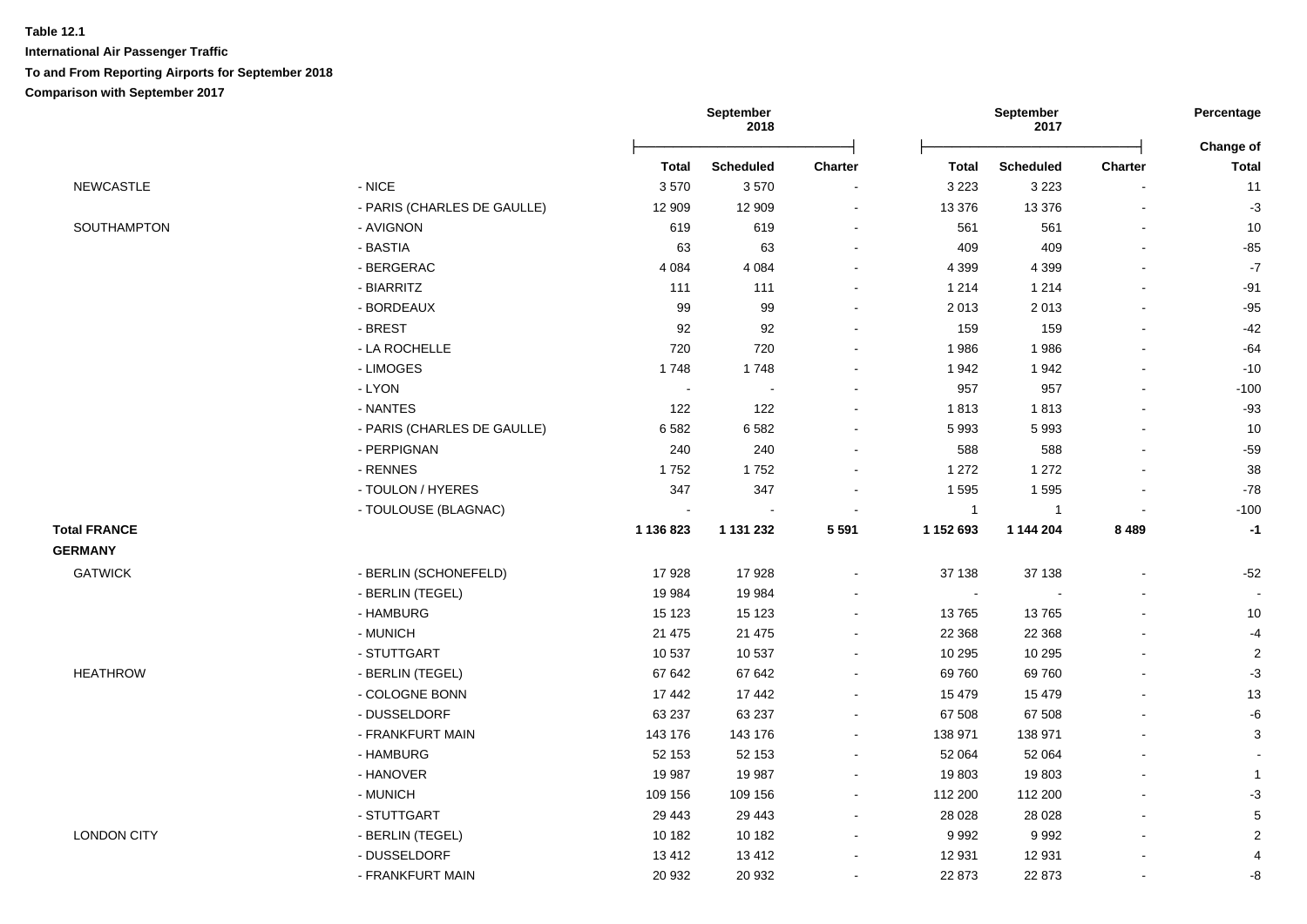|                              |                         | September<br>2018 |                  |                |                | September<br>2017        |                          | Percentage<br>Change of  |
|------------------------------|-------------------------|-------------------|------------------|----------------|----------------|--------------------------|--------------------------|--------------------------|
|                              |                         | <b>Total</b>      | <b>Scheduled</b> | <b>Charter</b> | Total          | <b>Scheduled</b>         | <b>Charter</b>           | <b>Total</b>             |
| <b>LUTON</b>                 | - BERLIN (SCHONEFELD)   | 15 4 98           | 15 4 98          |                | 16 603         | 16 603                   |                          | $-7$                     |
|                              | - DORTMUND              | 7 1 1 1           | 7 1 1 1          | $\blacksquare$ | 7 3 2 0        | 7 3 2 0                  | $\blacksquare$           | $-3$                     |
|                              | - HAMBURG               | $\sim$            |                  |                | 6 2 9 4        | 6 2 9 4                  | $\blacksquare$           | $-100$                   |
|                              | - MUNICH                | 10 657            | 10 657           | $\sim$         | 12 530         | 12 530                   | $\blacksquare$           | $-15$                    |
|                              | - NIEDERRHEIN           | $\sim$            |                  |                | 2 5 3 2        | 2 5 3 2                  | $\blacksquare$           | $-100$                   |
| SOUTHEND                     | - COLOGNE BONN          | 2547              | 2547             |                | 1956           | 1956                     | $\blacksquare$           | 30                       |
| <b>STANSTED</b>              | - BERLIN (SCHONEFELD)   | 37 013            | 37 013           | $\sim$         | 36 656         | 36 656                   | $\sim$                   | $\mathbf{1}$             |
|                              | - BERLIN (TEGEL)        | 778               | 778              |                | 809            | 809                      | $\blacksquare$           | $-4$                     |
|                              | - BREMEN                | 14741             | 14741            |                | 15 003         | 15 003                   | ÷,                       | $-2$                     |
|                              | - COLOGNE BONN          | 36 481            | 36 481           | $\sim$         | 38 454         | 38 171                   | 283                      | $-5$                     |
|                              | - DORTMUND              | 9733              | 9733             | $\overline{a}$ | 9810           | 9810                     | $\sim$                   | $-1$                     |
|                              | - FRANKFURT MAIN        | 19 997            | 19 997           | $\blacksquare$ | 8 9 0 3        | 8 9 0 3                  | $\blacksquare$           | 125                      |
|                              | - HAHN                  | 8 5 0 6           | 8 5 0 6          |                | 9608           | 9608                     | $\overline{\phantom{a}}$ | $-11$                    |
|                              | - HAMBURG               | 18 4 45           | 18 4 45          | $\sim$         | 18 630         | 18 630                   | $\blacksquare$           | $-1$                     |
|                              | - HANOVER               | 6 2 0 5           | 6 2 0 5          |                | 3751           | 3751                     | $\sim$                   | 65                       |
|                              | - KARLSRUHE/BADEN BADEN | 10 059            | 10 059           |                | 10 300         | 10 300                   |                          | $-2$                     |
|                              | - LEIPZIG               | 4 1 4 0           | 4 1 4 0          |                | 4 3 5 2        | 4 3 5 2                  |                          | $-5$                     |
|                              | - MEMMINGEN ALLGAU      | 6861              | 6861             |                | 6586           | 6586                     | $\sim$                   | $\overline{4}$           |
|                              | - MUNICH                | 15 148            | 15 148           | $\sim$         | 19 609         | 19 609                   |                          | $-23$                    |
|                              | - NIEDERRHEIN           | 3 3 4 5           | 3 3 4 5          |                | 3 5 3 9        | 3539                     |                          | $-5$                     |
|                              | - NUREMBERG             | 15 960            | 15 960           | $\blacksquare$ | 16 488         | 16 488                   | $\blacksquare$           | $-3$                     |
|                              | - STUTTGART             | $\sim$            |                  |                | 6 4 20         | 6420                     | $\blacksquare$           | $-100$                   |
| ABERDEEN                     | - FRANKFURT MAIN        | $\sim$            |                  |                | 9648           | 9648                     |                          | $-100$                   |
|                              | - HAHN                  | 171               | 171              |                | $\blacksquare$ |                          | ÷,                       | $\overline{\phantom{a}}$ |
| <b>BELFAST INTERNATIONAL</b> | - BERLIN (SCHONEFELD)   | 2946              | 2946             | $\sim$         | 3579           | 3579                     | $\sim$                   | $-18$                    |
| <b>BIRMINGHAM</b>            | - BERLIN (TEGEL)        | 4848              | 4724             | 124            | 4 9 3 2        | 4 9 3 2                  | $\sim$                   | $-2$                     |
|                              | - COLOGNE BONN          | 42                | 42               | $\sim$         | $\blacksquare$ | $\overline{\phantom{a}}$ | $\blacksquare$           | $\sim$                   |
|                              | - DORTMUND              | 79                | $\sim$           | 79             | $\blacksquare$ | $\blacksquare$           | $\blacksquare$           |                          |
|                              | - DUSSELDORF            | 23 260            | 23 260           | $\sim$         | 24 40 6        | 24 40 6                  | $\blacksquare$           | $-5$                     |
|                              | - FRANKFURT MAIN        | 30 183            | 30 183           | $\sim$         | 29 223         | 29 116                   | 107                      | $\mathsf 3$              |
|                              | - HAMBURG               | 3 2 4 4           | 3 2 4 4          | $\sim$         | 1915           | 1915                     | $\blacksquare$           | 69                       |
|                              | - HANOVER               | 3 1 3 8           | 3 0 21           | 117            | 3722           | 3722                     | $\blacksquare$           | $-16$                    |
|                              | - MUNICH                | 18 604            | 18 604           | $\sim$         | 18 0 65        | 18 0 65                  | $\blacksquare$           | 3                        |
|                              | - NUREMBERG             |                   |                  |                | 768            | 768                      | $\sim$                   | $-100$                   |
|                              |                         |                   |                  |                |                |                          |                          |                          |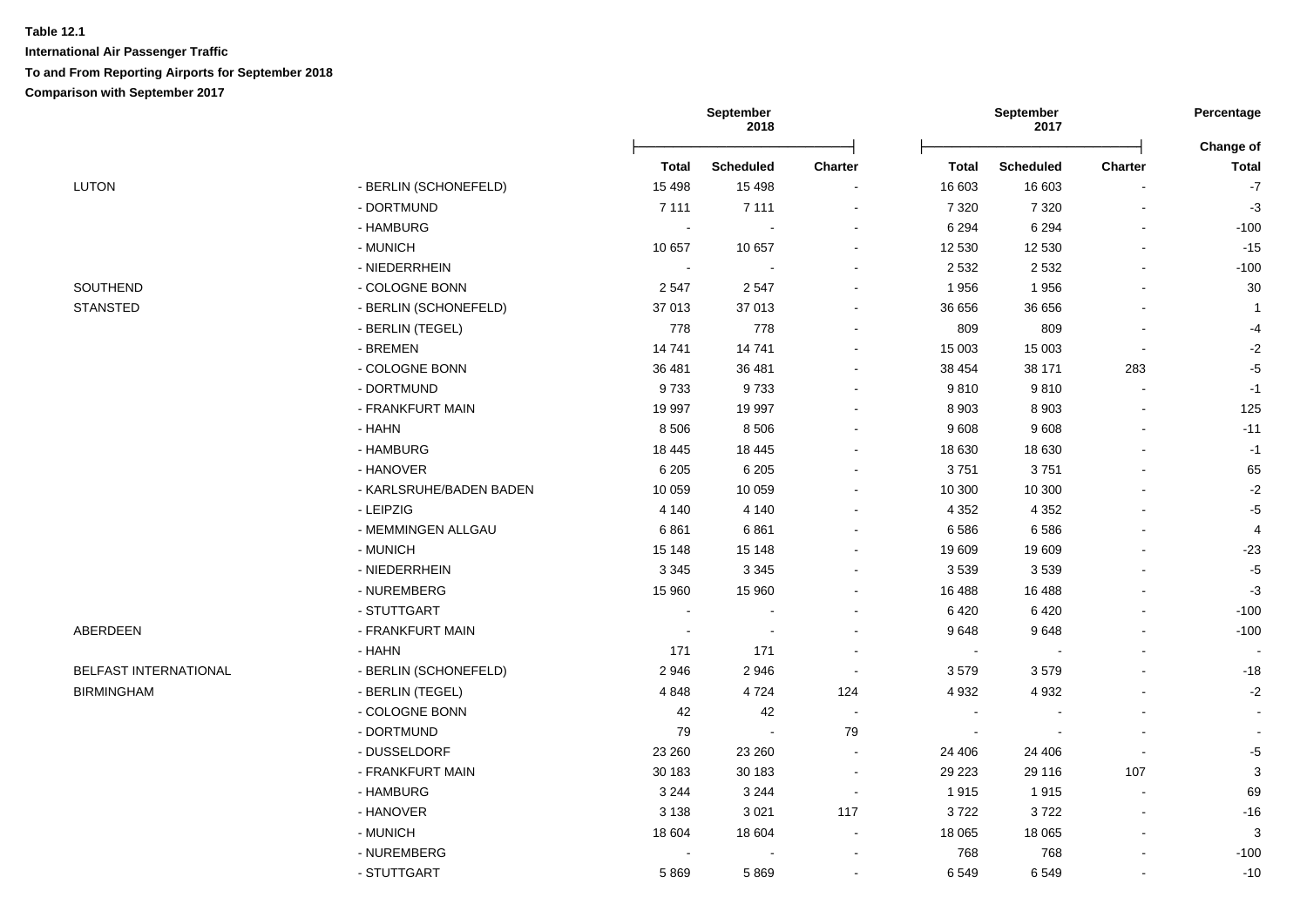|                             |                         |                | September<br>2018 |                |                       | September<br>2017        |                          | Percentage                |
|-----------------------------|-------------------------|----------------|-------------------|----------------|-----------------------|--------------------------|--------------------------|---------------------------|
|                             |                         | <b>Total</b>   | <b>Scheduled</b>  | <b>Charter</b> | <b>Total</b>          | <b>Scheduled</b>         | <b>Charter</b>           | Change of<br><b>Total</b> |
| <b>BOURNEMOUTH</b>          | - NIEDERRHEIN           | $\sim$         | $\sim$            |                | 46                    |                          | 46                       | $-100$                    |
| <b>BRISTOL</b>              | - BERLIN (SCHONEFELD)   | 8853           | 8853              | $\sim$         | 7 0 9 9               | 7 0 9 9                  | $\overline{a}$           | 25                        |
|                             | - COLOGNE BONN          | 5 2 7 4        | 5 2 7 4           |                | $\tilde{\phantom{a}}$ | ÷.                       | $\blacksquare$           | $\sim$                    |
|                             | - DUSSELDORF            | 1 2 4 3        | 1 2 4 3           |                | 1 5 6 2               | 1562                     | $\blacksquare$           | $-20$                     |
|                             | - FRANKFURT MAIN        | 4788           | 4788              |                | 4 6 5 7               | 4657                     | $\blacksquare$           | $\mathbf{3}$              |
|                             | - HAMBURG               | 1450           | 1450              |                | 1 6 2 7               | 1627                     | $\overline{\phantom{a}}$ | $-11$                     |
|                             | - MUNICH                | 4 3 7 4        | 4 3 7 4           |                | 4 2 9 4               | 4 2 9 4                  |                          | $\overline{2}$            |
| <b>CARDIFF WALES</b>        | - BERLIN (TEGEL)        | 1 2 3 3        | 1 2 3 3           |                | 1744                  | 1744                     | $\overline{a}$           | $-29$                     |
|                             | - DUSSELDORF            | 531            | 531               |                | 487                   | 487                      | $\blacksquare$           | 9                         |
|                             | - MUNICH                | 1 2 0 9        | 1 2 0 9           |                | 2 1 4 2               | 2 1 4 2                  | $\sim$                   | $-44$                     |
| DONCASTER SHEFFIELD         | - BERLIN (TEGEL)        | $\blacksquare$ | $\sim$            |                | 2 1 4 8               | 2 1 4 8                  | $\sim$                   | $-100$                    |
| EAST MIDLANDS INTERNATIONAL | - BERLIN (SCHONEFELD)   | 3825           | 3825              |                | 4 2 5 5               | 4 2 5 5                  | $\blacksquare$           | $-10$                     |
| <b>EDINBURGH</b>            | - BERLIN (SCHONEFELD)   | $\sim$         | $\sim$            |                | 8 2 3 7               | 8 2 3 7                  | $\blacksquare$           | $-100$                    |
|                             | - BERLIN (TEGEL)        | 10 504         | 10 504            |                | $\blacksquare$        | $\overline{\phantom{a}}$ | $\blacksquare$           | $\sim$                    |
|                             | - BREMEN                | $\sim$         |                   |                | 4 4 2 6               | 4 4 2 6                  | $\blacksquare$           | $-100$                    |
|                             | - COLOGNE BONN          | 7010           | 7010              |                | 6982                  | 6982                     | $\blacksquare$           | $\overline{\phantom{a}}$  |
|                             | - DUSSELDORF            | 3746           | 3746              |                | 3 1 5 5               | 3 1 5 5                  | $\overline{\phantom{a}}$ | 19                        |
|                             | - FRANKFURT MAIN        | 20 350         | 20 350            |                | 20 051                | 19 993                   | 58                       | $\overline{1}$            |
|                             | - FRIEDRICHSHAFEN       | $\sim$         |                   |                | 30                    | $\sim$                   | 30                       | $-100$                    |
|                             | - HAHN                  | 4 3 2 1        | 4 3 2 1           |                | 3 3 2 5               | 3 3 2 5                  | $\blacksquare$           | 30                        |
|                             | - HAMBURG               | 11 136         | 11 136            |                | 7 1 1 4               | 7 1 1 4                  | $\sim$                   | 57                        |
|                             | - KARLSRUHE/BADEN BADEN | 2576           | 2576              |                | $\sim$                |                          | $\blacksquare$           |                           |
|                             | - MUNICH                | 14 5 47        | 14 5 47           |                | 15 2 35               | 15 2 35                  |                          | $-5$                      |
|                             | - NIEDERRHEIN           | 3 1 4 4        | 3 1 4 4           | $\sim$         | 4 5 0 5               | 4 5 0 5                  | $\sim$                   | $-30$                     |
|                             | - STUTTGART             | 2 3 3 8        | 2 3 3 8           |                | 2 6 0 4               | 2 6 0 4                  | $\overline{a}$           | $-10$                     |
| GLASGOW                     | - BERLIN (SCHONEFELD)   | 16 653         | 16 653            | $\sim$         | 17 515                | 17515                    | $\blacksquare$           | $-5$                      |
|                             | - DUSSELDORF            | 3 0 3 6        | 3036              | $\sim$         | 4 4 7 0               | 4 4 7 0                  | $\blacksquare$           | $-32$                     |
|                             | - FRANKFURT MAIN        | 8749           | 8749              | $\sim$         | 7 1 7 9               | 7 1 7 9                  | $\blacksquare$           | 22                        |
|                             | - MUNICH                | 5 3 9 4        | 5 3 9 4           |                | 452                   | 452                      | $\blacksquare$           | 1093                      |
| <b>GUERNSEY</b>             | - DUSSELDORF            | 216            | 216               |                | 225                   | 225                      | $\mathbf{r}$             | $-4$                      |
| <b>HUMBERSIDE</b>           | - FRIEDRICHSHAFEN       |                |                   |                | 98                    | $\overline{\phantom{a}}$ | 98                       | $-100$                    |
| <b>ISLE OF MAN</b>          | - FRIEDRICHSHAFEN       | $\sim$         | $\sim$            |                | 26                    | $\blacksquare$           | 26                       | $-100$                    |
| <b>JERSEY</b>               | - BERLIN (TEGEL)        | 126            | 126               | $\sim$         | $\blacksquare$        | $\blacksquare$           | $\sim$                   | $\overline{\phantom{a}}$  |
|                             | - DUSSELDORF            | 921            | 778               | 143            | 752                   | 752                      | $\sim$                   | 22                        |
|                             | - MUNICH                | 987            | 987               |                | 886                   | 886                      | $\ddot{\phantom{a}}$     | 11                        |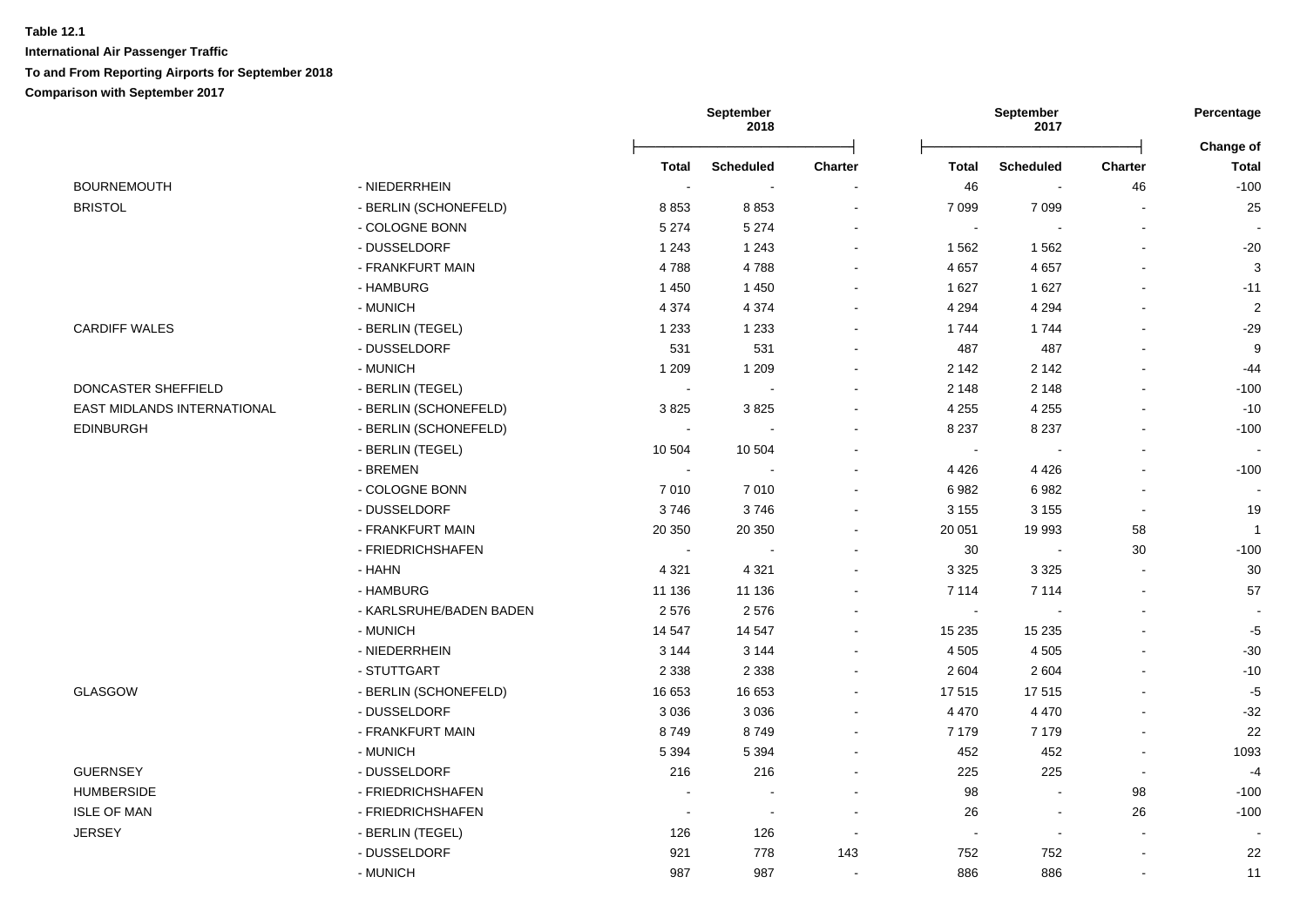|                         |                       | September<br>September<br>2018<br>2017 |                  | Percentage<br>Change of  |              |                  |                |               |
|-------------------------|-----------------------|----------------------------------------|------------------|--------------------------|--------------|------------------|----------------|---------------|
|                         |                       | <b>Total</b>                           | <b>Scheduled</b> | <b>Charter</b>           | <b>Total</b> | <b>Scheduled</b> | <b>Charter</b> | <b>Total</b>  |
| LEEDS BRADFORD          | - BERLIN (SCHONEFELD) | 1874                                   | 1874             |                          | 2013         | 2013             | $\sim$         | $\mathbf{-7}$ |
|                         | - DUSSELDORF          | 3018                                   | 3018             | $\sim$                   | 3801         | 3801             | $\blacksquare$ | $-21$         |
| LIVERPOOL (JOHN LENNON) | - BERLIN (SCHONEFELD) | 5612                                   | 5612             |                          | 4 8 4 7      | 4 8 4 7          |                | 16            |
| <b>MANCHESTER</b>       | - BERLIN (SCHONEFELD) | 26 594                                 | 26 594           | $\blacksquare$           | 25 680       | 25 680           | $\sim$         | 4             |
|                         | - COLOGNE BONN        | 8873                                   | 8873             |                          | 4 3 2 5      | 4 3 2 5          | $\blacksquare$ | 105           |
|                         | - DUSSELDORF          | 24 0 25                                | 24 0 25          |                          | 21 558       | 21 558           |                | 11            |
|                         | - FRANKFURT MAIN      | 43 4 36                                | 43 4 36          |                          | 37 891       | 37891            |                | 15            |
|                         | - HAMBURG             | 17463                                  | 17463            |                          | 24 232       | 24 232           |                | $-28$         |
|                         | - HANOVER             | 3 1 5 4                                | 3 1 5 4          |                          | 3676         | 3676             |                | $-14$         |
|                         | - MUNICH              | 30 299                                 | 30 299           |                          | 31 968       | 31 968           |                | $-5$          |
|                         | - NUREMBERG           | 7 1 5 3                                | 7 1 5 3          |                          | 9 0 9 5      | 9 0 9 5          |                | $-21$         |
|                         | - STUTTGART           | 7 1 1 1                                | 7 1 1 1          |                          | 8755         | 8755             |                | $-19$         |
| <b>NEWCASTLE</b>        | - BERLIN (SCHONEFELD) | 3 4 7 6                                | 3 4 7 6          | $\sim$                   | 3 3 1 9      | 3319             | $\blacksquare$ | $\sqrt{5}$    |
|                         | - DUSSELDORF          | 2935                                   | 2 9 3 5          | $\sim$                   | 4 2 1 1      | 4 2 1 1          |                | $-30$         |
| NEWQUAY                 | - BERLIN (TEGEL)      | 57                                     | 57               |                          | $\sim$       |                  |                |               |
|                         | - DUSSELDORF          | 263                                    | 263              |                          | 393          | 393              |                | $-33$         |
|                         | - HAHN                | 2566                                   | 2566             |                          | 1979         | 1979             |                | $30\,$        |
|                         | - STUTTGART           | 255                                    | 255              |                          | $\sim$       |                  | $\blacksquare$ |               |
| SOUTHAMPTON             | - DUSSELDORF          | 2716                                   | 2716             |                          | 2476         | 2 4 7 6          | $\sim$         | 10            |
|                         | - MUNICH              | $\sim$                                 |                  | $\overline{\phantom{a}}$ | 3 1 1 1      | 3 1 1 1          | $\blacksquare$ | $-100$        |
| <b>Total GERMANY</b>    |                       | 1 306 832                              | 1 306 369        | 463                      | 1 322 793    | 1 322 145        | 648            | $-1$          |
| <b>GIBRALTAR</b>        |                       |                                        |                  |                          |              |                  |                |               |
| <b>GATWICK</b>          | - GIBRALTAR           | 24 011                                 | 24 011           | $\sim$                   | 22 707       | 22 707           | $\sim$         | 6             |
| <b>HEATHROW</b>         | - GIBRALTAR           | 13760                                  | 13760            |                          | 13707        | 13707            | ä,             |               |
| <b>LUTON</b>            | - GIBRALTAR           | $\sim$                                 | $\blacksquare$   | $\blacksquare$           | 6 1 1 1      | 6 1 1 1          | ä,             | $-100$        |
| <b>BIRMINGHAM</b>       | - GIBRALTAR           | 168                                    | $\sim$           | 168                      | 5 0 1 5      | 5015             |                | $-97$         |
| <b>BRISTOL</b>          | - GIBRALTAR           | 4 2 7 9                                | 4 2 7 9          |                          | 3628         | 3628             |                | 18            |
| <b>MANCHESTER</b>       | - GIBRALTAR           | 4 2 3 8                                | 4 2 3 8          | $\sim$                   | 10 865       | 10 865           |                | $-61$         |
| <b>Total GIBRALTAR</b>  |                       | 46 456                                 | 46 288           | 168                      | 62 033       | 62 033           |                | $-25$         |
| <b>GREECE</b>           |                       |                                        |                  |                          |              |                  |                |               |
| <b>GATWICK</b>          | - ATHENS              | 20 356                                 | 20 356           |                          | 19 4 86      | 19486            |                | 4             |
|                         | - CHANIA              | 21 082                                 | 13835            | 7 2 4 7                  | 18701        | 14 2 30          | 4 4 7 1        | 13            |
|                         | - CORFU               | 38 164                                 | 27 561           | 10 603                   | 41 860       | 27 868           | 13 992         | -9            |
|                         | - HERAKLION           | 41 508                                 | 34 198           | 7 3 1 0                  | 48 676       | 36 480           | 12 196         | $-15$         |
|                         | - KALAMATA            | 7 1 0 5                                | 7 1 0 5          | $\blacksquare$           | 6 2 0 8      | 6 2 0 8          | $\sim$         | 14            |
|                         |                       |                                        |                  |                          |              |                  |                |               |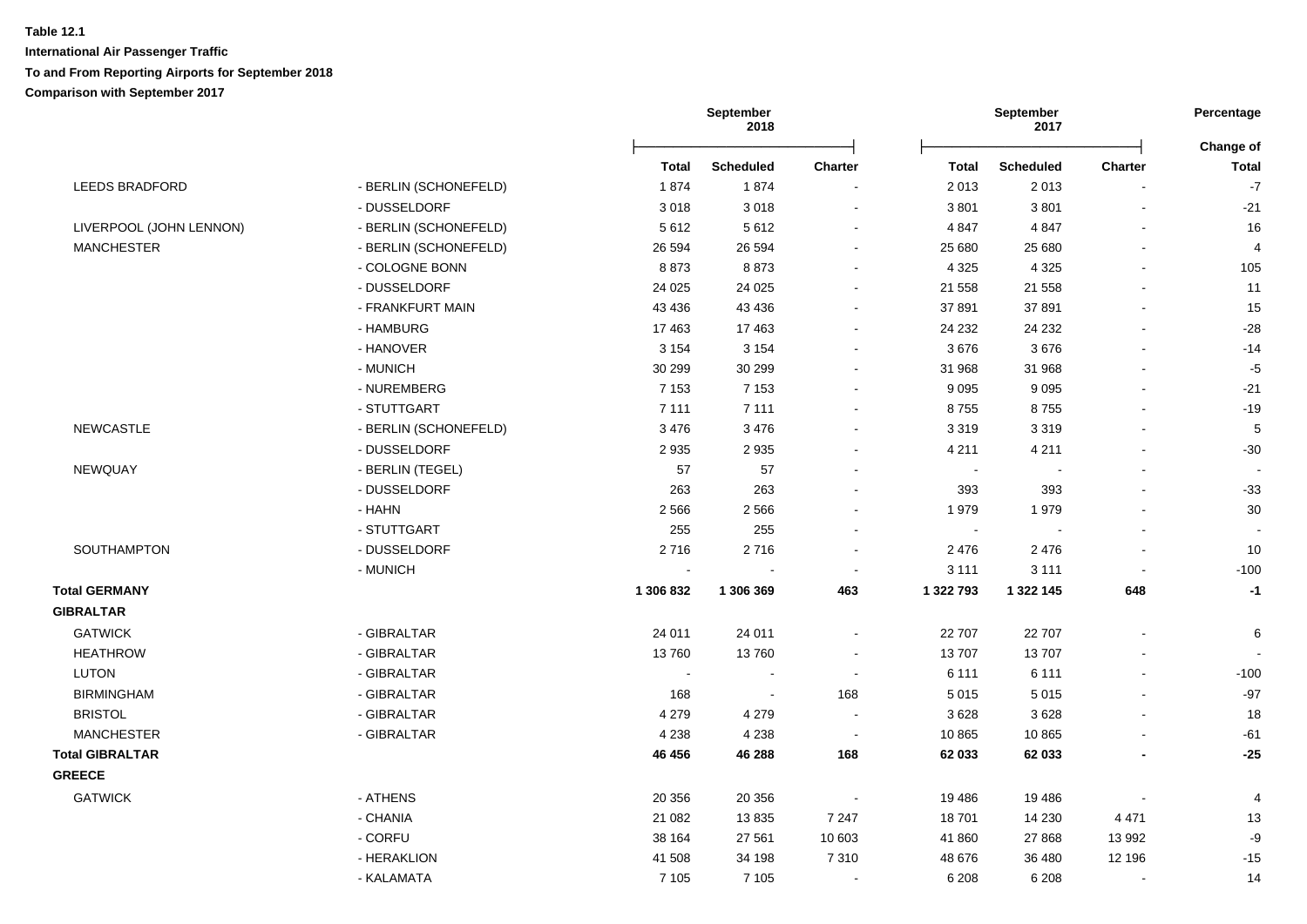|                    |                      |              | September<br>2018 |                          |                | September<br>2017        |                | Percentage     |  |
|--------------------|----------------------|--------------|-------------------|--------------------------|----------------|--------------------------|----------------|----------------|--|
|                    |                      |              |                   |                          |                |                          |                | Change of      |  |
|                    |                      | <b>Total</b> | <b>Scheduled</b>  | Charter                  | <b>Total</b>   | <b>Scheduled</b>         | <b>Charter</b> | <b>Total</b>   |  |
|                    | - KAVALA             | 4 2 9 6      | 1 4 5 8           | 2838                     | 3 9 9 8        | 1 3 9 6                  | 2 6 0 2        | $\overline{7}$ |  |
|                    | - KEFALLINIA         | 24 5 37      | 18 004            | 6 5 3 3                  | 24 5 88        | 17 063                   | 7525           |                |  |
|                    | - KOS                | 20 643       | 9650              | 10 993                   | 21 519         | 10 155                   | 11 364         | $-4$           |  |
|                    | - LEMNOS             | 324          | $\blacksquare$    | 324                      | 207            | $\blacksquare$           | 207            | 57             |  |
|                    | - MIKONOS            | 16 146       | 16 146            |                          | 16 135         | 16 135                   |                |                |  |
|                    | - MYTILINI           | 1988         | 1988              | $\overline{\phantom{a}}$ | 1 9 0 8        | 1 908                    | $\blacksquare$ | 4              |  |
|                    | - PREVEZA            | 15 647       | 8 0 0 0           | 7647                     | 19 533         | 12 071                   | 7462           | $-20$          |  |
|                    | - RHODES             | 33 612       | 23 945            | 9667                     | 34 299         | 23 130                   | 11 169         | $-2$           |  |
|                    | - SALONIKA           | 24 271       | 20811             | 3 4 6 0                  | 21 575         | 17936                    | 3639           | 12             |  |
|                    | - SAMOS              | 2 1 3 9      | $\sim$            | 2 1 3 9                  | 1932           |                          | 1932           | 11             |  |
|                    | - SKIATHOS           | 7977         | 5 0 28            | 2949                     | 9680           | 3 3 2 6                  | 6 3 5 4        | $-18$          |  |
|                    | - THIRA (SANTORINI)  | 17835        | 16 083            | 1752                     | 19 692         | 16 613                   | 3079           | $-9$           |  |
|                    | - VOLOS NEA ANCHILOS | 624          | 292               | 332                      | 630            | $\sim$                   | 630            | $-1$           |  |
|                    | - ZAKINTHOS          | 26 055       | 18578             | 7477                     | 30 30 2        | 18 945                   | 11 357         | $-14$          |  |
| <b>HEATHROW</b>    | - ATHENS             | 72 407       | 72 407            | $\sim$                   | 74 671         | 74 154                   | 517            | $-3$           |  |
|                    | - CHANIA             | 2 3 9 7      | 2 3 9 7           | $\sim$                   | 2 4 7 6        | 2 4 7 6                  | $\blacksquare$ | $-3$           |  |
|                    | - CORFU              | 12717        | 11 631            | 1 0 8 6                  | 8 1 0 9        | 7 1 0 1                  | 1 0 0 8        | 57             |  |
|                    | - KALAMATA           | 4509         | 2 4 2 7           | 2 0 8 2                  | 4 2 0 5        | 2519                     | 1686           | $\overline{7}$ |  |
|                    | - KEFALLINIA         | 3876         | 2598              | 1 2 7 8                  | $\blacksquare$ | $\blacksquare$           | $\blacksquare$ |                |  |
|                    | - KOS                | 170          | $\sim$            | 170                      | 1 4 8 9        | 1 3 1 9                  | 170            | $-89$          |  |
|                    | - LEMNOS             | 3570         | $\blacksquare$    | 3570                     | 3 4 1 9        | $\blacksquare$           | 3419           | $\overline{4}$ |  |
|                    | - MIKONOS            | 7 5 5 2      | 7552              | $\sim$                   | 3859           | 3859                     | $\mathbf{r}$   | 96             |  |
|                    | - PREVEZA            | 3926         | $\blacksquare$    | 3 9 2 6                  | 3 1 5 3        |                          | 3 1 5 3        | $25\,$         |  |
|                    | - RHODES             | 2 0 6 2      | $\sim$            | 2 0 6 2                  | 2 1 9 0        | $\overline{\phantom{a}}$ | 2 1 9 0        | $-6$           |  |
|                    | - THIRA (SANTORINI)  | 6839         | 6839              |                          | 4 8 4 2        | 4 8 4 2                  |                | 41             |  |
|                    | - ZAKINTHOS          | 2 2 9 0      | 2 2 9 0           |                          | 2 3 7 5        | 2 3 7 5                  |                | $-4$           |  |
| <b>LONDON CITY</b> | - MIKONOS            | 627          | 627               |                          | 1 0 6 1        | 1 0 6 1                  |                | $-41$          |  |
|                    | - SKIATHOS           | 367          | 367               |                          | 365            | 365                      |                | $\overline{1}$ |  |
|                    | - THIRA (SANTORINI)  | 270          | 270               |                          | 420            | 420                      |                | $-36$          |  |
| <b>LUTON</b>       | - ATHENS             | 10 969       | 10 969            |                          | $\sim$         |                          |                |                |  |
|                    | - CORFU              | 10 308       | 8807              | 1 5 0 1                  | 11 189         | 8779                     | 2410           | $\mbox{-}8$    |  |
|                    | - HERAKLION          | 4515         | 4515              | $\blacksquare$           | 6 0 21         | 4579                     | 1 4 4 2        | $-25$          |  |
|                    | - KEFALLINIA         | 1 2 5 4      | $\sim$            | 1 2 5 4                  | 1 2 6 5        | $\blacksquare$           | 1 2 6 5        | $-1$           |  |
|                    | - MIKONOS            | 2 5 9 7      | 2597              | $\blacksquare$           | 2 8 5 7        | 2857                     | $\sim$         | $-9$           |  |
|                    | - RHODES             | 6637         | 3 0 21            | 3616                     | 5946           | 2 600                    | 3 3 4 6        | 12             |  |
|                    |                      |              |                   |                          |                |                          |                |                |  |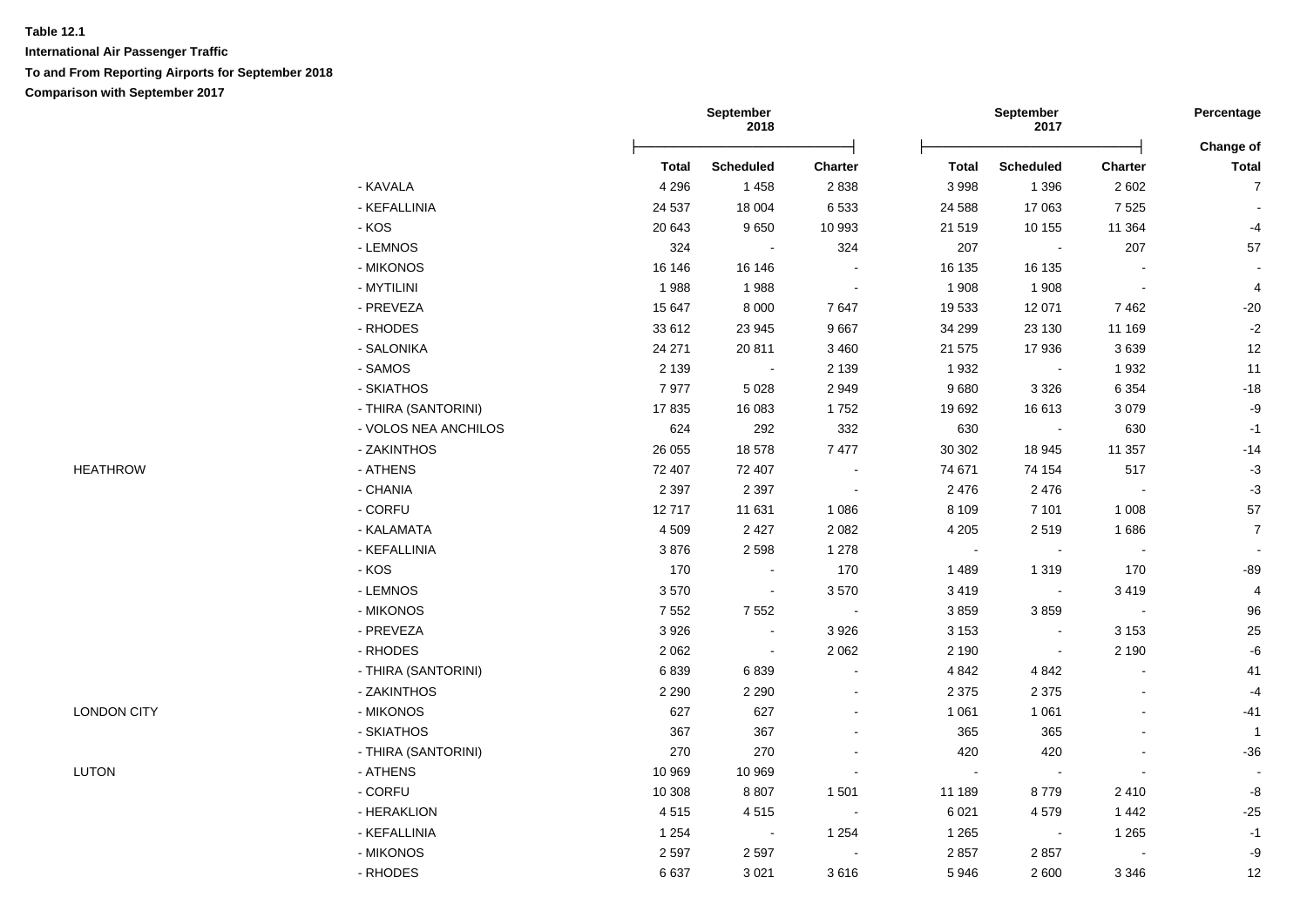|                       |                     | September<br>September<br>2018<br>2017 |                  | Percentage               |              |                          |                |                           |
|-----------------------|---------------------|----------------------------------------|------------------|--------------------------|--------------|--------------------------|----------------|---------------------------|
|                       |                     | <b>Total</b>                           | <b>Scheduled</b> | <b>Charter</b>           | <b>Total</b> | <b>Scheduled</b>         | <b>Charter</b> | Change of<br><b>Total</b> |
|                       | - SALONIKA          | 297                                    | 297              | $\overline{\phantom{a}}$ |              |                          |                |                           |
|                       | - SKIATHOS          | 1656                                   | $\sim$           | 1656                     | 1 503        | $\sim$                   | 1 503          | 10                        |
|                       | - ZAKINTHOS         | 1737                                   | $\blacksquare$   | 1737                     | 1 4 3 9      |                          | 1 4 3 9        | 21                        |
| <b>STANSTED</b>       | - ATHENS            | 18 009                                 | 18 009           | $\blacksquare$           | 16740        | 16740                    |                | 8                         |
|                       | - CHANIA            | 6 1 9 8                                | 6 1 9 8          | $\sim$                   | 3 2 0 9      | 3 2 0 9                  | $\sim$         | 93                        |
|                       | - CORFU             | 14 970                                 | 12 290           | 2680                     | 11 427       | 8 2 9 1                  | 3 1 3 6        | 31                        |
|                       | - HERAKLION         | 10 555                                 | 7 3 9 6          | 3 1 5 9                  | 9469         | 6716                     | 2753           | 11                        |
|                       | - KAVALA            | $\sim$                                 | $\sim$           | $\sim$                   | 162          | 162                      | $\sim$         | $-100$                    |
|                       | - KEFALLINIA        | 8 8 0 5                                | 6935             | 1870                     | 5 6 2 6      | 4 1 0 1                  | 1 5 2 5        | 57                        |
|                       | - KOS               | 7073                                   | 5922             | 1 1 5 1                  | 6 2 1 6      | 4734                     | 1482           | 14                        |
|                       | - PREVEZA           | 1 2 3 6                                | $\sim$           | 1 2 3 6                  | $\sim$       | $\overline{\phantom{a}}$ | $\sim$         |                           |
|                       | - RHODES            | 20 005                                 | 16820            | 3 1 8 5                  | 13 537       | 10 342                   | 3 1 9 5        | 48                        |
|                       | - SALONIKA          | 12 955                                 | 12 955           | $\blacksquare$           | 10 648       | 10 648                   |                | 22                        |
|                       | - SKIATHOS          | 1 503                                  | 1 503            | $\sim$                   | 2 0 5 6      | 2056                     | $\sim$         | $-27$                     |
|                       | - ZAKINTHOS         | 15 671                                 | 14 3 75          | 1 2 9 6                  | 13 2 8 2     | 12 084                   | 1 1 9 8        | 18                        |
| ABERDEEN              | - CORFU             | 1 4 6 7                                | $\sim$           | 1 4 6 7                  | 1 4 3 1      | $\sim$                   | 1 4 3 1        | $\mathbf{3}$              |
| BELFAST INTERNATIONAL | - CORFU             | 1 3 8 9                                | $\blacksquare$   | 1 3 8 9                  | 1836         |                          | 1836           | $-24$                     |
|                       | - HERAKLION         | 1459                                   | 1459             | $\sim$                   | $\sim$       | $\overline{\phantom{a}}$ | $\sim$         | $\sim$                    |
|                       | - RHODES            | 2695                                   | 1619             | 1 0 7 6                  | 1 2 6 4      |                          | 1 2 6 4        | 113                       |
|                       | - ZAKINTHOS         | 1 1 3 2                                | 1 1 3 2          | $\sim$                   | 1 0 8 5      | 1 0 8 5                  |                | 4                         |
| <b>BIRMINGHAM</b>     | - ATHENS            | $\sim$                                 | $\sim$           | $\overline{\phantom{a}}$ | 1895         | 1895                     | $\sim$         | $-100$                    |
|                       | - CHANIA            | 4635                                   | 3 1 4 4          | 1 4 9 1                  | 4588         | 3 1 1 4                  | 1474           | $\overline{1}$            |
|                       | - CORFU             | 14 062                                 | 7638             | 6424                     | 12 5 64      | 6 1 4 4                  | 6420           | 12                        |
|                       | - HERAKLION         | 12717                                  | 8428             | 4 2 8 9                  | 13 945       | 10 459                   | 3 4 8 6        | $-9$                      |
|                       | - KALAMATA          | 1880                                   | 1880             | $\sim 10$                | 1 3 0 5      | 1 3 0 5                  | $\sim$         | 44                        |
|                       | - KAVALA            | 1 603                                  | $\sim$ 100 $\pm$ | 1 603                    | 1 4 1 5      | $\sim$                   | 1 4 1 5        | 13                        |
|                       | - KEFALLINIA        | 5 5 2 5                                | 1514             | 4 0 1 1                  | 5 6 5 6      | 1 602                    | 4 0 5 4        | $-2$                      |
|                       | - KOS               | 9441                                   | 6 2 0 3          | 3 2 3 8                  | 6 4 5 3      | 3 3 1 6                  | 3 1 3 7        | 46                        |
|                       | - MYTILINI          | 1871                                   | 1871             | $\sim$ 100 $\pm$         | 1841         | 1841                     | $\sim$ $-$     | $\overline{2}$            |
|                       | - PREVEZA           | 752                                    | $\sim 100$       | 752                      | 2 0 4 7      | 1469                     | 578            | $-63$                     |
|                       | - RHODES            | 14 4 5 9                               | 8 1 5 9          | 6 3 0 0                  | 12711        | 7594                     | 5 1 1 7        | 14                        |
|                       | - SALONIKA          | 2 8 0 9                                | 2809             | $\sim$ $-$               |              |                          |                |                           |
|                       | - SKIATHOS          | 3 0 0 0                                | $\blacksquare$   | 3 0 0 0                  | 3 3 0 2      | $\overline{\phantom{a}}$ | 3 3 0 2        | -9                        |
|                       | - THIRA (SANTORINI) | 2895                                   | 1639             | 1 2 5 6                  | 2882         | 1 6 3 3                  | 1 2 4 9        | $\sim$                    |
|                       | - ZAKINTHOS         | 15707                                  | 10911            | 4796                     | 10 829       | 7 2 4 0                  | 3589           | 45                        |
|                       |                     |                                        |                  |                          |              |                          |                |                           |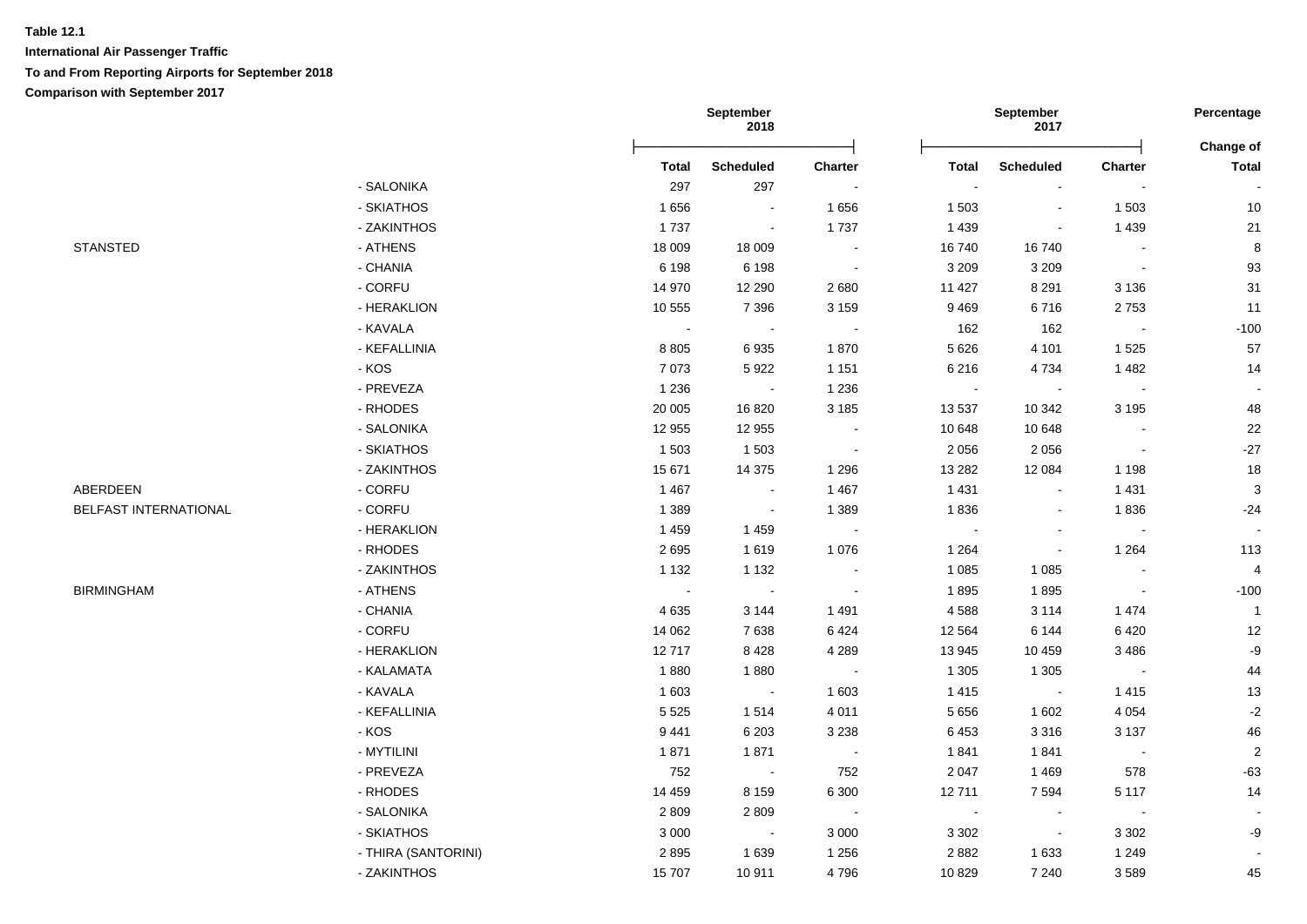|                             |                     | September<br>September<br>2018<br>2017 |                  |                | Percentage<br>Change of |                          |                |                          |
|-----------------------------|---------------------|----------------------------------------|------------------|----------------|-------------------------|--------------------------|----------------|--------------------------|
|                             |                     | <b>Total</b>                           | <b>Scheduled</b> | <b>Charter</b> | Total                   | <b>Scheduled</b>         | <b>Charter</b> | <b>Total</b>             |
| <b>BOURNEMOUTH</b>          | - CORFU             | 1 2 4 8                                | $\sim$           | 1 2 4 8        | 1985                    | 186                      | 1799           | $-37$                    |
|                             | - RHODES            | 1853                                   | $\sim$           | 1853           | 1867                    | $\blacksquare$           | 1867           | $-1$                     |
| <b>BRISTOL</b>              | - ATHENS            | 2743                                   | 2743             |                | $\omega$                |                          | $\blacksquare$ | $\overline{\phantom{a}}$ |
|                             | - CHANIA            | 3 1 4 3                                | 3 1 4 3          | $\sim$         | 4 3 6 3                 | 2845                     | 1518           | $-28$                    |
|                             | - CORFU             | 7491                                   | 7491             | $\sim$         | 11 422                  | 7756                     | 3666           | $-34$                    |
|                             | - HERAKLION         | 4 3 8 1                                | 4 3 8 1          |                | 8 1 3 0                 | 4895                     | 3 2 3 5        | $-46$                    |
|                             | - KEFALLINIA        | 5014                                   | 5014             |                | 6732                    | 5017                     | 1715           | $-26$                    |
|                             | - KOS               | 1532                                   | 1532             |                | 1784                    | $\sim$                   | 1784           | $-14$                    |
|                             | - PREVEZA           | 1620                                   | 1 6 2 0          |                | $\blacksquare$          |                          | $\sim$         |                          |
|                             | - RHODES            | 1 4 4 3                                | 1 4 4 3          |                | 5 3 4 7                 | 1593                     | 3754           | $-73$                    |
|                             | - SKIATHOS          | 1597                                   | 1597             |                | 1566                    | 1566                     | $\sim$         | 2                        |
|                             | - THIRA (SANTORINI) | $\sim$                                 | $\sim$           | $\sim$         | 1665                    | $\sim$                   | 1665           | $-100$                   |
|                             | - ZAKINTHOS         | 8 0 3 5                                | 8 0 3 5          | $\sim$         | 9700                    | 6 3 0 4                  | 3 3 9 6        | $-17$                    |
| <b>CARDIFF WALES</b>        | - CORFU             | 1 5 9 4                                | $\sim$           | 1 5 9 4        | 1854                    | $\sim$                   | 1854           | $-14$                    |
|                             | - HERAKLION         | 1 4 7 3                                | $\sim$           | 1 4 7 3        | 1 503                   | $\sim$                   | 1 503          | $-2$                     |
|                             | - KEFALLINIA        | 1 1 0 5                                | $\sim$           | 1 1 0 5        | 1 2 5 0                 | $\sim$                   | 1 2 5 0        | $-12$                    |
|                             | - KOS               | 1680                                   | $\blacksquare$   | 1 680          | 1692                    | $\blacksquare$           | 1 6 9 2        | $-1$                     |
|                             | - RHODES            | 2798                                   | $\blacksquare$   | 2798           | 2799                    | $\blacksquare$           | 2799           | $\blacksquare$           |
|                             | - ZAKINTHOS         | 4 2 9 8                                | $\sim$           | 4 2 9 8        | 3911                    | $\overline{\phantom{a}}$ | 3911           | 10                       |
| DONCASTER SHEFFIELD         | - CORFU             | 2776                                   | $\sim$           | 2776           | 3 2 0 1                 | $\blacksquare$           | 3 2 0 1        | $-13$                    |
|                             | - HERAKLION         | 872                                    | $\blacksquare$   | 872            | 1 2 6 7                 | $\blacksquare$           | 1 2 6 7        | $-31$                    |
|                             | - KEFALLINIA        | 1 2 7 6                                | $\sim$           | 1 2 7 6        | $\blacksquare$          | $\blacksquare$           | $\sim$         | $\sim$                   |
|                             | - RHODES            | 1 4 6 2                                | $\blacksquare$   | 1 4 6 2        | 1 5 3 9                 |                          | 1539           | $-5$                     |
|                             | - ZAKINTHOS         | 1 3 0 9                                | $\sim$           | 1 3 0 9        | 1686                    |                          | 1686           | $-22$                    |
| EAST MIDLANDS INTERNATIONAL | - CHANIA            | 1762                                   | 1762             |                | 1764                    | 1764                     | $\sim$         |                          |
|                             | - CORFU             | 12 8 54                                | 10 159           | 2695           | 10 506                  | 7421                     | 3 0 8 5        | 22                       |
|                             | - HERAKLION         | 7711                                   | 3 1 7 2          | 4539           | 7 3 5 8                 | 4 6 0 9                  | 2749           | $\overline{5}$           |
|                             | - KAVALA            | 841                                    | 841              | $\sim$         | 1 0 5 7                 | 1 0 5 7                  | $\blacksquare$ | $-20$                    |
|                             | - KEFALLINIA        | 2 2 2 9                                | 1015             | 1 2 1 4        | 2 2 6 2                 | 994                      | 1 2 6 8        | $-1$                     |
|                             | - KOS               | 4 1 2 0                                | 1596             | 2 5 2 4        | 4 1 9 6                 | 1468                     | 2728           | $-2$                     |
|                             | - RHODES            | 10832                                  | 6578             | 4 2 5 4        | 8792                    | 5742                     | 3 0 5 0        | 23                       |
|                             | - SALONIKA          | 2 4 0 4                                | 984              | 1 4 2 0        | 2 2 4 3                 | 982                      | 1 2 6 1        | $\overline{7}$           |
|                             | - SKIATHOS          | 684                                    | 684              | $\sim$         | 921                     | 921                      | $\sim$         | $-26$                    |
|                             | - ZAKINTHOS         | 12 4 9 5                               | 8626             | 3869           | 10 10 6                 | 6 0 0 8                  | 4 0 9 8        | 24                       |
| <b>EDINBURGH</b>            | - ATHENS            | 5729                                   | 5729             |                | 5 4 6 7                 | 5467                     | $\blacksquare$ | 5                        |
|                             |                     |                                        |                  |                |                         |                          |                |                          |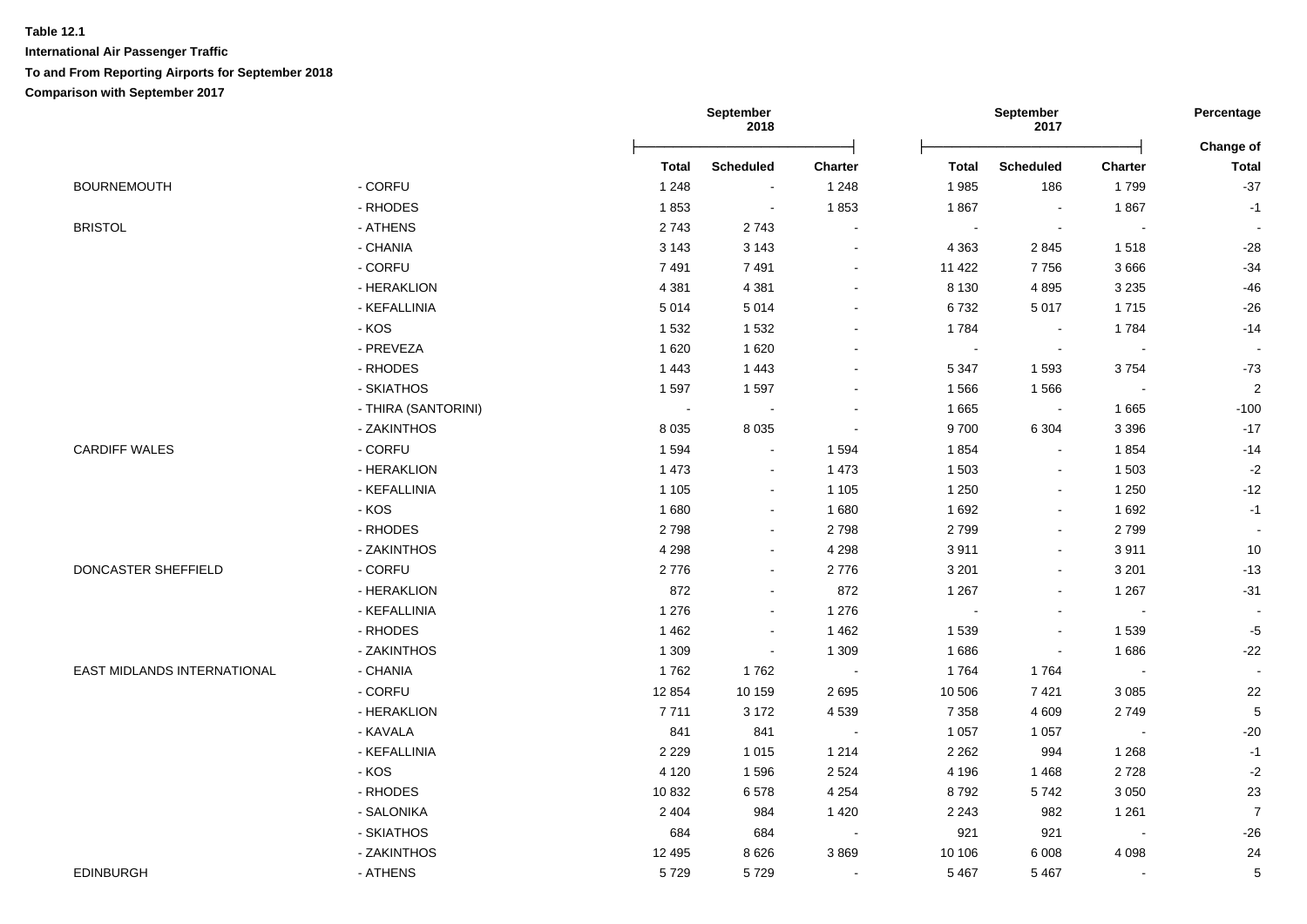|                         |              | September<br>2018 |                  |                | September<br>2017           |                  | Percentage     |                           |
|-------------------------|--------------|-------------------|------------------|----------------|-----------------------------|------------------|----------------|---------------------------|
|                         |              | <b>Total</b>      | <b>Scheduled</b> | <b>Charter</b> | <b>Total</b>                | <b>Scheduled</b> | <b>Charter</b> | Change of<br><b>Total</b> |
|                         | - CORFU      | 3 2 9 6           | 1815             | 1 4 8 1        | 3687                        | 1810             | 1877           | $-11$                     |
|                         | - HERAKLION  | 6063              | 6 0 6 3          | $\blacksquare$ | 6 2 4 9                     | 6 2 4 9          | $\blacksquare$ | $-3$                      |
|                         | - KEFALLINIA | 1 2 0 3           | 1 2 0 3          | $\sim$         | 966                         | 966              | $\blacksquare$ | 25                        |
|                         | - KOS        | 1 3 4 0           | 1 3 4 0          | $\sim$         | $\mathcal{L}_{\mathbf{r}}$  | $\blacksquare$   | $\blacksquare$ |                           |
|                         | - RHODES     | 3630              | 1821             | 1809           | 3 3 5 1                     | 1669             | 1682           | $\bf 8$                   |
|                         | - SALONIKA   | 1 2 9 0           | 1 2 9 0          |                | 1 0 5 0                     | 1 0 5 0          |                | 23                        |
|                         | - ZAKINTHOS  | 3 0 3 2           | 3 0 3 2          | $\bullet$      | 2 3 9 6                     | 2 3 9 6          | $\blacksquare$ | 27                        |
| <b>EXETER</b>           | - CORFU      | 1 4 7 0           | $\sim$           | 1470           | 1874                        | $\sim$ $\sim$    | 1874           | $-22$                     |
|                         | - RHODES     | 1 1 9 1           | $\sim$           | 1 1 9 1        | 1 2 9 2                     | $\sim$ $-$       | 1 2 9 2        | $\mbox{-}8$               |
| GLASGOW                 | - CHANIA     | 1 3 8 5           | 1 3 8 5          | $\sim$         | 1 4 0 0                     | 1 4 0 0          | $\sim$         | $-1$                      |
|                         | $-CORFU$     | 6 1 5 3           | 4688             | 1 4 6 5        | 6 5 6 9                     | 4 3 7 8          | 2 1 9 1        | $-6$                      |
|                         | - HERAKLION  | 9 1 7 3           | 7683             | 1 4 9 0        | 8911                        | 7 4 8 1          | 1 4 3 0        | $\mathbf{3}$              |
|                         | - KEFALLINIA | 1 2 1 4           | 1 2 1 4          | $\blacksquare$ | $\sim$                      | $\sim$           |                |                           |
|                         | - KOS        | 4648              | 4648             | $\sim$         | 3 1 2 2                     | 3 1 2 2          | $\sim$         | 49                        |
|                         | - RHODES     | 4712              | 4712             | $\blacksquare$ | 4589                        | 2915             | 1674           | $\mathbf{3}$              |
|                         | - SALONIKA   | 1 2 8 0           | 1 2 8 0          | $\blacksquare$ | $\mathcal{L}_{\mathcal{A}}$ | $\sim$           | $\blacksquare$ |                           |
|                         | - ZAKINTHOS  | 6 3 4 0           | 4525             | 1815           | 6 2 1 3                     | 4561             | 1652           | $\mathbf{2}$              |
| <b>LEEDS BRADFORD</b>   | - CHANIA     | 3 1 4 7           | 3 1 4 7          | $\sim$         | 3 1 6 1                     | 3 1 6 1          | $\blacksquare$ |                           |
|                         | - CORFU      | 7 1 7 0           | 4578             | 2 5 9 2        | 5 1 7 7                     | 3 3 2 2          | 1855           | 38                        |
|                         | - HERAKLION  | 5 3 6 2           | 5 3 6 2          | $\blacksquare$ | 5929                        | 5929             |                | $-10$                     |
|                         | - KEFALLINIA | 2 4 4 8           | 2 4 4 8          | $\sim$         | 1 2 2 8                     | 1 2 2 8          |                | 99                        |
|                         | - KOS        | 3 2 5 7           | 3 2 5 7          | $\blacksquare$ | 1 4 4 5                     | 1 4 4 5          | $\blacksquare$ | 125                       |
|                         | - RHODES     | 6 6 0 5           | 4789             | 1816           | 6 4 4 7                     | 4773             | 1674           | $\overline{2}$            |
|                         | - SALONIKA   | 1979              | 1979             |                | 999                         | 999              |                | 98                        |
|                         | - ZAKINTHOS  | 3974              | 3974             | $\blacksquare$ | 3633                        | 3633             |                | $\boldsymbol{9}$          |
| LIVERPOOL (JOHN LENNON) | - RHODES     | 3 0 2 9           | 3 0 2 9          | $\blacksquare$ | 5 2 4 1                     | 5 2 4 1          |                | $-42$                     |
|                         | - ZAKINTHOS  | 2668              | 2668             | $\blacksquare$ | 2743                        | 2743             | $\blacksquare$ | $-3$                      |
| <b>MANCHESTER</b>       | - ATHENS     | 9434              | 9434             | $\blacksquare$ | 12 101                      | 11703            | 398            | $-22$                     |
|                         | - CHANIA     | 8863              | 4673             | 4 1 9 0        | 7 5 8 9                     | 3 2 9 8          | 4 2 9 1        | 17                        |
|                         | - CORFU      | 28 876            | 19748            | 9 1 2 8        | 30 072                      | 19 607           | 10 4 65        | $-4$                      |
|                         | - HERAKLION  | 29 861            | 20 388           | 9 4 7 3        | 31 139                      | 20 138           | 11 001         | $-4$                      |
|                         | - KALAMATA   | 3621              | 3621             | $\sim$ $-$     | 1 9 9 7                     | 1997             | $\sim$ $-$     | 81                        |
|                         | - KAVALA     | 3 1 7 2           | 1 3 1 7          | 1855           | 3 2 7 9                     | 1850             | 1 4 2 9        | $-3$                      |
|                         | - KEFALLINIA | 17854             | 10 570           | 7 2 8 4        | 16 209                      | 9488             | 6721           | $10$                      |
|                         | - KOS        | 19737             | 10818            | 8919           | 19 237                      | 10 014           | 9 2 2 3        | 3                         |
|                         |              |                   |                  |                |                             |                  |                |                           |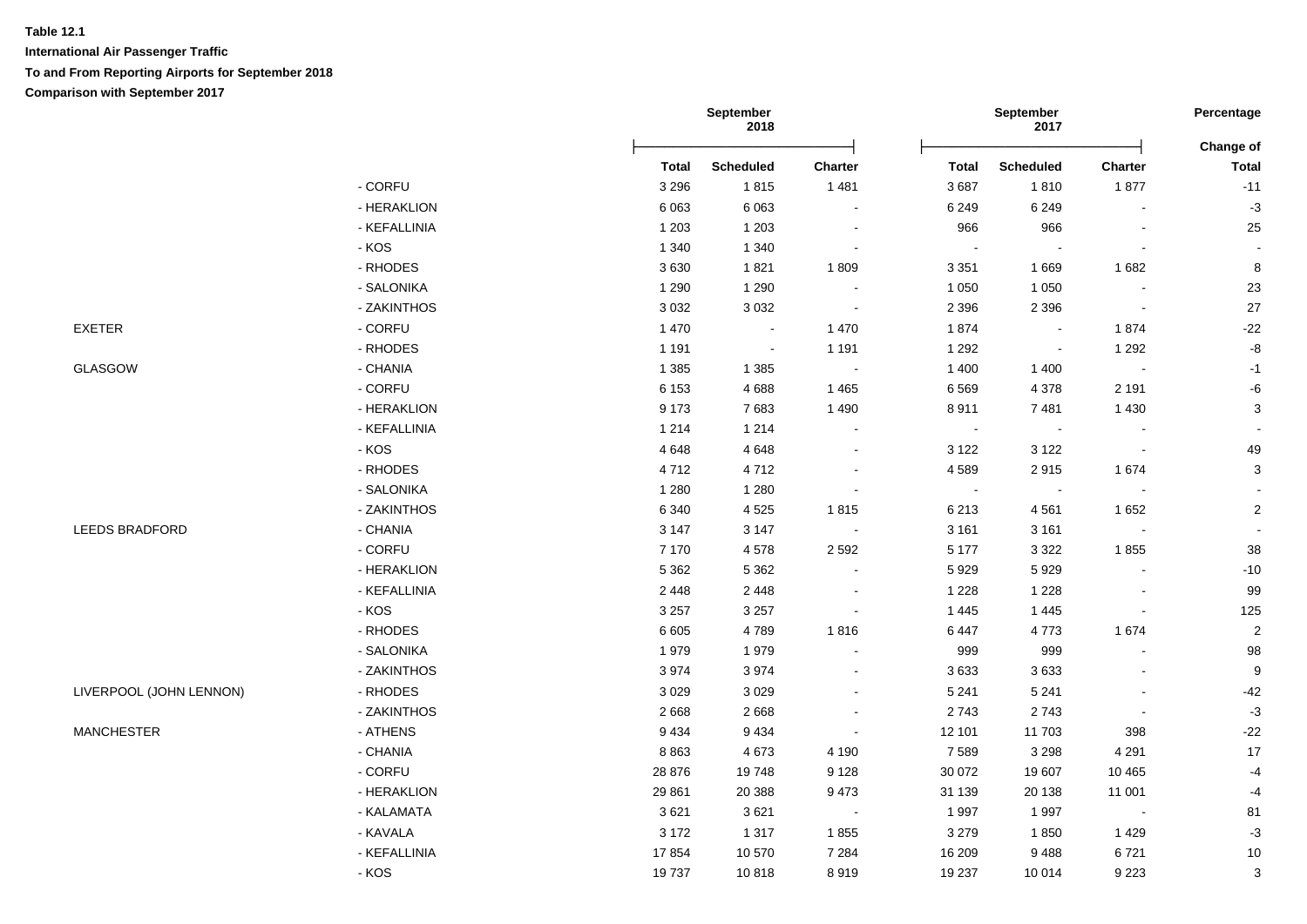|                       |                       | September<br>2018 |                  |                          | September<br>2017 | Percentage               |                |                           |
|-----------------------|-----------------------|-------------------|------------------|--------------------------|-------------------|--------------------------|----------------|---------------------------|
|                       |                       | <b>Total</b>      | <b>Scheduled</b> | <b>Charter</b>           | <b>Total</b>      | Scheduled                | Charter        | Change of<br><b>Total</b> |
|                       | - MIKONOS             | 5772              | 5772             |                          | 6899              | 6899                     |                | $-16$                     |
|                       | - MYTILINI            | 1694              | 1694             | $\sim$                   | $\sim$            | $\blacksquare$           | $\blacksquare$ |                           |
|                       | - PREVEZA             | 10 660            | 7 1 7 4          | 3 4 8 6                  | 10 660            | 7621                     | 3 0 3 9        |                           |
|                       | - RHODES              | 27 613            | 15 281           | 12 3 32                  | 26 670            | 14 684                   | 11 986         | 4                         |
|                       | - SALONIKA            | 13 27 2           | 10753            | 2519                     | 10 243            | 7421                     | 2822           | $30\,$                    |
|                       | - SKIATHOS            | 9 0 4 7           | 4877             | 4 170                    | 9927              | 5 2 2 9                  | 4698           | -9                        |
|                       | - THIRA (SANTORINI)   | 12 601            | 9508             | 3 0 9 3                  | 9689              | 8 0 0 9                  | 1680           | $30\,$                    |
|                       | - ZAKINTHOS           | 22 802            | 13 3 11          | 9 4 9 1                  | 23 354            | 13 627                   | 9727           | $-2$                      |
| <b>NEWCASTLE</b>      | - CORFU               | 9 1 6 0           | 9 1 6 0          | $\blacksquare$           | 9 1 9 1           | 9 1 9 1                  | $\blacksquare$ |                           |
|                       | - HERAKLION           | 5700              | 5700             |                          | 6 1 6 2           | 6 1 6 2                  |                | $-7$                      |
|                       | - KEFALLINIA          | 2829              | 2829             |                          | 2 4 7 4           | 2 4 7 4                  |                | 14                        |
|                       | $-KOS$                | 3583              | 3583             |                          | 2 9 9 2           | 2992                     |                | 20                        |
|                       | - RHODES              | 7933              | 7933             |                          | 8 9 2 6           | 8926                     |                | $-11$                     |
|                       | - SALONIKA            | 2 1 0 9           | 2 1 0 9          |                          | $\sim$            |                          |                |                           |
|                       | - SKIATHOS            | 1521              | 1521             | $\blacksquare$           | 1968              | 1968                     |                | $-23$                     |
|                       | - THIRA (SANTORINI)   | 1997              | 1997             | $\blacksquare$           | 2 1 0 2           | 2 1 0 2                  |                | $-5$                      |
|                       | - ZAKINTHOS           | 7566              | 7566             | $\blacksquare$           | 7998              | 7998                     | $\blacksquare$ | $-5$                      |
| <b>NORWICH</b>        | - CORFU               | 1485              | $\blacksquare$   | 1 4 8 5                  | 1856              | $\blacksquare$           | 1856           | $-20$                     |
|                       | - HERAKLION           | 1484              | $\blacksquare$   | 1484                     | $\blacksquare$    | $\blacksquare$           | $\blacksquare$ |                           |
|                       | - RHODES              | 1466              | $\blacksquare$   | 1466                     | 1 4 6 3           | $\blacksquare$           | 1463           | $\sim$                    |
| <b>PRESTWICK</b>      | - CORFU               |                   | $\sim$           | $\overline{\phantom{a}}$ | 1 1 9 3           | 1 1 9 3                  | $\blacksquare$ | $-100$                    |
| SOUTHAMPTON           | - SKIATHOS            | 598               | $\blacksquare$   | 598                      | $\blacksquare$    | $\overline{\phantom{a}}$ |                |                           |
| <b>Total GREECE</b>   |                       | 1 196 109         | 894 870          | 301 239                  | 1 146 201         | 811 693                  | 334 508        | 4                         |
| <b>IRISH REPUBLIC</b> |                       |                   |                  |                          |                   |                          |                |                           |
| <b>GATWICK</b>        | $-CORK$               | 10 609            | 10 609           | $\blacksquare$           | 10 489            | 10 489                   | $\blacksquare$ | $\overline{1}$            |
|                       | - DUBLIN              | 104 638           | 104 638          | $\blacksquare$           | 104 340           | 104 339                  | $\mathbf{1}$   |                           |
|                       | - IRELAND WEST(KNOCK) | 6805              | 6805             | $\blacksquare$           | 6 6 9 3           | 6693                     |                | $\overline{2}$            |
|                       | - SHANNON             | 10 047            | 10 047           |                          | 10 109            | 10 109                   |                | $-1$                      |
| <b>HEATHROW</b>       | $-CORK$               | 33 913            | 33 913           |                          | 32 643            | 32 643                   |                | $\overline{4}$            |
|                       | - DUBLIN              | 149 499           | 149 499          |                          | 154 996           | 154 996                  |                | $-4$                      |
|                       | - SHANNON             | 23 275            | 23 275           | $\overline{\phantom{a}}$ | 22 967            | 22 967                   |                | $\overline{1}$            |
| <b>LONDON CITY</b>    | - DUBLIN              | 40 086            | 40 086           | $\overline{\phantom{a}}$ | 37 898            | 37898                    |                | 6                         |
|                       | - SHANNON             | 44                | $\sim$           | 44                       | $\sim$            |                          |                |                           |
| <b>LUTON</b>          | - DUBLIN              | 29 619            | 29 619           |                          | 29 870            | 29 870                   |                | $-1$                      |
|                       | - IRELAND WEST(KNOCK) | 12 932            | 12 932           | $\blacksquare$           | 12745             | 12745                    | $\blacksquare$ | $\mathbf{1}$              |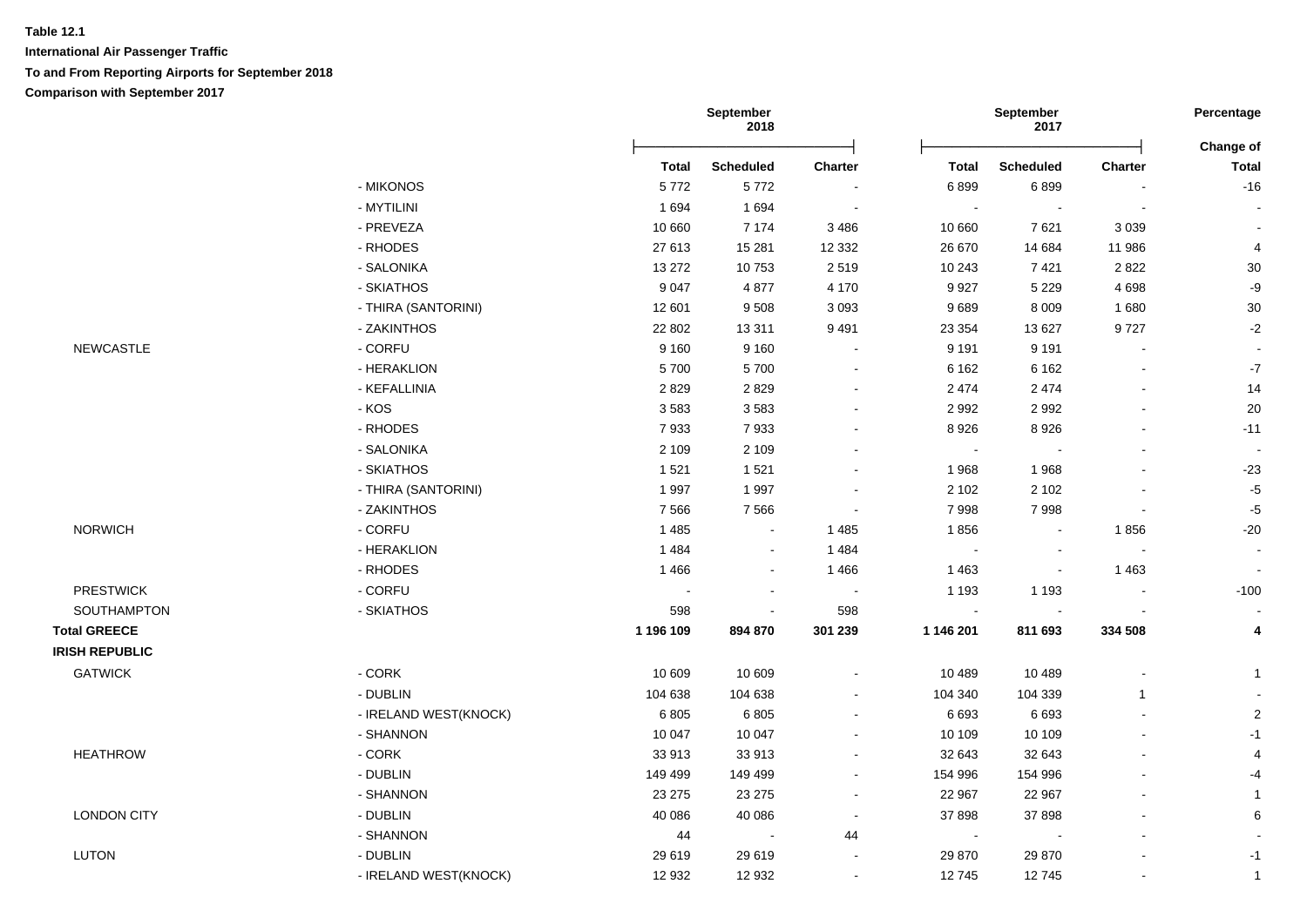|                             |                       | September<br>September<br>2018<br>2017 |                  | Percentage<br>Change of  |              |                          |                          |                |
|-----------------------------|-----------------------|----------------------------------------|------------------|--------------------------|--------------|--------------------------|--------------------------|----------------|
|                             |                       | <b>Total</b>                           | <b>Scheduled</b> | <b>Charter</b>           | <b>Total</b> | <b>Scheduled</b>         | Charter                  | <b>Total</b>   |
|                             | - KERRY COUNTY        | 9935                                   | 9935             |                          | 9866         | 9866                     |                          | $\mathbf{1}$   |
| SOUTHEND                    | - DUBLIN              | 9498                                   | 9498             |                          | $\sim$       | $\overline{\phantom{a}}$ |                          |                |
| <b>STANSTED</b>             | - CORK                | 29 172                                 | 29 172           |                          | 29 665       | 29 665                   |                          | $-2$           |
|                             | - DUBLIN              | 73515                                  | 73515            |                          | 74 469       | 74 469                   |                          | $-1$           |
|                             | - IRELAND WEST(KNOCK) | 12 535                                 | 12 5 35          |                          | 12 642       | 12 642                   |                          | $-1$           |
|                             | - KERRY COUNTY        | 6818                                   | 6818             | $\sim$                   | 6680         | 6 6 8 0                  |                          | $\overline{c}$ |
|                             | - SHANNON             | 16 307                                 | 16 177           | 130                      | 16 395       | 16 395                   |                          | $-1$           |
| ABERDEEN                    | - DUBLIN              | 4 2 5 8                                | 4 2 5 8          |                          | 4514         | 4514                     |                          | -6             |
| <b>BIRMINGHAM</b>           | - CORK                | 6 3 2 7                                | 6 3 2 7          | $\overline{\phantom{a}}$ | 6 3 5 7      | 6 3 5 7                  |                          |                |
|                             | - DUBLIN              | 74 676                                 | 74 506           | 170                      | 73 872       | 73 872                   |                          | $\mathbf{1}$   |
|                             | - IRELAND WEST(KNOCK) | 3 3 3 2                                | 3 3 3 2          |                          | 2 4 2 7      | 2 4 2 7                  |                          | 37             |
|                             | - SHANNON             | 3 2 4 6                                | 3 2 4 6          |                          | 3 2 7 2      | 3 2 7 2                  |                          | $-1$           |
| <b>BRISTOL</b>              | $-CORK$               | 3 2 3 5                                | 3 2 3 5          |                          | 3702         | 3702                     | $\blacksquare$           | $-13$          |
|                             | - DUBLIN              | 35 180                                 | 35 180           |                          | 36 230       | 36 086                   | 144                      | $-3$           |
|                             | - IRELAND WEST(KNOCK) | 3679                                   | 3679             |                          | 3786         | 3786                     |                          | $-3$           |
|                             | - SHANNON             | 1950                                   | 1950             |                          | $\sim$       |                          |                          |                |
| <b>CARDIFF WALES</b>        | $-CORK$               | 1 2 7 5                                | 1 1 8 8          | 87                       | 1 0 6 3      | 1 0 6 3                  |                          | 20             |
|                             | - DUBLIN              | 8 9 5 4                                | 8 4 8 5          | 469                      | 7 3 3 8      | 7 3 3 8                  | $\overline{\phantom{a}}$ | 22             |
|                             | - SHANNON             | $\sim$                                 | $\blacksquare$   |                          | 195          | $\sim$                   | 195                      | $-100$         |
| DONCASTER SHEFFIELD         | - DUBLIN              | 3503                                   | 3503             |                          | 3763         | 3763                     | $\overline{a}$           | $\mathbf{-7}$  |
| EAST MIDLANDS INTERNATIONAL | - DUBLIN              | 16765                                  | 16765            |                          | 17 092       | 17 092                   |                          | $-2$           |
|                             | - IRELAND WEST(KNOCK) | 5731                                   | 5731             |                          | 5947         | 5947                     |                          | $-4$           |
| <b>EDINBURGH</b>            | - CORK                | 4 2 4 5                                | 4 2 4 5          |                          | 4 0 8 4      | 4 0 8 4                  | $\mathbf{r}$             | $\overline{4}$ |
|                             | - DUBLIN              | 54 225                                 | 54 139           | 86                       | 52 372       | 52 328                   | 44                       | $\overline{4}$ |
|                             | - IRELAND WEST(KNOCK) | 2791                                   | 2791             |                          | 2 2 1 8      | 2 2 1 8                  |                          | 26             |
|                             | - SHANNON             | 2773                                   | 2623             | 150                      | 2 6 4 4      | 2644                     | $\overline{a}$           | 5              |
| <b>EXETER</b>               | - DUBLIN              | 3 2 4 0                                | 3 2 4 0          |                          | 3 2 9 6      | 3 2 9 6                  |                          | $-2$           |
| <b>GLASGOW</b>              | - CORK                | 2 3 1 6                                | 2 3 1 6          |                          | 2 140        | 2 1 4 0                  |                          | 8              |
|                             | - DONEGAL             | 855                                    | 855              |                          | 1 1 3 6      | 1 1 3 6                  |                          | $-25$          |
|                             | - DUBLIN              | 40 967                                 | 40 967           |                          | 40 364       | 40 364                   |                          | $\mathbf{1}$   |
|                             | - SHANNON             | 41                                     | $\sim$           | 41                       | $\sim$       | $\overline{a}$           | $\overline{a}$           |                |
| <b>INVERNESS</b>            | - DUBLIN              | 1 3 4 5                                | 1 3 4 5          |                          | 1 2 9 7      | 1 2 9 7                  | $\overline{\phantom{a}}$ |                |
| <b>ISLE OF MAN</b>          | - DUBLIN              | 3414                                   | 3414             |                          | 3 9 7 2      | 3925                     | 47                       | $-14$          |
| <b>JERSEY</b>               | - DUBLIN              | 2 1 7 6                                | 2 1 7 6          |                          | 2 1 4 7      | 2 1 4 7                  | $\overline{a}$           | $\mathbf 1$    |
| <b>LEEDS BRADFORD</b>       | - DUBLIN              | 23744                                  | 23744            |                          | 24 859       | 24 859                   | $\blacksquare$           | -4             |
|                             |                       |                                        |                  |                          |              |                          |                          |                |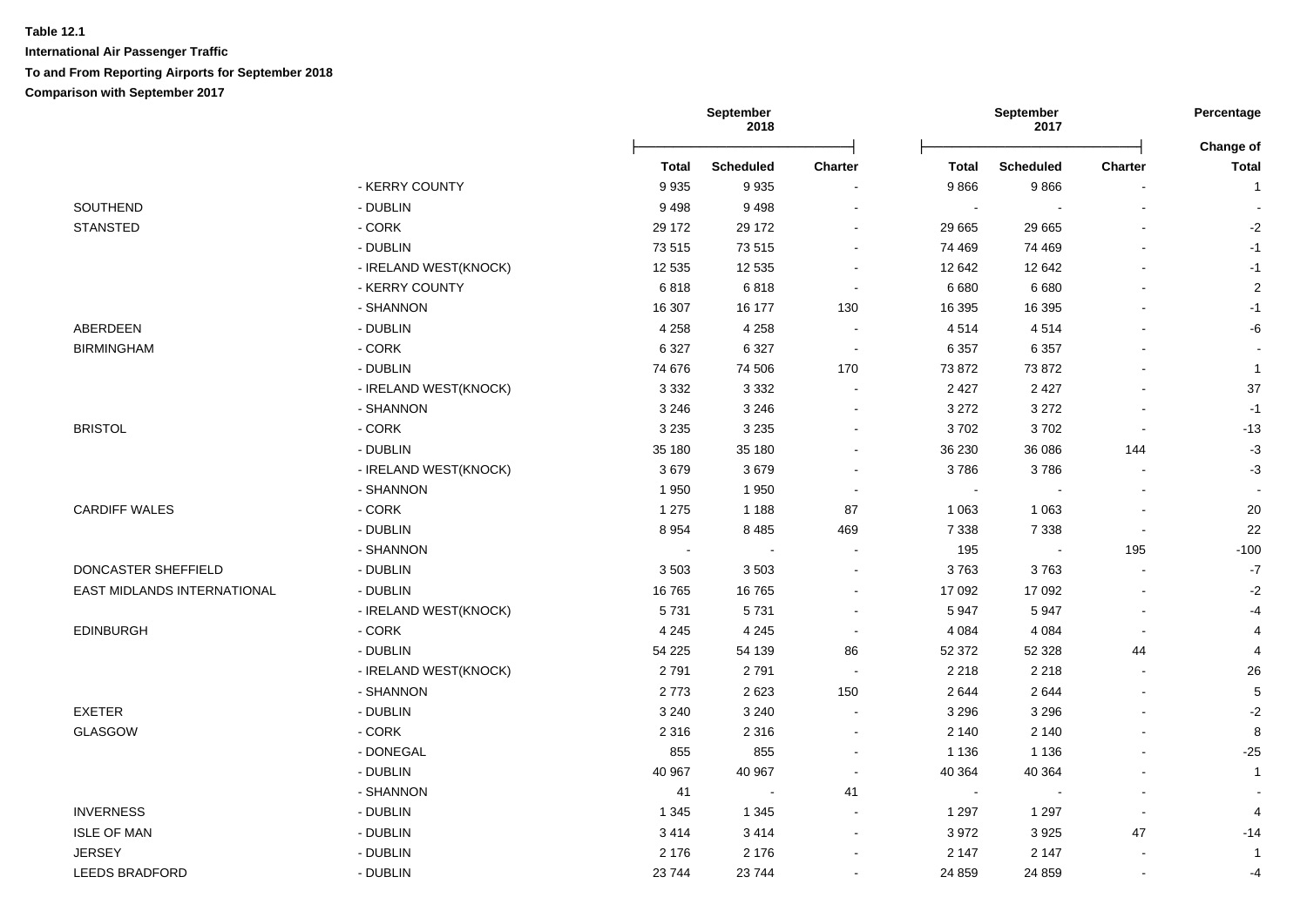|                             |                          | September<br>2018 |                  |                          | September<br>2017 |                  | Percentage<br>Change of |                 |
|-----------------------------|--------------------------|-------------------|------------------|--------------------------|-------------------|------------------|-------------------------|-----------------|
|                             |                          | <b>Total</b>      | <b>Scheduled</b> | <b>Charter</b>           | <b>Total</b>      | <b>Scheduled</b> | Charter                 | <b>Total</b>    |
| LIVERPOOL (JOHN LENNON)     | $-CORK$                  | 5 3 1 5           | 5315             |                          | 5 1 7 6           | 5 1 7 6          |                         | 3               |
|                             | - DUBLIN                 | 31 053            | 31 053           | $\overline{a}$           | 31 284            | 31 284           |                         | $-1$            |
|                             | - IRELAND WEST(KNOCK)    | 6439              | 6439             | $\blacksquare$           | 6 5 0 8           | 6 5 0 8          |                         | $-1$            |
|                             | - SHANNON                | 2 0 4 1           | 2 0 4 1          | $\overline{\phantom{a}}$ |                   |                  |                         |                 |
| <b>MANCHESTER</b>           | - CORK                   | 8 6 22            | 8622             | $\blacksquare$           | 8869              | 8869             |                         | $-3$            |
|                             | - DUBLIN                 | 73721             | 73721            | $\blacksquare$           | 75 047            | 75 047           |                         | $-2$            |
|                             | - IRELAND WEST(KNOCK)    | 3550              | 3550             |                          | 2 5 21            | 2 5 2 1          |                         | 41              |
|                             | - SHANNON                | 6730              | 6730             |                          | 5 5 9 3           | 5 5 9 3          |                         | 20              |
| <b>NEWCASTLE</b>            | $-CORK$                  | 1 0 3 8           | 1 0 3 8          | $\overline{a}$           | 1 0 4 2           | 1 0 4 2          |                         |                 |
|                             | - DUBLIN                 | 18 5 58           | 18 5 58          | ÷,                       | 20 216            | 20 216           |                         | -8              |
| NEWQUAY                     | - CORK                   | 658               | 658              | $\overline{a}$           | 534               | 534              |                         | 23              |
|                             | - DUBLIN                 | 2968              | 2968             | $\overline{a}$           | 2 4 5 4           | 2 4 5 4          |                         | 21              |
| SOUTHAMPTON                 | $-CORK$                  | 2 0 6 4           | 2 0 6 4          | $\blacksquare$           | 2 3 2 4           | 2 3 2 4          |                         | $-11$           |
|                             | - DUBLIN                 | 12 935            | 12 935           | $\blacksquare$           | 11 286            | 11 286           |                         | 15              |
| <b>Total IRISH REPUBLIC</b> |                          | 1 069 182         | 1 068 005        | 1 1 7 7                  | 1 055 408         | 1 054 977        | 431                     | $\mathbf{1}$    |
| <b>ITALY</b>                |                          |                   |                  |                          |                   |                  |                         |                 |
| <b>GATWICK</b>              | - ALGHERO (FERTILIA)     | 1879              | $\sim$           | 1879                     | 1881              |                  | 1881                    |                 |
|                             | - ANCONA                 | 277               | 277              | $\overline{a}$           |                   |                  |                         |                 |
|                             | - BARI (PALESE)          | 15 290            | 15 290           | $\overline{a}$           | 13 567            | 13 5 67          |                         | 13              |
|                             | - BOLOGNA                | 7579              | 7579             |                          | 8882              | 8882             |                         | $-15$           |
|                             | - BRINDISI               | 3 2 7 2           | 3 2 7 2          |                          | 3 1 2 6           | 3 1 2 6          |                         | $5\phantom{.0}$ |
|                             | - CAGLIARI (ELMAS)       | 6 2 4 3           | 6 2 4 3          | $\blacksquare$           | 6 0 38            | 6 0 38           |                         | 3               |
|                             | - CATANIA (FONTANAROSSA) | 28 567            | 26 470           | 2 0 9 7                  | 28 264            | 26 5 25          | 1739                    | $\mathbf{1}$    |
|                             | - FLORENCE               | 8718              | 8718             |                          | 6991              | 6991             |                         | 25              |
|                             | - GENOA                  | 8 4 6 5           | 8465             |                          | 8416              | 8416             |                         | $\mathbf{1}$    |
|                             | - MILAN (LINATE)         | 25 760            | 25 760           |                          | 26 053            | 26 053           |                         | $-1$            |
|                             | - MILAN (MALPENSA)       | 51 443            | 51 443           | $\blacksquare$           | 51 024            | 51 024           |                         | $\mathbf{1}$    |
|                             | - NAPLES                 | 47 195            | 42713            | 4 4 8 2                  | 51 940            | 47 047           | 4893                    | $-9$            |
|                             | - OLBIA                  | 19 007            | 17 097           | 1910                     | 19 940            | 19781            | 159                     | $-5$            |
|                             | - PALERMO                | 9787              | 9787             | $\overline{a}$           | 9747              | 9747             |                         |                 |
|                             | - PISA                   | 31 4 27           | 31 4 27          | $\blacksquare$           | 29 913            | 29 913           |                         | $5\phantom{.0}$ |
|                             | - ROME (FIUMICINO)       | 60 623            | 60 623           | $\overline{\phantom{a}}$ | 60 996            | 60 996           |                         | $-1$            |
|                             | - TURIN                  | 8610              | 8610             | $\overline{\phantom{a}}$ | 7 9 0 5           | 7 9 0 5          | $\blacksquare$          | 9               |
|                             | - VENICE                 | 69919             | 68 650           | 1 2 6 9                  | 76 166            | 74 563           | 1 603                   | -8              |
|                             |                          |                   |                  |                          |                   |                  |                         |                 |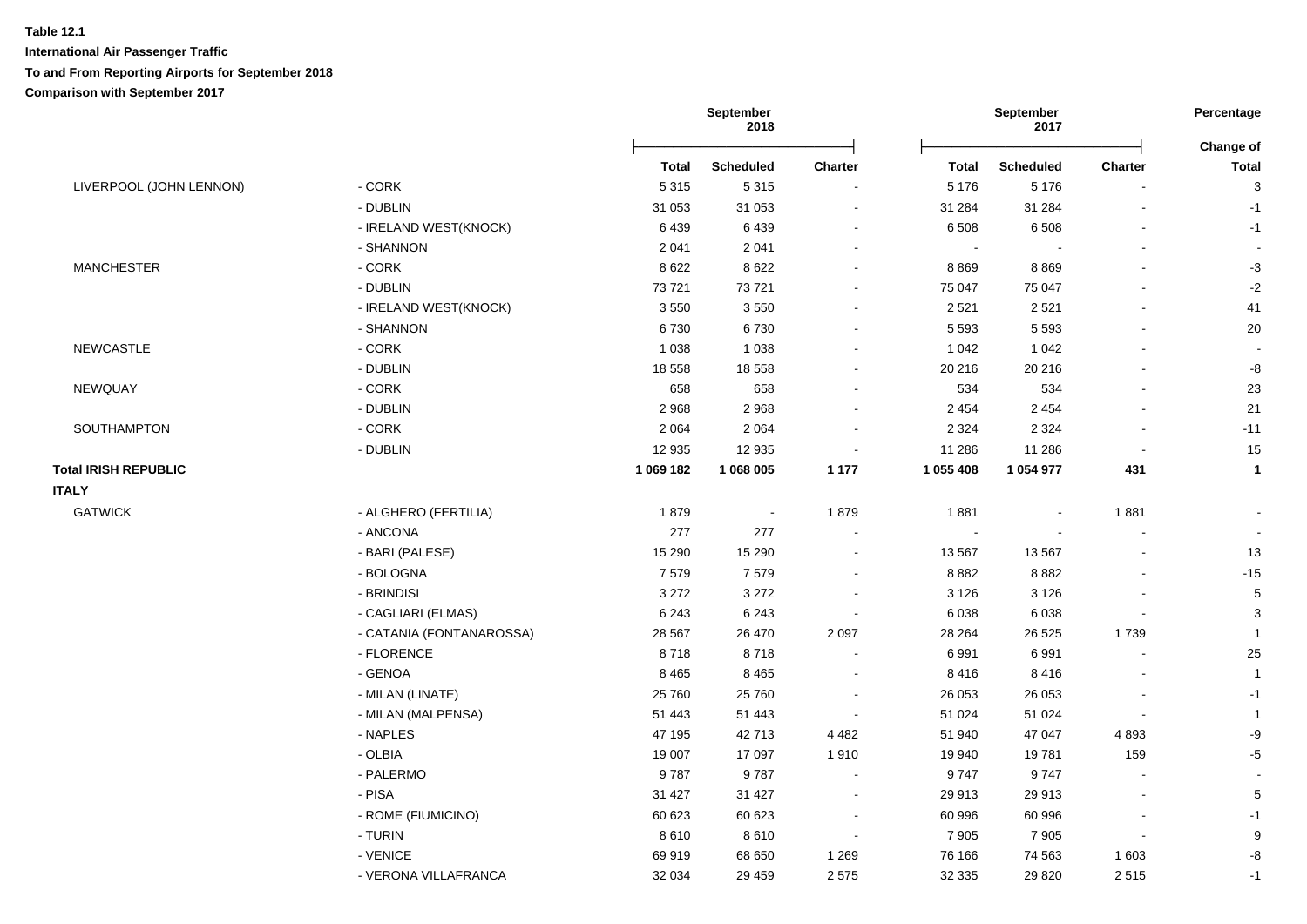|                    |                          | September<br>2018 |                |                          | September<br>2017 |                  |                          |                           |
|--------------------|--------------------------|-------------------|----------------|--------------------------|-------------------|------------------|--------------------------|---------------------------|
|                    |                          | <b>Total</b>      | Scheduled      | <b>Charter</b>           | <b>Total</b>      | <b>Scheduled</b> | <b>Charter</b>           | Change of<br><b>Total</b> |
| <b>HEATHROW</b>    | - BOLOGNA                | 25 936            | 25 936         | $\overline{\phantom{a}}$ | 27 093            | 27 093           |                          | $-4$                      |
|                    | - BRINDISI               | 2 5 8 4           | 2 5 8 4        | $\sim$                   | 2577              | 2577             | $\overline{\phantom{a}}$ |                           |
|                    | - CAGLIARI (ELMAS)       | 1720              | $\sim$         | 1720                     | 2 0 3 7           | $\sim$           | 2 0 3 7                  | $-16$                     |
|                    | - LAMETIA-TERME          | 1920              | $\sim$         | 1920                     | $\sim$            |                  |                          |                           |
|                    | - MILAN (LINATE)         | 60 288            | 60 288         | $\sim$                   | 61 134            | 61 134           |                          | $-1$                      |
|                    | - MILAN (MALPENSA)       | 27 031            | 27 031         | $\sim$                   | 28 006            | 28 006           |                          | $-3$                      |
|                    | - OLBIA                  | 6 2 2 4           | 4 1 7 1        | 2 0 5 3                  | 5 9 0 8           | 3 1 5 0          | 2758                     | $\sqrt{5}$                |
|                    | - PALERMO                | 3780              | 3780           |                          | 3 3 8 0           | 3 3 8 0          |                          | 12                        |
|                    | - PISA                   | 15715             | 15715          | $\sim$                   | 13 259            | 13 259           | $\sim$                   | 19                        |
|                    | - ROME (FIUMICINO)       | 99 917            | 98 500         | 1 4 1 7                  | 96 890            | 95 863           | 1 0 2 7                  | $\sqrt{3}$                |
|                    | - TREVISO                | 239               | $\sim$         | 239                      | $\sim$            | $\sim$           | $\sim$                   |                           |
|                    | - VENICE                 | 18 850            | 18613          | 237                      | 19 5 62           | 18 544           | 1018                     | $-4$                      |
| <b>LONDON CITY</b> | - FLORENCE               | 10852             | 10852          | $\sim$                   | 9 4 3 0           | 9 4 3 0          |                          | 15                        |
|                    | - MILAN (LINATE)         | 34 484            | 34 484         | $\blacksquare$           | 25 780            | 25 780           |                          | 34                        |
|                    | - PISA                   | $\blacksquare$    | $\blacksquare$ | ۰                        | 159               | 159              |                          | $-100$                    |
|                    | - ROME (FIUMICINO)       |                   |                |                          | 4 0 0 3           | 4 0 0 3          |                          | $-100$                    |
|                    | - VENICE                 | 2659              | 2659           | ÷                        | 2743              | 2743             |                          | $-3$                      |
| LUTON              | - ALGHERO (FERTILIA)     | 2 5 9 6           | 2596           |                          |                   |                  |                          |                           |
|                    | - BARI (PALESE)          | 5 5 5 6           | 5 5 5 6        | ä,                       |                   |                  |                          |                           |
|                    | - BOLOGNA                | 135               | 135            | $\overline{\phantom{0}}$ |                   |                  |                          |                           |
|                    | - CATANIA (FONTANAROSSA) | 5740              | 5740           | ÷                        | 5 3 3 1           | 5 3 3 1          |                          | $\bf8$                    |
|                    | - FLORENCE               | 2945              | 2945           |                          | 2898              | 2898             |                          | $\overline{2}$            |
|                    | - GENOA                  | 3013              | 3013           |                          | $\sim$            |                  |                          |                           |
|                    | - MILAN (MALPENSA)       | 17976             | 17976          | $\blacksquare$           | 17 279            | 17 279           |                          | 4                         |
|                    | - NAPLES                 | 13858             | 12 4 31        | 1 4 2 7                  | 13894             | 12 4 67          | 1 4 2 7                  |                           |
|                    | - OLBIA                  | 2573              | 2573           | $\blacksquare$           | 2776              | 2776             | $\sim$                   | $\mathbf{-7}$             |
|                    | - PALERMO                | 4 2 9 7           | 4 2 9 7        | $\blacksquare$           | 55                | $\sim$           | 55                       | 7713                      |
|                    | - PISA                   | 11 890            | 11890          | $\blacksquare$           | 10 059            | 10 059           | $\blacksquare$           | 18                        |
|                    | - ROME (FIUMICINO)       | 12 0 58           | 12 0 58        | $\sim$                   | 11 588            | 11 588           | $\sim$                   | 4                         |
|                    | - TURIN                  | 2809              | 2809           | $\blacksquare$           | 3692              | 3692             |                          | $-24$                     |
|                    | - VENICE                 | 9758              | 9758           |                          | 9 4 1 5           | 9415             |                          | $\overline{4}$            |
| SOUTHEND           | - CAGLIARI (ELMAS)       | 1959              | 1959           | $\blacksquare$           | $\sim$            |                  | $\overline{\phantom{a}}$ |                           |
|                    | - CATANIA (FONTANAROSSA) | 2 2 5 0           | 2 2 5 0        | $\blacksquare$           | $\blacksquare$    |                  |                          |                           |
|                    | - MILAN (MALPENSA)       | 2981              | 2981           | $\blacksquare$           | 3 0 25            | 3 0 2 5          |                          | $-1$                      |
|                    | - PISA                   | $\blacksquare$    | $\blacksquare$ |                          | 204               | 204              |                          | $-100$                    |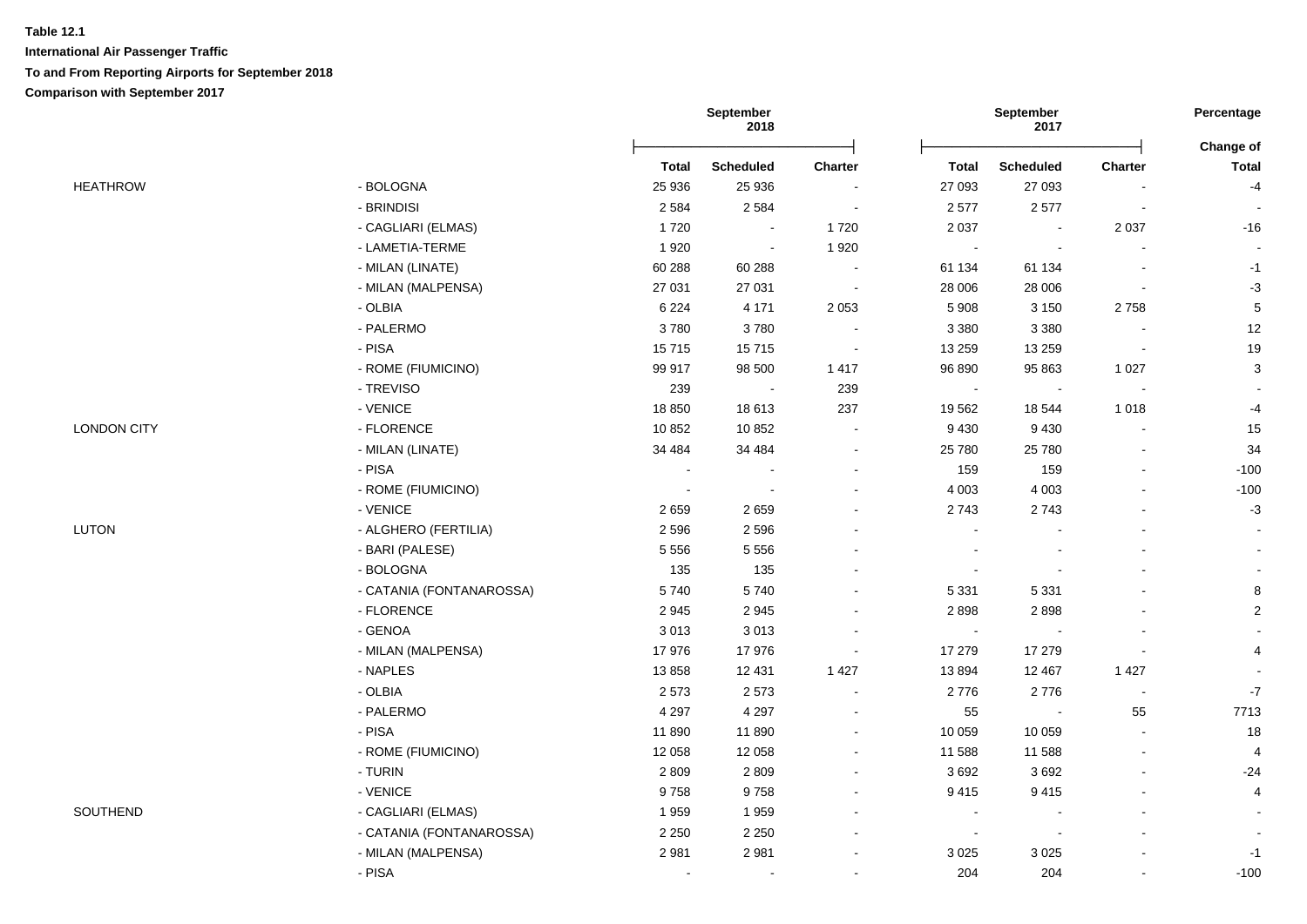|                       |                                  |                          | September<br>2018 |                          |                | September<br>2017 |                | Percentage                |
|-----------------------|----------------------------------|--------------------------|-------------------|--------------------------|----------------|-------------------|----------------|---------------------------|
|                       |                                  | <b>Total</b>             | <b>Scheduled</b>  | <b>Charter</b>           | <b>Total</b>   | <b>Scheduled</b>  | Charter        | Change of<br><b>Total</b> |
|                       | - VENICE                         | $\overline{\phantom{a}}$ |                   |                          | 950            | 950               |                | $-100$                    |
| <b>STANSTED</b>       | - ALGHERO (FERTILIA)             | 4674                     | 4674              | ÷,                       | 4571           | 4571              |                | $\overline{2}$            |
|                       | - ANCONA                         | 13 2 84                  | 13 2 84           |                          | 9743           | 9743              |                | 36                        |
|                       | - BARI (PALESE)                  | 10913                    | 10913             | $\sim$                   | 10 457         | 10 457            |                | 4                         |
|                       | - BERGAMO                        | 41 807                   | 41 807            | $\blacksquare$           | 40 027         | 40 0 27           |                | $\overline{4}$            |
|                       | - BOLOGNA                        | 16 945                   | 16 945            | $\blacksquare$           | 18888          | 18888             |                | $-10$                     |
|                       | - BRINDISI                       | 10 603                   | 10 603            |                          | 6943           | 6943              |                | 53                        |
|                       | - CAGLIARI (ELMAS)               | 13 248                   | 13 248            |                          | 13 151         | 13 151            |                | $\overline{1}$            |
|                       | - COMISO                         | 2763                     | 2763              |                          | 3 1 0 6        | 3 1 0 6           |                | $-11$                     |
|                       | - FLORENCE                       | 1 4 3 0                  | 1 4 3 0           |                          | 1 3 4 5        | 1 3 4 5           |                | 6                         |
|                       | - GENOA                          | 8783                     | 8783              |                          | 8 6 0 5        | 8 6 0 5           |                | $\overline{2}$            |
|                       | - LAMETIA-TERME                  | 7719                     | 7719              |                          | 5986           | 5986              |                | 29                        |
|                       | - MILAN (LINATE)                 | 1 4 4 8                  | 1 4 4 8           | ۰.                       | 1 4 8 9        | 1 4 8 9           |                | $-3$                      |
|                       | - MILAN (MALPENSA)               | 20899                    | 20 899            | $\blacksquare$           | 20 349         | 20 349            |                | $\mathbf{3}$              |
|                       | - NAPLES                         | 32 038                   | 32 038            | $\sim$                   | 26 764         | 26 7 64           |                | $20\,$                    |
|                       | - PALERMO                        | 10829                    | 10829             | $\sim$                   | 10 941         | 10 941            |                | $-1$                      |
|                       | - PERUGIA                        | 10 546                   | 10 546            | $\blacksquare$           | 8 1 8 3        | 8 1 8 3           |                | 29                        |
|                       | - PESCARA                        | 7777                     | 7777              | $\blacksquare$           | 7 3 7 6        | 7 3 7 6           |                | $\,$ 5 $\,$               |
|                       | - PISA                           | 31 248                   | 31 248            | $\sim$                   | 32 6 26        | 32 626            |                | $-4$                      |
|                       | - RIMINI                         | 2 9 9 4                  | 2 9 9 4           |                          | $\sim$         |                   |                |                           |
|                       | - ROME (CIAMPINO)                | 53 586                   | 53 586            |                          | 50 418         | 50 418            |                | $\,6$                     |
|                       | - TREVISO                        | 26 136                   | 26 136            |                          | 27 998         | 27 998            |                | $\mathbf{-7}$             |
|                       | - TRIESTE (RONCHI DEI LEGIONARI) | 5863                     | 5863              | $\overline{\phantom{a}}$ | 5743           | 5743              |                | $\overline{2}$            |
|                       | - TURIN                          | 10 260                   | 10 260            |                          | 9780           | 9780              | $\blacksquare$ | $\sqrt{5}$                |
|                       | - VENICE                         | $\sim$                   | $\sim$            |                          | 216            |                   | 216            | $-100$                    |
|                       | - VERONA VILLAFRANCA             | 9845                     | 9845              |                          | 7 3 2 1        | 7 3 2 1           |                | 34                        |
| BELFAST INTERNATIONAL | - BERGAMO                        | 3 1 3 9                  | 3 1 3 9           |                          | 2891           | 2891              |                | 9                         |
|                       | - NAPLES                         | 3963                     | 3963              |                          | $\blacksquare$ |                   | $\blacksquare$ |                           |
|                       | - RIMINI                         | $\overline{\phantom{a}}$ |                   |                          | 72             |                   | 72             | $-100$                    |
|                       | - VENICE                         | 2617                     | 2617              |                          |                |                   |                |                           |
|                       | - VERONA VILLAFRANCA             | 844                      |                   | 844                      | 1 2 3 3        | $\blacksquare$    | 1 2 3 3        | $-32$                     |
| <b>BIRMINGHAM</b>     | - ALGHERO (FERTILIA)             | 1753                     | $\blacksquare$    | 1753                     | 1829           | $\blacksquare$    | 1829           | $-4$                      |
|                       | - CATANIA (FONTANAROSSA)         | 1808                     | $\sim$            | 1808                     | 1 4 5 1        | $\blacksquare$    | 1 4 5 1        | 25                        |
|                       | - COMISO                         | 1 3 0 9                  | 1 3 0 9           | $\overline{\phantom{a}}$ | 1 3 9 6        | 1 3 9 6           |                | $-6$                      |
|                       | - FLORENCE                       | 839                      | 839               | $\sim$                   | 676            | 676               |                | 24                        |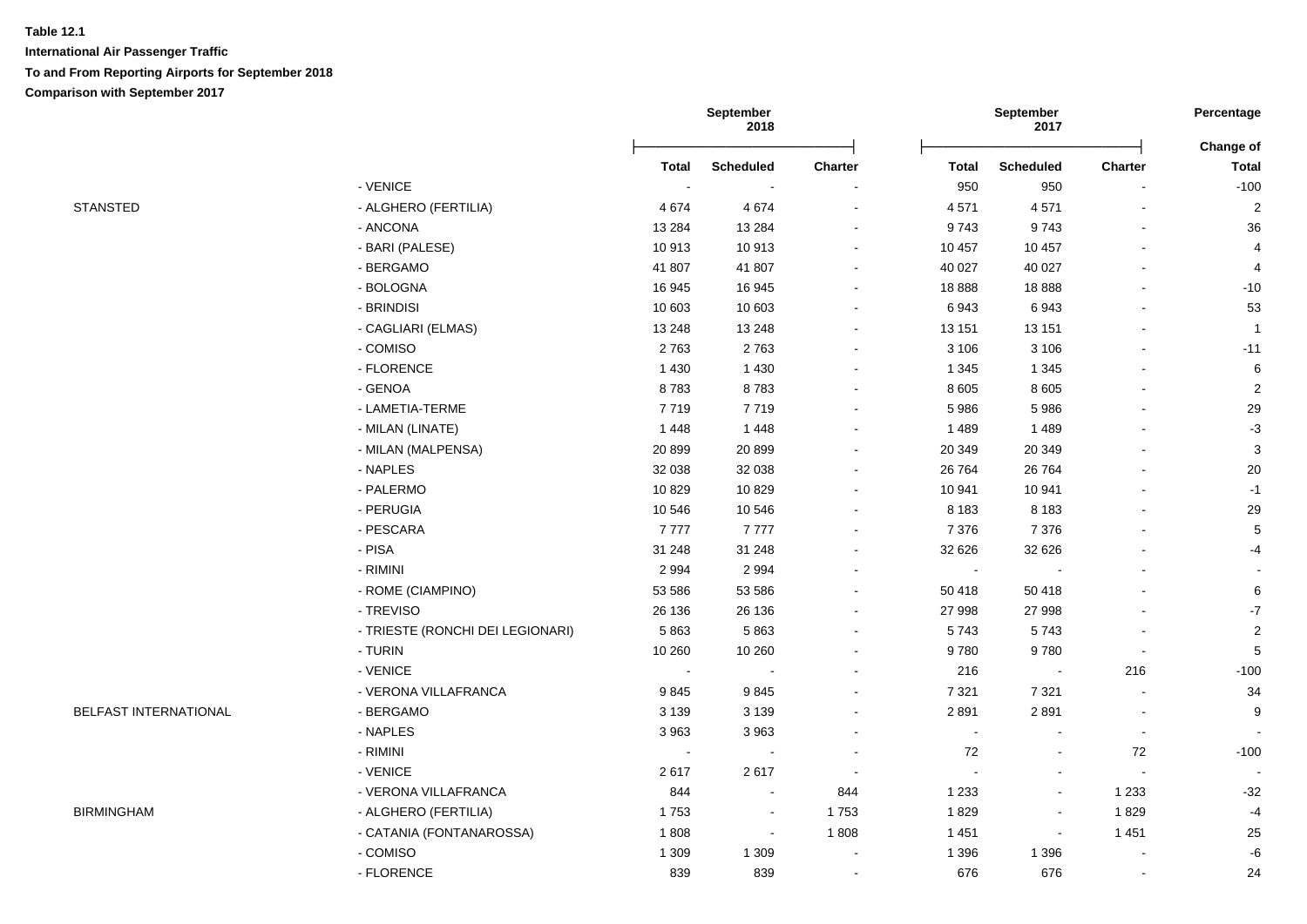|                             |                          |                          | September<br>2018 |                          |         | September<br>2017        |                | Percentage                |
|-----------------------------|--------------------------|--------------------------|-------------------|--------------------------|---------|--------------------------|----------------|---------------------------|
|                             |                          | <b>Total</b>             | <b>Scheduled</b>  | Charter                  | Total   | <b>Scheduled</b>         | Charter        | Change of<br><b>Total</b> |
|                             | - MILAN (MALPENSA)       | 5016                     | 4 9 4 2           | 74                       | 7933    | 7933                     | $\blacksquare$ | $-37$                     |
|                             | - NAPLES                 | 6537                     | 3 1 5 5           | 3 3 8 2                  | 7707    | 4 3 0 4                  | 3 4 0 3        | $-15$                     |
|                             | - PISA                   | 3 0 2 0                  | 3 0 2 0           |                          | $\sim$  | $\sim$                   |                |                           |
|                             | - ROME (FIUMICINO)       | 6 1 3 3                  | 6 1 3 3           | $\blacksquare$           | 10 124  | 10 124                   | $\blacksquare$ | $-39$                     |
|                             | - VENICE                 | 2 9 0 4                  | 2 9 0 4           | $\overline{\phantom{a}}$ | 7659    | 7 3 9 9                  | 260            | $-62$                     |
|                             | - VERONA VILLAFRANCA     | 6317                     | 2821              | 3 4 9 6                  | 6 3 2 2 | 3 0 9 2                  | 3 2 3 0        | $\sim$                    |
| <b>BOURNEMOUTH</b>          | - NAPLES                 | 1 4 5 0                  | $\sim$            | 1 4 5 0                  | 1852    |                          | 1852           | $-22$                     |
| <b>BRISTOL</b>              | - BERGAMO                | 4 4 7 3                  | 4 4 7 3           |                          | 4578    | 4578                     | $\blacksquare$ | $-2$                      |
|                             | - BOLOGNA                | 2573                     | 2573              | $\blacksquare$           | 2778    | 2778                     | $\blacksquare$ | $\mathbf{-7}$             |
|                             | - CAGLIARI (ELMAS)       |                          |                   |                          | 212     | $\overline{\phantom{a}}$ | 212            | $-100$                    |
|                             | - CATANIA (FONTANAROSSA) | 2 3 3 5                  | 2 3 3 5           |                          | 2679    | 2679                     |                | $-13$                     |
|                             | - FLORENCE               | 667                      | 667               |                          | 731     | 731                      |                | -9                        |
|                             | - GENOA                  | 2 6 0 4                  | 2 6 0 4           |                          | $\sim$  |                          |                |                           |
|                             | - MILAN (MALPENSA)       | 271                      | 271               |                          | 1 100   | 1 1 0 0                  | $\blacksquare$ | $-75$                     |
|                             | - NAPLES                 | 4 3 1 5                  | 4 3 1 5           |                          | 7586    | 4 0 6 9                  | 3517           | $-43$                     |
|                             | - OLBIA                  | 4 1 9 8                  | 4 1 9 8           |                          | 3 0 0 1 | 3 0 0 1                  |                | $40\,$                    |
|                             | - PISA                   | 9 3 7 0                  | 9 3 7 0           |                          | 8 0 2 9 | 8 0 2 9                  | $\blacksquare$ | 17                        |
|                             | - ROME (FIUMICINO)       | 10 268                   | 10 268            |                          | 10 4 30 | 10 4 30                  | $\blacksquare$ | $-2$                      |
|                             | - VENICE                 | 15 258                   | 15 2 58           | $\sim$                   | 13 25 6 | 13 0 86                  | 170            | 15                        |
| <b>CARDIFF WALES</b>        | - MILAN (MALPENSA)       | 2 2 4 7                  | 2 2 4 7           | $\sim$                   | 2885    | 2885                     | $\blacksquare$ | $-22$                     |
|                             | - PARMA                  | 82                       | $\sim$            | 82                       | 76      |                          | 76             | 8                         |
|                             | - ROME (FIUMICINO)       | 1714                     | 1714              |                          | 1868    | 1868                     | $\sim$         | $-8$                      |
|                             | - TREVISO                | $\sim$                   | $\sim$            | $\overline{a}$           | 44      |                          | 44             | $-100$                    |
|                             | - VENICE                 | 1 1 4 3                  | 1 1 4 3           |                          | 104     |                          | 104            | 999                       |
|                             | - VERONA VILLAFRANCA     | 1 4 2 5                  | 1 4 2 5           |                          | 1681    | 1681                     | $\blacksquare$ | $-15$                     |
| DONCASTER SHEFFIELD         | - NAPLES                 | 1 1 9 8                  | $\sim$            | 1 1 9 8                  | $\sim$  |                          | $\sim$         | ÷.                        |
| DURHAM TEES VALLEY          | - BERGAMO                | $\overline{\phantom{a}}$ | $\blacksquare$    |                          | 168     | $\overline{a}$           | 168            | $-100$                    |
|                             | - VENICE                 | $\overline{\phantom{a}}$ |                   |                          | 94      | 94                       |                | $-100$                    |
| EAST MIDLANDS INTERNATIONAL | - BERGAMO                | 4 6 5 2                  | 4 6 5 2           |                          | 4 5 3 0 | 4 5 3 0                  | $\blacksquare$ | $\mathbf{3}$              |
|                             | - NAPLES                 | 6699                     | 4 0 7 1           | 2 6 2 8                  | 7924    | 4918                     | 3 0 0 6        | $-15$                     |
|                             | - PISA                   | 4 1 1 6                  | 4 1 1 6           |                          | 4 0 9 4 | 4 0 9 4                  |                | $\overline{1}$            |
|                             | - ROME (CIAMPINO)        | 4569                     | 4569              | $\overline{\phantom{a}}$ | 4 1 5 0 | 4 1 5 0                  |                | 10                        |
|                             | - TREVISO                | 4 3 3 8                  | 4 3 3 8           | $\blacksquare$           | 5 8 2 4 | 5824                     |                | $-26$                     |
|                             | - VERONA VILLAFRANCA     | 1 2 7 3                  | 1 2 7 3           |                          | 918     | 918                      |                | $39\,$                    |
| <b>EDINBURGH</b>            | - BERGAMO                | 7316                     | 7316              |                          | 7 5 0 3 | 7 5 0 3                  |                | $\textnormal{-}2$         |
|                             |                          |                          |                   |                          |         |                          |                |                           |

| EDINBURGH |  |
|-----------|--|
|           |  |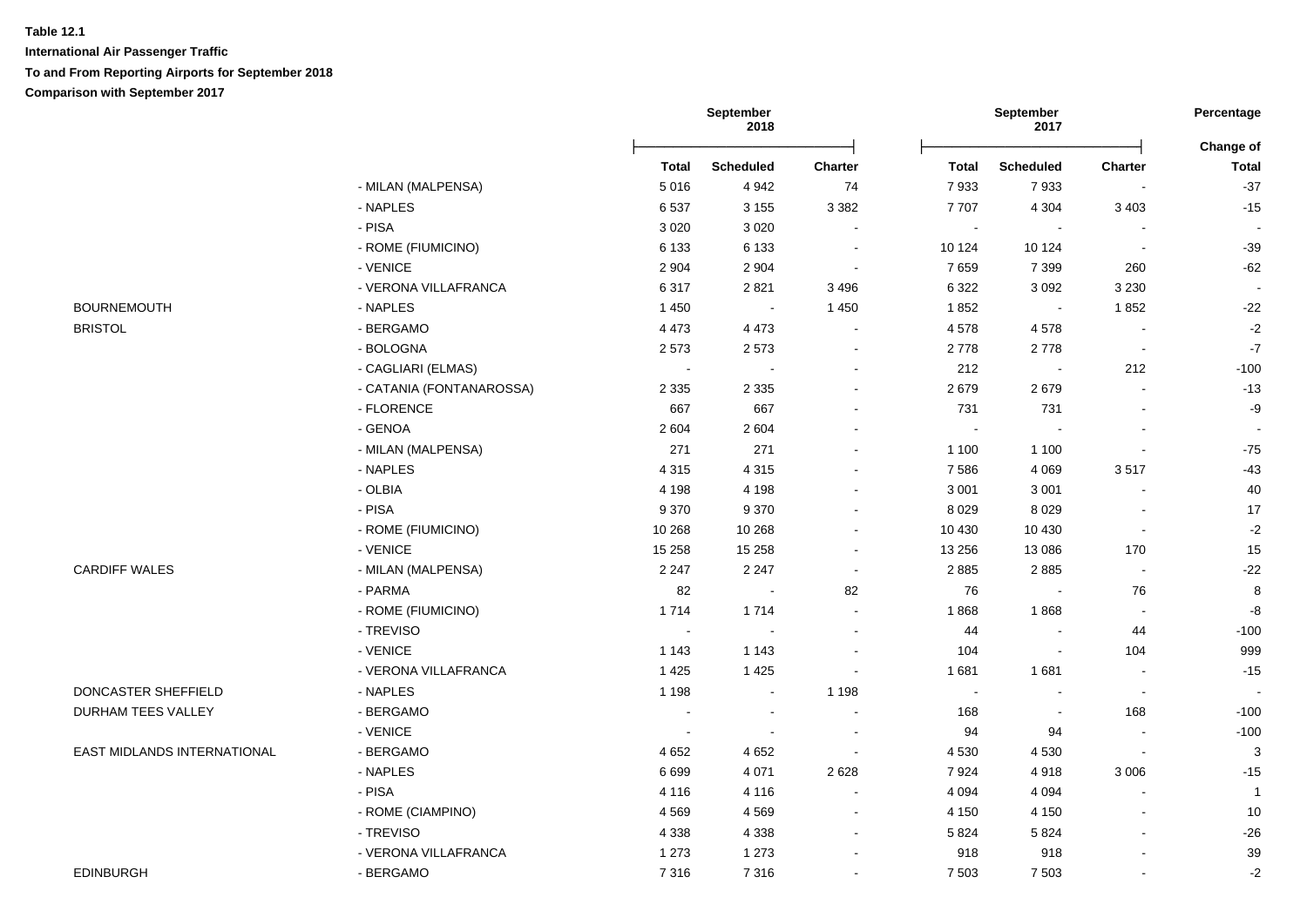**International Air Passenger Traffic To and From Reporting Airports for September 2018 Comparison with September 2017**

|                         |                      |                       | September<br>2018        |                |                | September<br>2017 |                              | Percentage                |
|-------------------------|----------------------|-----------------------|--------------------------|----------------|----------------|-------------------|------------------------------|---------------------------|
|                         |                      | <b>Total</b>          | <b>Scheduled</b>         | Charter        | <b>Total</b>   | <b>Scheduled</b>  | <b>Charter</b>               | Change of<br><b>Total</b> |
|                         | - BOLOGNA            | 2 10 6                | 2 1 0 6                  |                | 3 2 5 4        | 3 2 5 4           |                              | $-35$                     |
|                         | - FLORENCE           | 759                   | 759                      |                | $\sim$         |                   |                              |                           |
|                         | - MILAN (MALPENSA)   | 15 012                | 15 012                   |                | 14 5 26        | 14 5 26           |                              | $\mathsf 3$               |
|                         | - NAPLES             | 6 2 4 4               | 6 2 4 4                  |                | 4 185          | 4 1 8 5           |                              | 49                        |
|                         | - PISA               | 4725                  | 4725                     |                | 4 6 4 5        | 4645              | $\blacksquare$               | $\sqrt{2}$                |
|                         | - ROME (CIAMPINO)    | 7931                  | 7931                     |                | 7 7 3 4        | 7 7 3 4           |                              | $\mathsf 3$               |
|                         | - ROME (FIUMICINO)   | $\tilde{\phantom{a}}$ |                          |                | 2 4 6 0        | 2 4 6 0           | $\blacksquare$               | $-100$                    |
|                         | - TREVISO            | 4 1 4 3               | 4 1 4 3                  |                | $\blacksquare$ |                   | $\blacksquare$               |                           |
|                         | - VENICE             | 9 1 9 7               | 9 1 9 7                  | $\sim$         | 8 9 3 2        | 8932              | $\blacksquare$               | $\mathbf{3}$              |
|                         | - VERONA VILLAFRANCA | 2622                  | 2622                     | $\sim$         | 1 0 4 8        | 1 0 4 8           | $\overline{a}$               | 150                       |
| GLASGOW                 | - GENOA              | 949                   |                          | 949            | $\sim$         |                   | $\blacksquare$               |                           |
|                         | - MILAN (MALPENSA)   | 3877                  | 3794                     | 83             | 3697           | 3634              | 63                           | $\sqrt{5}$                |
|                         | - NAPLES             | 1681                  | $\overline{\phantom{a}}$ | 1681           | 2 1 5 2        | $\sim$            | 2 1 5 2                      | $-22$                     |
|                         | - ROME (FIUMICINO)   | 2853                  | 2853                     | $\sim$         | 2914           | 2914              | $\overline{\phantom{a}}$     | $-2$                      |
|                         | - VENICE             | 963                   | $\sim$                   | 963            | 777            | $\sim$            | 777                          | 24                        |
|                         | - VERONA VILLAFRANCA | 1 903                 | 158                      | 1745           | 2 0 0 9        | $\blacksquare$    | 2 0 0 9                      | $-5$                      |
| <b>HUMBERSIDE</b>       | - BERGAMO            | $\sim$                | $\sim$                   | $\sim$         | 170            | $\blacksquare$    | 170                          | $-100$                    |
|                         | - NAPLES             | $\ddot{\phantom{0}}$  | $\blacksquare$           | $\blacksquare$ | 260            |                   | 260                          | $-100$                    |
|                         | - VENICE             | 78                    | $\sim$                   | 78             | 272            |                   | 272                          | $-71$                     |
| <b>JERSEY</b>           | - VERONA VILLAFRANCA |                       |                          |                | 263            | $\sim$            | 263                          | $-100$                    |
| LEEDS BRADFORD          | - NAPLES             | 2800                  | 2800                     |                | 4 1 3 9        | 4 1 3 9           | $\blacksquare$               | $-32$                     |
|                         | - PISA               | 6311                  | 6311                     |                | 6 607          | 6 607             | $\overline{\phantom{a}}$     | $-4$                      |
|                         | - ROME (FIUMICINO)   | 3 1 6 3               | 3 1 6 3                  |                | 2 9 0 8        | 2 9 0 8           | $\blacksquare$               | $\boldsymbol{9}$          |
|                         | - TREVISO            | 3 0 0 2               | 3 0 0 2                  |                | 2 9 4 7        | 2947              | ä,                           | $\sqrt{2}$                |
|                         | - VENICE             | 2 2 1 2               | 2 2 1 2                  |                | 2 5 3 2        | 2 5 3 2           | $\qquad \qquad \blacksquare$ | $-13$                     |
|                         | - VERONA VILLAFRANCA | 1 0 7 4               | 1 0 7 4                  |                | $\blacksquare$ |                   |                              | $\sim$                    |
| LIVERPOOL (JOHN LENNON) | - BARI (PALESE)      | 3073                  | 3073                     |                | 2 9 5 4        | 2 9 5 4           |                              | 4                         |
|                         | - BERGAMO            | 1 2 1 5               | 1 2 1 5                  |                | 3 1 2 0        | 3 1 2 0           |                              | $-61$                     |
|                         | - MILAN (MALPENSA)   | 4 1 9 9               | 4 1 9 9                  |                | $\sim$         |                   | $\overline{a}$               | $\sim$                    |
|                         | - NAPLES             | 3858                  | 3858                     |                | 2 5 9 3        | 2 5 9 3           | $\blacksquare$               | 49                        |
|                         | - PALERMO            | 2 8 0 1               | 2801                     |                | $\sim$         |                   | $\blacksquare$               |                           |
|                         | - PARMA              | $\sim$                | $\sim$                   |                | 769            | $\blacksquare$    | 769                          | $-100$                    |
|                         | - PISA               | 2 4 0 8               | 2 4 0 8                  |                | 3 1 5 3        | 3 1 5 3           | $\blacksquare$               | $-24$                     |
|                         | - ROME (FIUMICINO)   | 3751                  | 3751                     |                | 5 0 9 7        | 5 0 9 7           |                              | $-26$                     |
|                         | - VENICE             | 4 0 1 4               | 4014                     |                | $\sim$         |                   | $\sim$                       | $\blacksquare$            |
|                         |                      |                       |                          |                |                |                   |                              |                           |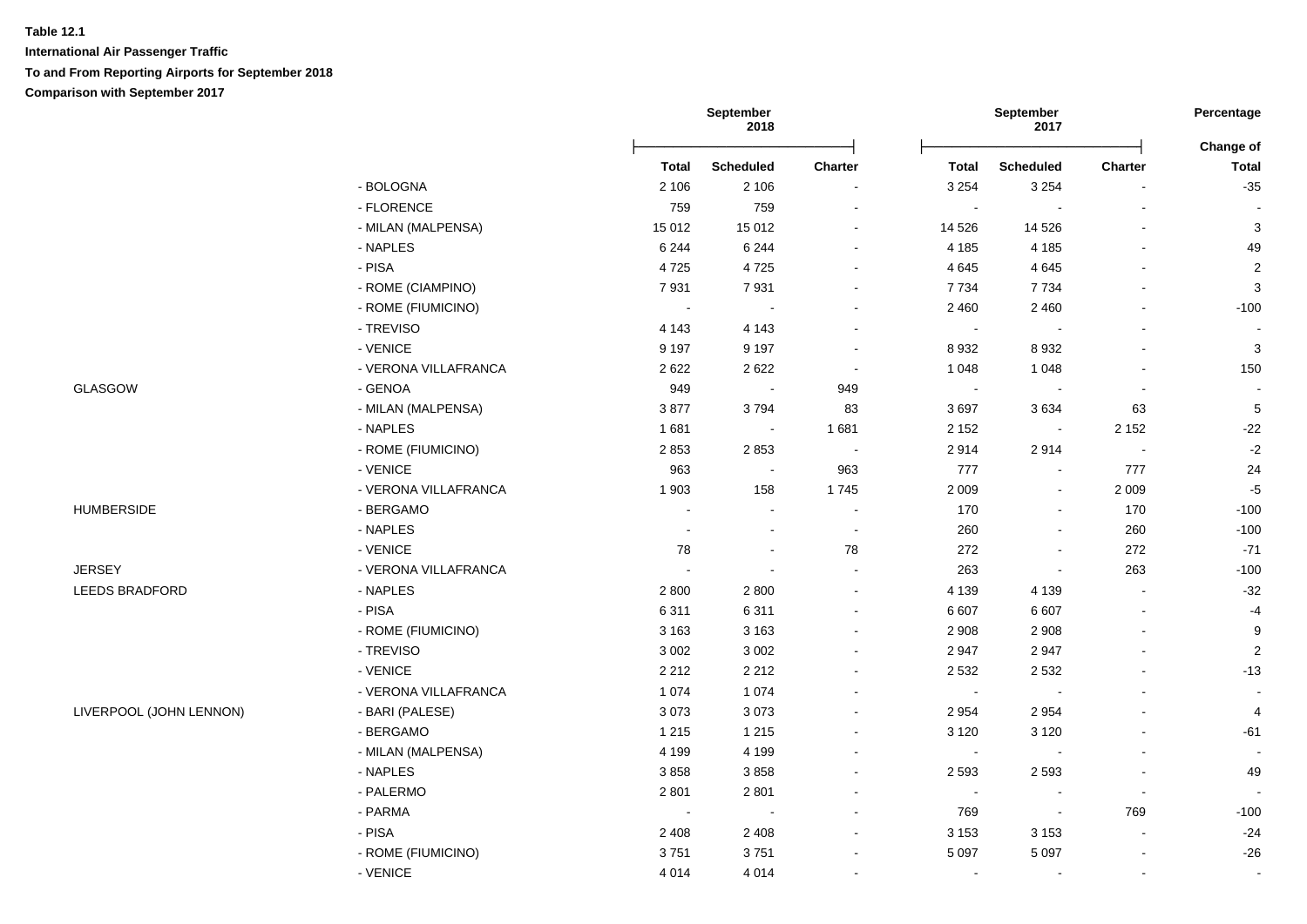|                    |                          |              | September<br>2018 |                |              | September<br>2017 |                | Percentage                |  |
|--------------------|--------------------------|--------------|-------------------|----------------|--------------|-------------------|----------------|---------------------------|--|
|                    |                          | <b>Total</b> | <b>Scheduled</b>  | <b>Charter</b> | <b>Total</b> | <b>Scheduled</b>  | <b>Charter</b> | Change of<br><b>Total</b> |  |
| <b>MANCHESTER</b>  | - ALGHERO (FERTILIA)     | 1756         | $\bullet$         | 1756           | 1837         | $\sim$            | 1837           | $-4$                      |  |
|                    | - BERGAMO                | 13 536       | 13 5 36           | $\blacksquare$ | 13 063       | 13 063            |                | $\overline{4}$            |  |
|                    | - BOLOGNA                | 6 3 6 9      | 6 3 6 9           | $\sim$         | 4 6 8 3      | 4683              |                | 36                        |  |
|                    | - BRINDISI               | 2849         | 2849              |                | 3 1 6 0      | 3 1 6 0           |                | $-10$                     |  |
|                    | - CAGLIARI (ELMAS)       | 3 0 5 4      | 3 0 5 4           |                | 221          |                   | 221            | 1282                      |  |
|                    | - CATANIA (FONTANAROSSA) | 7559         | 5742              | 1817           | 7418         | 5949              | 1469           | $\sqrt{2}$                |  |
|                    | - FLORENCE               | 761          | 761               |                | $\sim$       |                   |                | $\blacksquare$            |  |
|                    | - GENOA                  | 3896         | 3896              |                | $\sim$       |                   |                | $\blacksquare$            |  |
|                    | - MILAN (MALPENSA)       | 13414        | 13414             |                | 16 653       | 16 653            |                | $-19$                     |  |
|                    | - NAPLES                 | 16 626       | 12 2 2 5          | 4 4 0 1        | 20 392       | 15 3 98           | 4 9 9 4        | $-18$                     |  |
|                    | - OLBIA                  | 6886         | 4 4 5 2           | 2 4 3 4        | 5 6 8 5      | 3852              | 1833           | 21                        |  |
|                    | - PALERMO                | 2864         | 2864              |                |              |                   |                |                           |  |
|                    | - PISA                   | 11830        | 11 830            |                | 11 434       | 11 4 34           |                | $\mathbf{3}$              |  |
|                    | - ROME (CIAMPINO)        | 15 343       | 15 343            |                | 13774        | 13774             | $\sim$         | 11                        |  |
|                    | - ROME (FIUMICINO)       | 10848        | 9833              | 1 0 1 5        | 12 985       | 12 477            | 508            | $-16$                     |  |
|                    | - TREVISO                | 4 2 6 7      | 4 2 6 7           |                | $\sim$       |                   |                |                           |  |
|                    | - VENICE                 | 13 809       | 12 144            | 1 6 6 5        | 20 868       | 18 372            | 2 4 9 6        | $-34$                     |  |
|                    | - VERONA VILLAFRANCA     | 7 5 3 4      | 2789              | 4745           | 9 1 2 3      | 4797              | 4 3 2 6        | $-17$                     |  |
| <b>NEWCASTLE</b>   | - NAPLES                 | 2783         | 2783              |                | 3 2 3 9      | 3 2 3 9           |                | $-14$                     |  |
|                    | - PISA                   | 2 2 9 8      | 2 2 9 8           | $\sim$         | 2 2 8 8      | 2 2 8 8           |                | $\sim$                    |  |
|                    | - ROME (FIUMICINO)       | 2 3 3 5      | 2 3 3 5           |                | 2 2 7 0      | 2 2 7 0           |                | $\mathbf{3}$              |  |
|                    | - VERONA VILLAFRANCA     | 2833         | 2833              |                | 2697         | 2697              | $\sim$         | $\sqrt{5}$                |  |
| <b>NORWICH</b>     | - NAPLES                 | $\sim$       |                   |                | 133          |                   | 133            | $-100$                    |  |
| <b>PRESTWICK</b>   | - PISA                   | 2 4 2 0      | 2 4 2 0           |                | 2760         | 2760              |                | $-12$                     |  |
|                    | - ROME (CIAMPINO)        | 3 2 3 7      | 3 2 3 7           |                | 3 1 3 5      | 3 1 3 5           |                | $\mathbf{3}$              |  |
| SOUTHAMPTON        | - VERONA VILLAFRANCA     | 1456         | 1456              |                | 1 370        | 1 3 7 0           |                | 6                         |  |
| <b>Total ITALY</b> |                          | 1 620 566    | 1 557 294         | 63 27 2        | 1 561 030    | 1 494 523         | 66 507         | 4                         |  |
| <b>LUXEMBOURG</b>  |                          |              |                   |                |              |                   |                |                           |  |
| <b>GATWICK</b>     | - LUXEMBOURG             | 4588         | 4588              |                | 4 5 4 9      | 4549              |                | $\mathbf{1}$              |  |
| <b>HEATHROW</b>    | - LUXEMBOURG             | 14 0 79      | 14 0 79           |                | 13 199       | 13 199            |                | $\overline{7}$            |  |
| <b>LONDON CITY</b> | - LUXEMBOURG             | 16 267       | 16 267            |                | 15 288       | 15 2 88           |                | $\,6\,$                   |  |
| STANSTED           | - LUXEMBOURG             | 9 1 9 7      | 9 1 9 7           |                | 8574         | 8574              |                | $\overline{7}$            |  |
| <b>BIRMINGHAM</b>  | - LUXEMBOURG             |              |                   |                | 1 600        | 1 600             |                | $-100$                    |  |
| <b>EDINBURGH</b>   | - LUXEMBOURG             | 25           |                   | 25             |              |                   |                |                           |  |
| <b>JERSEY</b>      | - LUXEMBOURG             | 254          |                   | 254            |              |                   |                |                           |  |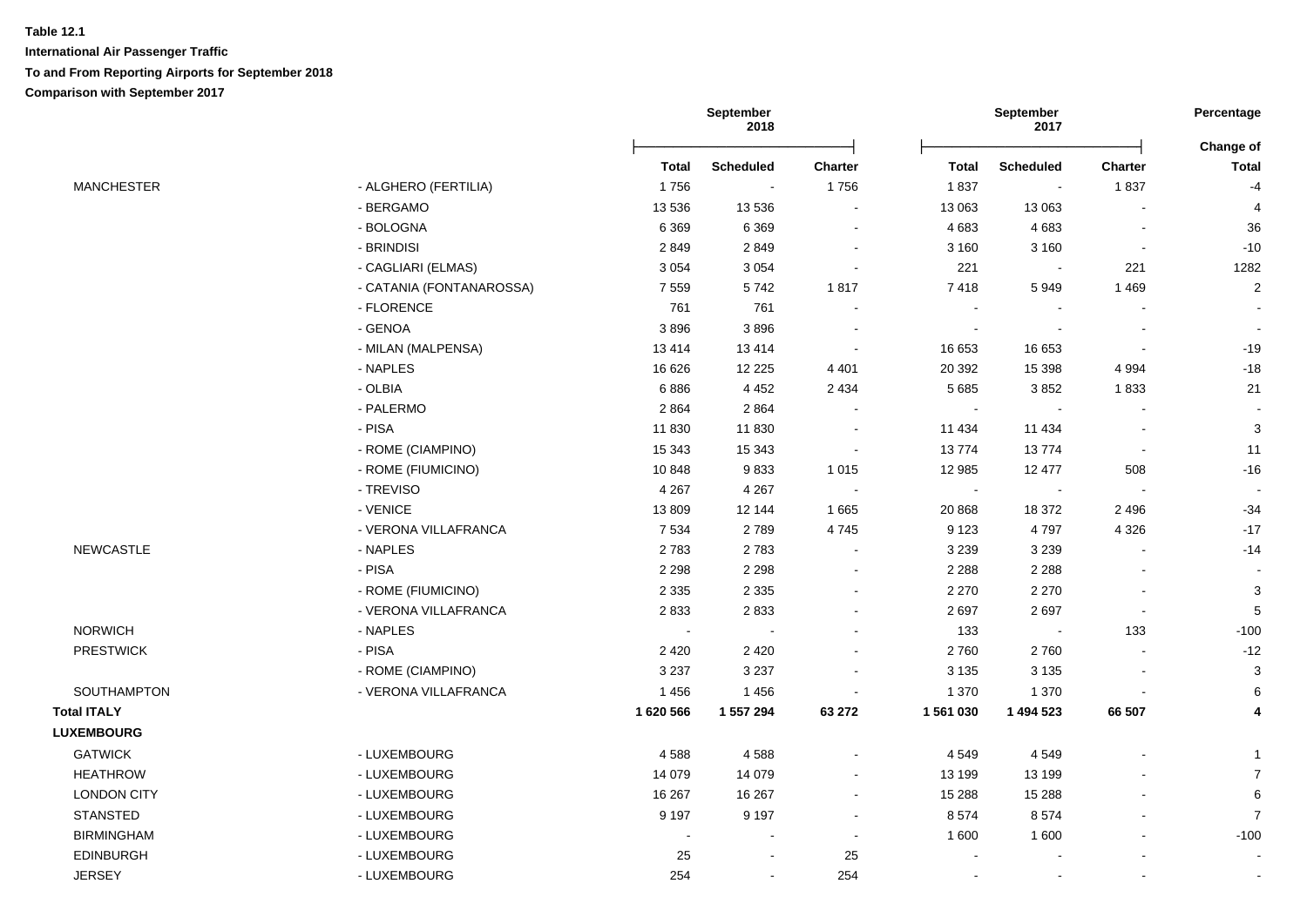**International Air Passenger Traffic To and From Reporting Airports for September 2018**

# **Comparison with September 2017**

|                             |              | September<br>2018 |                  |                          | September<br>2017 |                          |                |                           |
|-----------------------------|--------------|-------------------|------------------|--------------------------|-------------------|--------------------------|----------------|---------------------------|
|                             |              | <b>Total</b>      | <b>Scheduled</b> | <b>Charter</b>           | <b>Total</b>      | <b>Scheduled</b>         | <b>Charter</b> | Change of<br><b>Total</b> |
| <b>MANCHESTER</b>           | - LUXEMBOURG | 2 4 7 7           | 2 4 7 7          |                          | 1712              | 1712                     |                | 45                        |
| <b>Total LUXEMBOURG</b>     |              | 46 887            | 46 608           | 279                      | 44 922            | 44 922                   |                | 4                         |
| <b>MALTA</b>                |              |                   |                  |                          |                   |                          |                |                           |
| <b>GATWICK</b>              | - MALTA      | 41 250            | 38 5 20          | 2730                     | 38 510            | 35 5 31                  | 2979           | $\overline{7}$            |
| <b>HEATHROW</b>             | - MALTA      | 18 970            | 18 970           |                          | 19 110            | 19 110                   |                | $-1$                      |
| <b>LUTON</b>                | - MALTA      | 12 069            | 12 069           |                          | 12 402            | 12 402                   |                | $-3$                      |
| <b>SOUTHEND</b>             | - MALTA      | 8 0 0 7           | 8 0 0 7          |                          | $\sim$            |                          |                |                           |
| <b>STANSTED</b>             | - MALTA      | 12 578            | 12 578           |                          | 7616              | 7616                     |                | 65                        |
| ABERDEEN                    | - MALTA      | 2 9 6 4           | 2 9 6 4          |                          | $\sim$            |                          |                |                           |
| BELFAST INTERNATIONAL       | - MALTA      | 4 0 2 7           | 4 0 27           |                          | $\blacksquare$    | $\overline{\phantom{a}}$ | $\blacksquare$ |                           |
| <b>BIRMINGHAM</b>           | - MALTA      | 10 408            | 9 0 5 4          | 1 3 5 4                  | 8 3 0 7           | 6925                     | 1 3 8 2        | 25                        |
| <b>BOURNEMOUTH</b>          | - MALTA      | 3 2 0 2           | 3 2 0 2          |                          | 2892              | 2892                     | $\blacksquare$ | 11                        |
| <b>BRISTOL</b>              | - MALTA      | 7 3 2 8           | 7 3 2 8          |                          | 7465              | 6023                     | 1442           | $-2$                      |
| EAST MIDLANDS INTERNATIONAL | - MALTA      | 5 5 8 1           | 5581             |                          | 6 2 8 5           | 6 2 8 5                  | $\overline{a}$ | $-11$                     |
| EDINBURGH                   | - MALTA      | 6486              | 6486             |                          | 6 1 6 5           | 6 1 6 5                  |                | 5                         |
| GLASGOW                     | - MALTA      | 2915              | 2915             |                          | 2944              | 2944                     |                | $-1$                      |
| <b>LEEDS BRADFORD</b>       | - MALTA      | 5987              | 5987             |                          | 5 1 0 1           | 5 1 0 1                  |                | 17                        |
| LIVERPOOL (JOHN LENNON)     | - MALTA      | 2857              | 2857             |                          | 3 0 7 6           | 3076                     |                | $-7$                      |
| <b>MANCHESTER</b>           | - MALTA      | 23 961            | 21 3 21          | 2 6 4 0                  | 21 28 3           | 18 635                   | 2648           | 13                        |
| <b>NEWCASTLE</b>            | - MALTA      | 4528              | 4528             | $\overline{\phantom{a}}$ | 4 6 6 0           | 4 6 6 0                  |                | $-3$                      |
| <b>PRESTWICK</b>            | - MALTA      | 1 4 0 9           | 1 4 0 9          |                          | 1 4 2 5           | 1425                     |                | $-1$                      |
| <b>Total MALTA</b>          |              | 174 527           | 167803           | 6724                     | 147 241           | 138790                   | 8 4 5 1        | 19                        |
| <b>NETHERLANDS</b>          |              |                   |                  |                          |                   |                          |                |                           |
| <b>GATWICK</b>              | - AMSTERDAM  | 86 830            | 86 830           |                          | 85 655            | 85 590                   | 65             | -1                        |
| <b>HEATHROW</b>             | - AMSTERDAM  | 137 925           | 137 925          |                          | 145 489           | 145 489                  | $\overline{a}$ | $-5$                      |
| <b>LONDON CITY</b>          | - AMSTERDAM  | 55 791            | 55 791           |                          | 54 548            | 54 548                   | $\blacksquare$ | $\overline{2}$            |
|                             | - ROTTERDAM  | 14 372            | 14 372           |                          | 13 2 8 9          | 13 2 8 9                 |                | $\mathbf{8}$              |
| <b>LUTON</b>                | - AMSTERDAM  | 64 680            | 64 680           |                          | 63 0 24           | 63 0 24                  | ÷.             | 3                         |
| SOUTHEND                    | - AMSTERDAM  | 13899             | 13899            |                          | 13 490            | 13 490                   | ÷.             | 3                         |
|                             | - GRONINGEN  | 4 1 7 0           | 4 1 7 0          |                          | 1 903             | 1 903                    |                | 119                       |
| <b>STANSTED</b>             | - AMSTERDAM  | 28 5 29           | 28 5 29          |                          | 27 391            | 27 391                   |                | $\overline{4}$            |
|                             | - EINDHOVEN  | 18 943            | 18 943           |                          | 18 986            | 18 986                   |                |                           |
| ABERDEEN                    | - AMSTERDAM  | 26 617            | 26 617           |                          | 22 739            | 22739                    |                | 17                        |
|                             | - ROTTERDAM  |                   |                  |                          | 132               | $\sim$                   | 132            | $-100$                    |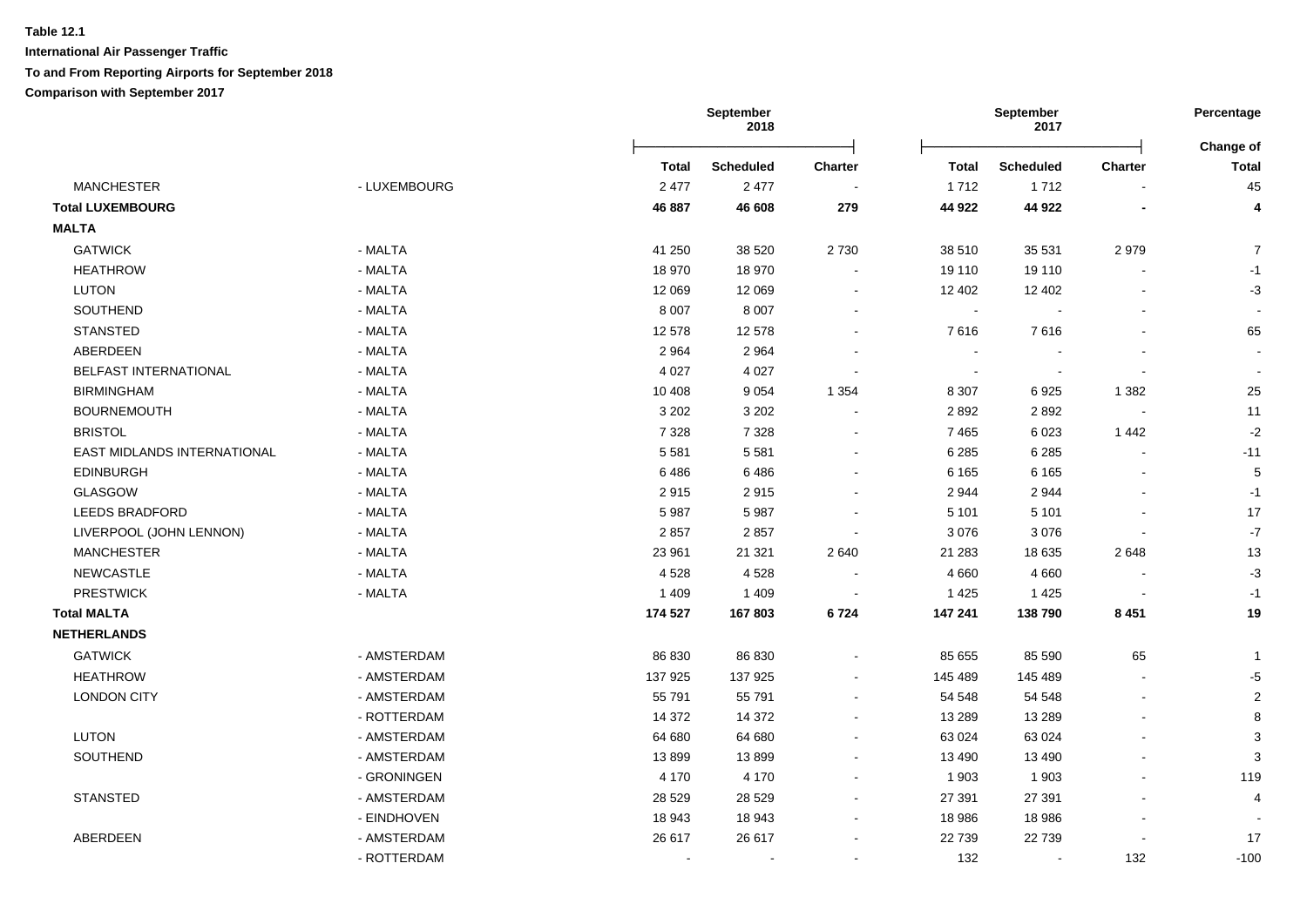|                             |                        |         | <b>September</b><br>2018 |                |              | <b>September</b><br>2017 |                |                      |
|-----------------------------|------------------------|---------|--------------------------|----------------|--------------|--------------------------|----------------|----------------------|
|                             |                        | Total   | <b>Scheduled</b>         | Charter        | <b>Total</b> | <b>Scheduled</b>         | <b>Charter</b> | Change of<br>Total   |
| BELFAST CITY (GEORGE BEST)  | - AMSTERDAM            | 4 6 3 4 | 4 6 3 4                  |                | 4 0 8 9      | 4 0 8 9                  |                | 13                   |
| BELFAST INTERNATIONAL       | - AMSTERDAM            | 11 150  | 11 150                   | $\sim$         | 10877        | 10877                    |                | $\mathbf{3}$         |
| <b>BIRMINGHAM</b>           | - AMSTERDAM            | 59 622  | 59 622                   | $\sim$         | 58 143       | 58 143                   |                | $\mathbf{3}$         |
|                             | - GRONINGEN            | 241     | $\sim$                   | 241            | $\sim$       |                          |                | $\sim$               |
| <b>BRISTOL</b>              | - AMSTERDAM            | 36 905  | 36 905                   |                | 33 586       | 33 586                   |                | 10                   |
| <b>CARDIFF WALES</b>        | - AMSTERDAM            | 12 093  | 12 093                   |                | 11 816       | 11816                    |                | $\overline{2}$       |
| DONCASTER SHEFFIELD         | - AMSTERDAM            | 5 0 2 5 | 5 0 2 5                  |                | 4612         | 4612                     |                | 9                    |
| DURHAM TEES VALLEY          | - AMSTERDAM            | 10 297  | 10 297                   |                | 8 1 0 2      | 8 1 0 2                  |                | 27                   |
| EAST MIDLANDS INTERNATIONAL | - AMSTERDAM            | 4 0 7 0 | 4 0 7 0                  |                | 3659         | 3659                     |                | 11                   |
| <b>EDINBURGH</b>            | - AMSTERDAM            | 59 058  | 59 058                   |                | 60 104       | 60 104                   |                | $-2$                 |
|                             | - EINDHOVEN            | 4 3 5 5 | 4 3 5 5                  | ÷              | 3 9 3 7      | 3937                     |                | 11                   |
| <b>EXETER</b>               | - AMSTERDAM            | 4 2 5 5 | 4 1 5 0                  | 105            | 3748         | 3748                     |                | 14                   |
| <b>GLASGOW</b>              | - AMSTERDAM            | 37 500  | 37 500                   |                | 40 455       | 40 455                   |                | $-7$                 |
| <b>GUERNSEY</b>             | - ROTTERDAM            | 220     | $\sim$                   | 220            | 33           | 33                       |                | 567                  |
| <b>HUMBERSIDE</b>           | - AMSTERDAM            | 11 288  | 11 288                   | $\sim$         | 10 180       | 10 180                   |                | 11                   |
| <b>INVERNESS</b>            | - AMSTERDAM            | 7 3 4 2 | 7 3 4 2                  | $\sim$         | 9 0 27       | 9 0 27                   |                | $-19$                |
| <b>JERSEY</b>               | - ROTTERDAM            | 113     | $\sim$                   | 113            | 53           | 53                       |                | 113                  |
| <b>LEEDS BRADFORD</b>       | - AMSTERDAM            | 21 4 19 | 21 4 19                  |                | 19 668       | 19668                    |                | $\boldsymbol{9}$     |
| LIVERPOOL (JOHN LENNON)     | - AMSTERDAM            | 18 104  | 18 104                   | $\overline{a}$ | 15 619       | 15 619                   |                | 16                   |
| <b>MANCHESTER</b>           | - AMSTERDAM            | 83 204  | 83 204                   |                | 85 337       | 85 337                   |                | $-2$                 |
|                             | - EINDHOVEN            | 5 6 2 9 | 5629                     |                | 5419         | 5419                     | $\blacksquare$ | $\overline{4}$       |
|                             | - ROTTERDAM            |         |                          |                | 405          |                          | 405            | $-100$               |
| <b>NEWCASTLE</b>            | - AMSTERDAM            | 29 7 53 | 29 7 53                  |                | 32 669       | 32 669                   |                | -9                   |
| <b>NORWICH</b>              | - AMSTERDAM            | 13611   | 13611                    |                | 13 179       | 13 179                   |                | 3                    |
| SOUTHAMPTON                 | - AMSTERDAM            | 20 161  | 20 161                   |                | 19795        | 19795                    |                | $\overline{2}$       |
| <b>Total NETHERLANDS</b>    |                        | 911 805 | 911 126                  | 679            | 901 158      | 900 556                  | 602            | $\blacktriangleleft$ |
| PORTUGAL(EXCLUDING MADEIRA) |                        |         |                          |                |              |                          |                |                      |
| <b>GATWICK</b>              | - AZORES PONTA DELGADA | 941     | 941                      |                | 990          | 990                      |                | $-5$                 |
|                             | - FARO                 | 88 154  | 81 703                   | 6451           | 108 498      | 102 524                  | 5974           | $-19$                |
|                             | - LISBON               | 31 0 21 | 31 0 21                  |                | 40 430       | 40 430                   |                | $-23$                |
|                             | - OPORTO (PORTUGAL)    | 36 411  | 36 411                   | $\overline{a}$ | 32 614       | 32 288                   | 326            | 12                   |
| <b>HEATHROW</b>             | - FARO                 | 4689    | 4689                     |                | 2 4 3 4      | 2 4 3 4                  |                | 93                   |
|                             | - LISBON               | 78 390  | 78 390                   |                | 77893        | 77893                    |                | -1                   |
| <b>LONDON CITY</b>          | - FARO                 | 775     | 775                      |                | 853          | 853                      |                | -9                   |
|                             | - LISBON               | 8 0 0 3 | 8 0 0 3                  |                | $\sim$       | $\blacksquare$           |                |                      |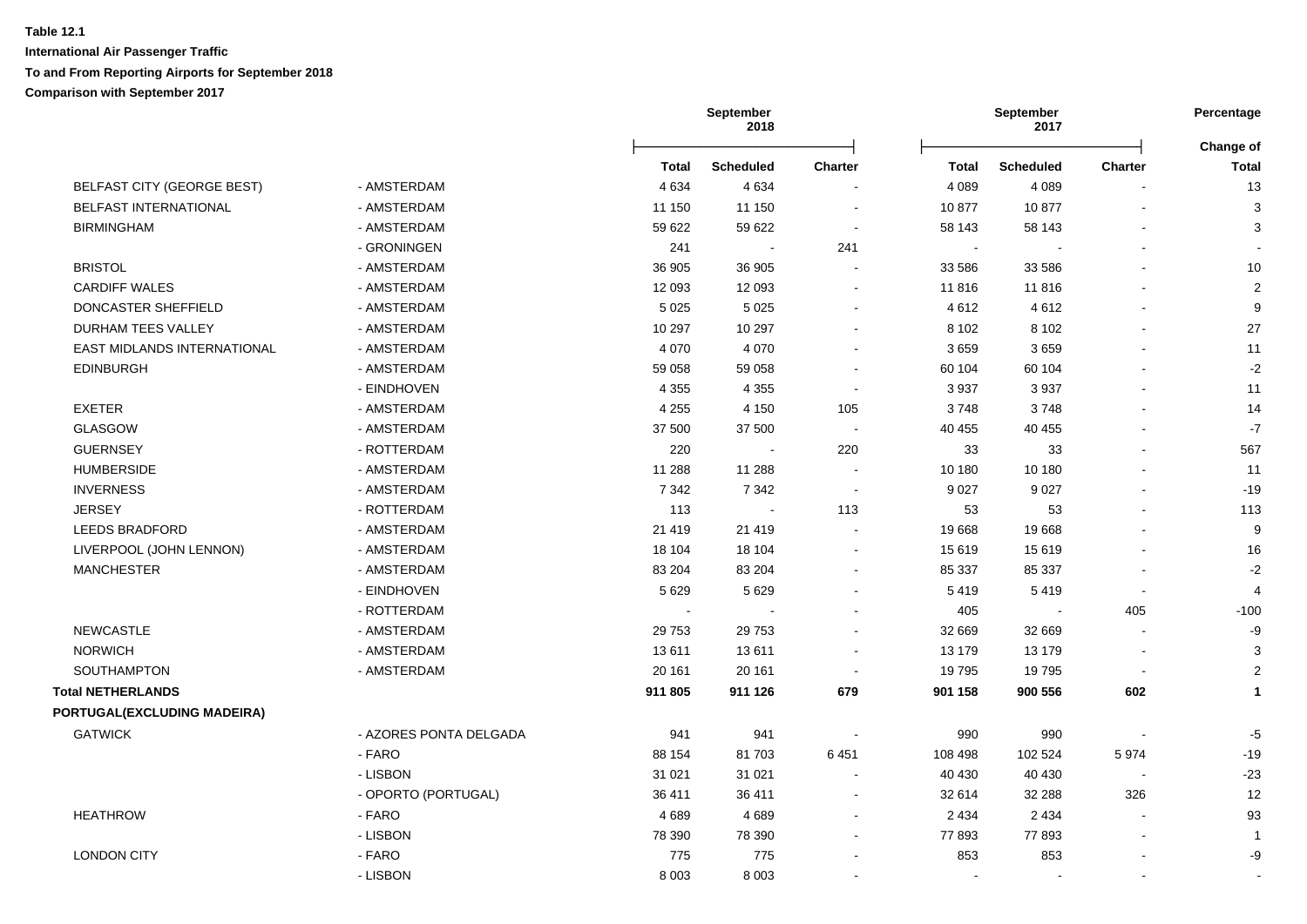|                                   |                        | September<br>September<br>2018<br>2017 |                  |                | Percentage<br>Change of |                  |                |                |
|-----------------------------------|------------------------|----------------------------------------|------------------|----------------|-------------------------|------------------|----------------|----------------|
|                                   |                        | <b>Total</b>                           | <b>Scheduled</b> | <b>Charter</b> | <b>Total</b>            | <b>Scheduled</b> | <b>Charter</b> | <b>Total</b>   |
|                                   | - OPORTO (PORTUGAL)    | 3517                                   | 3517             |                | $\sim$                  |                  |                |                |
| LUTON                             | - FARO                 | 35 915                                 | 32 597           | 3 3 1 8        | 44 264                  | 41 0 27          | 3 2 3 7        | $-19$          |
|                                   | - LISBON               | 26 4 62                                | 26 4 62          |                | 26 3 28                 | 26 3 28          |                | $\overline{1}$ |
|                                   | - OPORTO (PORTUGAL)    | 5 3 3 5                                | 5 3 3 5          |                | 9 2 2 6                 | 9 2 2 6          | $\blacksquare$ | $-42$          |
| SOUTHEND                          | - FARO                 | 13 148                                 | 13 148           |                | 13 642                  | 13 642           | $\sim$         | $-4$           |
| <b>STANSTED</b>                   | - AZORES PONTA DELGADA | 1822                                   | 1822             |                | 1798                    | 1798             | $\blacksquare$ | $\mathbf{1}$   |
|                                   | - FARO                 | 50 294                                 | 47 095           | 3 1 9 9        | 40 194                  | 37 220           | 2974           | 25             |
|                                   | - LISBON               | 31 898                                 | 31 898           |                | 30 944                  | 30 944           |                | 3              |
|                                   | - OPORTO (PORTUGAL)    | 28 319                                 | 28 319           |                | 24 4 62                 | 24 4 62          |                | 16             |
| ABERDEEN                          | - FARO                 | 3 1 5 8                                | 3 1 5 8          |                | 4 0 8 4                 | 2919             | 1 1 6 5        | $-23$          |
| <b>BELFAST CITY (GEORGE BEST)</b> | - FARO                 | 7828                                   | 7828             |                | 8677                    | 8677             |                | $-10$          |
| BELFAST INTERNATIONAL             | - FARO                 | 24 7 78                                | 24 7 78          |                | 20 285                  | 20 28 5          | $\sim$         | 22             |
| <b>BIRMINGHAM</b>                 | - FARO                 | 34 471                                 | 29 635           | 4836           | 43 692                  | 39 051           | 4641           | $-21$          |
|                                   | - LISBON               | $\sim$                                 | $\sim$           |                | 5474                    | 5474             | $\sim$         | $-100$         |
|                                   | - OPORTO (PORTUGAL)    | 3 1 5 9                                | 3 1 5 9          |                | 6 5 3 9                 | 6539             |                | $-52$          |
| <b>BOURNEMOUTH</b>                | - FARO                 | 5946                                   | 5946             |                | 7 7 2 1                 | 7721             | $\sim$         | $-23$          |
| <b>BRISTOL</b>                    | - FARO                 | 32 926                                 | 32 926           |                | 37 048                  | 35 275           | 1773           | $-11$          |
|                                   | - LISBON               | 6840                                   | 6840             |                | 6649                    | 6649             | $\sim$         | $\mathbf{3}$   |
|                                   | - OPORTO (PORTUGAL)    | 3799                                   | 3799             |                | 4 1 3 8                 | 4 1 3 8          | $\sim$         | $\mbox{-}8$    |
| <b>CARDIFF WALES</b>              | - FARO                 | 8935                                   | 7 3 6 8          | 1567           | 8 2 6 2                 | 6806             | 1456           | 8              |
| DONCASTER SHEFFIELD               | - FARO                 | 5 4 3 8                                | 2 1 4 5          | 3 2 9 3        | 5 9 5 4                 | 2949             | 3 0 0 5        | -9             |
| EAST MIDLANDS INTERNATIONAL       | - FARO                 | 33 117                                 | 33 117           |                | 35 405                  | 33 972           | 1 4 3 3        | -6             |
| <b>EDINBURGH</b>                  | - FARO                 | 15 370                                 | 15 370           |                | 14 736                  | 14 736           |                | 4              |
|                                   | - LISBON               | 4 4 5 0                                | 4 4 5 0          |                | 3788                    | 3788             |                | 17             |
|                                   | - OPORTO (PORTUGAL)    | 3 1 7 8                                | 3 1 7 8          |                | 3 0 6 7                 | 3 0 6 7          | $\sim$         | $\overline{4}$ |
| <b>EXETER</b>                     | - FARO                 | 3 3 5 6                                | 1959             | 1 3 9 7        | 3 3 6 6                 | 1891             | 1 4 7 5        |                |
| <b>GLASGOW</b>                    | - FARO                 | 14 3 5 3                               | 13 4 35          | 918            | 14 892                  | 13 947           | 945            | $-4$           |
|                                   | - LISBON               | 1566                                   | 1566             |                | 2 4 2 4                 | 2 4 2 4          | $\sim$         | $-35$          |
| <b>LEEDS BRADFORD</b>             | - FARO                 | 26 079                                 | 26 079           |                | 31 459                  | 30 246           | 1 2 1 3        | $-17$          |
| LIVERPOOL (JOHN LENNON)           | - FARO                 | 23 4 26                                | 23 4 26          |                | 21 510                  | 21 510           | $\sim$         | 9              |
|                                   | - LISBON               | 5 5 6 4                                | 5 5 6 4          |                | 4 9 4 5                 | 4 9 4 5          |                | 13             |
|                                   | - OPORTO (PORTUGAL)    | 2839                                   | 2839             |                | 3 1 1 9                 | 3 1 1 9          |                | -9             |
| <b>MANCHESTER</b>                 | - AZORES PONTA DELGADA | 1 2 8 8                                | 1 2 8 8          |                | $\sim$                  |                  | $\blacksquare$ |                |
|                                   |                        |                                        |                  |                |                         |                  |                |                |
|                                   | - FARO                 | 58 115                                 | 52 578           | 5 5 3 7        | 66 420                  | 61 692           | 4728           | $-13$          |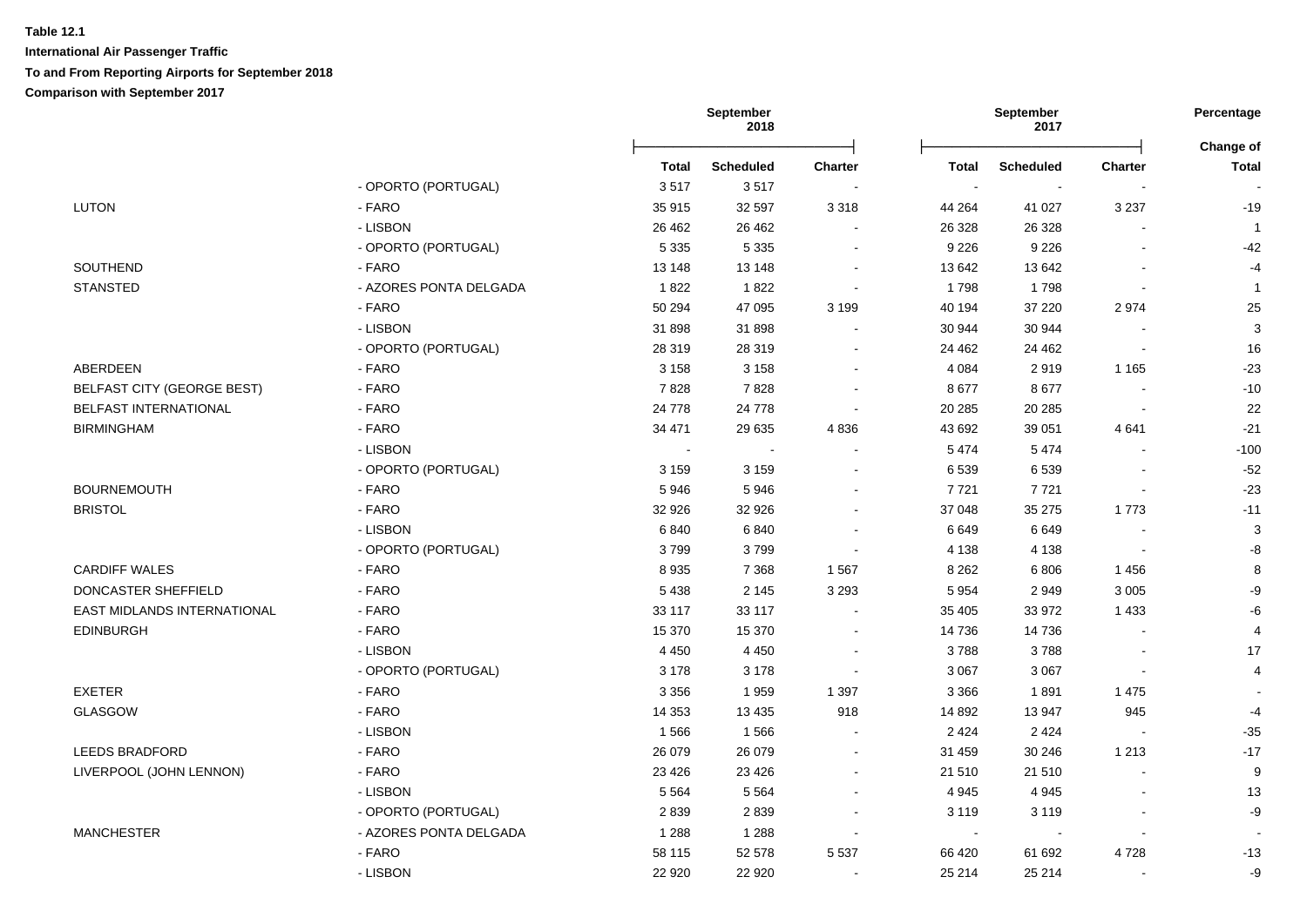**International Air Passenger Traffic To and From Reporting Airports for September 2018 Comparison with September 2017**

|                                          |                     |         | September<br>2018           |                             |         | September<br>2017 |                          | Percentage<br>Change of |  |
|------------------------------------------|---------------------|---------|-----------------------------|-----------------------------|---------|-------------------|--------------------------|-------------------------|--|
|                                          |                     | Total   | <b>Scheduled</b>            | <b>Charter</b>              | Total   | <b>Scheduled</b>  | <b>Charter</b>           | <b>Total</b>            |  |
|                                          | - OPORTO (PORTUGAL) | 8927    | 8927                        | $\blacksquare$              | 8730    | 8730              | $\overline{\phantom{a}}$ | $\overline{2}$          |  |
| <b>NEWCASTLE</b>                         | - FARO              | 23 294  | 23 294                      | $\blacksquare$              | 24 3 64 | 24 176            | 188                      | $-4$                    |  |
| NEWQUAY                                  | - FARO              | 3 1 7 5 | 3 1 7 5                     | $\sim$                      | 3 2 2 6 | 3 2 2 6           | $\sim$                   | $-2$                    |  |
| <b>PRESTWICK</b>                         | - FARO              | 7733    | 7733                        | $\sim$                      | 9 0 7 7 | 9 0 7 7           | $\blacksquare$           | $-15$                   |  |
| SOUTHAMPTON                              | - FARO              | 2997    | 2997                        | $\blacksquare$              | 2882    | 2882              | $\sim$                   | $\overline{4}$          |  |
| <b>Total PORTUGAL(EXCLUDING MADEIRA)</b> |                     | 844 119 | 813 603                     | 30 516                      | 891 717 | 857 184           | 34 533                   | $-5$                    |  |
| PORTUGAL(MADEIRA)                        |                     |         |                             |                             |         |                   |                          |                         |  |
| <b>GATWICK</b>                           | - FUNCHAL           | 24 502  | 21 502                      | 3 0 0 0                     | 27 931  | 24 3 34           | 3597                     | $-12$                   |  |
|                                          | - PORTO SANTO       | 1 4 8 2 | $\blacksquare$              | 1 4 8 2                     | 1512    | $\sim$            | 1512                     | $-2$                    |  |
| <b>LUTON</b>                             | - FUNCHAL           | 1468    | $\mathcal{L}_{\mathcal{A}}$ | 1 4 6 8                     | 1 4 8 1 | $\blacksquare$    | 1481                     | $-1$                    |  |
| <b>STANSTED</b>                          | - FUNCHAL           | 4 6 6 4 | 4 6 6 4                     | $\sim$                      | 3 2 7 2 | 3 2 7 2           | $\sim$                   | 43                      |  |
| BELFAST INTERNATIONAL                    | - FUNCHAL           | 1459    | 1459                        | $\mathcal{L}_{\mathcal{A}}$ | $\sim$  | $\sim$            | $\overline{\phantom{a}}$ |                         |  |
| <b>BIRMINGHAM</b>                        | - FUNCHAL           | 3 1 8 7 | 1460                        | 1727                        | 5 2 7 8 | 3575              | 1703                     | $-40$                   |  |
|                                          | - PORTO SANTO       | 1 2 3 3 | $\sim$                      | 1 2 3 3                     | 1 3 8 4 | $\sim$            | 1 3 8 4                  | $-11$                   |  |
| <b>BRISTOL</b>                           | - FUNCHAL           | 2871    | 2871                        | $\sim$                      | 2 9 0 3 | 2 9 0 3           | $\sim$                   | $-1$                    |  |
| EAST MIDLANDS INTERNATIONAL              | - FUNCHAL           | 2836    | 1 3 6 5                     | 1 4 7 1                     | 2898    | 1 4 3 2           | 1 4 6 6                  | $-2$                    |  |
| <b>EDINBURGH</b>                         | - FUNCHAL           | 1459    | 1459                        | $\sim$                      | 2833    | 2833              | $\blacksquare$           | $-48$                   |  |
| <b>GLASGOW</b>                           | - FUNCHAL           | 1 4 6 3 | 1463                        | $\blacksquare$              | 1 4 3 5 | 1 4 3 5           | $\sim$                   | $\overline{c}$          |  |
| <b>JERSEY</b>                            | - FUNCHAL           | $\sim$  | $\sim$                      | $\sim$                      | 1 0 7 8 | 1 0 7 8           | $\sim$                   | $-100$                  |  |
| <b>LEEDS BRADFORD</b>                    | - FUNCHAL           | 1414    | 1414                        | $\sim$                      | 1 2 6 4 | 1 2 6 4           | $\blacksquare$           | 12                      |  |
| <b>MANCHESTER</b>                        | - FUNCHAL           | 12 4 23 | 9520                        | 2 9 0 3                     | 13 961  | 10 411            | 3550                     | $-11$                   |  |
|                                          | - PORTO SANTO       | 1 3 3 3 | $\sim$                      | 1 3 3 3                     | 1 3 8 8 | $\sim$            | 1 3 8 8                  | $-4$                    |  |
| <b>NEWCASTLE</b>                         | - FUNCHAL           | 1 4 5 1 | 1451                        |                             | 1 3 9 8 | 1 3 9 8           |                          | 4                       |  |
| <b>Total PORTUGAL(MADEIRA)</b>           |                     | 63 245  | 48 628                      | 14 617                      | 70 016  | 53 935            | 16 081                   | $-10$                   |  |
| <b>SLOVENIA</b>                          |                     |         |                             |                             |         |                   |                          |                         |  |
| <b>GATWICK</b>                           | - LJUBLJANA         | 5 2 8 4 | 5 2 8 4                     | $\sim$                      | 5 3 9 8 | 5 3 9 8           |                          | $-2$                    |  |
| <b>LUTON</b>                             | - LJUBLJANA         | 6653    | 6653                        | $\sim$                      | 5456    | 5 4 5 6           | $\sim$                   | 22                      |  |
| <b>STANSTED</b>                          | - LJUBLJANA         | 11 546  | 11 546                      | $\sim$                      | 11 077  | 11 077            | $\sim$                   | $\overline{4}$          |  |
| <b>MANCHESTER</b>                        | - LJUBLJANA         | 454     | 454                         |                             | 1 2 5 2 | 1 2 5 2           | $\sim$                   | $-64$                   |  |
| <b>Total SLOVENIA</b>                    |                     | 23 937  | 23 937                      |                             | 23 183  | 23 183            | $\blacksquare$           | $\mathbf{3}$            |  |
| <b>SPAIN</b>                             |                     |         |                             |                             |         |                   |                          |                         |  |
| <b>GATWICK</b>                           | - ALICANTE          | 90 818  | 84 0 29                     | 6789                        | 104 292 | 98 239            | 6 0 5 3                  | $-13$                   |  |
|                                          | - ALMERIA           | 14 951  | 13 4 8 0                    | 1 4 7 1                     | 19 343  | 17847             | 1 4 9 6                  | $-23$                   |  |
|                                          | - ASTURIAS          | 3 1 9 0 | 3 1 9 0                     | $\sim$                      | 3 4 3 7 | 3 4 3 7           | $\blacksquare$           | $-7$                    |  |
|                                          |                     |         |                             |                             |         |                   |                          |                         |  |

GATWICK - BARCELONA 149 304 149 304 - 137 255 137 254 1 9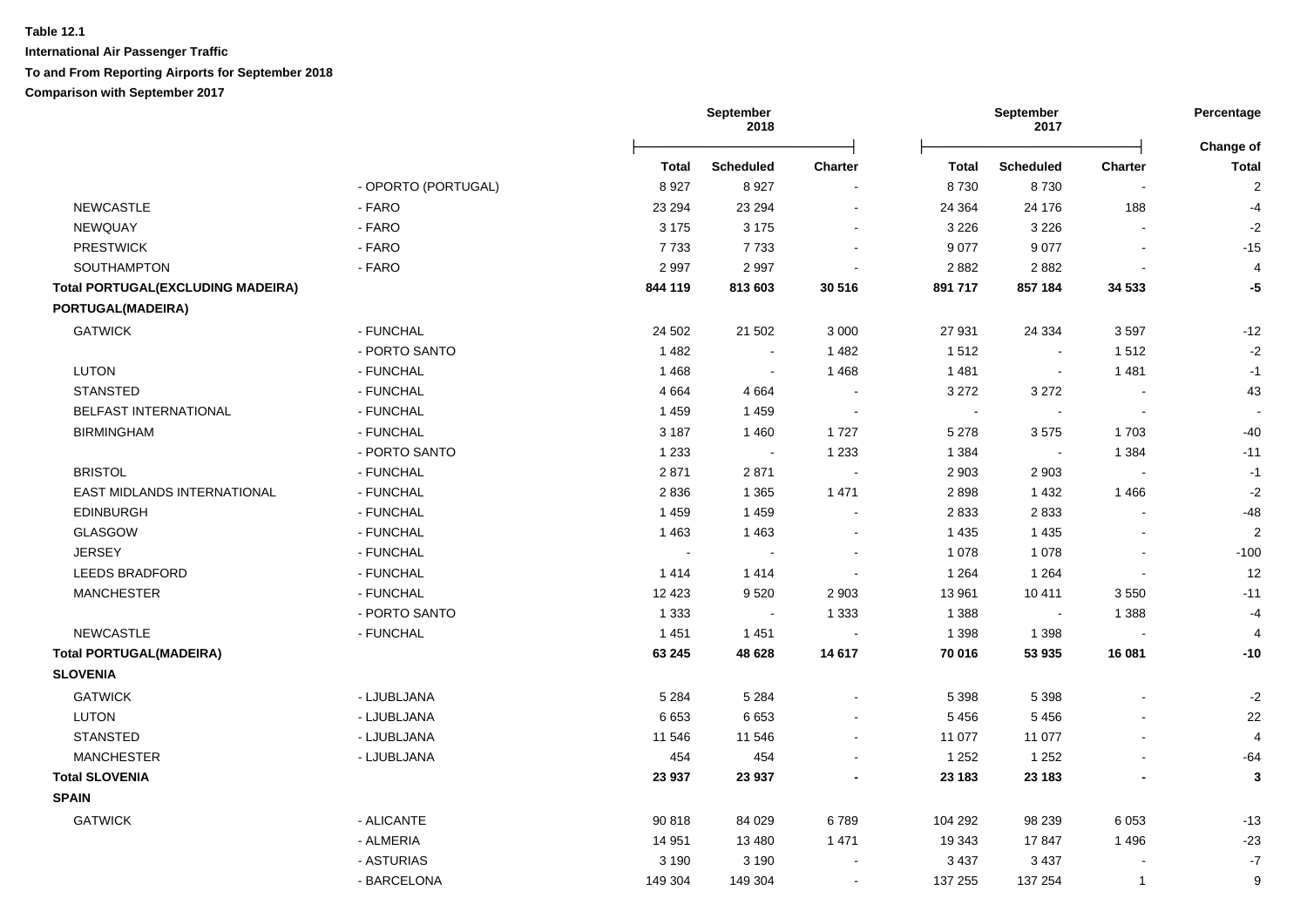|                    |                                  |              | September<br>2018 |                          | September<br>2017 |                          | Percentage               |                           |
|--------------------|----------------------------------|--------------|-------------------|--------------------------|-------------------|--------------------------|--------------------------|---------------------------|
|                    |                                  | <b>Total</b> | <b>Scheduled</b>  | Charter                  | <b>Total</b>      | <b>Scheduled</b>         | Charter                  | Change of<br><b>Total</b> |
|                    | - BILBAO                         | 9 2 8 4      | 9 2 8 4           | $\sim$                   | 9 1 3 2           | 9 1 3 2                  | $\blacksquare$           | $\overline{2}$            |
|                    | - GIRONA                         | 2844         | $\sim$            | 2 8 4 4                  | 3 1 9 8           | $\sim$                   | 3 1 9 8                  | $-11$                     |
|                    | - GRANADA                        | 4 4 8 2      | 4 4 8 2           | $\sim$                   | 4 3 9 8           | 4 3 9 8                  | $\sim$                   | $\overline{2}$            |
|                    | - IBIZA                          | 57 660       | 45777             | 11883                    | 66 360            | 52 961                   | 13 3 9 9                 | $-13$                     |
|                    | - JEREZ                          | 1 3 6 9      | $\sim$            | 1 3 6 9                  | 1840              | $\sim$ $-$               | 1840                     | $-26$                     |
|                    | - MADRID                         | 82 0 20      | 82 0 20           |                          | 86 546            | 86 4 26                  | 120                      | $-5$                      |
|                    | - MAHON                          | 44 761       | 31 383            | 13 3 78                  | 50 071            | 34 562                   | 15 509                   | $-11$                     |
|                    | - MALAGA                         | 118 089      | 109 250           | 8839                     | 134 184           | 125 760                  | 8 4 2 4                  | $-12$                     |
|                    | - MURCIA SAN JAVIER              | 19562        | 19562             |                          | 19734             | 19734                    | $\Delta$                 | $-1$                      |
|                    | - PALMA DE MALLORCA              | 111 549      | 87 233            | 24 316                   | 124 896           | 101 195                  | 23 701                   | $-11$                     |
|                    | - REUS                           | 7785         | 3 2 4 3           | 4 5 4 2                  | 7889              | 2814                     | 5 0 7 5                  | $-1$                      |
|                    | - SANTIAGO DE COMPOSTELA (SPAIN) | 4 3 1 9      | 4 3 1 9           |                          | 7991              | 7991                     |                          | $-46$                     |
|                    | - SEVILLE                        | 18 576       | 18 576            |                          | 16 2 26           | 16 226                   |                          | 14                        |
|                    | - VALENCIA                       | 35 564       | 35 5 64           |                          | 35 143            | 35 143                   |                          | $\overline{1}$            |
| <b>HEATHROW</b>    | - A CORUNA                       | 9571         | 9571              |                          | 8970              | 8970                     |                          | $\overline{7}$            |
|                    | - ALMERIA                        | 2743         | 2743              |                          | $\sim$            |                          |                          |                           |
|                    | - ASTURIAS                       | 2661         | 2661              |                          | 3541              | 3541                     |                          | $-25$                     |
|                    | - BARCELONA                      | 64 911       | 64 911            |                          | 63 480            | 63 480                   |                          | $\sqrt{2}$                |
|                    | - BILBAO                         | 16875        | 16875             |                          | 15792             | 15792                    |                          | $\overline{7}$            |
|                    | $-$ IBIZA                        | 5688         | 5 6 8 8           |                          | 4 1 1 0           | 4 1 1 0                  | $\sim$                   | 38                        |
|                    | - MADRID                         | 124 323      | 124 323           |                          | 123 686           | 123 686                  |                          | $\overline{1}$            |
|                    | - MAHON                          | 2417         | 2417              |                          | 4 3 2 7           | 4 3 2 7                  |                          | $-44$                     |
|                    | - MALAGA                         | 11 4 65      | 11 4 65           |                          | 3612              | 3612                     |                          | 217                       |
|                    | - MURCIA SAN JAVIER              | 2588         | 2588              | $\sim$                   | 2743              | 2743                     |                          | $\textnormal{-}6$         |
|                    | - PALMA DE MALLORCA              | 16 598       | 16 598            |                          | 10884             | 10884                    |                          | 52                        |
| <b>LONDON CITY</b> | - GRANADA                        | 2 2 3 8      | 2 2 3 8           |                          | 2 177             | 2 177                    |                          | $\mathbf{3}$              |
|                    | - IBIZA                          | 9 0 6 2      | 9 0 6 2           |                          | 9763              | 9763                     |                          | $\textbf{-7}$             |
|                    | - MAHON                          | 181          | 181               |                          | 340               | 340                      |                          | $-47$                     |
|                    | - MALAGA                         | 5994         | 5994              |                          | 7 0 7 8           | 7 0 7 8                  |                          | $-15$                     |
|                    | - PALMA DE MALLORCA              | 4638         | 4638              | $\overline{\phantom{a}}$ | 5 5 9 2           | 5 5 9 2                  |                          | $-17$                     |
| LUTON              | - ALICANTE                       | 20 20 7      | 20 20 7           | $\overline{\phantom{a}}$ | 30 231            | 30 231                   |                          | $-33$                     |
|                    | - ALMERIA                        | 123          | $\sim$            | 123                      | $\sim$            | $\overline{\phantom{a}}$ | $\sim$                   | $\overline{\phantom{a}}$  |
|                    | - BARCELONA                      | 28 876       | 28 876            | $\blacksquare$           | 45 262            | 45 26 2                  | $\overline{\phantom{a}}$ | $-36$                     |
|                    | - GIRONA                         | 3667         | 3667              | $\sim$                   | 4 4 7 7           | 4 4 7 7                  |                          | $-18$                     |
|                    | - IBIZA                          | 16 077       | 12 378            | 3699                     | 13 8 64           | 9373                     | 4 4 9 1                  | 16                        |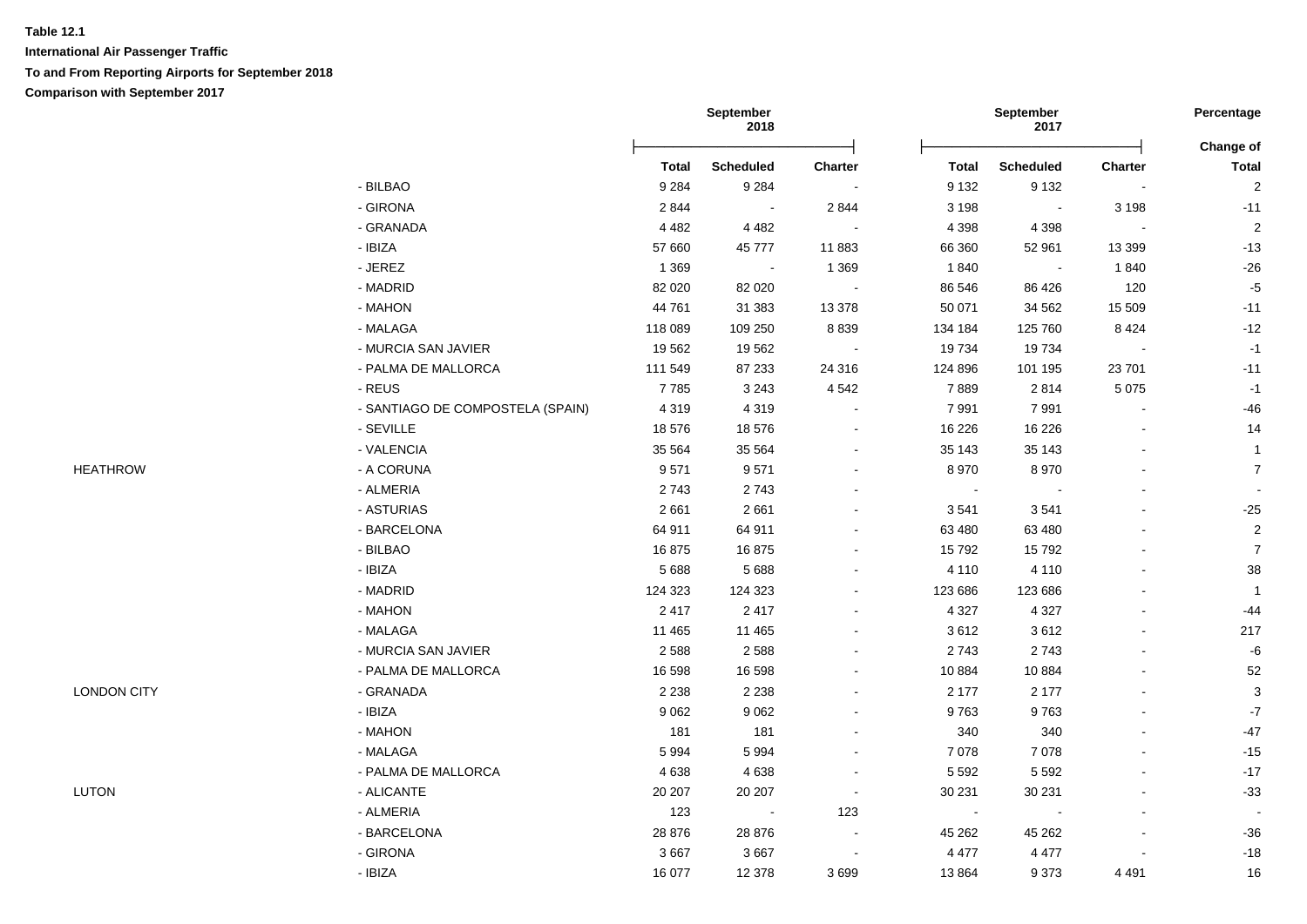|                 |                                 |                | September<br>2018            |         |                        | September<br>2017          |                          | Percentage                |
|-----------------|---------------------------------|----------------|------------------------------|---------|------------------------|----------------------------|--------------------------|---------------------------|
|                 |                                 | <b>Total</b>   |                              |         |                        |                            |                          | Change of                 |
|                 | - MADRID                        | 12 2 2 9       | <b>Scheduled</b><br>12 2 2 9 | Charter | <b>Total</b><br>12 444 | <b>Scheduled</b><br>12 444 | <b>Charter</b>           | <b>Total</b><br>$-2$      |
|                 | - MAHON                         | 7689           | 4501                         | 3 1 8 8 | 14 904                 | 11 527                     | 3 3 7 7                  | $-48$                     |
|                 | - MALAGA                        | 33 627         | 30 080                       | 3547    | 40 617                 | 37 410                     | 3 2 0 7                  | $-17$                     |
|                 | - MURCIA SAN JAVIER             | 10719          | 10719                        | $\sim$  | 10 515                 | 10515                      | $\overline{\phantom{a}}$ | $\overline{2}$            |
|                 | - PALMA DE MALLORCA             | 33 351         | 25 4 93                      | 7858    | 42 962                 | 33 376                     | 9586                     | $-22$                     |
|                 | - REUS                          | 3894           | 2 4 8 1                      | 1 4 1 3 | 1 5 2 0                | $\sim$                     | 1520                     | 156                       |
|                 | - SEVILLE                       | 3861           | 3861                         |         | $\blacksquare$         | $\blacksquare$             |                          |                           |
|                 | - VALENCIA                      | 3740           | 3740                         |         | 3713                   | 3713                       |                          | $\mathbf{1}$              |
|                 | - VIGO                          | 818            | 818                          |         | 749                    | 749                        |                          | 9                         |
| SOUTHEND        | - ALICANTE                      | 12 3 8 1       | 12 3 8 1                     |         | 11 358                 | 11 358                     |                          | 9                         |
|                 | - BARCELONA                     | 4978           | 4978                         |         | 4 6 3 5                | 4 6 3 5                    |                          | $\overline{7}$            |
|                 | - GIRONA                        | $\overline{4}$ | $\overline{4}$               |         | $\blacksquare$         |                            |                          |                           |
|                 | - IBIZA                         | 3607           | 3 6 0 7                      |         | 3790                   | 3790                       |                          | $-5$                      |
|                 | $-MAHON$                        | 2 6 5 2        | 2652                         |         | 2572                   | 2572                       | $\overline{a}$           | $\ensuremath{\mathsf{3}}$ |
|                 | - MALAGA                        | 9 2 3 4        | 9 2 3 4                      |         | 8 8 3 9                | 8 8 3 9                    |                          | $\overline{\mathbf{4}}$   |
|                 | - MURCIA SAN JAVIER             | 2 4 9 2        | 2 4 9 2                      |         | 2 3 6 3                | 2 3 6 3                    |                          |                           |
|                 | - PALMA DE MALLORCA             | 9797           | 9797                         |         | 14 376                 | 14 376                     |                          | $\sqrt{5}$<br>$-32$       |
|                 | - REUS                          |                |                              |         | 1713                   | 1713                       |                          | $-100$                    |
| <b>STANSTED</b> | - ALICANTE                      | 46 167         | 46 167                       |         | 33 169                 | 33 169                     |                          | $39\,$                    |
|                 | - ALMERIA                       | 6 1 5 9        | 6 1 5 9                      |         | 3 4 6 2                | 3 4 6 2                    |                          | 78                        |
|                 | - ASTURIAS                      | 5 0 23         | 5 0 2 3                      |         | 5 9 3 4                | 5934                       |                          | $-15$                     |
|                 | - BARCELONA                     | 42 009         | 42 009                       |         | 38 670                 | 38 670                     |                          | 9                         |
|                 | - BILBAO                        | 13 170         | 13 170                       |         | 11 480                 | 11 480                     |                          | 15                        |
|                 | - CASTELLON COSTA AZAHAR        | 3 1 9 4        | 3 1 9 4                      |         | 2 4 4 3                | 2 4 4 3                    |                          | 31                        |
|                 | - CASTELLON DE LA PLANA AIRPORT | 1 4 0 7        | 1 4 0 7                      |         | 1692                   | 1692                       |                          | $-17$                     |
|                 | - GIRONA                        | 13 0 96        | 13 0 96                      |         | 10 958                 | 10 958                     | $\blacksquare$           | 20                        |
|                 | - IBIZA                         | 46 364         | 43 248                       | 3 1 1 6 | 49 814                 | 44 796                     | 5 0 1 8                  | $\textbf{-7}$             |
|                 | - JEREZ                         | 5 9 6 0        | 5 9 6 0                      |         | 5 807                  | 5 807                      | $\overline{\phantom{a}}$ | $\sqrt{3}$                |
|                 | - MADRID                        | 41 337         | 41 337                       |         | 39 151                 | 38783                      | 368                      | $\,6$                     |
|                 | - MAHON                         | 14 532         | 11 652                       | 2880    | 12 877                 | 9710                       | 3 1 6 7                  | $13$                      |
|                 | - MALAGA                        | 56 243         | 56 243                       |         | 49 0 78                | 49 0 78                    | $\overline{\phantom{a}}$ | $15$                      |
|                 | - MURCIA SAN JAVIER             | 14 936         | 14 936                       |         | 13 855                 | 13855                      | $\overline{\phantom{a}}$ | $\bf 8$                   |
|                 | - PALMA DE MALLORCA             | 65 329         | 61 999                       | 3 3 3 0 | 59 461                 | 54 659                     | 4 8 0 2                  | 10                        |
|                 | - REUS                          | 11856          | 11 856                       |         | 10 926                 | 10 926                     |                          | 9                         |
|                 | - SANTANDER                     | 6718           | 6718                         |         | 6851                   | 6851                       |                          | -2                        |
|                 |                                 |                |                              |         |                        |                            |                          |                           |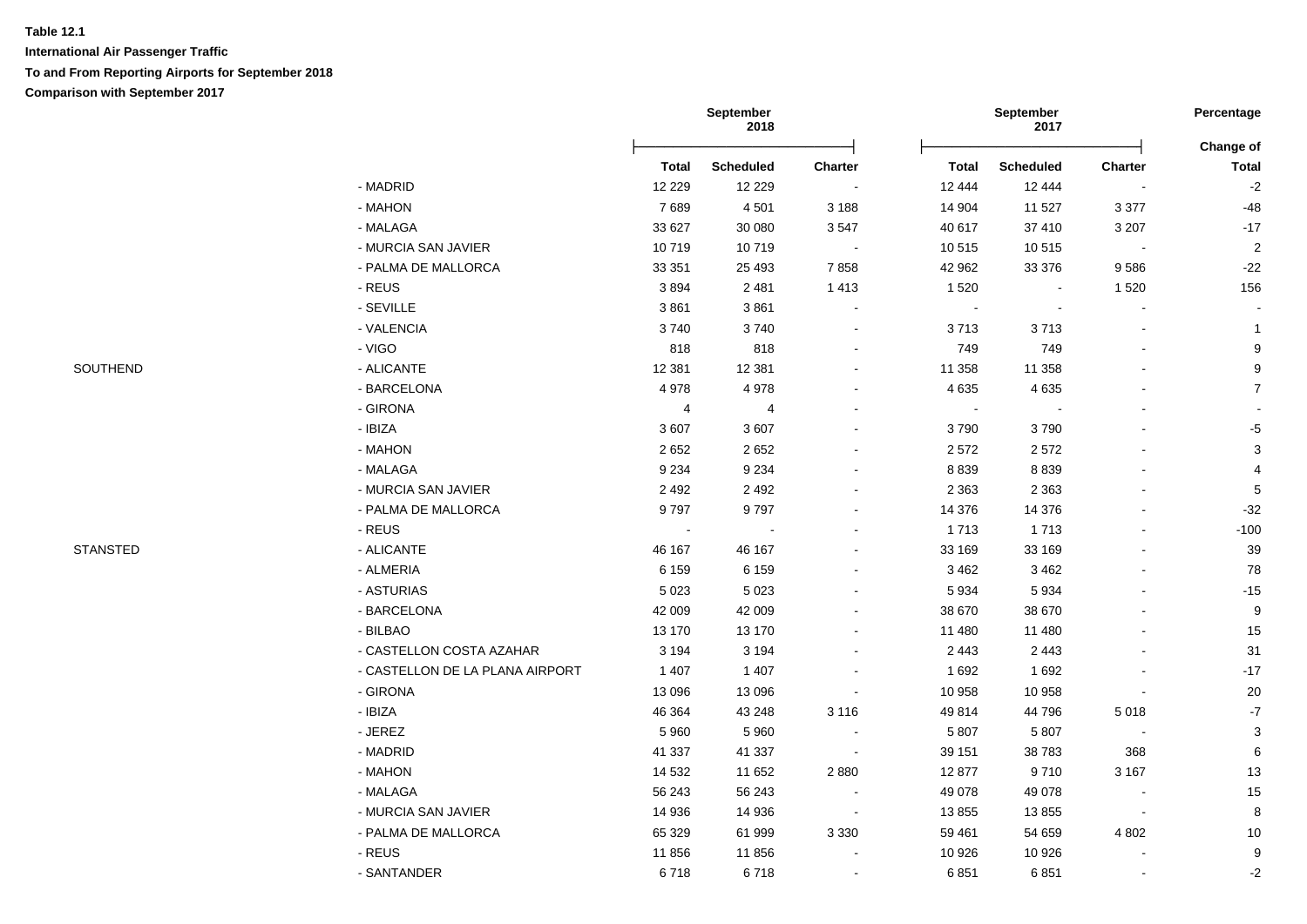**International Air Passenger Traffic To and From Reporting Airports for September 2018 Comparison with September 2017**

|                                   |                                  | 2018     |                         |                | 2017         |                          |                |                           |
|-----------------------------------|----------------------------------|----------|-------------------------|----------------|--------------|--------------------------|----------------|---------------------------|
|                                   |                                  | Total    | <b>Scheduled</b>        | <b>Charter</b> | <b>Total</b> | <b>Scheduled</b>         | <b>Charter</b> | Change of<br><b>Total</b> |
|                                   | - SANTIAGO DE COMPOSTELA (SPAIN) | 7 1 3 9  | 7 1 3 9                 | $\blacksquare$ | 7 1 7 8      | 7 1 7 8                  | $\blacksquare$ | $-1$                      |
|                                   | - SEVILLE                        | 10823    | 10823                   |                | 11 212       | 11 212                   | ä,             | $-3$                      |
|                                   | - VALENCIA                       | 11 795   | 11 795                  | $\blacksquare$ | 10 589       | 10 589                   | $\blacksquare$ | 11                        |
|                                   | - ZARAGOZA                       | 7 5 0 7  | 7507                    | $\blacksquare$ | 7 1 1 5      | 7 1 1 5                  | $\overline{a}$ | 6                         |
| ABERDEEN                          | - ALICANTE                       | 3 2 7 3  | 3 2 7 3                 | $\sim$         | 2 8 3 0      | 2830                     | $\blacksquare$ | 16                        |
|                                   | - IBIZA                          | 1 3 8 0  | $\sim 100$ km s $^{-1}$ | 1 3 8 0        | 1 1 8 0      | $\sim$                   | 1 1 8 0        | $17$                      |
|                                   | - MALAGA                         | 3 2 1 7  | 3 2 1 7                 | $\sim$         | 2833         | 2833                     | $\sim$         | 14                        |
|                                   | - PALMA DE MALLORCA              | 4648     | $\sim$                  | 4648           | 4 100        |                          | 4 100          | 13                        |
|                                   | - REUS                           | 1889     | $\sim$                  | 1889           | $\sim$       | $\blacksquare$           |                | $\sim$                    |
| <b>BELFAST CITY (GEORGE BEST)</b> | - MALAGA                         | 7991     | 7991                    | $\sim$         | 8856         | 8856                     | L.             | $-10$                     |
| BELFAST INTERNATIONAL             | - ALICANTE                       | 28 437   | 28 437                  | $\blacksquare$ | 26 694       | 26 694                   |                | $\overline{7}$            |
|                                   | - ALMERIA                        | 1 4 0 7  | 1 4 0 7                 | $\sim$         | $\sim$       | $\overline{\phantom{a}}$ | $\overline{a}$ | $\sim$                    |
|                                   | - BARCELONA                      | 6659     | 6659                    | $\sim$         | 6719         | 6719                     | ä,             | $-1$                      |
|                                   | - GIRONA                         | 4 3 2 4  | 4 3 2 4                 | $\sim$         | 4 6 3 7      | 4637                     | $\blacksquare$ | $-7$                      |
|                                   | - IBIZA                          | 7 5 0 1  | 6 1 3 9                 | 1 3 6 2        | 7984         | 4 9 3 2                  | 3 0 5 2        | -6                        |
|                                   | - MAHON                          | 2958     | 1930                    | 1 0 2 8        | 3505         | 2 2 2 0                  | 1 2 8 5        | $-16$                     |
|                                   | - MALAGA                         | 26 673   | 24 975                  | 1698           | 24 673       | 23 161                   | 1512           | 8                         |
|                                   | - PALMA DE MALLORCA              | 30 399   | 23 342                  | 7 0 5 7        | 29 780       | 21 662                   | 8 1 1 8        | $\overline{2}$            |
|                                   | - REUS                           | 11 538   | 4 1 9 3                 | 7 3 4 5        | 11 939       | 4 2 5 4                  | 7685           | $-3$                      |
|                                   | - VALENCIA                       | 2938     | 2938                    | $\sim$         | $\sim$       | $\blacksquare$           | $\sim$         |                           |
| <b>BIRMINGHAM</b>                 | - ALICANTE                       | 40 238   | 36 286                  | 3 9 5 2        | 51 427       | 47 617                   | 3810           | $-22$                     |
|                                   | - ALMERIA                        | 6792     | 6792                    | $\sim$         | 3 1 6 7      | 3 1 6 7                  | $\sim$         | 114                       |
|                                   | - BARCELONA                      | 21 989   | 21 989                  | $\sim$         | 32 800       | 32 800                   | $\sim$         | $-33$                     |
|                                   | - GIRONA                         | 12823    | 10 012                  | 2811           | 10 4 64      | 7630                     | 2 8 3 4        | 23                        |
|                                   | - IBIZA                          | 24 034   | 15 109                  | 8925           | 25 7 25      | 17 337                   | 8 3 8 8        | $\mathbf{-7}$             |
|                                   | - MADRID                         | 10826    | 10826                   | $\sim$         | 13 639       | 13 639                   | $\sim$         | $-21$                     |
|                                   | - MAHON                          | 14 8 9 0 | 8 2 2 6                 | 6 6 6 4        | 17 089       | 11 353                   | 5736           | $-13$                     |
|                                   | - MALAGA                         | 42 919   | 35 511                  | 7 4 0 8        | 58 387       | 51872                    | 6515           | $-26$                     |
|                                   | - MURCIA SAN JAVIER              | 6087     | 6087                    | $\sim$         | 6 1 3 6      | 6 1 3 6                  | $\sim$         | $-1$                      |
|                                   | - PALMA DE MALLORCA              | 59 853   | 44787                   | 15 0 66        | 63 419       | 44 991                   | 18 4 28        | -6                        |
|                                   | - REUS                           | 10 554   | 7683                    | 2871           | 10 334       | 7 0 8 4                  | 3 2 5 0        | $\overline{2}$            |
|                                   | - VALENCIA                       | $\sim$   |                         |                | 2 8 5 2      | 2852                     |                | $-100$                    |
| <b>BOURNEMOUTH</b>                | - ALICANTE                       | 5986     | 5986                    | $\sim$         | 6 0 8 5      | 6 0 8 5                  | $\blacksquare$ | $-2$                      |
|                                   | - GIRONA                         | 5873     | 5873                    |                | 6 2 7 9      | 6 2 7 9                  |                | -6                        |
|                                   | - IBIZA                          | 1447     | $\sim$                  | 1 4 4 7        | 1 4 6 6      | $\sim$                   | 1 4 6 6        | $-1$                      |

**September** 

**September** 

**Percentage**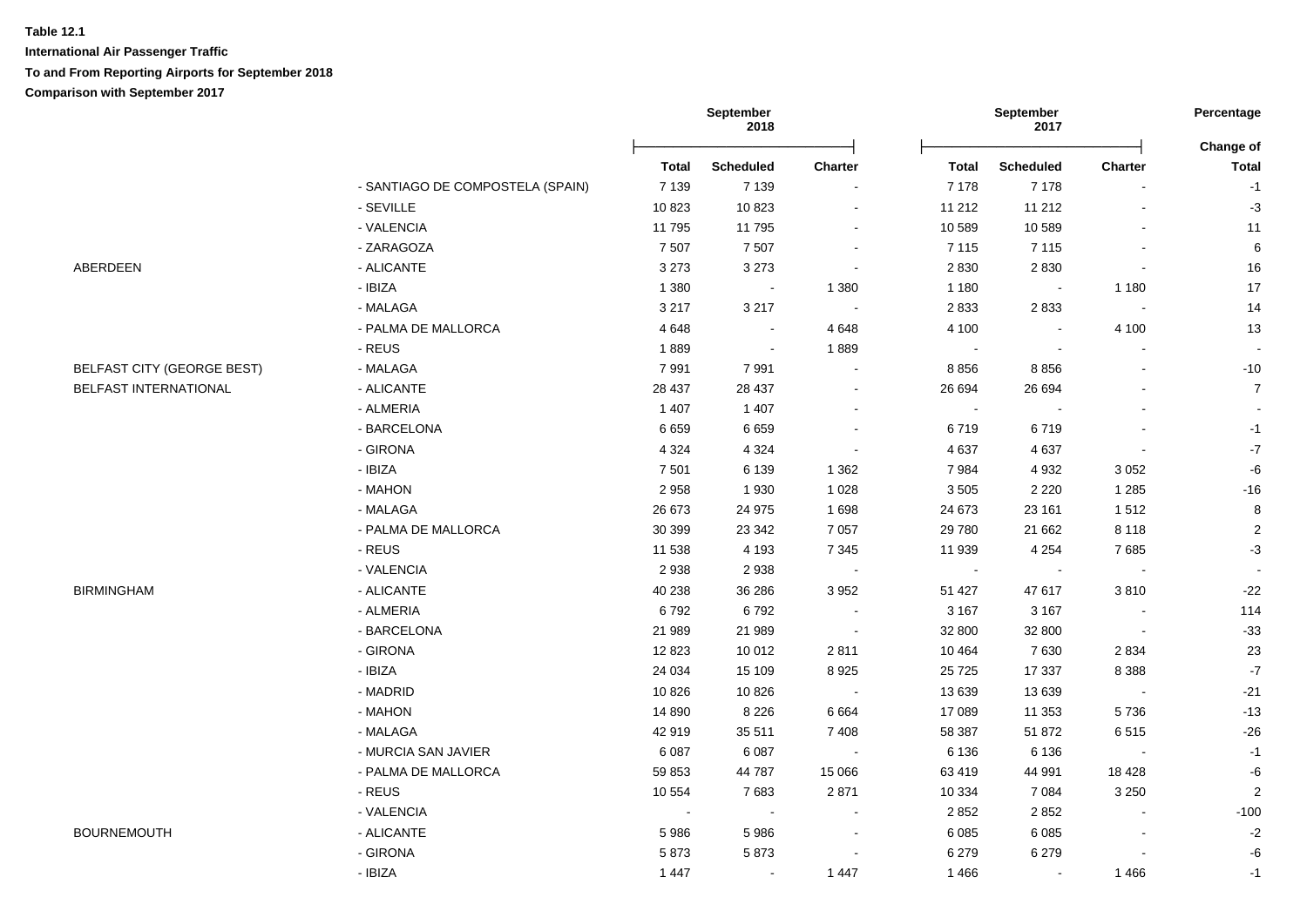**International Air Passenger Traffic To and From Reporting Airports for September 2018 Comparison with September 2017**

|                                    |                                 |              | September<br>2018    |                |              | September<br>2017        |                          | Percentage<br>Change of  |
|------------------------------------|---------------------------------|--------------|----------------------|----------------|--------------|--------------------------|--------------------------|--------------------------|
|                                    |                                 | <b>Total</b> | <b>Scheduled</b>     | <b>Charter</b> | <b>Total</b> | <b>Scheduled</b>         | Charter                  | <b>Total</b>             |
|                                    | - MAHON                         | 1 4 9 8      | $\sim$               | 1 4 9 8        | 1 4 6 9      | $\sim$                   | 1469                     | $\sqrt{2}$               |
|                                    | - MALAGA                        | 9096         | 9096                 | $\sim$         | 9 2 3 0      | 9 2 3 0                  | $\blacksquare$           | $-1$                     |
|                                    | - MURCIA SAN JAVIER             | 5 6 3 4      | 5 6 3 4              | $\sim$         | 6 0 5 9      | 6 0 5 9                  | $\sim$                   | $-7$                     |
|                                    | - PALMA DE MALLORCA             | 17958        | 11 452               | 6 5 0 6        | 15 3 53      | 9073                     | 6 2 8 0                  | 17                       |
| <b>BRISTOL</b>                     | - ALICANTE                      | 35 058       | 35 058               |                | 34 996       | 32 780                   | 2 2 1 6                  | $\overline{\phantom{a}}$ |
|                                    | - ALMERIA                       | 1501         | 1501                 |                | 1452         | 1452                     |                          | 3                        |
|                                    | - BARCELONA                     | 20 181       | 20 181               |                | 18749        | 18749                    |                          | 8                        |
|                                    | - BILBAO                        | 3671         | 3671                 |                | 2 2 8 8      | 2 2 8 8                  |                          | 60                       |
|                                    | - CASTELLON DE LA PLANA AIRPORT | $\sim$       |                      |                | 2 2 7 7      | 2 2 7 7                  |                          | $-100$                   |
|                                    | - GIRONA                        | 8866         | 8866                 |                | 8757         | 7448                     | 1 3 0 9                  | $\overline{1}$           |
|                                    | - IBIZA                         | 10 536       | 10 536               |                | 17 375       | 10 568                   | 6807                     | $-39$                    |
|                                    | - MADRID                        | 8899         | 8899                 |                | 8724         | 8724                     | $\sim$                   | $\overline{2}$           |
|                                    | - MAHON                         | 8 3 7 7      | 8 3 7 7              |                | 14 310       | 10 281                   | 4 0 2 9                  | $-41$                    |
|                                    | - MALAGA                        | 34 760       | 34 760               |                | 36 623       | 33 089                   | 3534                     | $-5$                     |
|                                    | - MURCIA SAN JAVIER             | 9885         | 9885                 |                | 9 1 3 6      | 9 1 3 6                  | $\sim$ $-$               | $\,8\,$                  |
|                                    | - PALMA DE MALLORCA             | 43 691       | 43 691               |                | 49 580       | 40 637                   | 8943                     | $-12$                    |
|                                    | - REUS                          | $\sim$       | $\sim$               |                | 4 4 5 3      | 2 5 5 1                  | 1902                     | $-100$                   |
|                                    | - SEVILLE                       | 3 0 0 2      | 3 0 0 2              |                | $\sim$       |                          |                          |                          |
|                                    | - VALENCIA                      | 2 3 8 9      | 2 3 8 9              |                |              | $\overline{\phantom{a}}$ | $\overline{\phantom{a}}$ |                          |
| <b>CARDIFF WALES</b>               | - ALICANTE                      | 10 538       | 7 2 2 7              | 3 3 1 1        | 10 568       | 7 2 0 8                  | 3 3 6 0                  | $\overline{\phantom{a}}$ |
|                                    | - BARCELONA                     | 3545         | 3545                 | $\sim$         | 4 0 8 2      | 4 0 8 2                  | $\sim$                   | $-13$                    |
|                                    | - IBIZA                         | 6 1 8 9      | $\sim 100$           | 6 189          | 5989         | $\sim$                   | 5989                     | $\mathbf{3}$             |
|                                    | - MADRID                        | 1 0 4 9      | 1 0 4 9              | $\sim 100$     | 1929         | 1929                     | $\sim$                   | $-46$                    |
|                                    | - MAHON                         | 2640         | $\sim 100$           | 2 6 4 0        | 4730         | $\sim$                   | 4730                     | -44                      |
|                                    | - MALAGA                        | 10 197       | 6914                 | 3 2 8 3        | 9721         | 6712                     | 3 0 0 9                  | 5                        |
|                                    | - PALMA DE MALLORCA             | 17578        | 4476                 | 13 102         | 19 695       | 5 3 0 5                  | 14 3 9 0                 | $-11$                    |
|                                    | - REUS                          | 3 0 4 9      | $\sim$               | 3 0 4 9        | 2 9 0 5      | $\sim$                   | 2 9 0 5                  | $\sqrt{5}$               |
| DONCASTER SHEFFIELD                | - ALICANTE                      | 5739         | 2 3 1 6              | 3 4 2 3        | 6528         | 3 0 5 4                  | 3 4 7 4                  | $-12$                    |
|                                    | - IBIZA                         | 2 5 0 8      | $\sim$               | 2 5 0 8        | 2 8 4 0      | $\overline{\phantom{a}}$ | 2840                     | $-12$                    |
|                                    | - MAHON                         | 3 1 3 1      | $\bullet$            | 3 1 3 1        | 3 1 9 2      | $\overline{\phantom{a}}$ | 3 1 9 2                  | $-2$                     |
|                                    | - MALAGA                        | 5685         | 2 2 3 6              | 3 4 4 9        | 6 0 23       | 3 0 4 1                  | 2982                     | $-6$                     |
|                                    | - PALMA DE MALLORCA             | 8784         | 1 0 7 6              | 7708           | 11 4 28      | 1 5 0 4                  | 9924                     | $-23$                    |
|                                    | - REUS                          | 1515         | $\sim 100$ m $^{-1}$ | 1515           | 1945         | $\sim$ $\sim$            | 1945                     | $-22$                    |
| <b>EAST MIDLANDS INTERNATIONAL</b> | - ALICANTE                      | 43 917       | 40 811               | 3 1 0 6        | 45 4 28      | 42 100                   | 3 3 2 8                  | $-3$                     |
|                                    | - ALMERIA                       | 2 2 7 7      | 2 2 7 7              | $\blacksquare$ | 1 1 0 8      | 1 1 0 8                  | $\blacksquare$           | 106                      |
|                                    |                                 |              |                      |                |              |                          |                          |                          |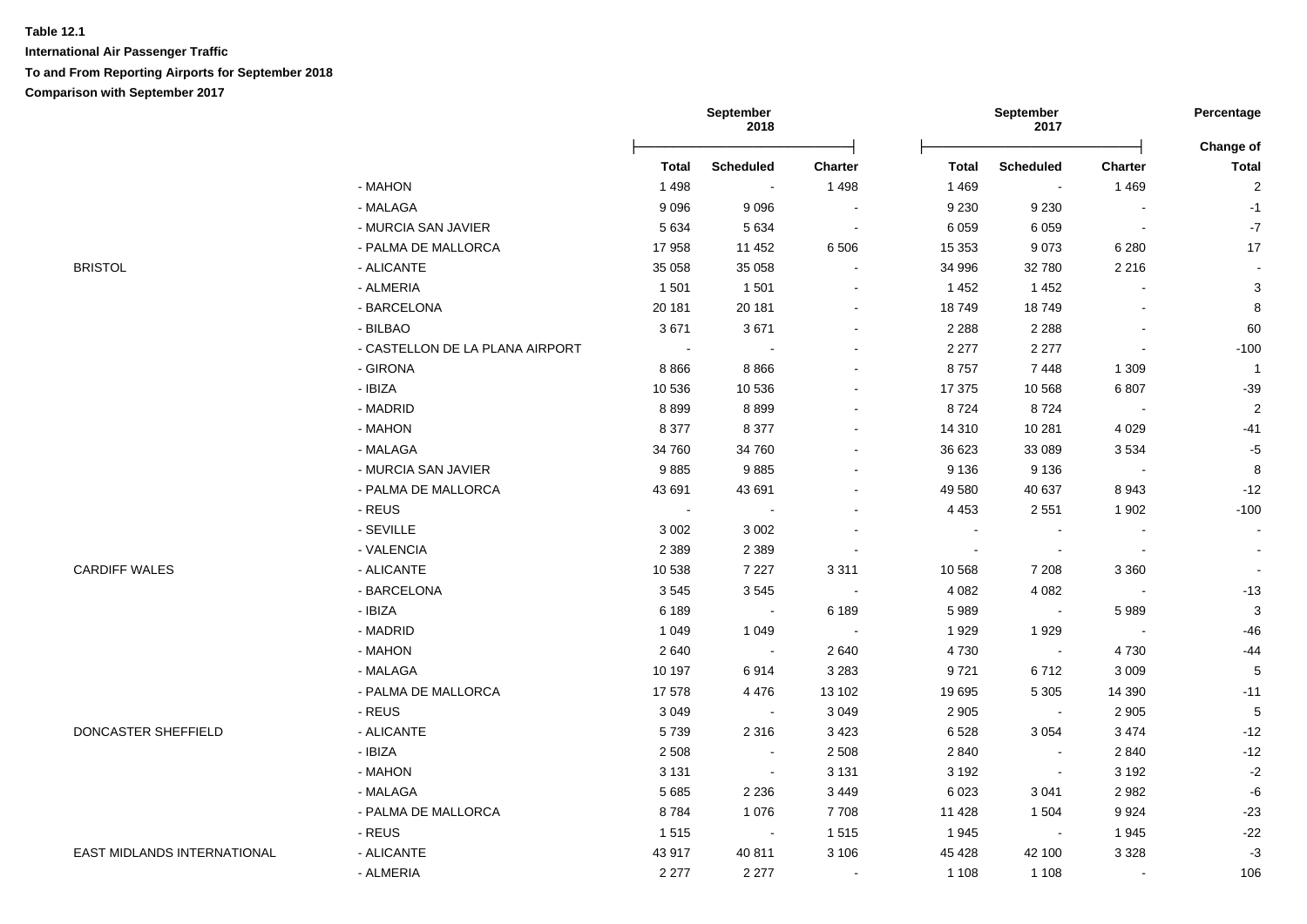|                  |                          |              | September<br>2018 |                          |                          | September<br>2017 |                | Percentage                |
|------------------|--------------------------|--------------|-------------------|--------------------------|--------------------------|-------------------|----------------|---------------------------|
|                  |                          | <b>Total</b> | <b>Scheduled</b>  | Charter                  | Total                    | <b>Scheduled</b>  | Charter        | Change of<br><b>Total</b> |
|                  | - BARCELONA              | 10 599       | 10 599            |                          | 10 267                   | 10 267            | $\blacksquare$ | $\mathsf 3$               |
|                  | - GIRONA                 | 5448         | 5448              | $\overline{\phantom{a}}$ | 5 1 6 5                  | 5 1 6 5           | $\bullet$      | $\,$ 5 $\,$               |
|                  | - IBIZA                  | 17 098       | 13776             | 3 3 2 2                  | 18 207                   | 13 0 25           | 5 1 8 2        | $-6$                      |
|                  | - MAHON                  | 13 503       | 10 562            | 2 9 4 1                  | 14 14 9                  | 11 249            | 2 900          | $-5$                      |
|                  | - MALAGA                 | 33818        | 30 4 93           | 3 3 2 5                  | 35 808                   | 32 878            | 2 9 3 0        | $-6$                      |
|                  | - MURCIA SAN JAVIER      | 10 907       | 10 907            | $\overline{\phantom{a}}$ | 10 524                   | 10 5 24           |                | 4                         |
|                  | - PALMA DE MALLORCA      | 46 867       | 42 260            | 4 607                    | 52 122                   | 42 696            | 9426           | $-10$                     |
|                  | - REUS                   | 6558         | 6558              |                          | 6 5 3 2                  | 6532              |                |                           |
|                  | - SEVILLE                | 2776         | 2776              |                          | $\overline{\phantom{a}}$ |                   |                | $\blacksquare$            |
|                  | - VALENCIA               | 6075         | 6075              |                          | 5 6 8 2                  | 5 6 8 2           |                | $\overline{7}$            |
| <b>EDINBURGH</b> | - ALICANTE               | 20 916       | 20916             |                          | 24 498                   | 24 4 98           |                | $-15$                     |
|                  | - ALMERIA                | 2 4 2 4      | 2 4 2 4           |                          | 989                      | 989               |                | 145                       |
|                  | - BARCELONA              | 19 20 6      | 19 20 6           |                          | 19 4 89                  | 19 4 89           |                | $-1$                      |
|                  | - BILBAO                 | 3 0 38       | 3 0 3 8           |                          | 2688                     | 2688              |                | 13                        |
|                  | - GIRONA                 | 5 3 5 2      | 5 3 5 2           |                          | 4 9 4 5                  | 4 9 4 5           |                | $\,8\,$                   |
|                  | - IBIZA                  | 6699         | 6699              | $\overline{\phantom{a}}$ | 7 3 0 9                  | 7 3 0 9           |                | $\mbox{-}8$               |
|                  | - MADRID                 | 18 179       | 18 179            | $\blacksquare$           | 18 868                   | 18 8 68           | $\blacksquare$ | -4                        |
|                  | - MAHON                  | 2944         | 2 3 0 1           | 643                      | 3 0 8 0                  | 2 1 2 5           | 955            | $-4$                      |
|                  | - MALAGA                 | 20 191       | 19 433            | 758                      | 22 0 21                  | 21 4 19           | 602            | $\mbox{-}8$               |
|                  | - MURCIA SAN JAVIER      | 2 2 0 5      | 2 2 0 5           | $\sim$                   | 2 2 5 9                  | 2 2 5 9           | $\sim$         | $-2$                      |
|                  | - PALMA DE MALLORCA      | 30 677       | 24 3 59           | 6 3 1 8                  | 29 634                   | 23 623            | 6011           | $\overline{4}$            |
|                  | - REUS                   | 3564         | 3564              |                          | 3 5 0 3                  | 3 5 0 3           | $\blacksquare$ | $\overline{2}$            |
|                  | - SANTANDER              | 3 1 3 9      | 3 1 3 9           |                          | 2785                     | 2785              |                | 13                        |
|                  | - SEVILLE                | 2717         | 2717              |                          | $\blacksquare$           |                   |                | $\sim$                    |
|                  | - VALENCIA               | 4 5 4 0      | 4540              |                          | $\sim$                   |                   |                |                           |
|                  | - VIGO                   | 3 1 6 5      | 3 1 6 5           |                          | 3 0 0 5                  | 3 0 0 5           |                | $\mathbf 5$               |
| EXETER           | - ALICANTE               | 3751         | 3751              |                          | 3722                     | 3722              |                | $\mathbf{1}$              |
|                  | - IBIZA                  | 1 4 4 4      | $\sim$            | 1 4 4 4                  | 1 5 2 6                  |                   | 1526           | $-5$                      |
|                  | - MAHON                  | 2616         | $\sim$            | 2616                     | 3 0 9 9                  | $\blacksquare$    | 3 0 9 9        | $-16$                     |
|                  | - MALAGA                 | 4 1 4 2      | 4 142             |                          | 3758                     | 3758              | $\blacksquare$ | $10$                      |
|                  | - PALMA DE MALLORCA      | 8 6 0 5      | 2 3 7 7           | 6 2 2 8                  | 9 4 7 4                  | 2 1 6 6           | 7 3 0 8        | -9                        |
| GLASGOW          | - ALICANTE               | 30 785       | 29 8 23           | 962                      | 34 612                   | 30 761            | 3851           | $-11$                     |
|                  | - ALMERIA                | $\sim$       | $\sim$            | $\sim$                   | 1 4 4 1                  | 1 4 4 1           | $\sim$         | $-100$                    |
|                  | - BARCELONA              | 5 4 4 7      | 4 6 6 3           | 784                      | 5 0 4 5                  | 4 2 6 6           | 779            | $\boldsymbol{8}$          |
|                  | - CASTELLON COSTA AZAHAR | 650          | $\sim$            | 650                      | $\sim$                   |                   | $\sim$         |                           |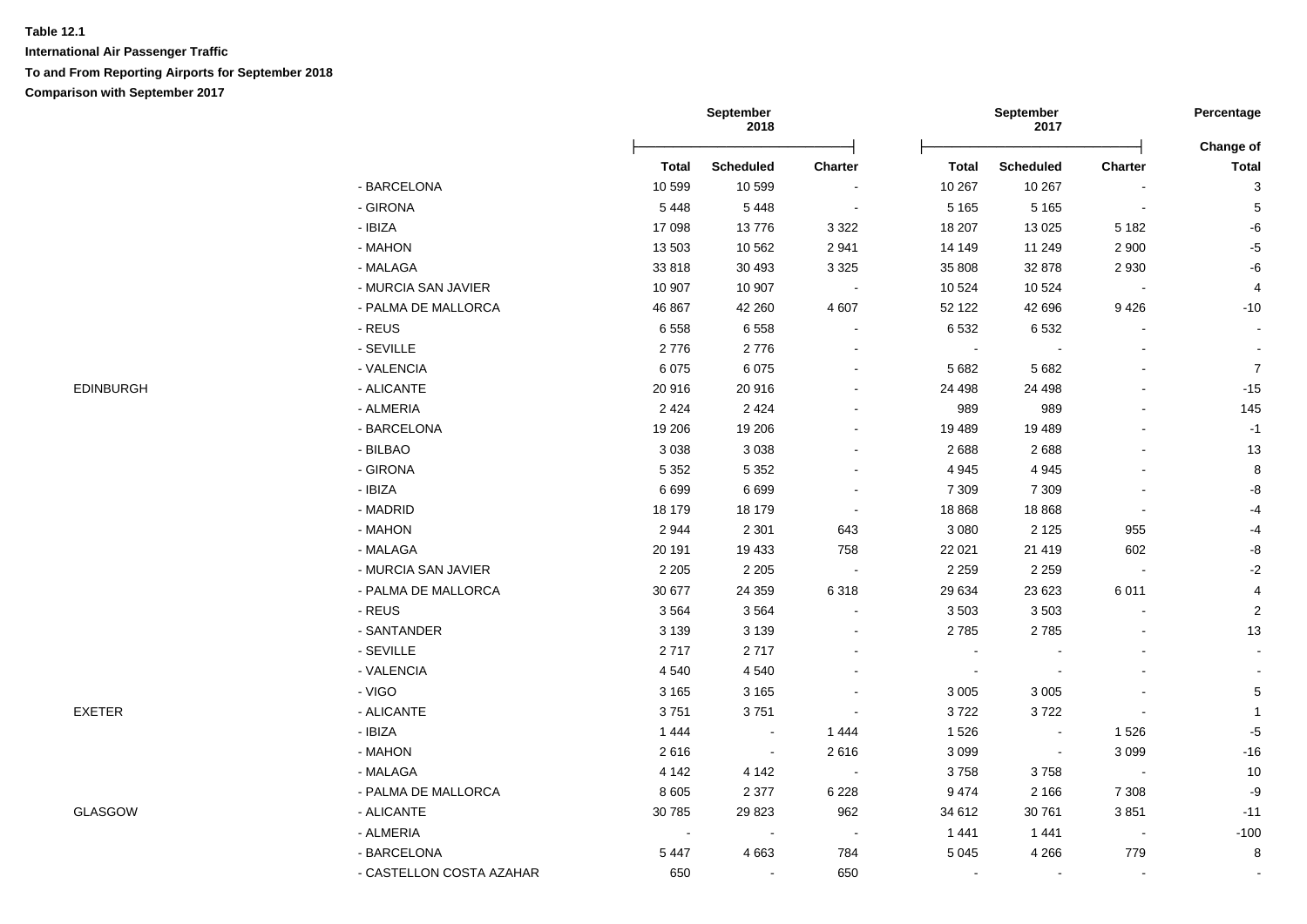**International Air Passenger Traffic To and From Reporting Airports for September 2018 Comparison with September 2017**

|                         |                                  | September<br>2018 |                  |                          | September<br>2017 |                          |                          |                           |
|-------------------------|----------------------------------|-------------------|------------------|--------------------------|-------------------|--------------------------|--------------------------|---------------------------|
|                         |                                  | Total             | <b>Scheduled</b> | Charter                  | <b>Total</b>      | <b>Scheduled</b>         | <b>Charter</b>           | Change of<br><b>Total</b> |
|                         | - GIRONA                         | 3 2 5 0           | 3 2 5 0          | $\sim$                   | 3 1 7 6           | 3 1 7 6                  |                          | $\overline{2}$            |
|                         | - IBIZA                          | 14 973            | 11 4 24          | 3549                     | 16 066            | 11 240                   | 4 8 2 6                  | $\mathbf{-7}$             |
|                         | - MADRID                         | 6 2 5 7           | 6 2 5 7          | $\blacksquare$           | $\sim$            | $\overline{\phantom{a}}$ |                          |                           |
|                         | - MAHON                          | 6760              | 6089             | 671                      | 7 0 5 2           | 6 3 8 2                  | 670                      | $-4$                      |
|                         | - MALAGA                         | 24 8 12           | 22 918           | 1894                     | 27 893            | 24 121                   | 3772                     | $-11$                     |
|                         | - PALMA DE MALLORCA              | 32 013            | 25 4 94          | 6519                     | 35 269            | 28 127                   | 7 1 4 2                  | $-9$                      |
|                         | - REUS                           | 12 0 54           | 9771             | 2 2 8 3                  | 15 843            | 9894                     | 5949                     | $-24$                     |
|                         | - VALENCIA                       | 2871              | 2871             | $\sim$                   | 3 0 5 4           | 3 0 5 4                  |                          | $-6$                      |
| <b>HUMBERSIDE</b>       | - ALICANTE                       |                   |                  | $\sim$                   | 65                |                          | 65                       | $-100$                    |
|                         | - PALMA DE MALLORCA              | 1490              | $\sim$           | 1 4 9 0                  | 1588              | $\sim$                   | 1588                     | -6                        |
| <b>ISLE OF MAN</b>      | - PALMA DE MALLORCA              | 536               | $\sim$           | 536                      | 556               |                          | 556                      | $-4$                      |
| <b>JERSEY</b>           | - BARCELONA                      |                   |                  | $\sim$                   | 171               | 78                       | 93                       | $-100$                    |
|                         | - MALAGA                         |                   |                  | $\overline{\phantom{a}}$ | 76                | 76                       | $\overline{\phantom{a}}$ | $-100$                    |
|                         | - PALMA DE MALLORCA              | 1 0 3 0           |                  | 1 0 3 0                  | 389               |                          | 389                      | 165                       |
| <b>LEEDS BRADFORD</b>   | - ALICANTE                       | 35 696            | 35 696           |                          | 37 404            | 37 404                   |                          | $-5$                      |
|                         | - ALMERIA                        | 2 4 8 0           | 2 4 8 0          | $\blacksquare$           | 1948              | 1948                     |                          | 27                        |
|                         | - BARCELONA                      | 5 2 3 3           | 5 2 3 3          | $\blacksquare$           | 8 3 3 9           | 8 3 3 9                  |                          | $-37$                     |
|                         | - GIRONA                         | 6 3 9 5           | 6 3 9 5          | $\sim$                   | 6 2 6 6           | 6 2 6 6                  | $\sim$                   | $\overline{2}$            |
|                         | - IBIZA                          | 17 264            | 15 8 66          | 1 3 9 8                  | 15 828            | 14 405                   | 1 4 2 3                  | $\boldsymbol{9}$          |
|                         | - MAHON                          | 8 0 4 5           | 6742             | 1 3 0 3                  | 10 451            | 8746                     | 1705                     | $-23$                     |
|                         | - MALAGA                         | 33 688            | 31 835           | 1853                     | 34 559            | 34 559                   | $\blacksquare$           | $-3$                      |
|                         | - MURCIA SAN JAVIER              | 7 1 5 9           | 7 1 5 9          | $\sim$                   | 6948              | 6948                     | $\mathbf{r}$             | $\mathbf{3}$              |
|                         | - PALMA DE MALLORCA              | 35 880            | 27 169           | 8711                     | 36 061            | 29 070                   | 6991                     | $-1$                      |
|                         | - REUS                           | 4 2 2 2           | 4 2 2 2          | $\blacksquare$           | 3 2 0 7           | 3 2 0 7                  |                          | 32                        |
|                         | - SANTIAGO DE COMPOSTELA (SPAIN) | $\sim$            |                  | $\blacksquare$           | 153               | 153                      |                          | $-100$                    |
| LIVERPOOL (JOHN LENNON) | - ALICANTE                       | 29 4 36           | 29 4 36          | $\blacksquare$           | 25 603            | 25 603                   |                          | 15                        |
|                         | - BARCELONA                      | 25 663            | 25 663           |                          | 23 197            | 23 197                   |                          | 11                        |
|                         | - GIRONA                         | 3 0 6 3           | 3 0 6 3          | $\overline{\phantom{a}}$ | 2 6 6 3           | 2663                     |                          | 15                        |
|                         | - IBIZA                          | 5692              | 4 2 2 6          | 1466                     | 5 6 7 0           | 4 1 9 5                  | 1 4 7 5                  |                           |
|                         | - MADRID                         | 5 2 4 7           | 5 2 4 7          |                          | 8 4 2 0           | 8 4 2 0                  |                          | $-38$                     |
|                         | - MAHON                          | $\sim$            |                  | $\sim$                   | 326               | 326                      |                          | $-100$                    |
|                         | - MALAGA                         | 29 3 28           | 29 3 28          | $\overline{\phantom{a}}$ | 26 394            | 26 394                   |                          | 11                        |
|                         | - PALMA DE MALLORCA              | 31 956            | 30 588           | 1 3 6 8                  | 30 675            | 27 455                   | 3 2 2 0                  | 4                         |
|                         | $\overline{\phantom{a}}$ REUS    | 3 1 7 0           | 3 1 7 0          | $\blacksquare$           | 2765              | 2765                     | $\blacksquare$           | 15                        |
| <b>MANCHESTER</b>       | - ALICANTE                       | 81 460            | 73 626           | 7834                     | 99 789            | 92 099                   | 7690                     | $-18$                     |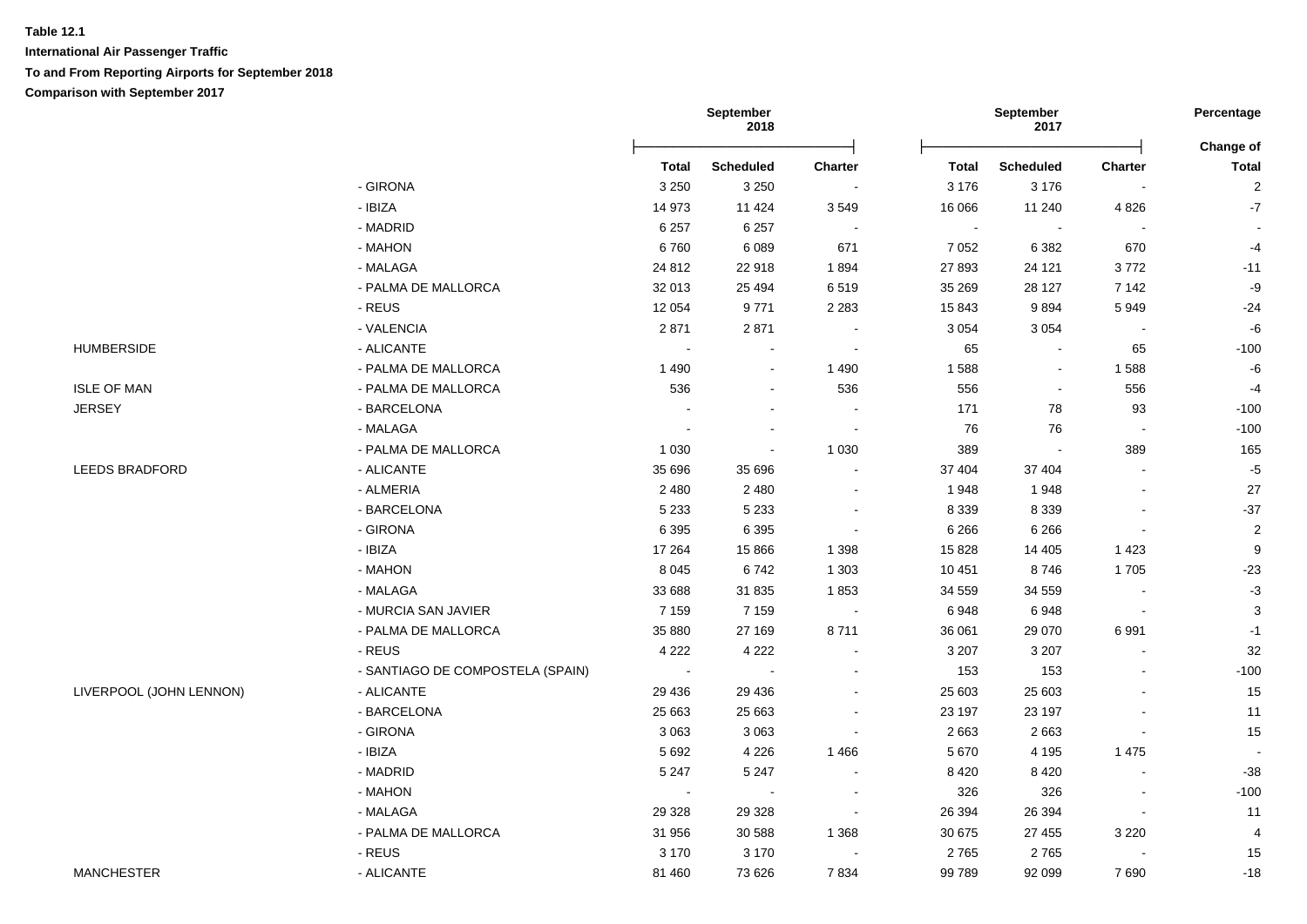|                  |                     | September<br>2018 |                  |                |              | September<br>2017        |                          |                           |
|------------------|---------------------|-------------------|------------------|----------------|--------------|--------------------------|--------------------------|---------------------------|
|                  |                     | <b>Total</b>      | <b>Scheduled</b> | Charter        | <b>Total</b> | Scheduled                | Charter                  | Change of<br><b>Total</b> |
|                  | - ALMERIA           | 14 601            | 13 105           | 1 4 9 6        | 15 401       | 12 4 76                  | 2925                     | $-5$                      |
|                  | - BARCELONA         | 39 487            | 39 487           | $\sim$         | 49 823       | 49 823                   | $\sim$                   | $-21$                     |
|                  | - BILBAO            | 8 0 8 3           | 8 0 8 3          | $\sim$         | 6 607        | 6 607                    | $\blacksquare$           | 22                        |
|                  | - GIRONA            | 15 5 23           | 12 175           | 3 3 4 8        | 15 016       | 10 491                   | 4525                     | 3                         |
|                  | - GRANADA           | 2 7 0 3           | 2703             | $\blacksquare$ | 2 8 4 0      | 2 8 4 0                  | $\sim$                   | $-5$                      |
|                  | - IBIZA             | 51 452            | 39 011           | 12 441         | 48 949       | 36 608                   | 12 341                   | $\,$ 5 $\,$               |
|                  | - MADRID            | 14 580            | 14 580           |                | 14 3 26      | 14 3 26                  | $\sim$                   | $\sqrt{2}$                |
|                  | - MAHON             | 27 058            | 12 508           | 14 550         | 33 700       | 18872                    | 14 8 28                  | $-20$                     |
|                  | - MALAGA            | 62 646            | 53 304           | 9 3 4 2        | 78 347       | 70 356                   | 7991                     | $-20$                     |
|                  | - MURCIA SAN JAVIER | 16 953            | 16 953           |                | 16 862       | 16 862                   | $\sim$                   | $\overline{1}$            |
|                  | - PALMA DE MALLORCA | 106 173           | 85 622           | 20 551         | 111 917      | 87 632                   | 24 2 85                  | $-5$                      |
|                  | - REUS              | 20 478            | 13 999           | 6479           | 18 4 26      | 11 594                   | 6832                     | 11                        |
|                  | - SEVILLE           | 4 3 2 1           | 4 3 2 1          |                | $\sim$       |                          |                          |                           |
|                  | - VALENCIA          | 4 2 3 5           | 4 2 3 5          |                | 4 601        | 4 601                    |                          | -8                        |
| <b>NEWCASTLE</b> | - ALICANTE          | 37 661            | 37 661           |                | 40 523       | 40 523                   |                          | $\textbf{-7}$             |
|                  | - ALMERIA           | 2415              | 2415             |                | 2 3 7 8      | 2 3 7 8                  | $\blacksquare$           | $\mathbf 2$               |
|                  | - BARCELONA         | 7 1 6 7           | 7 1 6 7          |                | 6 6 9 1      | 6691                     |                          | $\overline{7}$            |
|                  | - GIRONA            | 5 5 9 7           | 5 5 9 7          |                | 6 3 9 7      | 6 3 9 7                  |                          | $-13$                     |
|                  | - IBIZA             | 16 039            | 16 039           |                | 16 21 2      | 16 21 2                  |                          | $-1$                      |
|                  | - MADRID            | 2762              | 2762             |                | 3 0 1 1      | 3011                     | $\blacksquare$           | $\mbox{-}8$               |
|                  | - MAHON             | 6877              | 6877             |                | 8 1 4 7      | 8 1 4 7                  |                          | $-16$                     |
|                  | - MALAGA            | 28 616            | 28 616           |                | 27 366       | 27 366                   | $\blacksquare$           | 5                         |
|                  | - MURCIA SAN JAVIER | 2 2 1 7           | 2 2 1 7          |                | 2 3 0 5      | 2 3 0 5                  | $\blacksquare$           | $-4$                      |
|                  | - PALMA DE MALLORCA | 44 281            | 44 281           |                | 49 369       | 49 191                   | 178                      | $-10$                     |
|                  | - REUS              | 10 139            | 10 139           |                | 11 309       | 11 309                   | $\overline{\phantom{a}}$ | $-10$                     |
| NEWQUAY          | - ALICANTE          | 3 1 9 9           | 3 1 9 9          |                | 2861         | 2861                     | $\blacksquare$           | 12                        |
| <b>NORWICH</b>   | - ALICANTE          | 1752              | 1752             |                | 2 0 0 3      | 2 0 0 3                  | $\sim$                   | $-13$                     |
|                  | $-$ IBIZA           | 1 4 7 7           | $\blacksquare$   | 1 477          | 1 8 0 4      | $\sim$                   | 1804                     | $-18$                     |
|                  | - MAHON             | 1684              | $\sim$           | 1684           | 1827         | $\overline{\phantom{a}}$ | 1827                     | $\mbox{-}8$               |
|                  | - MALAGA            | 1753              | 1753             | $\blacksquare$ | 1 6 3 5      | 1635                     | $\bullet$                | $\overline{7}$            |
|                  | - PALMA DE MALLORCA | 5 1 2 1           | $\sim$           | 5 1 2 1        | 4726         | 179                      | 4547                     | 8                         |
| <b>PRESTWICK</b> | - ALICANTE          | 7441              | 7441             | $\sim$         | 7470         | 7 4 7 0                  | $\sim$                   |                           |
|                  | - BARCELONA         | 10 367            | 10 367           | $\sim$         | 9829         | 9829                     |                          | 5                         |
|                  | - GIRONA            | 3 0 3 5           | 3 0 3 5          |                | 2 9 3 0      | 2 9 3 0                  |                          | 4                         |
|                  | - IBIZA             | 2951              | 2951             |                | 2689         | 2689                     | $\blacksquare$           | 10                        |
|                  |                     |                   |                  |                |              |                          |                          |                           |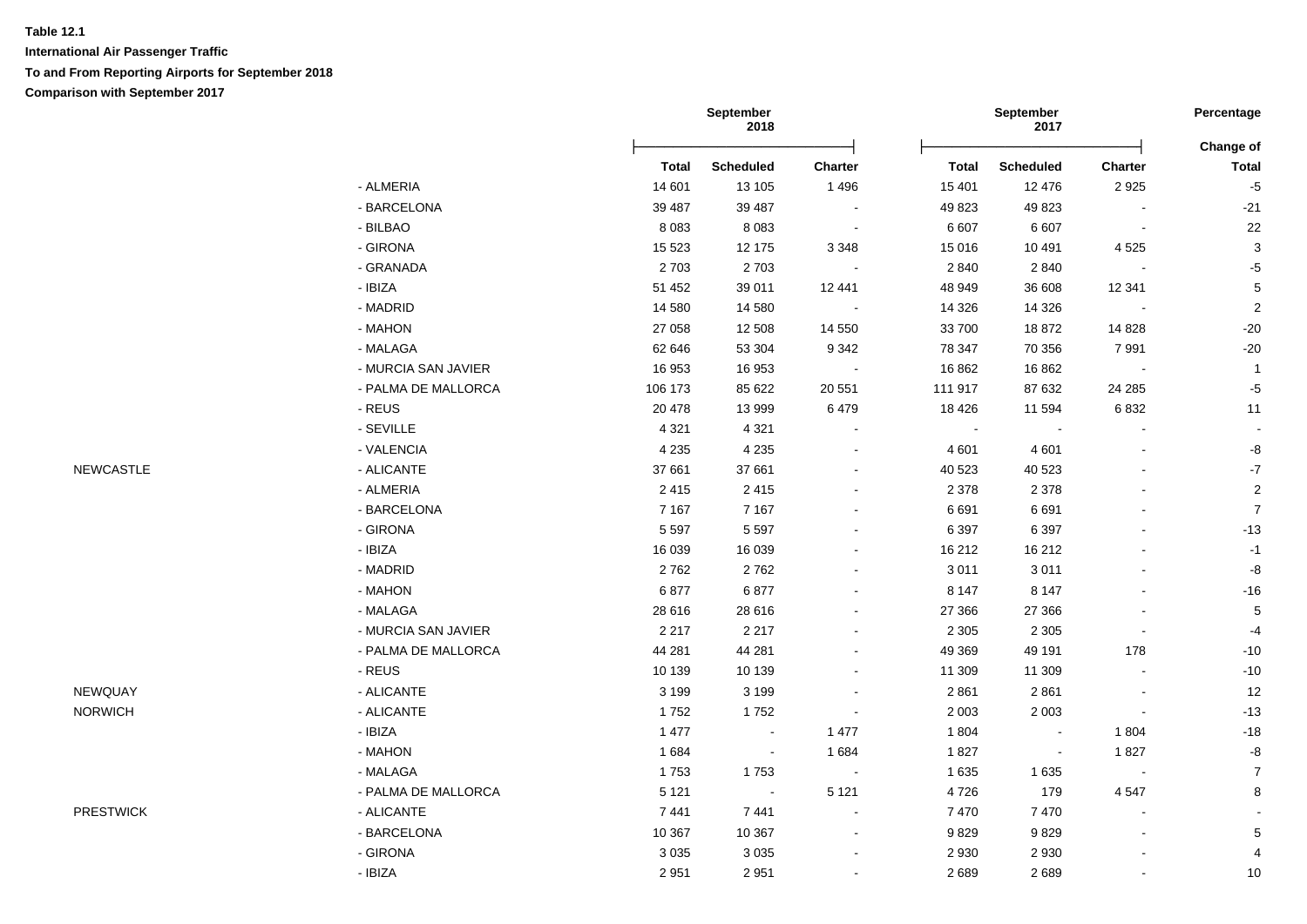|                              |                             | <b>September</b><br>2018 |                  |                |              | <b>September</b><br>2017 |                |                           |
|------------------------------|-----------------------------|--------------------------|------------------|----------------|--------------|--------------------------|----------------|---------------------------|
|                              |                             | Total                    | <b>Scheduled</b> | <b>Charter</b> | <b>Total</b> | Scheduled                | <b>Charter</b> | Change of<br><b>Total</b> |
|                              | - MALAGA                    | 9029                     | 9029             |                | 9 3 2 5      | 9 3 2 5                  |                | $-3$                      |
|                              | - MURCIA SAN JAVIER         | 2 9 0 7                  | 2 9 0 7          | $\blacksquare$ | 3 2 0 4      | 3 2 0 4                  |                | -9                        |
|                              | - PALMA DE MALLORCA         | 9 1 0 1                  | 9 1 0 1          | $\blacksquare$ | 8517         | 8517                     |                | $\overline{7}$            |
|                              | - REUS                      |                          |                  |                | 2 3 9 9      | 2 3 9 9                  |                | $-100$                    |
| SOUTHAMPTON                  | - ALICANTE                  | 4894                     | 4894             | $\sim$         | 4815         | 4815                     |                | $\overline{c}$            |
|                              | - IBIZA                     | 894                      | $\blacksquare$   | 894            | 800          | 800                      |                | 12                        |
|                              | - MAHON                     | 346                      | $\blacksquare$   | 346            |              |                          |                |                           |
|                              | - MALAGA                    | 3686                     | 3686             |                | 4 0 9 9      | 4 0 9 9                  |                | $-10$                     |
|                              | - PALMA DE MALLORCA         | 3936                     | 1 9 0 2          | 2 0 3 4        | 5 5 3 8      | 5 5 3 8                  |                | $-29$                     |
| <b>Total SPAIN</b>           |                             | 3 938 558                | 3 537 738        | 400 820        | 4 115 661    | 3 651 187                | 464 474        | $-4$                      |
| <b>SPAIN(CANARY ISLANDS)</b> |                             |                          |                  |                |              |                          |                |                           |
| <b>GATWICK</b>               | - ARRECIFE                  | 30 452                   | 24 6 28          | 5 8 2 4        | 43 583       | 36 981                   | 6 6 0 2        | $-30$                     |
|                              | - FUERTEVENTURA             | 17751                    | 13 063           | 4 6 8 8        | 18 4 20      | 13 580                   | 4 8 4 0        | $-4$                      |
|                              | - LAS PALMAS                | 28 0 29                  | 19645            | 8 3 8 4        | 33 446       | 23 633                   | 9813           | $-16$                     |
|                              | - SANTA CRUZ DE LA PALMA    | 2637                     | 1 1 7 2          | 1 4 6 5        | 2 5 4 7      | 1 0 7 1                  | 1 4 7 6        | $\overline{4}$            |
|                              | - TENERIFE (SURREINA SOFIA) | 65 180                   | 52 547           | 12 633         | 76 397       | 59 920                   | 16 477         | $-15$                     |
| <b>HEATHROW</b>              | - LAS PALMAS                | 1 3 5 0                  | 1 3 5 0          |                | 4786         | 4786                     |                | $-72$                     |
|                              | - TENERIFE (SURREINA SOFIA) | 1 4 3 9                  | 1 4 3 9          | $\sim$         | $\sim$       | $\sim$                   |                | $\sim$                    |
| LUTON                        | - ARRECIFE                  | 9 3 6 5                  | 6 0 0 2          | 3 3 6 3        | 10 337       | 7 2 0 4                  | 3 1 3 3        | $-9$                      |
|                              | - FUERTEVENTURA             | 5 1 5 8                  | 3 2 9 0          | 1868           | 5 0 6 4      | 3 1 7 6                  | 1888           | $\sqrt{2}$                |
|                              | - LAS PALMAS                | 4 6 20                   | 2871             | 1749           | 5 0 0 6      | 3 2 5 3                  | 1753           | $\mbox{-}8$               |
|                              | - TENERIFE (SURREINA SOFIA) | 11 069                   | 7831             | 3 2 3 8        | 16 232       | 12911                    | 3 3 2 1        | $-32$                     |
| <b>STANSTED</b>              | - ARRECIFE                  | 24 976                   | 24 976           |                | 16 981       | 16 981                   | $\sim$         | 47                        |
|                              | - FUERTEVENTURA             | 16 197                   | 14713            | 1 4 8 4        | 13 3 95      | 11 932                   | 1463           | 21                        |
|                              | - LAS PALMAS                | 17 529                   | 16 060           | 1 4 6 9        | 14 184       | 12707                    | 1 477          | 24                        |
|                              | - TENERIFE (SURREINA SOFIA) | 30 257                   | 28766            | 1 4 9 1        | 30 008       | 28 132                   | 1876           | $\overline{1}$            |
| ABERDEEN                     | - LAS PALMAS                | 1495                     | $\sim$           | 1 4 9 5        | 1 1 8 3      | $\overline{\phantom{a}}$ | 1 1 8 3        | $26\,$                    |
|                              | - TENERIFE (SURREINA SOFIA) | 1 704                    | $\sim$           | 1 704          | 1 1 6 2      |                          | 1 1 6 2        | 47                        |
| BELFAST INTERNATIONAL        | - ARRECIFE                  | 11 111                   | 6 1 2 6          | 4 9 8 5        | 10 173       | 5 3 9 2                  | 4781           | 9                         |
|                              | - FUERTEVENTURA             | 3 0 0 8                  | 3 0 0 8          | $\blacksquare$ | 1 1 5 9      | 1 1 5 9                  | $\sim$         | 160                       |
|                              | - LAS PALMAS                | 4 8 5 2                  | 3 1 2 2          | 1730           | 5863         | 2 4 9 2                  | 3 3 7 1        | $-17$                     |
|                              | - TENERIFE (SURREINA SOFIA) | 11 047                   | 6093             | 4 9 5 4        | 10 907       | 5 3 3 1                  | 5576           | $\overline{1}$            |
| <b>BIRMINGHAM</b>            | - ARRECIFE                  | 19763                    | 14775            | 4 9 8 8        | 25 644       | 20 399                   | 5 2 4 5        | $-23$                     |
|                              | - FUERTEVENTURA             | 13 049                   | 9608             | 3 4 4 1        | 17 628       | 14 5 66                  | 3 0 6 2        | $-26$                     |
|                              | - LAS PALMAS                | 17616                    | 12 680           | 4 9 3 6        | 21 067       | 17718                    | 3 3 4 9        | $-16$                     |
|                              |                             |                          |                  |                |              |                          |                |                           |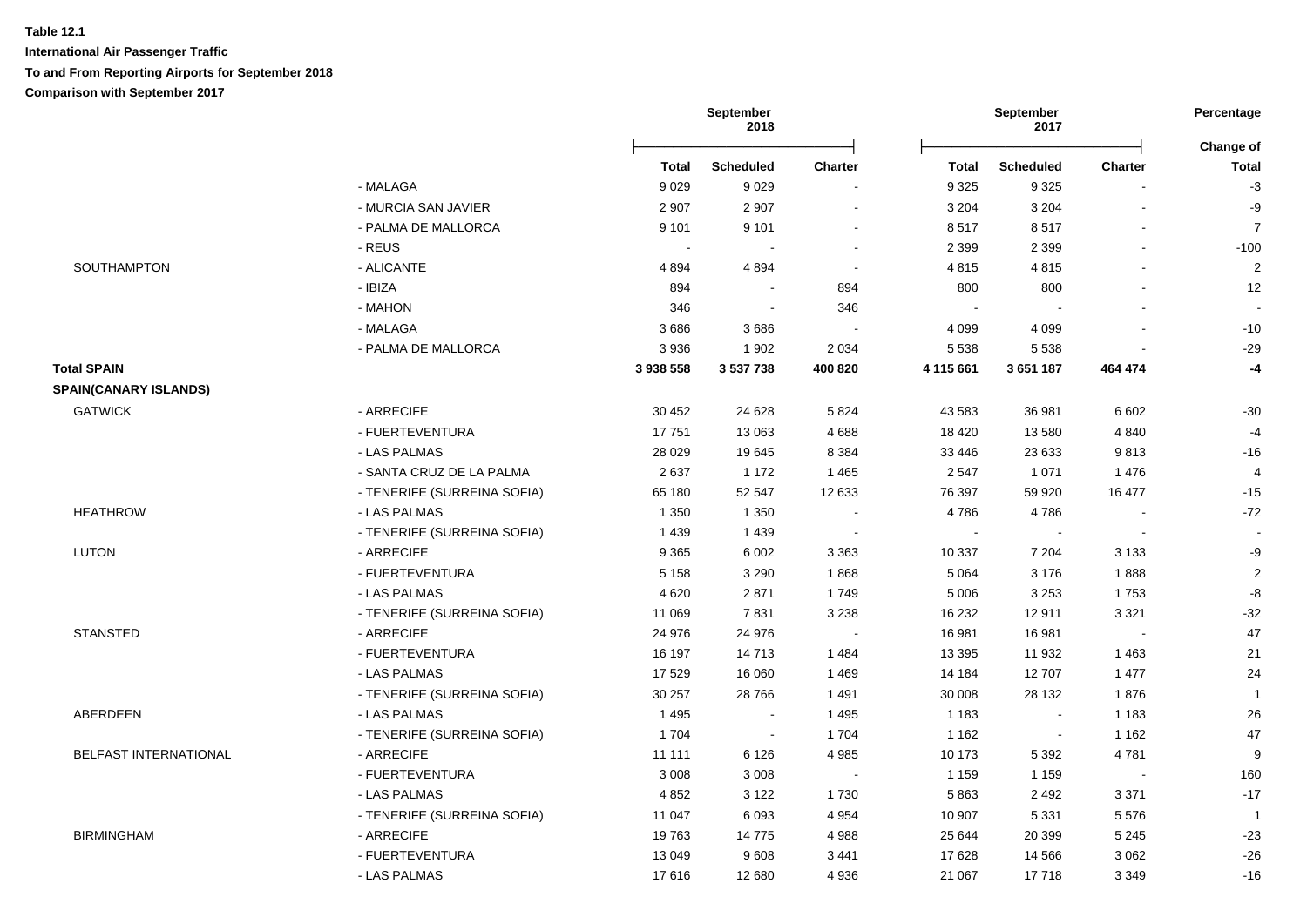|                             |                             |              | <b>September</b><br>2018 |                |              | September<br>2017 |                | Percentage                |
|-----------------------------|-----------------------------|--------------|--------------------------|----------------|--------------|-------------------|----------------|---------------------------|
|                             |                             | <b>Total</b> | <b>Scheduled</b>         | <b>Charter</b> | <b>Total</b> | <b>Scheduled</b>  | <b>Charter</b> | Change of<br><b>Total</b> |
|                             | - TENERIFE (SURREINA SOFIA) | 27 288       | 20 665                   | 6 6 23         | 42 515       | 37 185            | 5 3 3 0        | $-36$                     |
| <b>BOURNEMOUTH</b>          | - ARRECIFE                  | 3 2 6 6      | $\sim$                   | 3 2 6 6        | 2885         | $\sim$            | 2885           | 13                        |
|                             | - LAS PALMAS                | 3 1 8 9      | 1786                     | 1 4 0 3        | 4510         | 3 0 24            | 1 4 8 6        | $-29$                     |
|                             | - TENERIFE (SURREINA SOFIA) | 2896         | 1414                     | 1 4 8 2        | 2 9 0 6      | 1438              | 1468           |                           |
| <b>BRISTOL</b>              | - ARRECIFE                  | 9 4 5 3      | 9453                     |                | 12 606       | 9423              | 3 1 8 3        | $-25$                     |
|                             | - FUERTEVENTURA             | 3 3 5 7      | 3 3 5 7                  |                | 4 6 9 5      | 3 2 1 7           | 1 4 7 8        | $-28$                     |
|                             | - LAS PALMAS                | 4 4 9 4      | 4 4 9 4                  |                | 8688         | 5670              | 3018           | $-48$                     |
|                             | - TENERIFE (SURREINA SOFIA) | 13651        | 13 651                   | $\sim$         | 14 609       | 12736             | 1873           | $-7$                      |
| <b>CARDIFF WALES</b>        | - ARRECIFE                  | 4 4 8 7      | $\sim$                   | 4 4 8 7        | 4 2 6 2      | $\sim$            | 4 2 6 2        | 5                         |
|                             | - LAS PALMAS                | 1855         | $\blacksquare$           | 1855           | 1888         | $\sim$            | 1888           | $-2$                      |
|                             | - TENERIFE (SURREINA SOFIA) | 7477         | 1420                     | 6 0 5 7        | 7851         | 1 4 2 5           | 6426           | $-5$                      |
| DONCASTER SHEFFIELD         | - ARRECIFE                  | 3 2 1 6      | $\sim$                   | 3 2 1 6        | 2982         | $\Delta$          | 2982           | 8                         |
|                             | - LAS PALMAS                | 1942         | $\blacksquare$           | 1942           | 1737         | $\blacksquare$    | 1737           | 12                        |
|                             | - TENERIFE (SURREINA SOFIA) | 3013         | $\sim$                   | 3 0 1 3        | 3 3 9 1      | $\blacksquare$    | 3 3 9 1        | $-11$                     |
| EAST MIDLANDS INTERNATIONAL | - ARRECIFE                  | 15 5 89      | 14 347                   | 1 2 4 2        | 15 4 21      | 14 0 56           | 1 3 6 5        | $\overline{1}$            |
|                             | - FUERTEVENTURA             | 9808         | 8584                     | 1 2 2 4        | 11 165       | 7723              | 3 4 4 2        | $-12$                     |
|                             | - LAS PALMAS                | 8 0 9 3      | 8 0 9 3                  | $\sim$         | 7 9 0 4      | 7 9 0 4           |                | $\overline{c}$            |
|                             | - TENERIFE (SURREINA SOFIA) | 26 576       | 21811                    | 4765           | 27 091       | 22 431            | 4 6 6 0        | $-2$                      |
| <b>EDINBURGH</b>            | - ARRECIFE                  | 7527         | 6 0 5 0                  | 1 477          | 7 7 1 7      | 6 2 6 8           | 1449           | $-2$                      |
|                             | - FUERTEVENTURA             | 6 0 3 5      | 6035                     |                | 5770         | 5770              | $\sim$         | $\,$ 5 $\,$               |
|                             | - LAS PALMAS                | 7 900        | 6 4 0 0                  | 1 500          | 7967         | 6465              | 1 5 0 2        | $-1$                      |
|                             | - TENERIFE (SURREINA SOFIA) | 21 707       | 18572                    | 3 1 3 5        | 21 699       | 18 542            | 3 1 5 7        |                           |
| <b>EXETER</b>               | - ARRECIFE                  | 3 1 8 5      | $\blacksquare$           | 3 1 8 5        | 2 9 3 4      | $\blacksquare$    | 2934           | 9                         |
|                             | - LAS PALMAS                | 1494         | $\sim$                   | 1 4 9 4        | 1486         | $\sim$            | 1486           | $\mathbf{1}$              |
|                             | - TENERIFE (SURREINA SOFIA) | 1659         | $\sim$                   | 1659           | 1 507        | $\blacksquare$    | 1 507          | $10\,$                    |
| <b>GLASGOW</b>              | - ARRECIFE                  | 10 292       | 8 6 0 8                  | 1 6 8 4        | 15 969       | 14 113            | 1856           | $-36$                     |
|                             | - FUERTEVENTURA             | 5 4 8 9      | 5489                     |                | 6997         | 5 1 8 9           | 1808           | $-22$                     |
|                             | - LAS PALMAS                | 8012         | 8012                     |                | 9 4 0 3      | 7663              | 1740           | $-15$                     |
|                             | - TENERIFE (SURREINA SOFIA) | 15716        | 13 800                   | 1916           | 21 538       | 16 039            | 5 4 9 9        | $-27$                     |
| <b>LEEDS BRADFORD</b>       | - ARRECIFE                  | 13 099       | 13 0 99                  |                | 11 731       | 11 731            |                | 12                        |
|                             | - FUERTEVENTURA             | 6510         | 6510                     |                | 7 1 4 2      | 7 1 4 2           | $\sim$         | -9                        |
|                             | - LAS PALMAS                | 9742         | 9742                     | $\sim$         | 9 1 2 8      | 9 1 2 8           | $\blacksquare$ | $\overline{7}$            |
|                             | - TENERIFE (SURREINA SOFIA) | 18 133       | 16 501                   | 1 6 3 2        | 19756        | 18 263            | 1 4 9 3        | -8                        |
| LIVERPOOL (JOHN LENNON)     | - ARRECIFE                  | 6 2 9 4      | 6 2 9 4                  |                | 5 5 6 8      | 5568              |                | 13                        |
|                             | - FUERTEVENTURA             | 4 3 3 2      | 4 3 3 2                  |                | 4 3 6 2      | 4 3 6 2           | $\blacksquare$ | $-1$                      |
|                             |                             |              |                          |                |              |                   |                |                           |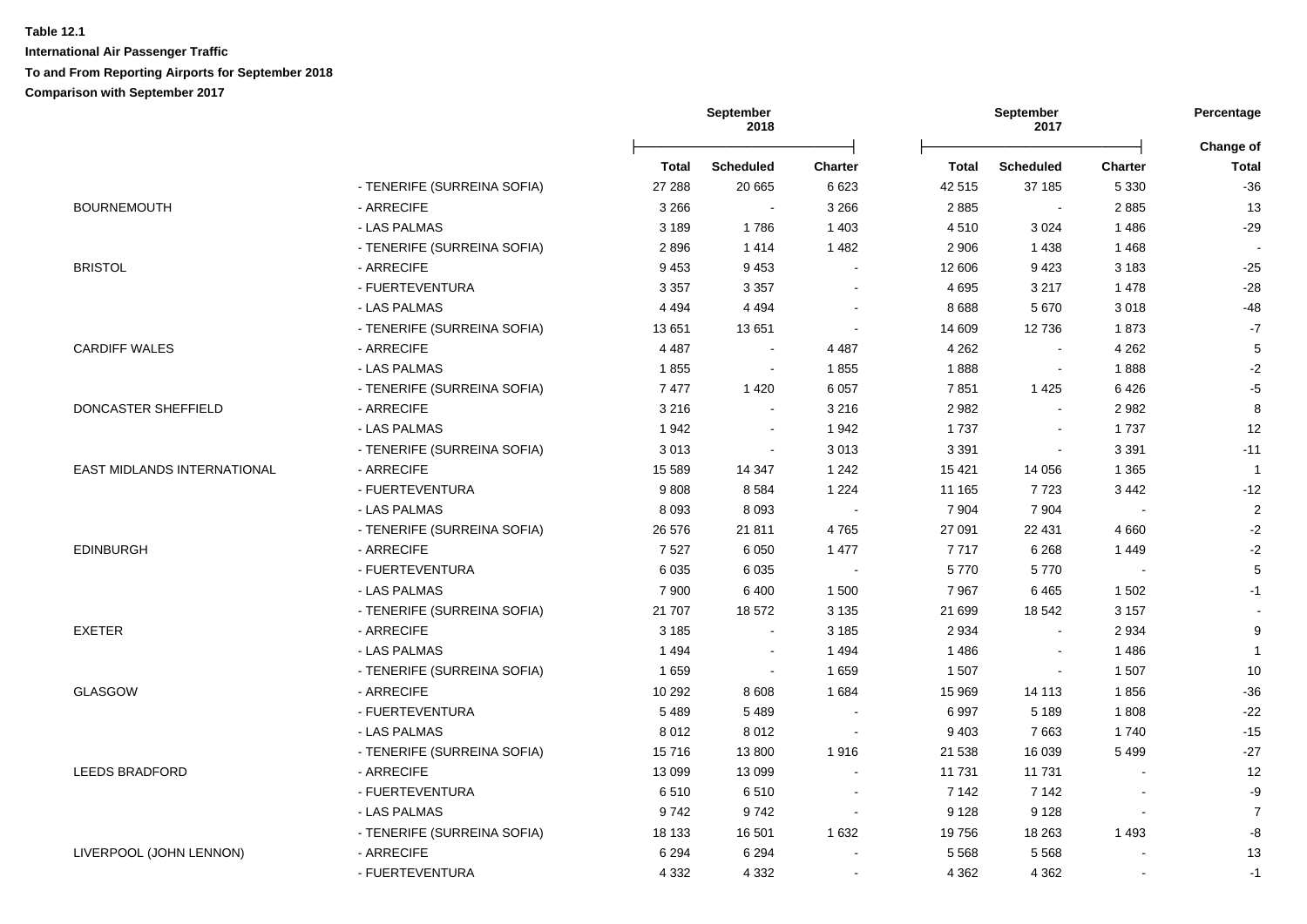|                                    |                               | <b>September</b><br>2018 |                  |                |         | September<br>2017 |                          | Percentage<br>Change of |
|------------------------------------|-------------------------------|--------------------------|------------------|----------------|---------|-------------------|--------------------------|-------------------------|
|                                    |                               | <b>Total</b>             | <b>Scheduled</b> | <b>Charter</b> | Total   | <b>Scheduled</b>  | <b>Charter</b>           | <b>Total</b>            |
|                                    | - LAS PALMAS                  | 3 1 8 0                  | 3 1 8 0          |                | 3 2 7 1 | 3 2 7 1           |                          | $-3$                    |
|                                    | - TENERIFE (SURREINA SOFIA)   | 4 2 5 6                  | 4 2 5 6          | $\sim$         | 4 6 5 2 | 4 6 5 2           | $\overline{\phantom{a}}$ | -9                      |
| <b>MANCHESTER</b>                  | - ARRECIFE                    | 36 354                   | 28 377           | 7977           | 44 695  | 37 010            | 7685                     | $-19$                   |
|                                    | - FUERTEVENTURA               | 21 049                   | 16 24 6          | 4 8 0 3        | 23 841  | 18 945            | 4896                     | $-12$                   |
|                                    | - LAS PALMAS                  | 27 730                   | 18919            | 8811           | 32 968  | 21 278            | 11 690                   | $-16$                   |
|                                    | - SANTA CRUZ DE LA PALMA      | 1461                     | $\blacksquare$   | 1 4 6 1        | 1672    | $\sim$            | 1672                     | $-13$                   |
|                                    | - TENERIFE (SURREINA SOFIA)   | 67 077                   | 54 648           | 12 4 29        | 77 930  | 64 500            | 13 4 30                  | $-14$                   |
| NEWCASTLE                          | - ARRECIFE                    | 12 849                   | 12 849           |                | 14 4 16 | 14 4 16           |                          | $-11$                   |
|                                    | - FUERTEVENTURA               | 6 1 2 4                  | 6 1 2 4          |                | 6 0 9 0 | 6 0 9 0           |                          | $\mathbf{1}$            |
|                                    | - LAS PALMAS                  | 6784                     | 6784             |                | 6 1 4 3 | 6 1 4 3           |                          | 10                      |
|                                    | - TENERIFE (SURREINA SOFIA)   | 19 001                   | 19 001           |                | 20 731  | 20731             |                          | -8                      |
| <b>NORWICH</b>                     | - LAS PALMAS                  | 1 3 1 5                  | $\sim$           | 1 3 1 5        | 1411    | $\sim$            | 1411                     | $\mathbf{-7}$           |
|                                    | - TENERIFE (NORTE LOS RODEOS) | $\sim$                   | $\sim$           | $\sim$         | 1 3 6 4 | $\sim$            | 1 3 6 4                  | $-100$                  |
|                                    | - TENERIFE (SURREINA SOFIA)   | 1715                     | $\blacksquare$   | 1715           | $\sim$  | $\sim$            |                          |                         |
| <b>PRESTWICK</b>                   | - ARRECIFE                    | 3 2 8 5                  | 3 2 8 5          | $\sim$         | 3 1 2 2 | 3 1 2 2           |                          | 5                       |
|                                    | - FUERTEVENTURA               | 1 400                    | 1 4 0 0          |                | 1 3 6 8 | 1 3 6 8           |                          | $\overline{c}$          |
|                                    | - LAS PALMAS                  | 3 1 7 5                  | 3 1 7 5          |                | 3 1 7 6 | 3 1 7 6           |                          |                         |
|                                    | - TENERIFE (SURREINA SOFIA)   | 9433                     | 9433             |                | 8971    | 8971              |                          | 5                       |
| <b>Total SPAIN(CANARY ISLANDS)</b> |                               | 872 618                  | 699 961          | 172 657        | 978 773 | 779 472           | 199 301                  | $-11$                   |
| <b>SWEDEN</b>                      |                               |                          |                  |                |         |                   |                          |                         |
| <b>GATWICK</b>                     | - GOTEBORG (LANDVETTER)       | 13 632                   | 13 632           |                | 14 8 96 | 14 8 96           |                          | -8                      |
|                                    | - STOCKHOLM (ARLANDA)         | 39818                    | 39818            |                | 38 703  | 38 703            |                          | 3                       |
| <b>HEATHROW</b>                    | - GOTEBORG (LANDVETTER)       | 19861                    | 19861            |                | 19 113  | 19 113            |                          | 4                       |
|                                    | - STOCKHOLM (ARLANDA)         | 80 996                   | 80 996           |                | 83731   | 83731             |                          | $-3$                    |
| <b>LUTON</b>                       | - STOCKHOLM (ARLANDA)         | 4 5 24                   | 4524             |                | 7 0 4 9 | 7 0 4 9           |                          | $-36$                   |
| <b>STANSTED</b>                    | - GOTEBORG (LANDVETTER)       | 12 587                   | 12 5 8 7         |                | 12 968  | 12 968            |                          | $-3$                    |
|                                    | - STOCKHOLM (SKAVSTA)         | 20788                    | 20788            |                | 15 840  | 15 840            |                          | 31                      |
|                                    | - VASTERAS                    | 5462                     | 5462             | $\sim$         | 5 3 9 4 | 5 3 9 4           |                          | $\mathbf{1}$            |
| <b>BIRMINGHAM</b>                  | - GOTEBORG (LANDVETTER)       | 158                      | $\blacksquare$   | 158            | 1442    | 1 4 4 2           |                          | $-89$                   |
|                                    | - STOCKHOLM (ARLANDA)         | 10                       | $\blacksquare$   | 10             | 3 4 5 0 | 3 4 5 0           |                          | $-100$                  |
| <b>BRISTOL</b>                     | - GOTEBORG (LANDVETTER)       | 229                      | 229              |                |         |                   |                          |                         |
|                                    | - STOCKHOLM (ARLANDA)         | 2 5 4 9                  | 2549             |                |         |                   | L.                       |                         |
| <b>CARDIFF WALES</b>               | - VAXJO                       |                          |                  |                | 87      | $\blacksquare$    | 87                       | $-100$                  |
| <b>EDINBURGH</b>                   | - GOTEBORG (LANDVETTER)       | 2780                     | 2780             |                | 3013    | 3013              |                          | -8                      |
|                                    | - STOCKHOLM (ARLANDA)         | 12 571                   | 12 571           |                | 10 962  | 10 962            | $\blacksquare$           | 15                      |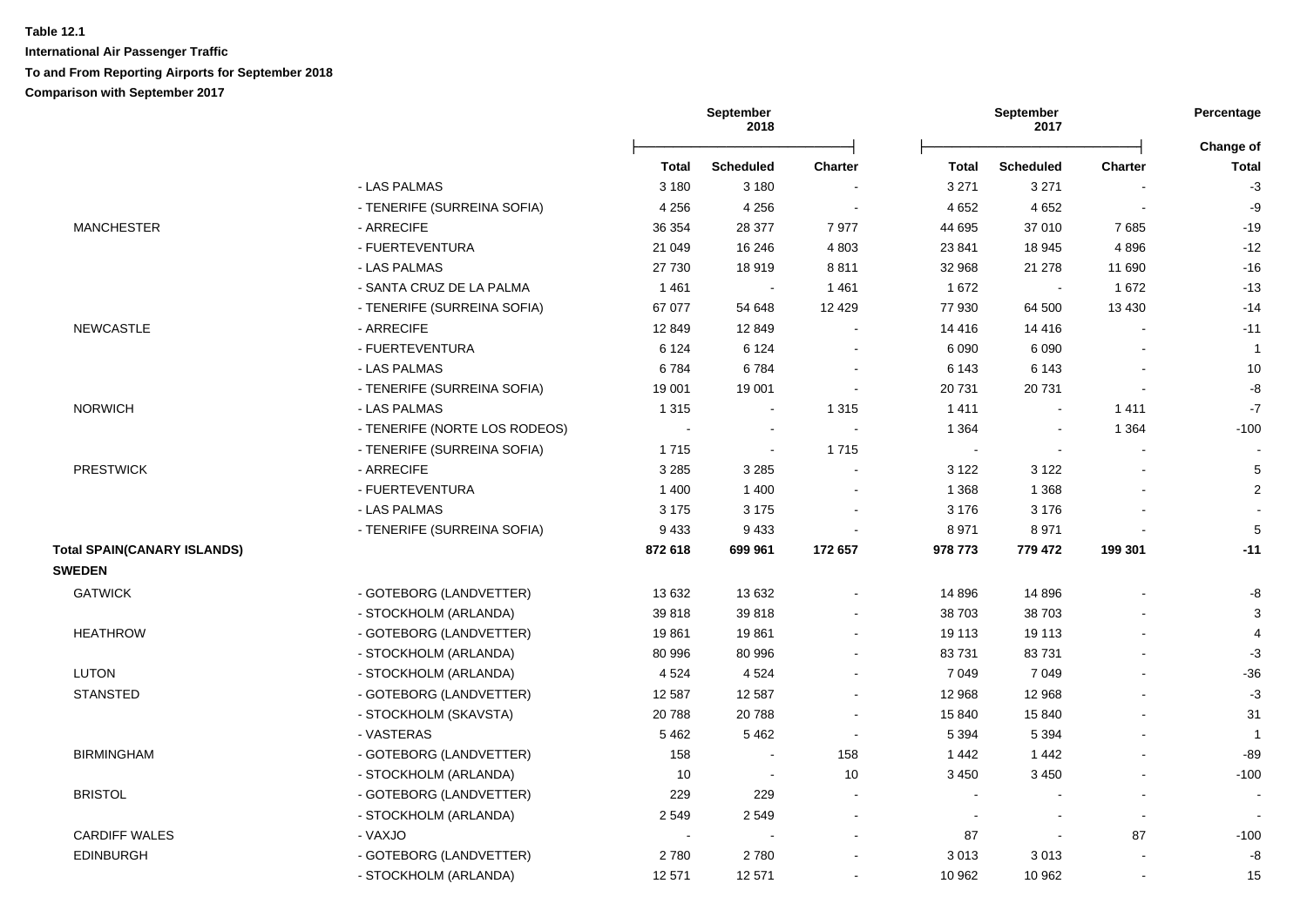**International Air Passenger Traffic To and From Reporting Airports for September 2018**

**Comparison with September 2017**

|                                   |                         | <b>September</b><br>September<br>2018<br>2017 |                  |                | Percentage<br><b>Change of</b> |                  |                          |                |
|-----------------------------------|-------------------------|-----------------------------------------------|------------------|----------------|--------------------------------|------------------|--------------------------|----------------|
|                                   |                         | <b>Total</b>                                  | <b>Scheduled</b> | <b>Charter</b> | <b>Total</b>                   | <b>Scheduled</b> | <b>Charter</b>           | <b>Total</b>   |
| <b>MANCHESTER</b>                 | - GOTEBORG (LANDVETTER) | 238                                           | 238              |                | $\sim$                         | $\blacksquare$   |                          |                |
|                                   | - STOCKHOLM (ARLANDA)   | 13753                                         | 13753            | $\sim$         | 16 805                         | 16 805           | $\blacksquare$           | $-18$          |
| <b>Total SWEDEN</b>               |                         | 229 956                                       | 229 788          | 168            | 233 453                        | 233 366          | 87                       | $-1$           |
| <b>Total WESTERN EUROPE-EU</b>    |                         | 14 862 726                                    | 13 740 850       | 1 121 876      | 15 033 405                     | 13 765 449       | 1 267 956                | $-1$           |
| <b>WESTERN EUROPE-OTHER</b>       |                         |                                               |                  |                |                                |                  |                          |                |
| <b>BOSNIA-HERZEGOVINA</b>         |                         |                                               |                  |                |                                |                  |                          |                |
| <b>LUTON</b>                      | - TUZLA                 |                                               |                  | $\sim$         | 2 3 1 4                        | 2 3 1 4          |                          | $-100$         |
| BELFAST INTERNATIONAL             | - SARAJEVO              | 127                                           | $\mathbf{r}$     | 127            | $\sim$                         |                  |                          |                |
| <b>Total BOSNIA-HERZEGOVINA</b>   |                         | 127                                           | $\blacksquare$   | 127            | 2 3 1 4                        | 2 3 1 4          |                          | $-95$          |
| <b>FAROE ISLANDS</b>              |                         |                                               |                  |                |                                |                  |                          |                |
| <b>EDINBURGH</b>                  | - VAGAR                 | 1452                                          | 1 4 5 2          | $\blacksquare$ | 1 0 8 0                        | 1 0 8 0          |                          | 34             |
| <b>Total FAROE ISLANDS</b>        |                         | 1 4 5 2                                       | 1 4 5 2          |                | 1 0 8 0                        | 1 0 8 0          |                          | 34             |
| <b>ICELAND</b>                    |                         |                                               |                  |                |                                |                  |                          |                |
| <b>GATWICK</b>                    | - KEFLAVIK              | 35 801                                        | 35 801           | $\blacksquare$ | 36 326                         | 36 326           |                          | $-1$           |
| <b>HEATHROW</b>                   | - KEFLAVIK              | 29 942                                        | 29 942           |                | 27 570                         | 27 570           |                          | 9              |
| <b>LUTON</b>                      | - KEFLAVIK              | 12 1 25                                       | 12 1 25          | $\blacksquare$ | 8 0 8 6                        | 8 0 8 6          | $\blacksquare$           | 50             |
| <b>STANSTED</b>                   | - KEFLAVIK              | 11 480                                        | 11 480           | $\blacksquare$ | $\sim$                         |                  | $\overline{\phantom{a}}$ |                |
| ABERDEEN                          | - KEFLAVIK              |                                               |                  | $\mathbf{r}$   | 1 1 3 7                        | 1 1 3 7          |                          | $-100$         |
| <b>BELFAST CITY (GEORGE BEST)</b> | - KEFLAVIK              |                                               |                  | $\blacksquare$ | 985                            | 985              |                          | $-100$         |
| <b>BIRMINGHAM</b>                 | - KEFLAVIK              |                                               | $\sim$           | $\sim$         | 2763                           | 2763             |                          | $-100$         |
| <b>BRISTOL</b>                    | - KEFLAVIK              |                                               | $\blacksquare$   | $\blacksquare$ | 2 9 5 0                        | 2950             | $\overline{\phantom{a}}$ | $-100$         |
| EDINBURGH                         | - KEFLAVIK              | 7 0 9 2                                       | 7 0 9 2          | $\blacksquare$ | 7622                           | 7622             | $\overline{\phantom{a}}$ | $-7$           |
| GLASGOW                           | - KEFLAVIK              | 10 173                                        | 10 121           | 52             | 9623                           | 9623             | $\overline{\phantom{a}}$ | $\,6$          |
| <b>MANCHESTER</b>                 | - KEFLAVIK              | 11 290                                        | 11 290           | $\sim$         | 10887                          | 10887            |                          | $\overline{4}$ |
| <b>Total ICELAND</b>              |                         | 117 903                                       | 117851           | 52             | 107 949                        | 107 949          | $\overline{\phantom{a}}$ | 9              |
| KOSOVO                            |                         |                                               |                  |                |                                |                  |                          |                |
| <b>GATWICK</b>                    | - PRISTINA              |                                               | $\sim$           | $\sim$         | 2 4 2 8                        | 2 4 2 8          |                          | $-100$         |
| <b>LUTON</b>                      | - PRISTINA              | 4 4 5 8                                       | 4 4 5 8          | $\sim$         | 2842                           | 2842             |                          | 57             |
| <b>Total KOSOVO</b>               |                         | 4 4 5 8                                       | 4 4 5 8          | $\blacksquare$ | 5 2 7 0                        | 5 2 7 0          | $\blacksquare$           | $-15$          |
| <b>MACEDONIA</b>                  |                         |                                               |                  |                |                                |                  |                          |                |
|                                   | - OHRID                 | 2635                                          | 2635             |                | 2 3 6 2                        | 2 3 6 2          |                          | 12             |
|                                   | - SKOPJE                | 6485                                          | 6485             |                | 5994                           | 5994             |                          | 8              |
| <b>Total MACEDONIA</b>            |                         | 9 1 2 0                                       | 9 1 2 0          | $\blacksquare$ | 8 3 5 6                        | 8 3 5 6          | $\blacksquare$           | 9              |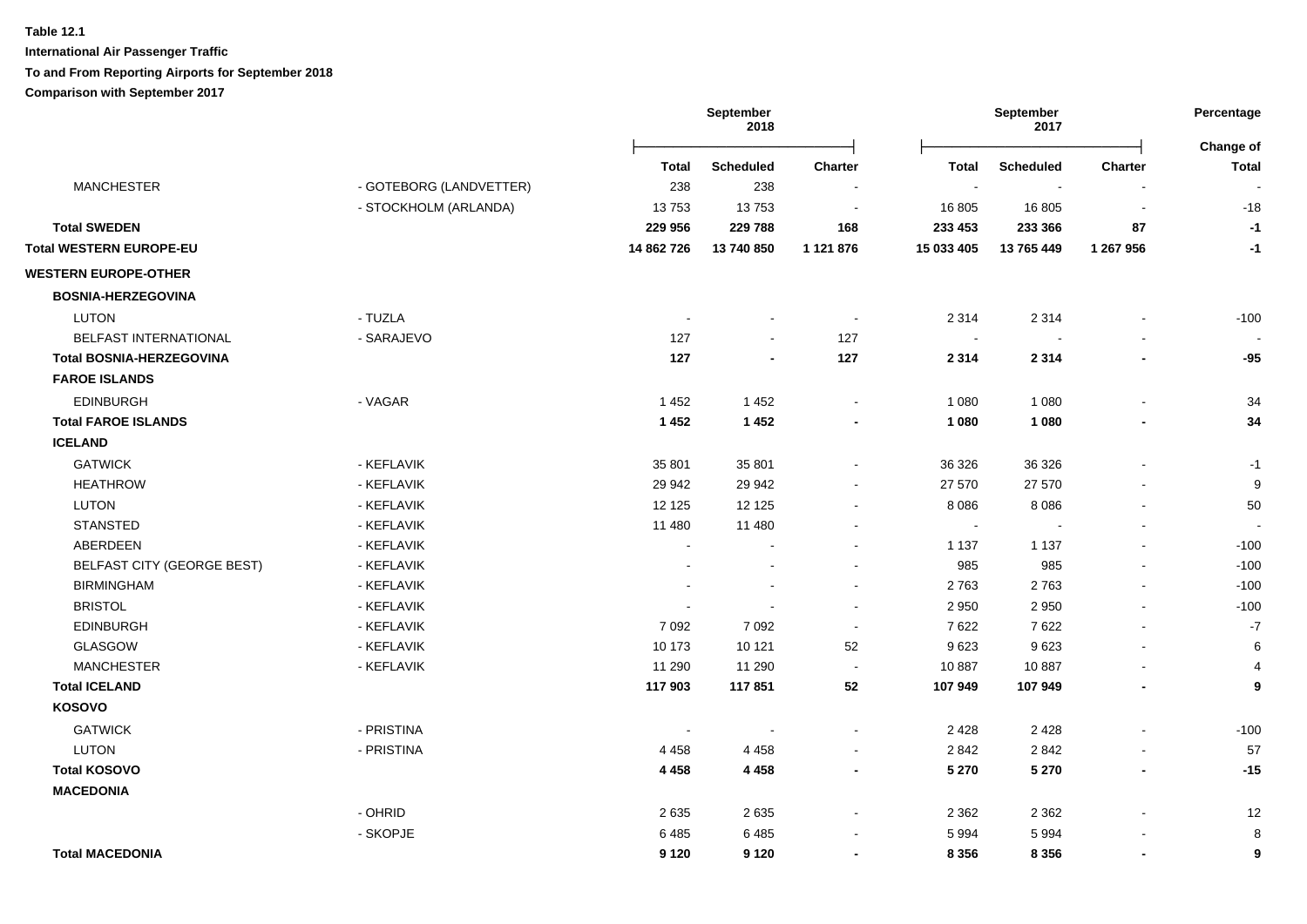|                               |                         |                          | September<br>2018        |                          |                | September<br>2017 |                          | Percentage                |
|-------------------------------|-------------------------|--------------------------|--------------------------|--------------------------|----------------|-------------------|--------------------------|---------------------------|
|                               |                         | Total                    | <b>Scheduled</b>         | Charter                  | Total          | <b>Scheduled</b>  | Charter                  | Change of<br><b>Total</b> |
| <b>NORWAY</b>                 |                         |                          |                          |                          |                |                   |                          |                           |
| <b>GATWICK</b>                | - BERGEN                | 17 063                   | 17 063                   |                          | 15911          | 15911             |                          | $\boldsymbol{7}$          |
|                               | - OSLO (GARDERMOEN)     | 38 243                   | 38 243                   |                          | 33 0 29        | 33 0 27           | $\boldsymbol{2}$         | 16                        |
|                               | - STAVANGER             | 8 4 4 9                  | 8 4 4 9                  | $\blacksquare$           | 7969           | 7969              | $\overline{\phantom{a}}$ | 6                         |
|                               | - TRONDHEIM (VAERNES)   | 4 4 5 4                  | 4 4 5 4                  | $\sim$                   | 4678           | 4678              | $\mathbf{r}$             | $-5$                      |
| <b>HEATHROW</b>               | - BERGEN                |                          |                          |                          | 7 3 1 5        | 7315              | $\mathbf{r}$             | $-100$                    |
|                               | - OSLO (GARDERMOEN)     | 56 172                   | 56 172                   | $\blacksquare$           | 54 365         | 54 365            | L,                       | 3                         |
|                               | - STAVANGER             | 8539                     | 8539                     | $\sim$                   | 12743          | 12743             | $\blacksquare$           | $-33$                     |
| <b>STANSTED</b>               | - KRISTIANSAND (KJEVIK) | 1 5 4 2                  | 1542                     |                          | $\sim$         |                   | $\blacksquare$           |                           |
|                               | - OSLO (GARDERMOEN)     | 23 966                   | 23 966                   | $\overline{\phantom{a}}$ | 25 202         | 25 20 2           |                          | $-5$                      |
|                               | - SANDEFJORD(TORP)      | 5 2 0 5                  | 5 2 0 5                  |                          | 4 4 2 1        | 4 4 2 1           |                          | 18                        |
| ABERDEEN                      | - BERGEN                | 3865                     | 3865                     |                          | 3726           | 3726              |                          | 4                         |
|                               | - OSLO (GARDERMOEN)     | 3 4 6 8                  | 3 4 6 8                  |                          | 3510           | 3510              |                          | $-1$                      |
|                               | - STAVANGER             | 8 4 2 7                  | 8 4 2 7                  | $\sim$                   | 9 1 1 1        | 9 1 1 1           |                          | -8                        |
| <b>EDINBURGH</b>              | - OSLO (GARDERMOEN)     | 11916                    | 11 827                   | 89                       | 12 129         | 10868             | 1 2 6 1                  | $-2$                      |
| <b>GLASGOW</b>                | - BERGEN                | 125                      | 125                      | $\overline{\phantom{a}}$ | $\blacksquare$ |                   |                          | $\sim$                    |
|                               | - OSLO (GARDERMOEN)     | 20                       | 20                       |                          |                |                   |                          |                           |
|                               | - TRONDHEIM (VAERNES)   | 145                      | $\sim$                   | 145                      |                |                   |                          |                           |
| <b>INVERNESS</b>              | - BERGEN                | 534                      | 534                      | $\sim$                   |                |                   |                          | $\sim$                    |
| LIVERPOOL (JOHN LENNON)       | - BERGEN                | 346                      | 346                      |                          | $\sim$         |                   |                          | $\sim$                    |
|                               | - STAVANGER             | $\overline{\phantom{a}}$ |                          |                          | 156            | 156               | $\blacksquare$           | $-100$                    |
| <b>MANCHESTER</b>             | - BERGEN                | 1783                     | 1783                     |                          | 1 3 0 1        | 1 3 0 1           | $\blacksquare$           | 37                        |
|                               | - OSLO (GARDERMOEN)     | 12 3 8 6                 | 12 3 8 6                 |                          | 9928           | 9928              |                          | 25                        |
|                               | - SANDEFJORD(TORP)      | 5917                     | 5917                     |                          | 5614           | 5614              |                          | $\mathbf 5$               |
|                               | - STAVANGER             | 2 0 3 0                  | 2 0 3 0                  | $\sim$                   | 2 1 5 9        | 2 1 5 9           |                          | -6                        |
| <b>NEWCASTLE</b>              | - STAVANGER             | 859                      | 859                      | $\sim$                   | 694            | 694               |                          | 24                        |
| <b>Total NORWAY</b>           |                         | 215 454                  | 215 220                  | 234                      | 213 961        | 212 698           | 1 2 6 3                  | $\mathbf{1}$              |
| <b>REPUBLIC OF MONTENEGRO</b> |                         |                          |                          |                          |                |                   |                          |                           |
| <b>GATWICK</b>                | - PODGORICA             | 3 1 5 0                  | $\sim$                   | 3 1 5 0                  | $\blacksquare$ |                   |                          |                           |
|                               | - TIVAT                 | 5 0 7 2                  | 5 0 7 2                  |                          | 5 1 1 9        | 5 1 1 9           |                          | $-1$                      |
| <b>STANSTED</b>               | - PODGORICA             | 3 2 4 8                  | 3 2 4 8                  |                          | 2889           | 2889              |                          | 12                        |
|                               | - TIVAT                 | 284                      | 284                      | $\sim$                   | ÷              |                   |                          | $\overline{\phantom{a}}$  |
| <b>BIRMINGHAM</b>             | - PODGORICA             | 1 3 0 8                  | $\overline{\phantom{a}}$ | 1 3 0 8                  | $\sim$         |                   |                          | $\sim$                    |
| <b>MANCHESTER</b>             | - PODGORICA             | 1801                     | $\blacksquare$           | 1801                     |                |                   |                          |                           |
|                               | - TIVAT                 | 3 0 7 0                  | 3 0 7 0                  | $\overline{\phantom{a}}$ | 2748           | 2748              | $\overline{a}$           | 12                        |
|                               |                         |                          |                          |                          |                |                   |                          |                           |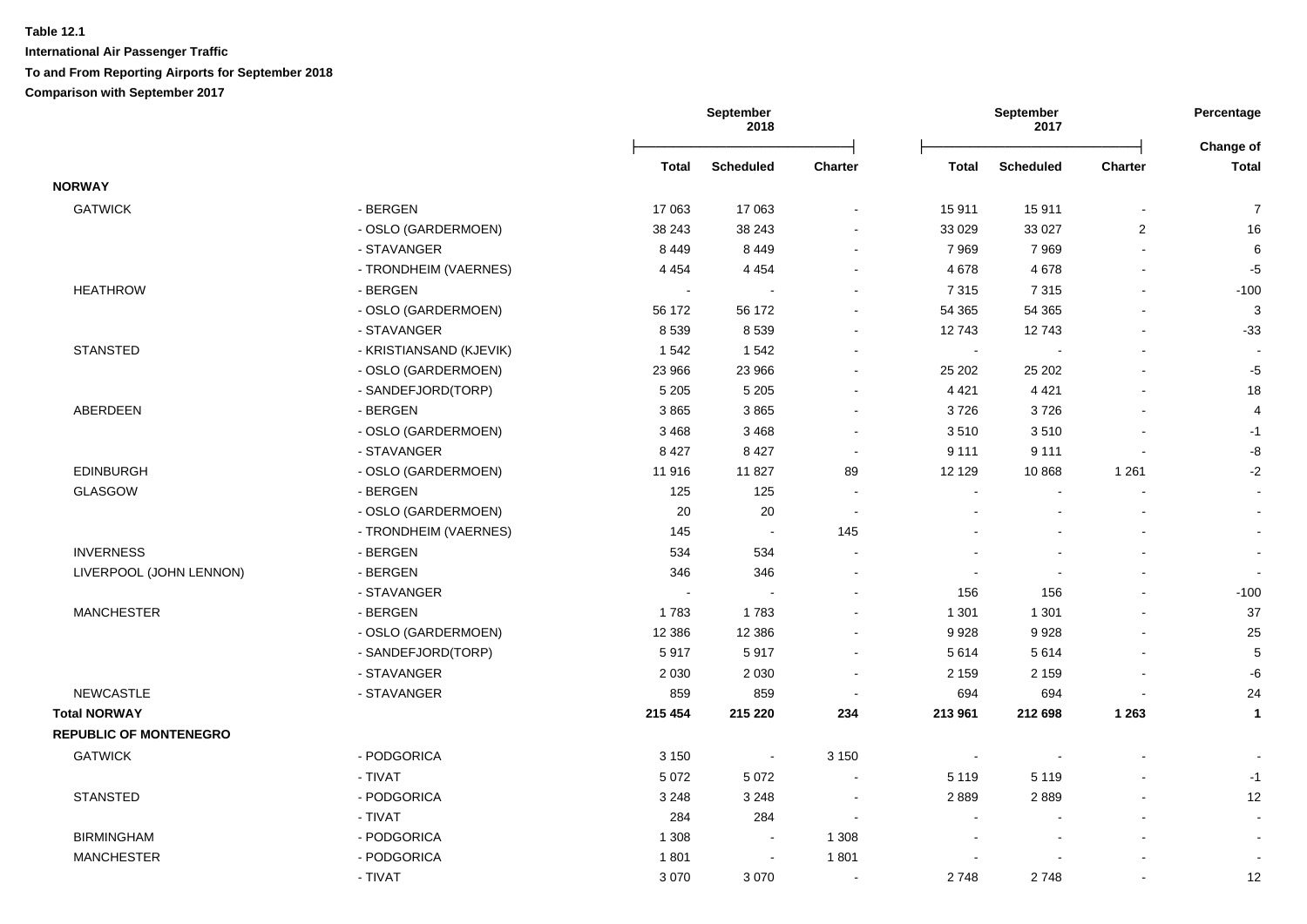|                                     |                 |              | <b>September</b><br>2018 |                |              | September<br>2017 |                          | Percentage<br>Change of |
|-------------------------------------|-----------------|--------------|--------------------------|----------------|--------------|-------------------|--------------------------|-------------------------|
|                                     |                 | <b>Total</b> | <b>Scheduled</b>         | <b>Charter</b> | <b>Total</b> | <b>Scheduled</b>  | Charter                  | <b>Total</b>            |
| <b>Total REPUBLIC OF MONTENEGRO</b> |                 | 17933        | 11 674                   | 6 2 5 9        | 10756        | 10756             |                          | 67                      |
| <b>REPUBLIC OF SERBIA</b>           |                 |              |                          |                |              |                   |                          |                         |
| <b>HEATHROW</b>                     | - BELGRADE      | 8955         | 8955                     | $\sim$         | 8654         | 8654              |                          | $\mathbf{3}$            |
| <b>LUTON</b>                        | - BELGRADE      | 4558         | 4 4 2 6                  | 132            | 4 3 2 7      | 4 3 2 7           |                          | 5                       |
| <b>Total REPUBLIC OF SERBIA</b>     |                 | 13513        | 13 3 8 1                 | 132            | 12 981       | 12 981            |                          | $\overline{4}$          |
| <b>SWITZERLAND</b>                  |                 |              |                          |                |              |                   |                          |                         |
| <b>GATWICK</b>                      | - BALE MULHOUSE | 23 115       | 23 115                   | $\blacksquare$ | 22 104       | 22 104            |                          | $\overline{5}$          |
|                                     | - GENEVA        | 48 539       | 48 539                   | $\sim$         | 48 534       | 48 534            |                          | $\sim$                  |
|                                     | - ZURICH        | 13 0 64      | 13 0 64                  | $\sim$         | 12 9 24      | 12 9 24           | $\sim$                   | $\mathbf{1}$            |
| <b>HEATHROW</b>                     | - BALE MULHOUSE | 23 3 53      | 23 35 3                  | $\blacksquare$ | 20 6 28      | 20 6 28           | $\overline{\phantom{a}}$ | 13                      |
|                                     | - GENEVA        | 74 283       | 74 283                   | $\blacksquare$ | 74 984       | 74 984            | $\blacksquare$           | $-1$                    |
|                                     | - ZURICH        | 94 459       | 94 459                   | $\blacksquare$ | 96 789       | 96789             |                          | $-2$                    |
| <b>LONDON CITY</b>                  | - BALE MULHOUSE |              | $\overline{a}$           | $\sim$         | 1 1 2 4      | 1 1 2 4           |                          | $-100$                  |
|                                     | - BERNE         |              |                          |                | 735          | 735               |                          | $-100$                  |
|                                     | - GENEVA        | 14 515       | 14515                    |                | 14 795       | 14795             |                          | $-2$                    |
|                                     | - ZURICH        | 34 299       | 34 299                   | $\sim$         | 32 821       | 32 821            |                          | 5                       |
| <b>LUTON</b>                        | - BALE MULHOUSE | 7 1 6 8      | 7 1 6 8                  | $\overline{a}$ | 7 3 7 8      | 7 3 7 8           |                          | $-3$                    |
|                                     | - GENEVA        | 16 148       | 16 148                   | $\blacksquare$ | 13851        | 13851             |                          | 17                      |
|                                     | - ZURICH        | 16 333       | 16 333                   | $\blacksquare$ | 14 698       | 14 698            |                          | 11                      |
| <b>STANSTED</b>                     | - BALE MULHOUSE | 9553         | 9553                     | $\sim$         | 9 1 7 5      | 9 1 7 5           |                          | $\overline{4}$          |
| <b>BIRMINGHAM</b>                   | - GENEVA        | 3 1 3 1      | 3 1 3 1                  | $\sim$         | 487          | 487               |                          | 543                     |
|                                     | - ZURICH        | 9053         | 8824                     | 229            | 8 1 0 8      | 8 1 0 8           |                          | 12                      |
| <b>BRISTOL</b>                      | - BALE MULHOUSE | 4 9 8 5      | 4985                     | $\blacksquare$ | 4755         | 4755              |                          | 5                       |
|                                     | - GENEVA        | 11 771       | 11 771                   | $\blacksquare$ | 13 050       | 13 050            | $\blacksquare$           | $-10$                   |
| <b>CARDIFF WALES</b>                | - ALTENRHEIN    | $\sim$       | $\blacksquare$           | $\blacksquare$ | 45           | $\blacksquare$    | 45                       | $-100$                  |
|                                     | - BALE MULHOUSE | 43           | $\sim$                   | 43             | $\sim$       |                   | $\sim$                   | $\blacksquare$          |
| <b>EAST MIDLANDS INTERNATIONAL</b>  | - BALE MULHOUSE | $\sim$       | $\sim$                   | $\overline{a}$ | 41           | $\sim$            | 41                       | $-100$                  |
| <b>EDINBURGH</b>                    | - BALE MULHOUSE | 11 562       | 11 562                   | $\blacksquare$ | 11 541       | 11 541            |                          |                         |
|                                     | - GENEVA        | 13 0 84      | 13 0 84                  | $\sim$         | 13819        | 13819             | $\blacksquare$           | $-5$                    |
|                                     | - ZURICH        | 4810         | 4554                     | 256            | 3 4 2 7      | 3 2 8 2           | 145                      | 40                      |
| <b>GUERNSEY</b>                     | - GENEVA        | $\sim$       | $\sim$                   | $\sim$         | 90           | $\blacksquare$    | 90                       | $-100$                  |
|                                     | - ZURICH        | 83           | 83                       | $\sim$         | 17           | $\blacksquare$    | 17                       | 388                     |
| <b>JERSEY</b>                       | - BALE MULHOUSE |              | $\sim$                   | $\blacksquare$ | 158          | 158               | $\blacksquare$           | $-100$                  |
|                                     | - BERNE         |              | $\overline{\phantom{a}}$ | $\blacksquare$ | 150          | 150               | $\blacksquare$           | $-100$                  |
|                                     | - ZURICH        | 180          | 93                       | 87             | 28           | 28                | $\overline{\phantom{a}}$ | 543                     |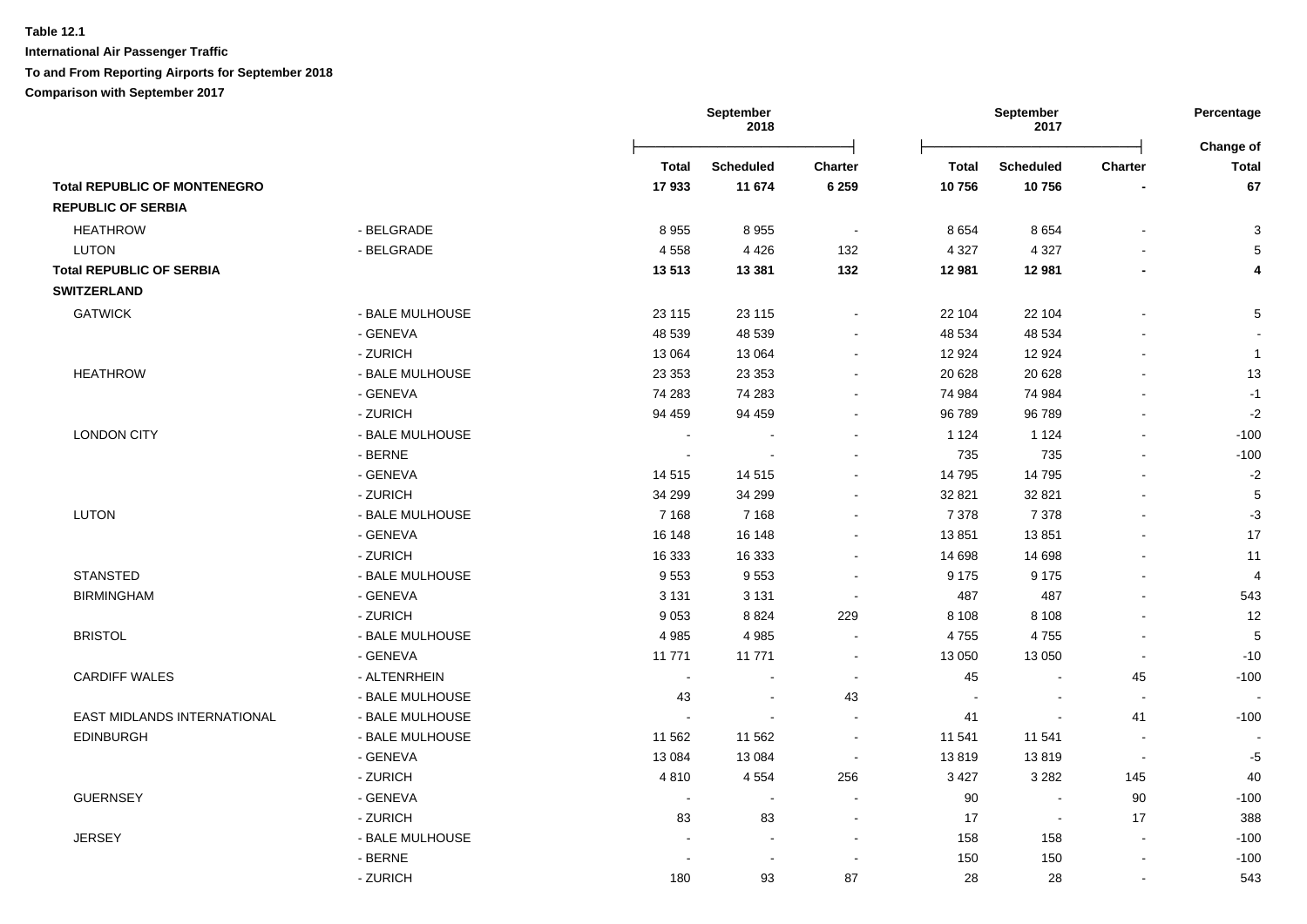|                          |                            | September<br>2018 |                  |                | September<br>2017 |                  | Percentage<br>Change of  |                 |
|--------------------------|----------------------------|-------------------|------------------|----------------|-------------------|------------------|--------------------------|-----------------|
|                          |                            | <b>Total</b>      | <b>Scheduled</b> | <b>Charter</b> | Total             | <b>Scheduled</b> | Charter                  | <b>Total</b>    |
| LIVERPOOL (JOHN LENNON)  | - GENEVA                   | 5 5 9 2           | 5 5 9 2          |                | 4 5 0 9           | 4 5 0 9          |                          | 24              |
| <b>MANCHESTER</b>        | - BALE MULHOUSE            | 8 2 7 2           | 8 1 6 8          | 104            | 8 2 0 0           | 7927             | 273                      | $\overline{1}$  |
|                          | - BERNE                    | 99                | $\sim$           | 99             | $\sim$            |                  |                          |                 |
|                          | - GENEVA                   | 17412             | 17412            |                | 17 383            | 17 383           |                          |                 |
|                          | - ZURICH                   | 10 411            | 10 411           | $\sim$         | 10 0 26           | 10 0 26          |                          | $\overline{4}$  |
| <b>NEWCASTLE</b>         | - GENEVA                   | 2888              | 2888             | $\sim$         | 2 4 7 5           | 2 4 7 5          |                          | 17              |
| <b>Total SWITZERLAND</b> |                            | 478 205           | 477 387          | 818            | 468 849           | 468 238          | 611                      | $\overline{2}$  |
| <b>TURKEY</b>            |                            |                   |                  |                |                   |                  |                          |                 |
| <b>GATWICK</b>           | - ANTALYA                  | 46 300            | 34 977           | 11 3 23        | 34 056            | 26 413           | 7643                     | 36              |
|                          | - BODRUM (MILAS)           | 16 244            | 13 4 21          | 2823           | 16 585            | 13 6 26          | 2959                     | $-2$            |
|                          | - DALAMAN                  | 56 391            | 46 170           | 10 221         | 49 366            | 44 304           | 5 0 6 2                  | 14              |
|                          | - ISTANBUL                 | 20 5 22           | 20 5 22          | $\sim$         | 21 49 6           | 21 49 6          | $\sim$                   | $-5$            |
|                          | - ISTANBUL (SABIHA GOKCEN) | 8656              | 8656             | $\sim$         | 8 3 5 1           | 8 3 5 1          | $\sim$                   | $\overline{4}$  |
|                          | - IZMIR (ADNAN MENDERES)   | 10 132            | 8 2 3 0          | 1 902          | 9788              | 7901             | 1887                     | $\overline{4}$  |
| <b>HEATHROW</b>          | - ISTANBUL                 | 94 808            | 94 808           | $\sim$         | 93 582            | 93 582           | $\overline{\phantom{a}}$ | $\mathbf{1}$    |
| LUTON                    | - ANKARA (ESENBOGA)        | 2 5 5 5           | 2 5 5 5          | $\sim$         | $\blacksquare$    |                  | $\sim$                   |                 |
|                          | - ANTALYA                  | 8886              | 8701             | 185            | 3496              | 2866             | 630                      | 154             |
|                          | - BODRUM (MILAS)           | 5724              | 5724             | $\sim$         | 2874              | 2874             |                          | 99              |
|                          | - DALAMAN                  | 7974              | 6490             | 1 4 8 4        | 4859              | 4 8 5 9          | $\sim$                   | 64              |
|                          | - GAZIANTEP                | 751               | 751              | $\sim$         | $\sim$            |                  | $\sim$                   | $\sim$          |
|                          | - IZMIR (ADNAN MENDERES)   | 2851              | 2851             | $\sim$         | 2 4 0 2           | 2 4 0 2          | $\blacksquare$           | 19              |
| <b>STANSTED</b>          | - ANTALYA                  | 21 4 27           | 19753            | 1 674          | 13 376            | 11874            | 1502                     | 60              |
|                          | - BODRUM (MILAS)           | 7488              | 7488             | $\sim$         | 4 0 24            | 4 0 24           |                          | 86              |
|                          | - DALAMAN                  | 24 370            | 21 6 28          | 2742           | 20 904            | 17813            | 3 0 9 1                  | 17              |
|                          | - ISTANBUL                 | 7462              | 7462             | $\sim$         | 9 3 7 1           | 9 3 7 1          |                          | $-20$           |
|                          | - ISTANBUL (SABIHA GOKCEN) | 34 942            | 34 942           | $\sim$         | 32 251            | 32 251           |                          | 8               |
|                          | - IZMIR (ADNAN MENDERES)   | 5 2 9 5           | 5 2 9 5          | $\sim$         | 7 2 6 5           | 7 2 6 5          | $\sim$                   | $-27$           |
| ABERDEEN                 | - DALAMAN                  | 1488              | $\sim$           | 1488           | 1 1 1 2           |                  | 1 1 1 2                  | 34              |
| BELFAST INTERNATIONAL    | - ANTALYA                  | 2939              | 1 3 5 5          | 1584           | $\sim$            |                  | $\sim$                   |                 |
|                          | - DALAMAN                  | 4 4 7 8           | 1 1 8 7          | 3 2 9 1        | 1935              |                  | 1935                     | 131             |
| <b>BIRMINGHAM</b>        | - ANTALYA                  | 20 245            | 15720            | 4 5 2 5        | 10 117            | 7084             | 3 0 3 3                  | 100             |
|                          | - BODRUM (MILAS)           | 3547              | 3073             | 474            | 515               |                  | 515                      | 589             |
|                          | - DALAMAN                  | 21 863            | 15 648           | 6 2 1 5        | 24 072            | 18912            | 5 1 6 0                  | -9              |
|                          | - ISTANBUL                 | 14 0 29           | 14 0 29          | $\sim$         | 13 377            | 13 377           | $\sim$                   | $5\phantom{.0}$ |
|                          | - IZMIR (ADNAN MENDERES)   | 1 1 5 8           | 1 1 5 8          | $\sim$         | 1583              | 1583             | $\blacksquare$           | $-27$           |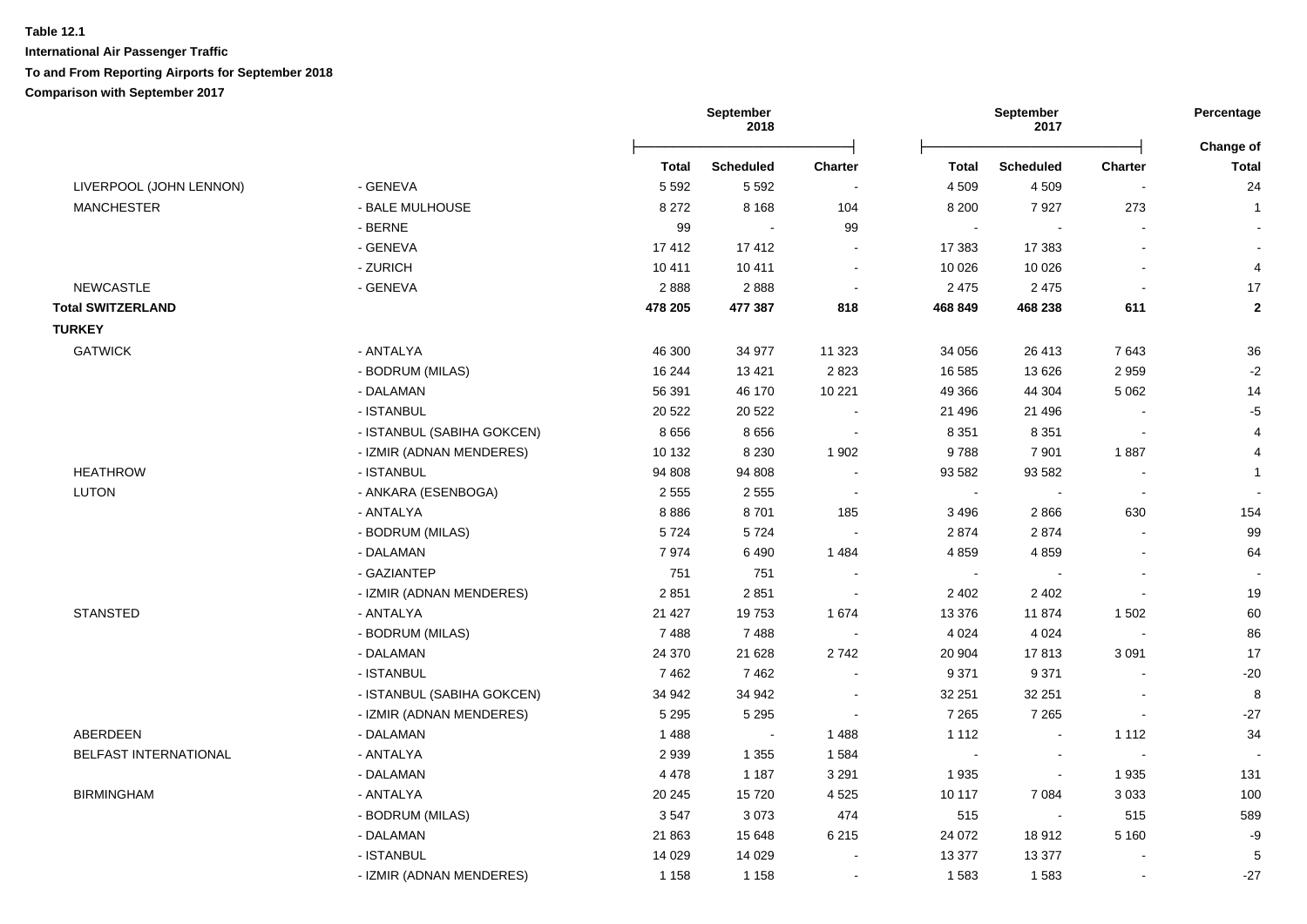|                                   |                          |           | September<br>2018 |                          |                | September<br>2017 |                          | Percentage<br>Change of |
|-----------------------------------|--------------------------|-----------|-------------------|--------------------------|----------------|-------------------|--------------------------|-------------------------|
|                                   |                          | Total     | <b>Scheduled</b>  | Charter                  | <b>Total</b>   | <b>Scheduled</b>  | <b>Charter</b>           | <b>Total</b>            |
| <b>BOURNEMOUTH</b>                | - DALAMAN                | 1 1 7 1   | $\sim$            | 1 1 7 1                  | 478            | $\blacksquare$    | 478                      | 145                     |
| <b>BRISTOL</b>                    | - ANTALYA                | 6908      | 6 9 0 8           |                          | 4 6 9 8        | 3 4 9 0           | 1 2 0 8                  | 47                      |
|                                   | - BODRUM (MILAS)         | 5614      | 5614              | $\blacksquare$           | 4 5 2 5        | 4 3 5 0           | 175                      | 24                      |
|                                   | - DALAMAN                | 12 6 26   | 12 6 26           | $\sim$                   | 12 147         | 10 336            | 1811                     | 4                       |
| <b>CARDIFF WALES</b>              | - ANTALYA                | 2790      | $\blacksquare$    | 2790                     |                | $\blacksquare$    |                          |                         |
|                                   | - DALAMAN                | 7076      | $\blacksquare$    | 7 0 7 6                  | 4 207          | $\blacksquare$    | 4 2 0 7                  | 68                      |
| DONCASTER SHEFFIELD               | - ANTALYA                | 1 1 2 2   | $\blacksquare$    | 1 1 2 2                  | $\blacksquare$ | $\mathbf{r}$      |                          |                         |
|                                   | - DALAMAN                | 2650      | $\blacksquare$    | 2 6 5 0                  | 1572           | $\sim$            | 1572                     | 69                      |
| EAST MIDLANDS INTERNATIONAL       | - ANTALYA                | 5 5 9 4   | 4 3 8 6           | 1 2 0 8                  | 3 3 3 7        | 3 3 3 7           |                          | 68                      |
|                                   | - BODRUM (MILAS)         | 224       | 224               |                          |                |                   |                          |                         |
|                                   | - DALAMAN                | 8 1 3 8   | 6733              | 1 4 0 5                  | 5 3 9 1        | 3897              | 1494                     | 51                      |
| <b>EDINBURGH</b>                  | - ANTALYA                | 5 2 8 2   | 5 2 8 2           |                          |                |                   |                          |                         |
|                                   | - BODRUM (MILAS)         | 3 1 6 1   | 3 1 6 1           |                          | 3 0 8 6        | 3 0 8 6           | $\overline{a}$           | $\overline{2}$          |
|                                   | - DALAMAN                | 6725      | 5 2 1 4           | 1511                     | 4779           | 3 0 8 6           | 1 6 9 3                  | 41                      |
|                                   | - ISTANBUL               | 8 5 0 6   | 8506              |                          | 8 0 6 5        | 8 0 6 5           | $\overline{\phantom{a}}$ | 5                       |
| <b>EXETER</b>                     | - DALAMAN                | 2708      | $\sim$            | 2708                     | 462            | $\mathbf{r}$      | 462                      | 486                     |
| <b>GLASGOW</b>                    | - ANTALYA                | 9568      | 9568              |                          | 6673           | 6673              | $\blacksquare$           | 43                      |
|                                   | - BODRUM (MILAS)         | 1 4 4 1   | 1441              | $\sim$                   | $\sim$         | $\sim$            | $\blacksquare$           |                         |
|                                   | - DALAMAN                | 17856     | 14 5 84           | 3 2 7 2                  | 13 245         | 11 541            | 1704                     | 35                      |
| <b>LEEDS BRADFORD</b>             | - ANTALYA                | 10 082    | 10 082            |                          | 3524           | 3524              |                          | 186                     |
|                                   | - BODRUM (MILAS)         | 1771      | 1771              |                          | 2 0 1 1        | 2011              |                          | $-12$                   |
|                                   | - DALAMAN                | 11 922    | 10 4 46           | 1 4 7 6                  | 7836           | 7836              |                          | 52                      |
| LIVERPOOL (JOHN LENNON)           | - BODRUM (MILAS)         | 2651      | 2651              |                          | 1 3 6 4        | 1 3 6 4           |                          | 94                      |
|                                   | - DALAMAN                | 2708      | 2708              |                          | $\sim$         |                   | $\sim$                   |                         |
| <b>MANCHESTER</b>                 | - ANTALYA                | 43511     | 34 995            | 8516                     | 32 339         | 27 443            | 4896                     | 35                      |
|                                   | - BODRUM (MILAS)         | 13 002    | 10 291            | 2711                     | 10 996         | 8 2 8 6           | 2710                     | 18                      |
|                                   | - DALAMAN                | 54 272    | 45 0 25           | 9 2 4 7                  | 48755          | 40747             | 8 0 0 8                  | 11                      |
|                                   | - ISTANBUL               | 21 457    | 21 457            |                          | 19 503         | 19 503            |                          | 10                      |
|                                   | - IZMIR (ADNAN MENDERES) | 8 6 6 8   | 5 4 0 3           | 3 2 6 5                  | 6743           | 5 0 7 2           | 1671                     | 29                      |
| <b>NEWCASTLE</b>                  | - ANTALYA                | 12 3 66   | 12 3 66           |                          | 6624           | 6624              |                          | 87                      |
|                                   | - BODRUM (MILAS)         | 3 0 8 1   | 3 0 8 1           | $\overline{\phantom{a}}$ | $\sim$         | $\sim$            | $\sim$                   |                         |
|                                   | - DALAMAN                | 18 278    | 18 278            | $\sim$                   | 14 144         | 13911             | 233                      | 29                      |
| <b>NORWICH</b>                    | - DALAMAN                | 2728      | $\sim$            | 2728                     | $\sim$         | $\sim$            | $\sim$                   |                         |
| <b>Total TURKEY</b>               |                          | 768 182   | 665 395           | 102 787                  | 613 261        | 546 410           | 66 851                   | 25                      |
| <b>Total WESTERN EUROPE-OTHER</b> |                          | 1 626 347 | 1515938           | 110 409                  | 1 444 777      | 1 376 052         | 68725                    | 13                      |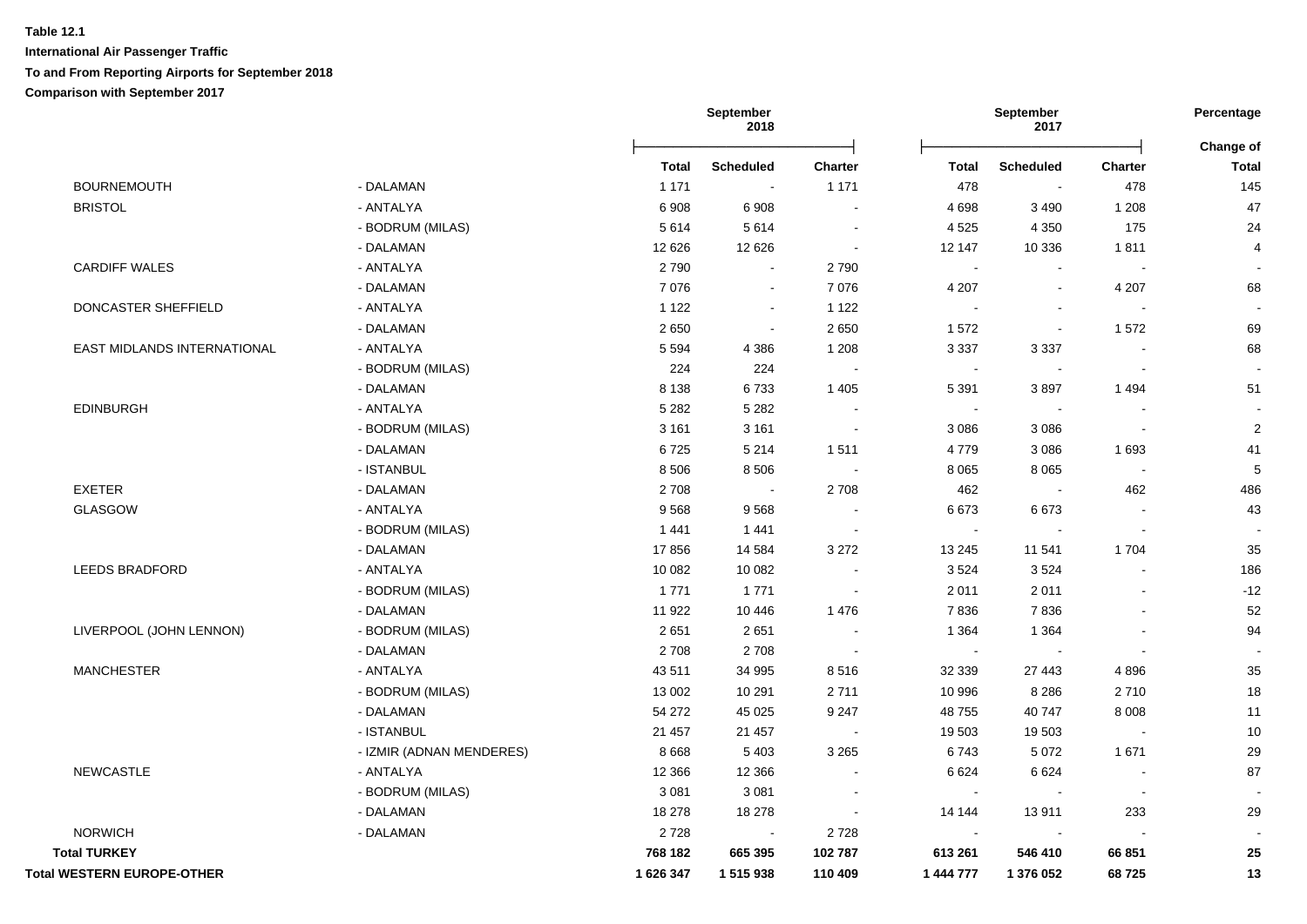|                             |           | September<br>2018 |                  |                |              | September<br>2017 | Percentage<br>Change of  |                |
|-----------------------------|-----------|-------------------|------------------|----------------|--------------|-------------------|--------------------------|----------------|
|                             |           | Total             | <b>Scheduled</b> | <b>Charter</b> | <b>Total</b> | <b>Scheduled</b>  | <b>Charter</b>           | <b>Total</b>   |
| <b>EASTERN EUROPE-EU</b>    |           |                   |                  |                |              |                   |                          |                |
| <b>BULGARIA</b>             |           |                   |                  |                |              |                   |                          |                |
| <b>GATWICK</b>              | - BURGAS  | 11 013            | 3 9 0 1          | 7 1 1 2        | 13 119       | 5456              | 7663                     | $-16$          |
|                             | - SOFIA   | 8808              | 8808             | $\sim$         | 8639         | 8639              | $\sim$                   | $\sqrt{2}$     |
|                             | - VARNA   | 3 4 9 5           | 1492             | 2 0 0 3        | 3 0 9 1      | 2 3 0 4           | 787                      | 13             |
| <b>HEATHROW</b>             | - SOFIA   | 14 627            | 14 627           | $\blacksquare$ | 14 0 55      | 14 0 55           | $\blacksquare$           | $\overline{4}$ |
| LUTON                       | - BURGAS  | 10 401            | 10 401           | $\sim$         | 10 928       | 9 2 7 4           | 1654                     | $-5$           |
|                             | - SOFIA   | 26 113            | 26 113           | $\blacksquare$ | 24 881       | 24 881            | $\overline{\phantom{a}}$ | 5              |
|                             | - VARNA   | 10014             | 9868             | 146            | 12 3 26      | 12 3 26           | $\sim$                   | $-19$          |
| <b>STANSTED</b>             | - BURGAS  | 1589              | $\sim$           | 1589           | 181          |                   | 181                      | 778            |
|                             | - PLOVDIV | 4 3 0 6           | 4 3 0 6          |                | 4689         | 4689              | $\overline{\phantom{a}}$ | $\mbox{-}8$    |
|                             | - SOFIA   | 20 803            | 20 803           | $\sim$         | 19 4 64      | 19 4 64           | $\sim$                   | $\overline{7}$ |
| ABERDEEN                    | - BURGAS  | 1 0 9 5           | $\blacksquare$   | 1 0 9 5        | 1516         | $\blacksquare$    | 1516                     | $-28$          |
| BELFAST INTERNATIONAL       | - BURGAS  | 3 2 4 9           | $\blacksquare$   | 3 2 4 9        | 3 0 0 9      | $\blacksquare$    | 3 0 0 9                  | 8              |
| <b>BIRMINGHAM</b>           | - BURGAS  | 8 3 4 5           | 3089             | 5 2 5 6        | 6918         | 2850              | 4 0 6 8                  | 21             |
|                             | - SOFIA   | 4 6 0 2           | 4 6 0 2          |                | 9438         | 9438              |                          | $-51$          |
|                             | - VARNA   | 1 1 7 9           | 1 1 7 9          |                | $\sim$       |                   |                          |                |
| <b>BRISTOL</b>              | - BURGAS  | 1 2 2 1           | 1 2 2 1          |                | 2669         | $\blacksquare$    | 2669                     | $-54$          |
|                             | - SOFIA   | $\mathbf{r}$      | $\overline{a}$   |                | 3 4 9 3      | 3 4 9 3           | $\sim$                   | $-100$         |
| <b>CARDIFF WALES</b>        | - BURGAS  | 4 2 1 6           | $\sim$           | 4 2 1 6        | 3796         | $\sim$            | 3796                     | 11             |
| DONCASTER SHEFFIELD         | - BURGAS  | 3 4 2 3           | $\blacksquare$   | 3 4 2 3        | 2 1 5 0      | $\sim$            | 2 1 5 0                  | 59             |
|                             | - SOFIA   | $\blacksquare$    | $\blacksquare$   | $\sim$         | 2895         | 2895              | $\blacksquare$           | $-100$         |
| EAST MIDLANDS INTERNATIONAL | - BURGAS  | 4 3 3 1           | 1 3 8 5          | 2946           | 4 3 0 6      | 1419              | 2887                     | $\overline{1}$ |
| <b>EDINBURGH</b>            | - BURGAS  | 2 1 9 2           | $\sim$           | 2 1 9 2        | 2 0 6 1      | $\sim$            | 2 0 6 1                  | 6              |
| <b>GLASGOW</b>              | - BURGAS  | 4 2 9 8           | 1 4 7 9          | 2819           | 2792         | $\blacksquare$    | 2792                     | 54             |
|                             | - SOFIA   | 3 2 6 9           | 3 2 6 9          | $\sim$         | 2857         | 2857              | $\sim$                   | 14             |
| <b>HUMBERSIDE</b>           | - BURGAS  | 1 2 3 4           | $\blacksquare$   | 1 2 3 4        | 1 4 9 7      | $\sim$            | 1 4 9 7                  | $-18$          |
| <b>LEEDS BRADFORD</b>       | - BURGAS  | 2648              | $\blacksquare$   | 2648           | 1 2 1 6      | $\sim$            | 1 2 1 6                  | 118            |
| LIVERPOOL (JOHN LENNON)     | - SOFIA   | 3 0 5 7           | 3 0 5 7          |                | 2823         | 2823              | $\sim$                   | 8              |
| <b>MANCHESTER</b>           | - BURGAS  | 17936             | 6 0 8 7          | 11849          | 18 4 98      | 7 1 6 2           | 11 336                   | $-3$           |
|                             | - SOFIA   | 4 3 3 7           | 4 3 3 7          |                | 5 5 7 1      | 5571              |                          | $-22$          |
|                             | - VARNA   | 4 4 8 0           | 1526             | 2 9 5 4        | 1484         |                   | 1 4 8 4                  | 202            |
| NEWCASTLE                   | - BURGAS  | 6516              | 6516             |                | 7 2 6 5      | 7 2 6 5           |                          | $-10$          |
| <b>NORWICH</b>              | - BURGAS  | 1 0 7 6           |                  | 1 0 7 6        | 1 2 0 3      |                   | 1 203                    | $-11$          |
| <b>Total BULGARIA</b>       |           | 193873            | 138 066          | 55 807         | 198 830      | 146 861           | 51 969                   | $-2$           |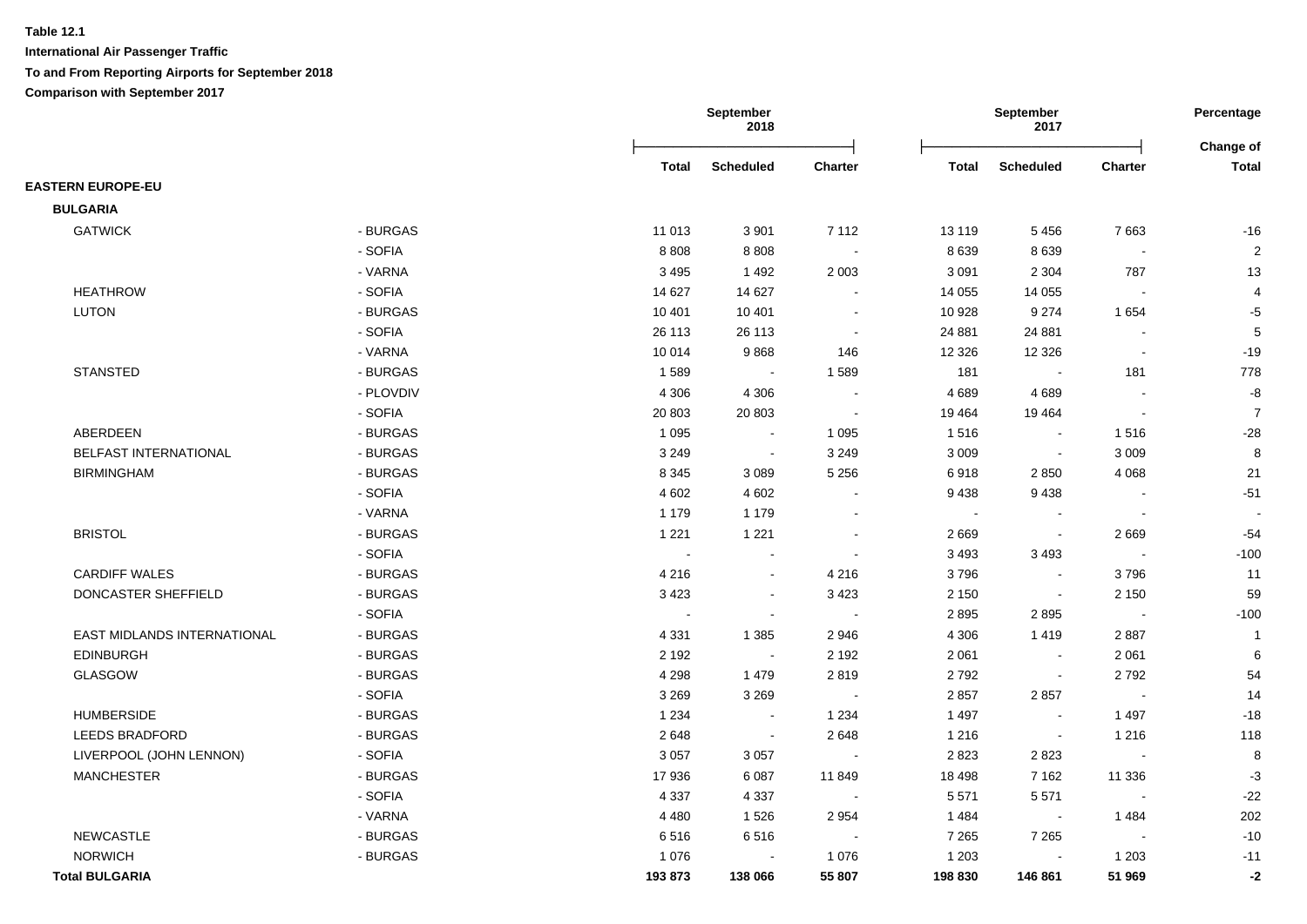|                             |                 | September<br>2018 |                  |                |              | September<br>2017 | Percentage               |                           |
|-----------------------------|-----------------|-------------------|------------------|----------------|--------------|-------------------|--------------------------|---------------------------|
|                             |                 | Total             | <b>Scheduled</b> | <b>Charter</b> | <b>Total</b> | <b>Scheduled</b>  | Charter                  | Change of<br><b>Total</b> |
| <b>CZECH REPUBLIC</b>       |                 |                   |                  |                |              |                   |                          |                           |
| <b>GATWICK</b>              | - PRAGUE        | 21 4 34           | 21 4 34          |                | 20 875       | 20875             |                          | 3                         |
| <b>HEATHROW</b>             | - PRAGUE        | 38 454            | 38 4 54          | $\blacksquare$ | 40 174       | 40 174            |                          | $-4$                      |
| <b>LONDON CITY</b>          | - PRAGUE        | 3 3 6 8           | 3 3 6 8          | $\blacksquare$ | $\sim$       |                   |                          |                           |
| <b>LUTON</b>                | - BRNO (TURANY) |                   |                  |                | 4 1 6 3      | 4 1 6 3           |                          | $-100$                    |
|                             | - PRAGUE        | 11 987            | 11 987           |                | 9746         | 9746              |                          | 23                        |
| SOUTHEND                    | - PRAGUE        | 8789              | 8789             |                | 3 4 7 9      | 3 4 7 9           |                          | 153                       |
| <b>STANSTED</b>             | - BRNO (TURANY) | 10 417            | 10 417           |                | 9849         | 9849              |                          | 6                         |
|                             | - OSTRAVA       | 4648              | 4648             | $\blacksquare$ | 4 5 3 2      | 4 5 3 2           |                          | 3                         |
|                             | - PARDUBICE     | 4 2 0 1           | 4 2 0 1          |                | 3839         | 3839              |                          | 9                         |
|                             | - PRAGUE        | 32 921            | 32 921           |                | 32 349       | 32 349            |                          | $\overline{2}$            |
| BELFAST INTERNATIONAL       | - PRAGUE        |                   |                  |                | 337          | $\blacksquare$    | 337                      | $-100$                    |
| <b>BIRMINGHAM</b>           | - PRAGUE        | 6577              | 6577             |                | 6744         | 6744              |                          | $-2$                      |
| <b>BRISTOL</b>              | - PRAGUE        | 7 0 3 5           | 7 0 3 5          |                | 5 0 9 2      | 5 0 9 2           |                          | 38                        |
| EAST MIDLANDS INTERNATIONAL | - PRAGUE        | 2 2 2 2           | 2 2 2 2          |                | 2 4 4 1      | 2 4 4 1           |                          | -9                        |
| <b>EDINBURGH</b>            | - PRAGUE        | 14 4 4 7          | 14 447           | $\blacksquare$ | 8 0 3 9      | 8 0 3 9           |                          | 80                        |
| GLASGOW                     | - PRAGUE        | 2855              | 2855             | $\blacksquare$ | 3 1 4 4      | 3 1 4 4           |                          | $-9$                      |
| <b>LEEDS BRADFORD</b>       | - PRAGUE        | 2 4 2 4           | 2 4 2 4          |                | 2 1 6 7      | 2 1 6 7           |                          | 12                        |
| LIVERPOOL (JOHN LENNON)     | - PRAGUE        | 6010              | 6010             | $\blacksquare$ | 5832         | 5832              |                          | 3                         |
| <b>MANCHESTER</b>           | - PRAGUE        | 14 5 27           | 14 5 27          |                | 13 4 79      | 13 4 79           |                          | 8                         |
| <b>NEWCASTLE</b>            | - PRAGUE        | 2 2 7 3           | 2 2 7 3          |                | 2 5 4 7      | 2547              | $\overline{\phantom{a}}$ | $-11$                     |
| <b>Total CZECH REPUBLIC</b> |                 | 194 589           | 194 589          |                | 178 828      | 178 491           | 337                      | 9                         |
| <b>ESTONIA</b>              |                 |                   |                  |                |              |                   |                          |                           |
| <b>GATWICK</b>              | - TALLIN        | 4 3 6 8           | 4 3 6 8          |                | 2751         | 2751              |                          | 59                        |
| <b>HEATHROW</b>             | - TALLIN        | 2 3 2 2           | 2 3 2 2          |                | 2 5 7 3      | 2573              |                          | $-10$                     |
| LUTON                       | - TALLIN        | 2 2 9 3           | 2 2 9 3          | $\overline{a}$ | $\sim$       |                   |                          |                           |
| <b>STANSTED</b>             | - TALLIN        | 5610              | 5610             |                | 4 8 5 9      | 4859              |                          | 15                        |
| <b>Total ESTONIA</b>        |                 | 14 5 93           | 14 5 93          |                | 10 183       | 10 183            |                          | 43                        |
| <b>HUNGARY</b>              |                 |                   |                  |                |              |                   |                          |                           |
| <b>GATWICK</b>              | - BUDAPEST      | 13 379            | 13 379           | $\blacksquare$ | 17 147       | 17 147            |                          | $-22$                     |
| <b>HEATHROW</b>             | - BUDAPEST      | 33 878            | 33 878           |                | 32 057       | 32 057            |                          | 6                         |
| <b>LUTON</b>                | - BUDAPEST      | 50 511            | 50 511           |                | 50 860       | 50 860            |                          | $-1$                      |
|                             | - DEBRECEN      | 13 649            | 13 649           |                | 13 1 20      | 13 120            |                          | $\boldsymbol{\Delta}$     |
| SOUTHEND                    | - BUDAPEST      | 2 2 2 0           | 2 2 2 0          |                | 2 0 5 3      | 2 0 5 3           |                          | 8                         |
| <b>STANSTED</b>             | - BUDAPEST      | 36 764            | 36 764           |                | 35 149       | 35 149            |                          | 5                         |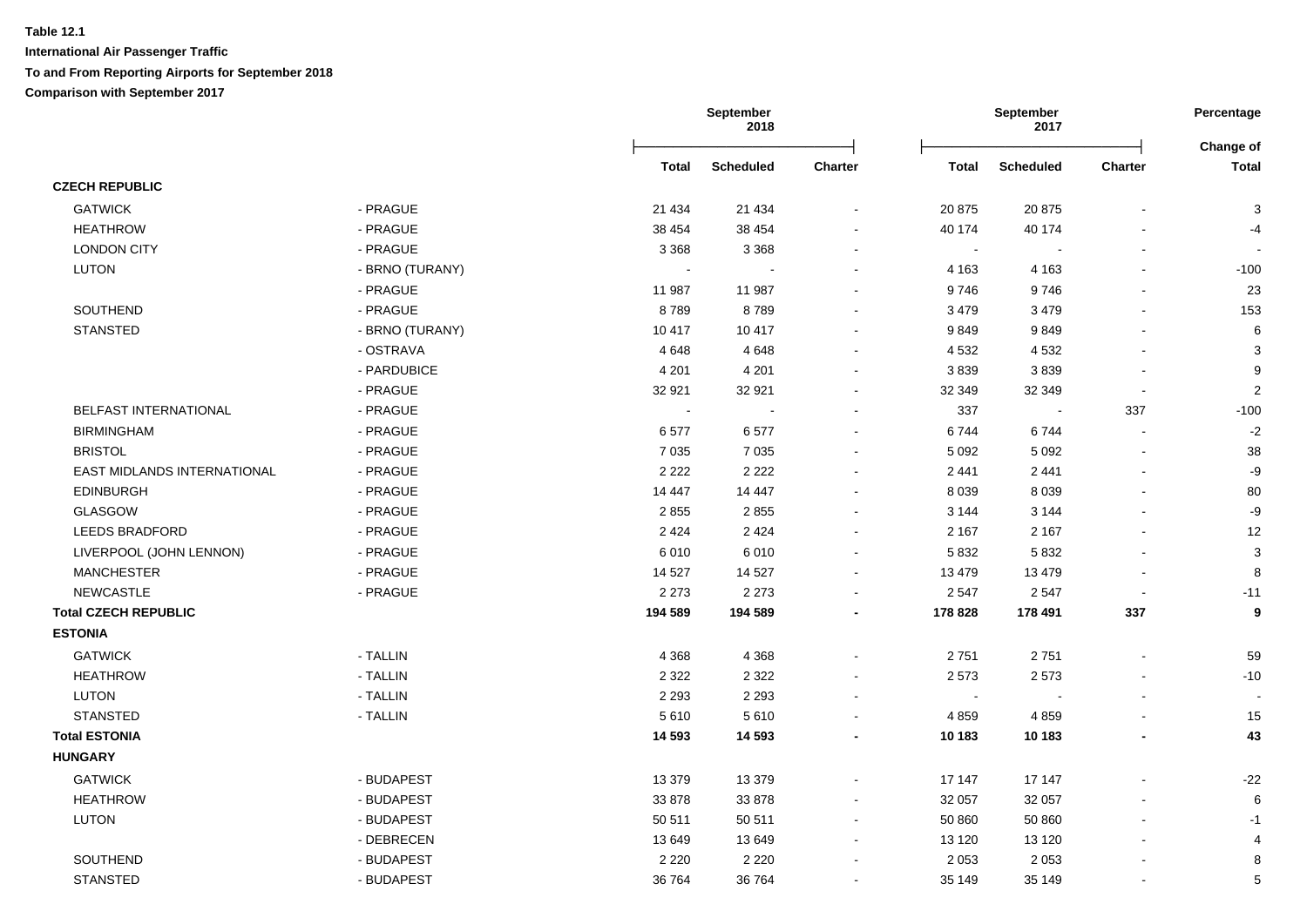|                                           |         | September<br>2018 |                |         | September<br>2017 |                          | Percentage                |
|-------------------------------------------|---------|-------------------|----------------|---------|-------------------|--------------------------|---------------------------|
|                                           | Total   | <b>Scheduled</b>  | <b>Charter</b> | Total   | <b>Scheduled</b>  | Charter                  | Change of<br><b>Total</b> |
| <b>BIRMINGHAM</b><br>- BUDAPEST           | 4 3 1 6 | 4 3 1 6           |                | 4 6 67  | 4 6 6 7           |                          | $\mbox{-}8$               |
| <b>BRISTOL</b><br>- BUDAPEST              | 4523    | 4523              | $\blacksquare$ | 4733    | 4733              | $\overline{\phantom{a}}$ | $-4$                      |
| DONCASTER SHEFFIELD<br>- BUDAPEST         |         |                   |                | 171     | 171               |                          | $-100$                    |
| EAST MIDLANDS INTERNATIONAL<br>- BUDAPEST | 6318    | 6318              | $\sim$         | 6918    | 6918              | $\overline{a}$           | $-9$                      |
| <b>EDINBURGH</b><br>- BUDAPEST            | 9496    | 9496              | $\blacksquare$ | 4698    | 4698              | $\blacksquare$           | 102                       |
| <b>GLASGOW</b><br>- BUDAPEST              | 3 0 3 6 | 3036              | $\blacksquare$ | 4 2 4 7 | 4 2 4 7           | $\blacksquare$           | $-29$                     |
| <b>HUMBERSIDE</b><br>- BUDAPEST           |         |                   |                | 88      |                   | 88                       | $-100$                    |
| <b>LEEDS BRADFORD</b><br>- BUDAPEST       | 2 4 9 4 | 2 4 9 4           |                | 2 5 3 5 | 2 5 3 5           |                          | $-2$                      |
| LIVERPOOL (JOHN LENNON)<br>- BUDAPEST     | 4 1 9 4 | 4 1 9 4           |                | 4 4 5 7 | 4 4 5 7           |                          | -6                        |
| <b>MANCHESTER</b><br>- BUDAPEST           | 12788   | 12788             |                | 13719   | 13719             | $\blacksquare$           | $\textnormal{-}7$         |
| <b>Total HUNGARY</b>                      | 197 566 | 197 566           |                | 196 619 | 196 531           | 88                       | $\overline{\phantom{a}}$  |
| <b>LATVIA</b>                             |         |                   |                |         |                   |                          |                           |
| <b>GATWICK</b><br>- RIGA                  | 13 191  | 13 191            |                | 11 341  | 11 341            |                          | 16                        |
| - RIGA<br><b>LUTON</b>                    | 17 100  | 17 100            |                | 18 9 24 | 18 9 24           |                          | $-10$                     |
| - RIGA<br><b>STANSTED</b>                 | 20 676  | 20 676            | $\sim$         | 20 382  | 20 382            |                          | $\overline{1}$            |
| ABERDEEN<br>- RIGA                        | 401     | 401               | $\blacksquare$ | 1796    | 1796              |                          | $-78$                     |
| <b>BIRMINGHAM</b><br>- RIGA               | 45      | $\sim$            | 45             | $\sim$  | $\blacksquare$    |                          |                           |
| DONCASTER SHEFFIELD<br>- RIGA             | 3519    | 3519              | $\blacksquare$ | 4 102   | 4 1 0 2           |                          | $-14$                     |
| EAST MIDLANDS INTERNATIONAL<br>- RIGA     | 4 1 1 0 | 4 1 1 0           | $\blacksquare$ | 4 4 0 2 | 4 4 0 2           |                          | $-7$                      |
| <b>GLASGOW</b><br>- RIGA                  | 3 1 8 1 | 3 1 8 1           | $\sim$         | 2682    | 2682              |                          | 19                        |
| <b>LEEDS BRADFORD</b><br>- RIGA           | 3017    | 3017              | $\blacksquare$ | 2576    | 2576              | $\overline{\phantom{a}}$ | 17                        |
| LIVERPOOL (JOHN LENNON)<br>- RIGA         | $\sim$  |                   | $\sim$         | 2 2 1 8 | 2 2 1 8           |                          | $-100$                    |
| <b>MANCHESTER</b><br>- RIGA               | 4 4 7 5 | 4 4 7 5           |                | 4 3 2 4 | 4 3 2 4           |                          | 3                         |
| <b>NORWICH</b><br>- RIGA                  | 45      |                   | 45             | $\sim$  |                   |                          |                           |
| <b>Total LATVIA</b>                       | 69760   | 69 670            | $90\,$         | 72 747  | 72747             |                          | -4                        |
| <b>LITHUANIA</b>                          |         |                   |                |         |                   |                          |                           |
| <b>LUTON</b><br>- KAUNAS                  | 20 0 28 | 20 0 28           | $\blacksquare$ | 20 175  | 20 175            |                          | $-1$                      |
| - PALANGA                                 | 5 5 4 1 | 5 5 4 1           |                | 5 2 0 9 | 5 2 0 9           |                          | 6                         |
| - VILNIUS                                 | 29 903  | 29 903            |                | 19614   | 19614             |                          | 52                        |
| <b>STANSTED</b><br>- KAUNAS               | 7 3 7 4 | 7 3 7 4           | $\overline{a}$ | 7842    | 7842              |                          | $-6$                      |
| - PALANGA                                 | 3 1 5 8 | 3 1 5 8           | $\blacksquare$ | 3 2 5 0 | 3 2 5 0           |                          | $-3$                      |
| - VILNIUS                                 | 10 300  | 10 300            | $\blacksquare$ | 10 672  | 10 672            |                          | $-3$                      |
| BELFAST INTERNATIONAL<br>- VILNIUS        | 3 0 0 9 | 3 0 0 9           | $\blacksquare$ | 3 2 4 9 | 3 2 4 9           |                          | $-7$                      |
| <b>BIRMINGHAM</b><br>- VILNIUS            | 2968    | 2968              | $\blacksquare$ | 2 9 8 4 | 2984              |                          | $-1$                      |
| <b>BRISTOL</b><br>- KAUNAS                | 4697    | 4697              | $\blacksquare$ | 4 4 6 0 | 4 4 6 0           |                          | $\,$ 5 $\,$               |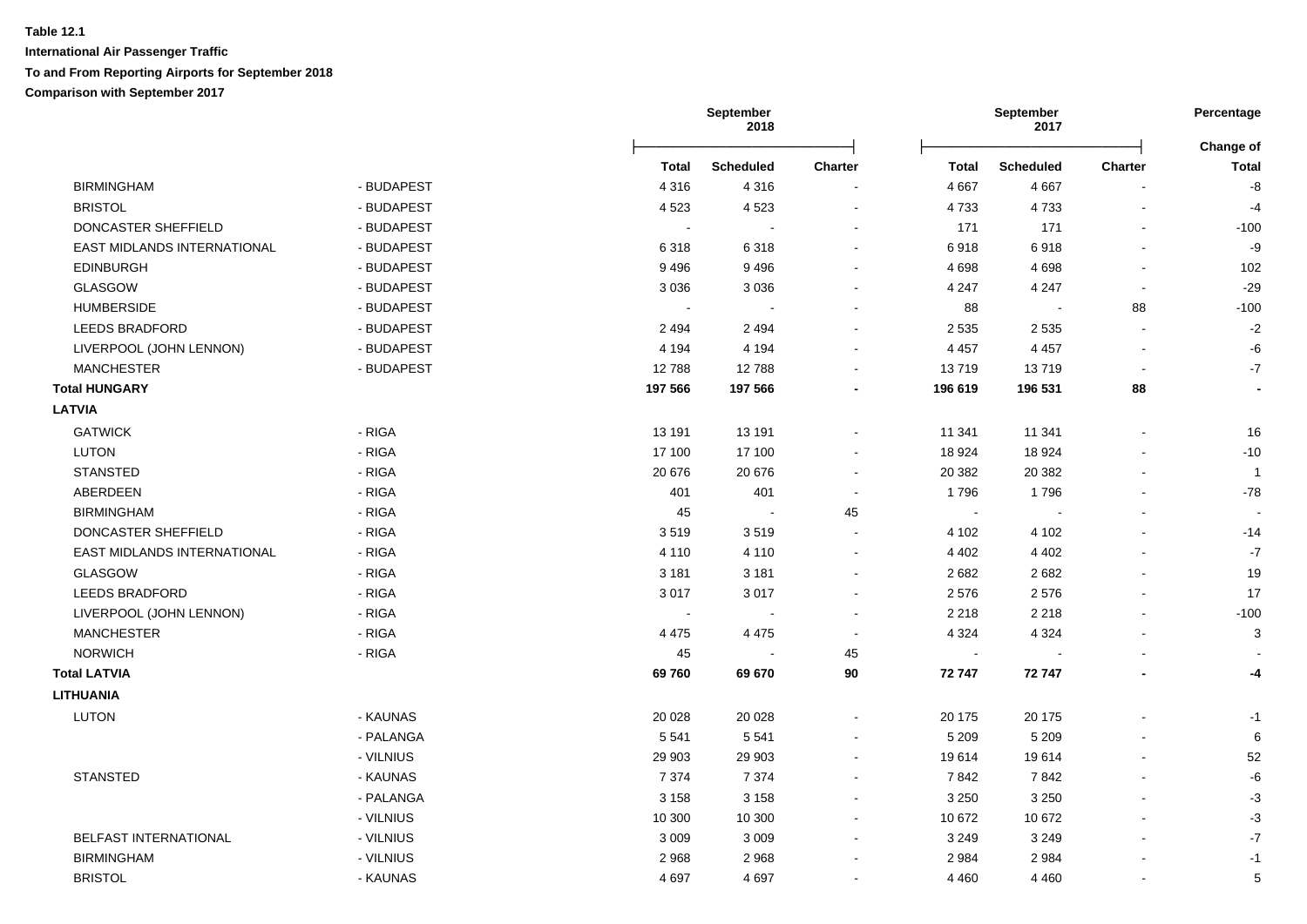### **Table 12.1 International Air Passenger Traffic**

### **To and From Reporting Airports for September 2018**

**Comparison with September 2017**

|                         |                           |                | September<br>2018 |                          |              | <b>September</b><br>2017 |                          | Percentage                |
|-------------------------|---------------------------|----------------|-------------------|--------------------------|--------------|--------------------------|--------------------------|---------------------------|
|                         |                           | <b>Total</b>   | <b>Scheduled</b>  | <b>Charter</b>           | <b>Total</b> | <b>Scheduled</b>         | <b>Charter</b>           | Change of<br><b>Total</b> |
| DONCASTER SHEFFIELD     | - VILNIUS                 | 3 2 4 4        | 3 2 4 4           |                          | 4 4 2 4      | 4 4 2 4                  |                          | $-27$                     |
| <b>EDINBURGH</b>        | - KAUNAS                  | 3 2 4 6        | 3 2 4 6           | $\blacksquare$           | 2 9 9 1      | 2991                     | $\blacksquare$           | 9                         |
| <b>GLASGOW</b>          | - PALANGA                 | $\blacksquare$ |                   | $\blacksquare$           | 2 3 7 4      | 2 3 7 4                  | $\blacksquare$           | $-100$                    |
|                         | - VILNIUS                 | $\sim$         | $\sim$            | $\sim$                   | 83           |                          | 83                       | $-100$                    |
| <b>LEEDS BRADFORD</b>   | - VILNIUS                 | 2681           | 2681              |                          | 2699         | 2699                     |                          | $-1$                      |
| LIVERPOOL (JOHN LENNON) | - VILNIUS                 | 2716           | 2716              | $\sim$                   | 3 0 8 9      | 3 0 8 9                  | $\overline{\phantom{a}}$ | $-12$                     |
| <b>NEWCASTLE</b>        | - VILNIUS                 | $\sim$         |                   | $\overline{\phantom{a}}$ | 179          | $\sim$                   | 179                      | $-100$                    |
| <b>Total LITHUANIA</b>  |                           | 98 865         | 98 865            |                          | 93 294       | 93 032                   | 262                      | 6                         |
| <b>POLAND</b>           |                           |                |                   |                          |              |                          |                          |                           |
| <b>GATWICK</b>          | - KRAKOW                  | 11 272         | 11 272            |                          | 11 963       | 11 963                   |                          | -6                        |
| <b>HEATHROW</b>         | - KRAKOW                  | 9 0 9 6        | 9096              |                          | 9 0 26       | 9026                     |                          | $\overline{1}$            |
|                         | - WARSAW (CHOPIN)         | 47 732         | 47 732            | $\sim$                   | 41 680       | 41 680                   |                          | 15                        |
| <b>LUTON</b>            | - BYDGOSZCZ               | 5 6 0 9        | 5 6 0 9           | $\sim$                   | $\sim$       |                          |                          | $\sim$                    |
|                         | - GDANSK                  | 29 780         | 29 780            | $\sim$                   | 28 968       | 28 968                   |                          | 3                         |
|                         | - KATOWICE                | 31 187         | 31 187            | $\overline{\phantom{a}}$ | 27 299       | 27 299                   |                          | 14                        |
|                         | - LUBLIN (PORT LOTNICZY)  | 11 168         | 11 168            |                          | 10755        | 10755                    |                          | $\overline{4}$            |
|                         | - POZNAN                  | 15 071         | 15 071            | $\blacksquare$           | 15 198       | 15 198                   |                          | $-1$                      |
|                         | - RZESZOW                 | 4724           | 4724              | $\overline{\phantom{a}}$ | 4815         | 4815                     | $\blacksquare$           | $-2$                      |
|                         | - SZCZECIN (GOLENOW)      | $\blacksquare$ |                   |                          | 3628         | 3628                     |                          | $-100$                    |
|                         | - SZYMANY (MAZURY)        | 4 2 5 8        | 4 2 5 8           |                          | 3 9 6 6      | 3966                     |                          | $\overline{7}$            |
|                         | - WARSAW (CHOPIN)         | 41 113         | 41 113            | $\sim$                   | 38 422       | 38 422                   |                          | $\overline{7}$            |
|                         | - WROCLAW                 | 13743          | 13743             |                          | 9936         | 9936                     |                          | 38                        |
| <b>STANSTED</b>         | - BYDGOSZCZ               | 9941           | 9941              |                          | 10 304       | 10 304                   |                          | $-4$                      |
|                         | - GDANSK                  | 17 209         | 17 209            | $\sim$                   | 17 154       | 17 154                   |                          | $\overline{\phantom{a}}$  |
|                         | - KATOWICE                | 10 388         | 10 388            | $\sim$                   | 10 950       | 10 950                   | $\overline{a}$           | $-5$                      |
|                         | - KRAKOW                  | 29 319         | 29 319            | $\sim$                   | 28714        | 28714                    |                          | $\sqrt{2}$                |
|                         | - LODZ LUBLINEK           | 9 2 1 6        | 9 2 1 6           | $\sim$                   | 9 3 2 8      | 9 3 2 8                  |                          | $-1$                      |
|                         | - LUBLIN (PORT LOTNICZY)  | 5985           | 5985              | $\overline{\phantom{a}}$ | 5760         | 5760                     |                          | $\overline{4}$            |
|                         | - POZNAN                  | 13 2 68        | 13 2 68           | $\overline{\phantom{a}}$ | 12 490       | 12 490                   |                          | 6                         |
|                         | - RZESZOW                 | 14 309         | 14 30 9           | $\blacksquare$           | 14 533       | 14 5 33                  |                          | $-2$                      |
|                         | - SZCZECIN (GOLENOW)      | 10 138         | 10 138            | $\sim$                   | 9835         | 9835                     |                          | 3                         |
|                         | - SZYMANY (MAZURY)        | 4 2 4 5        | 4 2 4 5           | $\overline{\phantom{a}}$ | 4 500        | 4 500                    |                          | -6                        |
|                         | - WARSAW (MODLIN MASOVIA) | 36 666         | 36 666            | $\overline{\phantom{a}}$ | 35 372       | 35 372                   |                          | 4                         |
|                         | - WROCLAW                 | 18 198         | 18 198            | $\blacksquare$           | 20 011       | 20 011                   |                          | -9                        |
| ABERDEEN                | - GDANSK                  | 3 0 4 7        | 3 0 4 7           |                          | 3526         | 3526                     |                          | $-14$                     |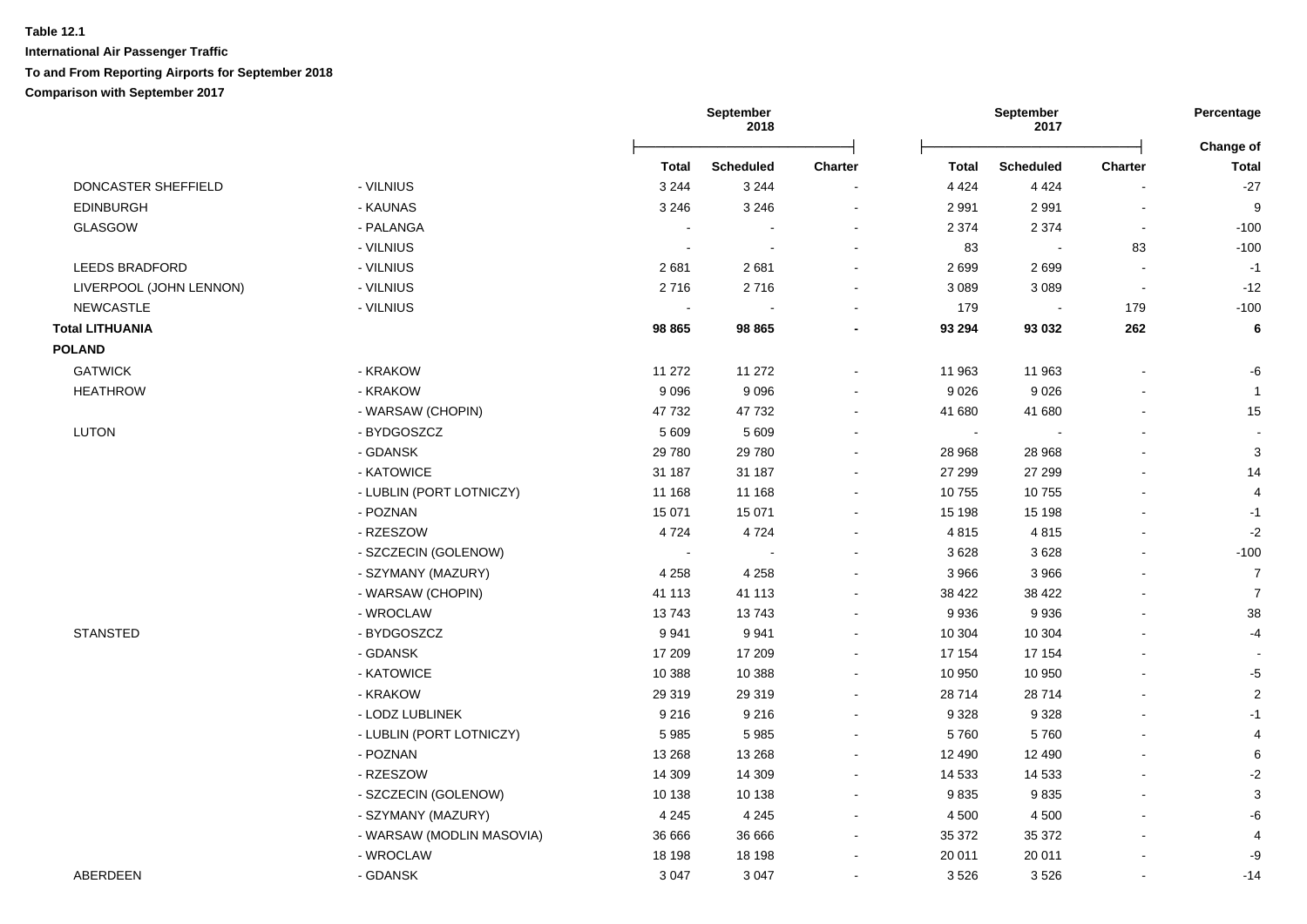|                              |                           |                | September<br>2018 |                |                          | September<br>2017 |                | Percentage                |
|------------------------------|---------------------------|----------------|-------------------|----------------|--------------------------|-------------------|----------------|---------------------------|
|                              |                           | Total          | <b>Scheduled</b>  | <b>Charter</b> | <b>Total</b>             | <b>Scheduled</b>  | <b>Charter</b> | Change of<br><b>Total</b> |
|                              | - WARSAW (CHOPIN)         | $\sim$         |                   |                | 2 9 4 5                  | 2945              |                | $-100$                    |
| <b>BELFAST INTERNATIONAL</b> | - GDANSK                  | 3 1 3 3        | 3 1 3 3           |                | 2 9 0 4                  | 2 9 0 4           |                | 8                         |
|                              | - KATOWICE                | $\sim$         |                   |                | 2577                     | 2577              |                | $-100$                    |
|                              | - KRAKOW                  | 8654           | 8654              |                | 7 4 6 7                  | 7 4 6 7           |                | 16                        |
|                              | - WARSAW (MODLIN MASOVIA) | 3 0 8 5        | 3 0 8 5           |                | 2788                     | 2788              |                | 11                        |
|                              | - WROCLAW                 | 2 6 6 4        | 2664              |                | 2586                     | 2586              |                | 3                         |
| <b>BIRMINGHAM</b>            | - BYDGOSZCZ               | 4669           | 4669              |                | 4 5 9 5                  | 4595              |                | $\overline{2}$            |
|                              | - GDANSK                  | 3 1 5 5        | 3 1 5 5           |                | 2768                     | 2768              |                | 14                        |
|                              | - KATOWICE                | 2807           | 2807              |                | 3 1 2 2                  | 3 1 2 2           |                | $-10$                     |
|                              | - KRAKOW                  | 5979           | 5979              |                | 2869                     | 2869              |                | 108                       |
|                              | - POZNAN                  | 2829           | 2829              |                | 2 7 6 4                  | 2764              |                | 2                         |
|                              | - WARSAW (CHOPIN)         | 4 4 7 6        | 4 4 7 6           |                | 5 1 2 3                  | 5 1 2 3           |                | $-13$                     |
|                              | - WARSAW (MODLIN MASOVIA) | 4 4 6 6        | 4 4 6 6           |                | 3658                     | 3658              |                | 22                        |
|                              | - WROCLAW                 | 2763           | 2763              |                | 2710                     | 2710              |                | $\overline{2}$            |
| <b>BOURNEMOUTH</b>           | - KRAKOW                  | 2852           | 2852              |                | 3 1 7 2                  | 3 1 7 2           |                | $-10$                     |
| <b>BRISTOL</b>               | - GDANSK                  | 4 1 4 2        | 4 1 4 2           |                | 3 2 5 8                  | 3 2 5 8           |                | 27                        |
|                              | - KATOWICE                | 3614           | 3614              |                | 3 9 5 3                  | 3953              |                | $-9$                      |
|                              | - KRAKOW                  | 9548           | 9548              |                | 9870                     | 9870              |                | $-3$                      |
|                              | - POZNAN                  | 3 1 3 2        | 3 1 3 2           |                | 2 9 0 7                  | 2 9 0 7           |                | 8                         |
|                              | - RZESZOW                 | 2799           | 2799              |                | 3 2 6 8                  | 3 2 6 8           |                | $-14$                     |
|                              | - WARSAW (CHOPIN)         | $\sim$         | $\sim$            |                | 2887                     | 2887              |                | $-100$                    |
|                              | - WARSAW (MODLIN MASOVIA) | 5971           | 5971              |                | 6 189                    | 6 189             |                | $-4$                      |
|                              | - WROCLAW                 | 3 1 8 0        | 3 1 8 0           |                | 2 9 6 0                  | 2 9 6 0           |                | $\overline{7}$            |
| <b>CARDIFF WALES</b>         | - WROCLAW                 | 54             | $\sim$            | 54             | $\overline{\phantom{a}}$ |                   |                |                           |
| DONCASTER SHEFFIELD          | - GDANSK                  | 6409           | 6409              |                | 8623                     | 8 6 2 3           |                | $-26$                     |
|                              | - KATOWICE                | 7 3 8 7        | 7 3 8 7           | $\sim$         | 7517                     | 7517              |                | $-2$                      |
|                              | - LUBLIN (PORT LOTNICZY)  | $\blacksquare$ | $\sim$            |                | 3658                     | 3658              |                | $-100$                    |
|                              | - POZNAN                  | 4 1 4 9        | 4 1 4 9           |                | 6794                     | 6794              |                | $-39$                     |
|                              | - WARSAW (CHOPIN)         | 6486           | 6486              |                | 6 2 6 0                  | 6 2 6 0           |                | $\overline{4}$            |
|                              | - WROCLAW                 | 2788           | 2788              |                | 4 3 6 8                  | 4 3 6 8           |                | $-36$                     |
| EAST MIDLANDS INTERNATIONAL  | - KRAKOW                  | 4 3 3 0        | 4 3 3 0           |                | 4 6 23                   | 4 6 23            |                | $-6$                      |
|                              | - LODZ LUBLINEK           | 3 1 7 0        | 3 1 7 0           |                | 3 1 0 6                  | 3 1 0 6           |                | $\overline{2}$            |
|                              | - RZESZOW                 | 4709           | 4709              |                | 4612                     | 4612              |                | $\sqrt{2}$                |
|                              | - WARSAW (MODLIN MASOVIA) | 4 2 1 0        | 4 2 1 0           |                | 4 4 0 7                  | 4 4 0 7           |                | $-4$                      |
|                              | - WROCLAW                 | 7 2 4 3        | 7 2 4 3           |                | 7 5 5 1                  |                   |                |                           |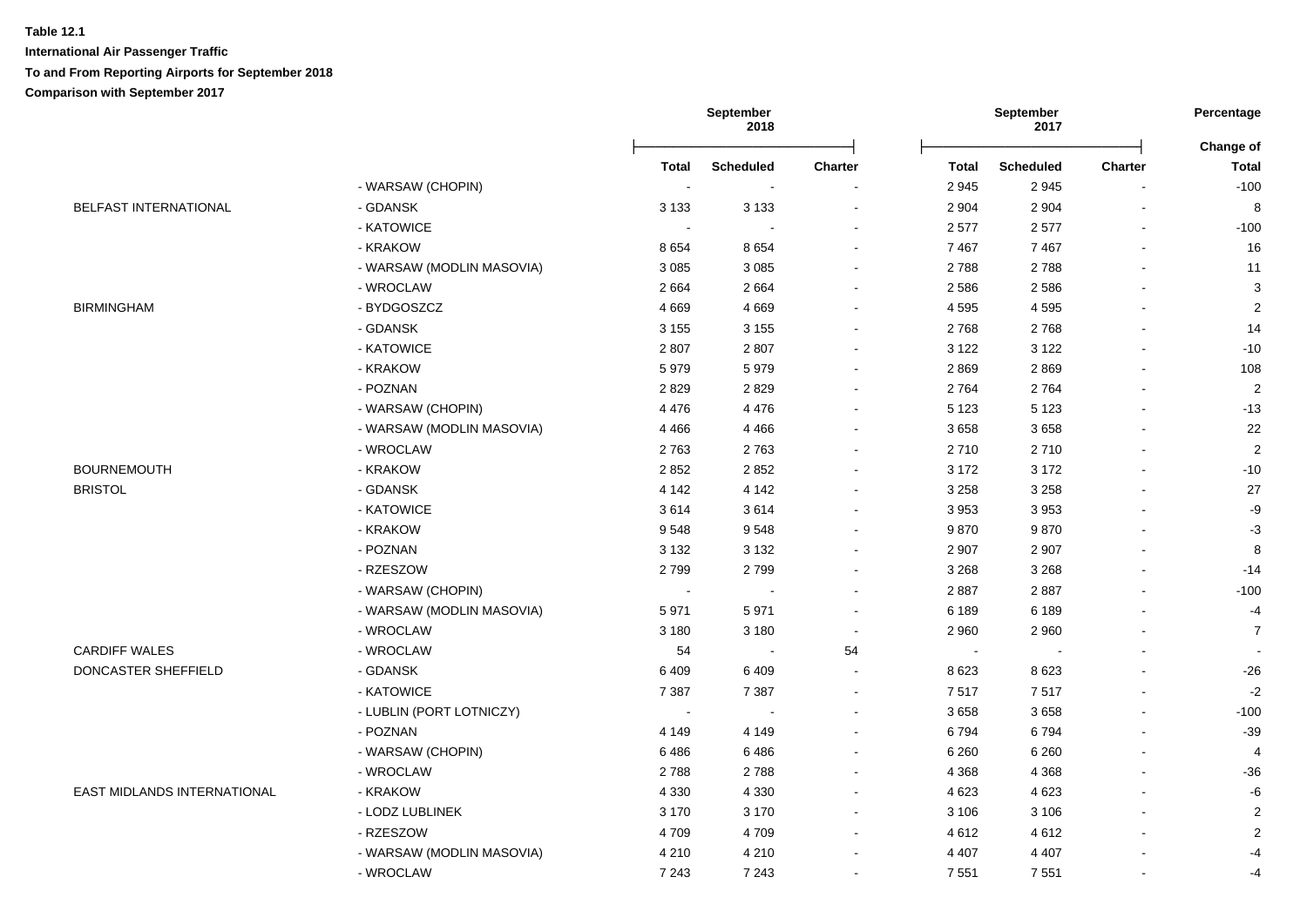|                         |                           |              | September<br>2018 |                |                | September<br>2017 |                | Percentage                |
|-------------------------|---------------------------|--------------|-------------------|----------------|----------------|-------------------|----------------|---------------------------|
|                         |                           | <b>Total</b> | <b>Scheduled</b>  | <b>Charter</b> | <b>Total</b>   | <b>Scheduled</b>  | <b>Charter</b> | Change of<br><b>Total</b> |
| <b>EDINBURGH</b>        | - GDANSK                  | 4784         | 4784              |                | 4 6 28         | 4 6 28            |                | $\ensuremath{\mathsf{3}}$ |
|                         | - KATOWICE                | 3 2 0 5      | 3 2 0 5           |                | $\sim$         | $\blacksquare$    | $\blacksquare$ | $\overline{\phantom{a}}$  |
|                         | - KRAKOW                  | 11715        | 11715             | $\blacksquare$ | 12 3 8 3       | 12 3 8 3          | $\overline{a}$ | $-5$                      |
|                         | - POZNAN                  | 2871         | 2871              | $\blacksquare$ | 3 2 7 4        | 3 2 7 4           | $\overline{a}$ | $-12$                     |
|                         | - SZCZECIN (GOLENOW)      | 2952         | 2952              |                | $\sim$         |                   |                | $\sim$                    |
|                         | - WARSAW (MODLIN MASOVIA) | 4650         | 4650              |                | 4 2 8 5        | 4 2 8 5           |                | 9                         |
|                         | - WROCLAW                 | 2913         | 2913              |                |                |                   |                | $\sim$                    |
| <b>GLASGOW</b>          | - BYDGOSZCZ               | $\sim$       |                   |                | 3 1 6 9        | 3 1 6 9           |                | $-100$                    |
|                         | - GDANSK                  | $\sim$       |                   |                | 3 4 3 9        | 3 4 3 9           | $\blacksquare$ | $-100$                    |
|                         | - KATOWICE                | 3762         | 3762              |                | 4 3 3 7        | 4 3 3 7           | $\overline{a}$ | $-13$                     |
|                         | - KRAKOW                  | 3 2 3 6      | 3 2 3 6           |                | $\blacksquare$ | $\Delta$          | $\blacksquare$ | $\sim$                    |
|                         | - WARSAW (CHOPIN)         | $\sim$       |                   |                | 2 608          | 2 6 0 8           |                | $-100$                    |
|                         | - WARSAW (MODLIN MASOVIA) | 1436         | 1 4 3 6           |                | 4 5 9 3        | 4593              |                | $-69$                     |
|                         | - WROCLAW                 | 2926         | 2926              |                | 3 2 4 8        | 3 2 4 8           |                | $-10$                     |
| LEEDS BRADFORD          | - GDANSK                  | 5 5 3 7      | 5 5 3 7           |                | 5 2 8 8        | 5 2 8 8           |                | $\sqrt{5}$                |
|                         | - KRAKOW                  | 6442         | 6442              |                | 5879           | 5879              |                | 10                        |
|                         | - WARSAW (MODLIN MASOVIA) | 3 0 5 8      | 3 0 5 8           |                | 2 607          | 2607              | $\blacksquare$ | 17                        |
|                         | - WROCLAW                 | 2997         | 2997              |                | $\sim$         |                   | $\blacksquare$ | $\sim$                    |
| LIVERPOOL (JOHN LENNON) | - GDANSK                  | 4718         | 4718              |                | 5 2 1 4        | 5 2 1 4           |                | $-10$                     |
|                         | - KATOWICE                | 3 4 9 8      | 3498              |                | 3699           | 3699              |                | $-5$                      |
|                         | - KRAKOW                  | 8 3 7 4      | 8 3 7 4           |                | 8 3 2 0        | 8 3 2 0           |                | $\mathbf{1}$              |
|                         | - LUBLIN (PORT LOTNICZY)  | $\sim$       |                   |                | 2 3 9 4        | 2 3 9 4           |                | $-100$                    |
|                         | - POZNAN                  | 3 0 8 0      | 3 0 8 0           |                | 3 0 9 0        | 3 0 9 0           | $\blacksquare$ | $\overline{\phantom{a}}$  |
|                         | - SZCZECIN (GOLENOW)      | 3 1 7 8      | 3 1 7 8           |                | 2811           | 2811              | $\blacksquare$ | 13                        |
|                         | - WARSAW (CHOPIN)         | 3855         | 3855              |                | 4 0 0 1        | 4 0 0 1           | $\blacksquare$ | $-4$                      |
|                         | - WARSAW (MODLIN MASOVIA) | 5 6 9 3      | 5693              | $\blacksquare$ | 5 5 1 1        | 5511              |                | $\mathbf{3}$              |
|                         | - WROCLAW                 | 4419         | 4419              | $\sim$         | 4 4 4 2        | 4 4 4 2           |                | $-1$                      |
| <b>MANCHESTER</b>       | - GDANSK                  | 4 1 7 8      | 4 1 7 8           | $\blacksquare$ | 4 3 9 8        | 4 3 9 8           |                | $-5$                      |
|                         | - KRAKOW                  | 12 998       | 12 998            |                | 13 3 21        | 13 3 21           |                | $-2$                      |
|                         | - RZESZOW                 | 3 2 0 6      | 3 2 0 6           | ۰              | 2832           | 2832              |                | 13                        |
|                         | - WARSAW (MODLIN MASOVIA) | 4688         | 4688              | $\sim$         | 4 4 6 9        | 4 4 6 9           | $\blacksquare$ | $\,$ 5 $\,$               |
|                         | - WROCLAW                 | 4 0 9 4      | 4 0 9 4           | $\sim$         | 4 3 0 3        | 4 3 0 3           | $\blacksquare$ | $-5$                      |
| <b>NEWCASTLE</b>        | - GDANSK                  | 2632         | 2632              |                | 2786           | 2786              |                | -6                        |
|                         | - KRAKOW                  | 2 3 2 3      | 2 3 2 3           |                | 2 5 6 7        | 2 5 6 7           |                | $-10$                     |
|                         | - WARSAW (MODLIN MASOVIA) | 2 6 0 9      | 2609              |                | 2 7 3 0        | 2 5 5 6           | 174            | $-4$                      |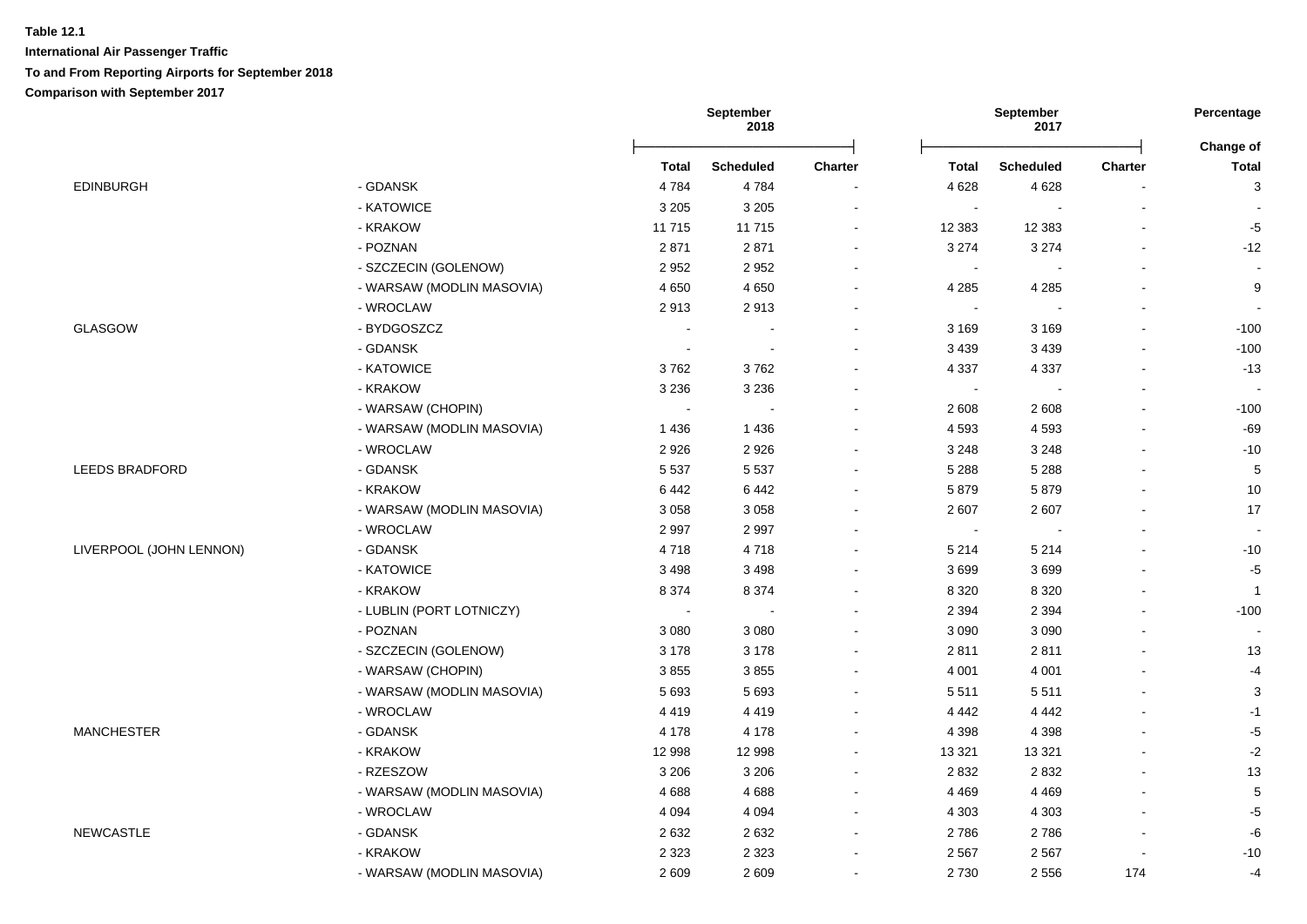|                         |                           |                          | September<br>2018 |                          |              | September<br>2017 |                | Percentage                |
|-------------------------|---------------------------|--------------------------|-------------------|--------------------------|--------------|-------------------|----------------|---------------------------|
|                         |                           | <b>Total</b>             | Scheduled         | <b>Charter</b>           | <b>Total</b> | <b>Scheduled</b>  | <b>Charter</b> | Change of<br><b>Total</b> |
|                         | - WROCLAW                 | 2921                     | 2921              |                          | 2 1 9 4      | 2 1 9 4           |                | 33                        |
| <b>PRESTWICK</b>        | - RZESZOW                 | 3 1 7 2                  | 3 1 7 2           | $\blacksquare$           | $\sim$       |                   | $\sim$         |                           |
|                         | - WARSAW (MODLIN MASOVIA) |                          |                   | $\overline{\phantom{a}}$ | 161          |                   | 161            | $-100$                    |
| <b>Total POLAND</b>     |                           | 683 655                  | 683 601           | 54                       | 675 973      | 675 638           | 335            | $\mathbf{1}$              |
| <b>ROMANIA</b>          |                           |                          |                   |                          |              |                   |                |                           |
| <b>GATWICK</b>          | - BUCHAREST (OTOPENI)     | 12 937                   | 12 937            | $\sim$                   | 12 0 29      | 12 0 29           | $\mathbf{r}$   | 8                         |
| <b>HEATHROW</b>         | - BUCHAREST (OTOPENI)     | 24 207                   | 24 207            |                          | 24 30 5      | 24 30 5           |                | $\sim$                    |
| <b>LUTON</b>            | - BACAU                   | 9917                     | 9917              |                          | 8 0 1 4      | 8014              | $\blacksquare$ | 24                        |
|                         | - BUCHAREST (OTOPENI)     | 61 208                   | 61 208            |                          | 49 448       | 49 448            | $\blacksquare$ | 24                        |
|                         | - CLUJ NAPOCA             | 27 511                   | 27 511            |                          | 31 376       | 31 376            |                | $-12$                     |
|                         | - CONSTANTA               | 5586                     | 5 5 8 6           |                          | 5 3 9 6      | 5 3 9 6           |                | 4                         |
|                         | - CRAIOVA                 | 10 695                   | 10 695            |                          | 10 497       | 10 497            |                | $\overline{2}$            |
|                         | - IASI                    | 20 652                   | 20 652            |                          | 19 0 56      | 19 0 56           | ÷.             | 8                         |
|                         | - SATU MARE               | 2860                     | 2860              |                          | 3 0 5 4      | 3 0 5 4           |                | -6                        |
|                         | - SIBIU                   | 10 002                   | 10 002            |                          | 6830         | 6830              |                | 46                        |
|                         | - SUCEAVA                 | 11 309                   | 11 309            |                          | 7 601        | 7601              |                | 49                        |
|                         | - TIMISOARA               | 10 660                   | 10 660            |                          | 9559         | 9559              | ÷.             | 12                        |
|                         | - TIRGU MURES             | 2 4 8 4                  | 2 4 8 4           |                          | $\sim$       |                   |                | $\sim$                    |
| <b>STANSTED</b>         | - BUCHAREST (OTOPENI)     | 21 441                   | 21 441            |                          | 21 3 33      | 21 3 33           |                | $\overline{1}$            |
|                         | - ORADEA                  | $\overline{a}$           |                   |                          | 4 0 6 6      | 4 0 6 6           | $\blacksquare$ | $-100$                    |
|                         | - TIMISOARA               | $\overline{\phantom{a}}$ |                   |                          | 10 009       | 10 009            | $\blacksquare$ | $-100$                    |
| <b>BIRMINGHAM</b>       | - BUCHAREST (OTOPENI)     | 9310                     | 9310              |                          | 4 4 4 7      | 4 4 4 7           | $\blacksquare$ | 109                       |
| <b>BRISTOL</b>          | - BUCHAREST (OTOPENI)     | 3 2 0 9                  | 3 2 0 9           |                          | 3 3 1 4      | 3 3 1 4           | L,             | $-3$                      |
| DONCASTER SHEFFIELD     | - BUCHAREST (OTOPENI)     | 6 1 1 0                  | 6 1 1 0           |                          | 4 9 4 9      | 4 9 4 9           | $\blacksquare$ | 23                        |
|                         | - CLUJ NAPOCA             | 2851                     | 2851              |                          | 2 9 6 6      | 2 9 6 6           |                | $-4$                      |
| <b>GLASGOW</b>          | - BUCHAREST (OTOPENI)     | 4527                     | 4527              |                          | 6575         | 6575              |                | $-31$                     |
|                         | - IASI                    | $\sim$                   |                   |                          | 440          | 440               | $\blacksquare$ | $-100$                    |
| LIVERPOOL (JOHN LENNON) | - BACAU                   | 2644                     | 2644              |                          | 2 4 6 7      | 2 4 6 7           |                | $\overline{7}$            |
|                         | - BUCHAREST (OTOPENI)     | 5 1 1 8                  | 5 1 1 8           |                          | 5 2 3 5      | 5 2 3 5           | L,             | $-2$                      |
|                         | - CLUJ NAPOCA             | 2588                     | 2588              |                          | 2 3 5 6      | 2 3 5 6           |                | 10                        |
|                         | - CRAIOVA                 | $\blacksquare$           | $\overline{a}$    |                          | 3 4 9 1      | 3 4 9 1           | $\blacksquare$ | $-100$                    |
| <b>Total ROMANIA</b>    |                           | 267 826                  | 267 826           |                          | 258 813      | 258 813           | ٠              | 3                         |
| <b>SLOVAK REPUBLIC</b>  |                           |                          |                   |                          |              |                   |                |                           |
| <b>LUTON</b>            | - BRATISLAVA              | 9567                     | 9567              |                          | 256          |                   | 256            | 3637                      |
|                         | - KOSICE                  | 12 643                   | 12 643            |                          | 10 265       | 10 265            | $\blacksquare$ | 23                        |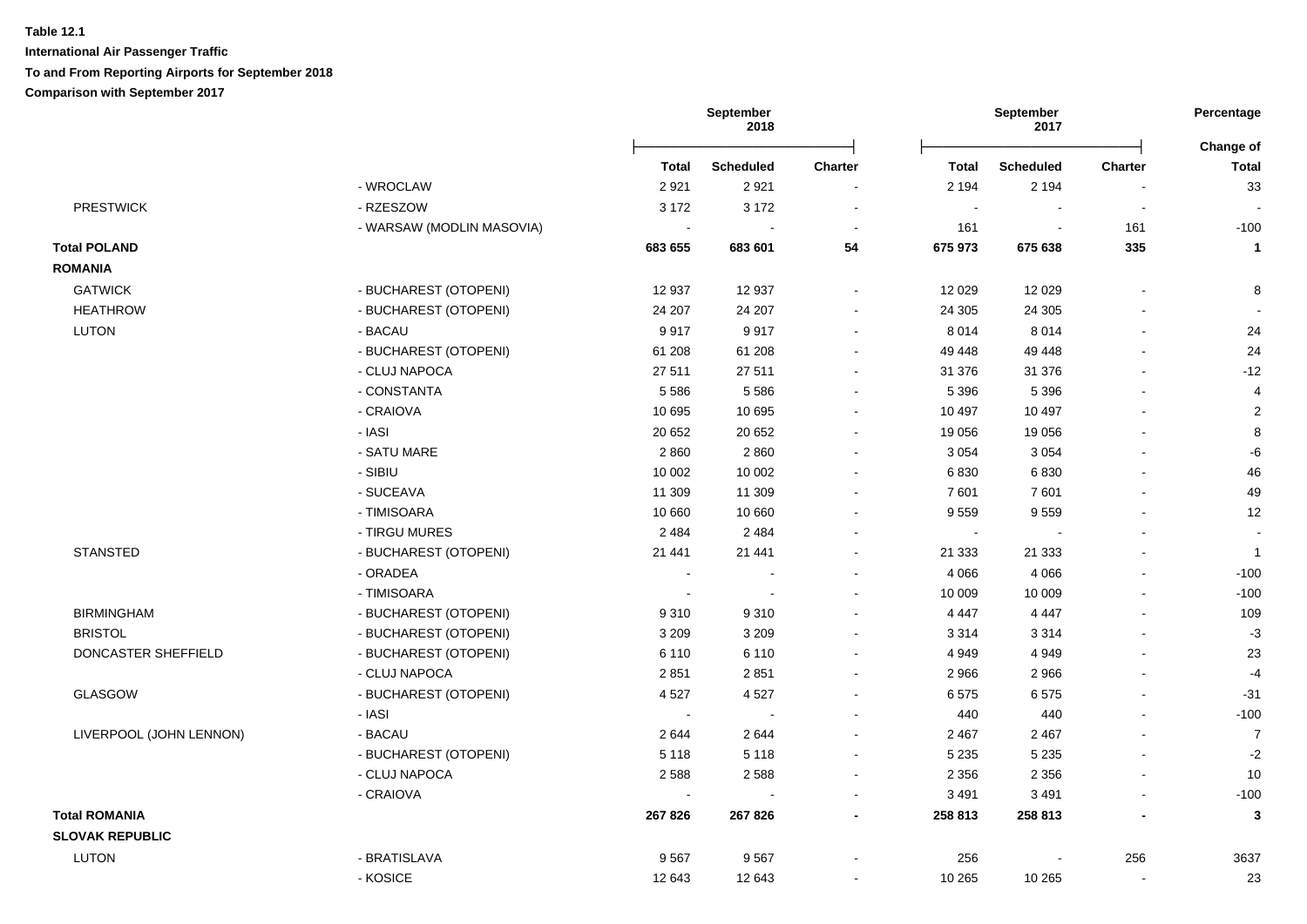|                          | September<br>2018        |                          |                          | September<br>2017        |                          | Percentage                |
|--------------------------|--------------------------|--------------------------|--------------------------|--------------------------|--------------------------|---------------------------|
| Total                    | <b>Scheduled</b>         | <b>Charter</b>           | <b>Total</b>             | <b>Scheduled</b>         | <b>Charter</b>           | Change of<br><b>Total</b> |
| 5 2 3 6                  | 5 2 3 6                  |                          | 4 3 8 4                  | 4 3 8 4                  |                          | 19                        |
| 17801                    | 17801                    | $\blacksquare$           | 18 427                   | 18 0 23                  | 404                      | $-3$                      |
| 4 4 9 7                  | 4 4 9 7                  |                          | 4598                     | 4598                     | $\overline{a}$           | $-2$                      |
|                          |                          |                          | 4 4 7 7                  | 4 4 7 7                  | $\mathbf{r}$             | $-100$                    |
| 3 2 1 4                  | 3 2 1 4                  |                          | 2895                     | 2895                     |                          | 11                        |
| 2733                     | 2733                     |                          | 2 5 4 7                  | 2547                     |                          | $\overline{7}$            |
| 4573                     | 4573                     |                          | 4536                     | 4536                     |                          | $\mathbf{1}$              |
| 60 264                   | 60 264                   |                          | 52 385                   | 51 725                   | 660                      | 15                        |
| 1780991                  | 1725 040                 | 55 951                   | 1737672                  | 1684021                  | 53 651                   | $\mathbf{2}$              |
|                          |                          |                          |                          |                          |                          |                           |
|                          |                          |                          |                          |                          |                          |                           |
| 9583                     | 8517                     | 1 0 6 6                  | 10 176                   | 7995                     | 2 1 8 1                  | -6                        |
| 4 8 0 5                  | 4 8 0 5                  |                          | $\overline{\phantom{a}}$ |                          |                          |                           |
| $\overline{\phantom{a}}$ |                          | $\overline{\phantom{a}}$ | 345                      | $\sim$                   | 345                      | $-100$                    |
| $\overline{\phantom{a}}$ | $\overline{\phantom{a}}$ | $\overline{\phantom{a}}$ | $\mathbf 1$              | $\overline{\phantom{a}}$ | $\mathbf{1}$             | $-100$                    |
| 62                       | $\blacksquare$           | 62                       |                          |                          |                          |                           |
| 14 450                   | 13 3 22                  | 1 1 2 8                  | 10 522                   | 7995                     | 2 5 2 7                  | 37                        |
|                          |                          |                          |                          |                          |                          |                           |
| 3640                     | 3640                     |                          | 4 5 4 8                  | 4 5 4 8                  |                          | $-20$                     |
| 3640                     | 3640                     | $\blacksquare$           | 4 5 4 8                  | 4548                     | $\blacksquare$           | $-20$                     |
|                          |                          |                          |                          |                          |                          |                           |
| 2719                     | 2719                     |                          | 2 3 1 4                  | 2 3 1 4                  | $\blacksquare$           | 18                        |
| $\sim$                   |                          |                          | 141                      | $\overline{\phantom{a}}$ | 141                      | $-100$                    |
| 170                      | 170                      | $\overline{\phantom{a}}$ | 145                      | 145                      |                          | 17                        |
| 2889                     | 2889                     |                          | 2600                     | 2 4 5 9                  | 141                      | 11                        |
|                          |                          |                          |                          |                          |                          |                           |
| 1749                     | 1749                     |                          | 1 142                    | 1 1 4 2                  |                          | 53                        |
| 2 4 3 5                  | 2 4 3 5                  |                          | 1995                     | 1995                     |                          | 22                        |
| 4 1 8 4                  | 4 1 8 4                  |                          | 3 1 3 7                  | 3 1 3 7                  | $\overline{\phantom{a}}$ | 33                        |
|                          |                          |                          |                          |                          |                          |                           |
| 4685                     | 4685                     |                          | 4 3 8 7                  | 4 3 8 7                  |                          | $\overline{7}$            |
| 4685                     | 4685                     | $\blacksquare$           | 4 3 8 7                  | 4 3 8 7                  | $\blacksquare$           | $\overline{7}$            |
|                          |                          |                          |                          |                          |                          |                           |
| 10 387                   | 10 387                   |                          | 7 3 9 8                  | 7 3 9 8                  | $\blacksquare$           | 40                        |
|                          |                          |                          |                          |                          |                          |                           |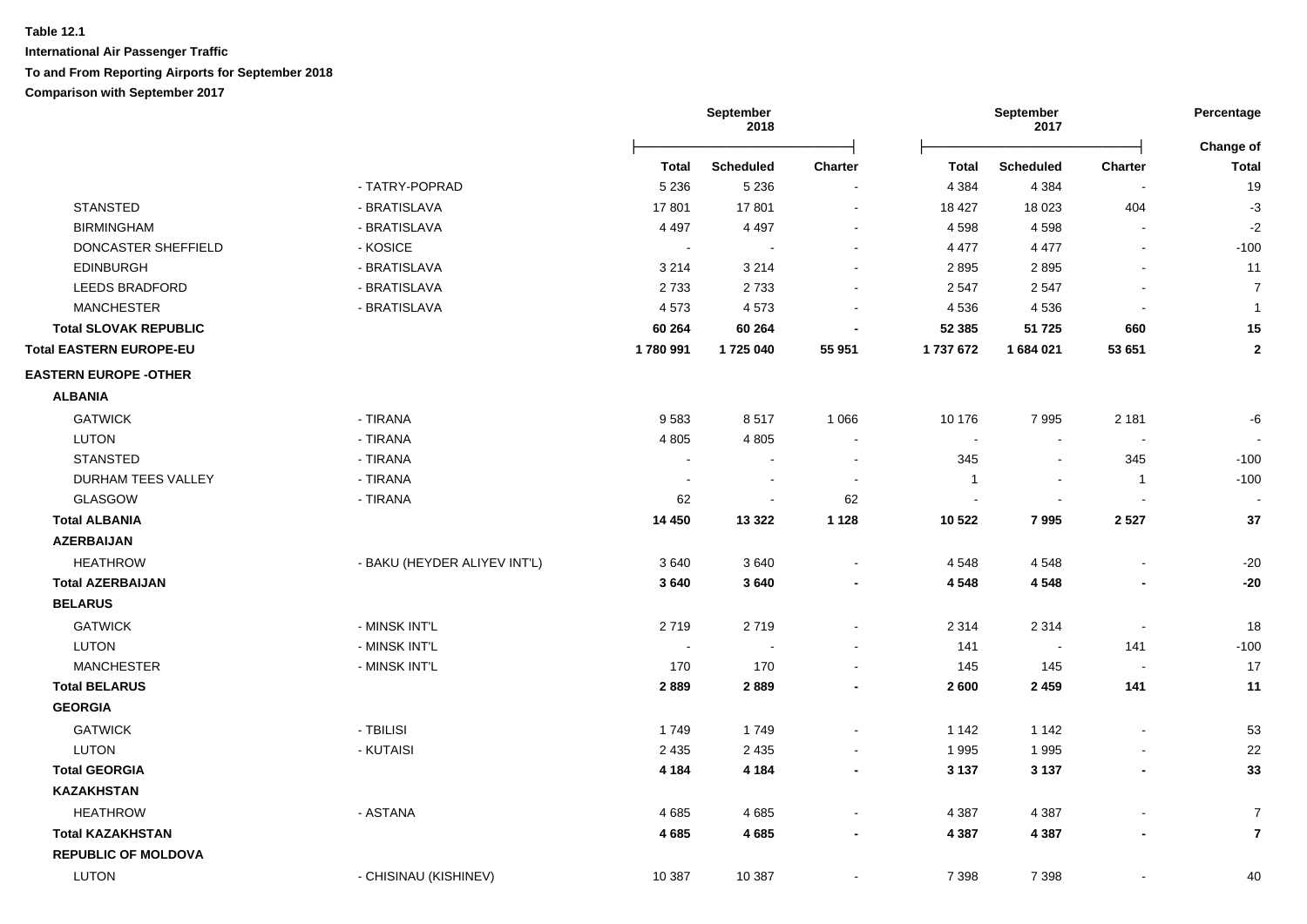|                                    |                         |                | September<br>2018 |                          |              | September<br>2017        |                          | Percentage                |
|------------------------------------|-------------------------|----------------|-------------------|--------------------------|--------------|--------------------------|--------------------------|---------------------------|
|                                    |                         | <b>Total</b>   | <b>Scheduled</b>  | <b>Charter</b>           | <b>Total</b> | <b>Scheduled</b>         | <b>Charter</b>           | Change of<br><b>Total</b> |
| <b>STANSTED</b>                    | - CHISINAU (KISHINEV)   | 6993           | 6993              | $\blacksquare$           | 5 2 0 7      | 5 2 0 7                  | $\blacksquare$           | 34                        |
| <b>CARDIFF WALES</b>               | - CHISINAU (KISHINEV)   | $\blacksquare$ |                   | $\overline{\phantom{a}}$ | 120          | $\sim$                   | 120                      | $-100$                    |
| <b>Total REPUBLIC OF MOLDOVA</b>   |                         | 17 380         | 17 380            | $\blacksquare$           | 12725        | 12 605                   | 120                      | 37                        |
| <b>RUSSIA</b>                      |                         |                |                   |                          |              |                          |                          |                           |
| <b>GATWICK</b>                     | - MOSCOW (SHEREMETYEVO) | $\blacksquare$ |                   | $\sim$                   | 7 1 4 8      | 7 1 4 8                  |                          | $-100$                    |
|                                    | - ST PETERSBURG         | 4968           | 4 9 6 8           | $\overline{\phantom{a}}$ | $\sim$       |                          |                          |                           |
| <b>HEATHROW</b>                    | - MOSCOW (DOMODEDOVO)   | 24 577         | 24 577            | $\sim$                   | 24 697       | 24 697                   |                          | $\sim$                    |
|                                    | - MOSCOW (SHEREMETYEVO) | 42 710         | 42710             | $\sim$                   | 38 248       | 38 248                   |                          | 12                        |
|                                    | - ST PETERSBURG         | 6879           | 6879              | $\sim$                   | 8 4 0 8      | 8 4 0 8                  | $\sim$                   | $-18$                     |
| <b>LUTON</b>                       | - ADLER / SOCHI         | 400            |                   | 400                      | $\sim$       |                          | $\overline{\phantom{a}}$ | $\overline{\phantom{a}}$  |
| LIVERPOOL (JOHN LENNON)            | - MOSCOW (SHEREMETYEVO) |                | $\sim$            | $\sim$                   | 273          | $\overline{\phantom{a}}$ | 273                      | $-100$                    |
| <b>MANCHESTER</b>                  | - MOSCOW (SHEREMETYEVO) |                |                   | $\sim$                   | 243          | $\overline{\phantom{a}}$ | 243                      | $-100$                    |
| <b>Total RUSSIA</b>                |                         | 79 534         | 79 134            | 400                      | 79 017       | 78 501                   | 516                      | $\mathbf{1}$              |
| <b>TURKMENISTAN</b>                |                         |                |                   |                          |              |                          |                          |                           |
| <b>HEATHROW</b>                    | - ASHKHABAD             | 1 2 3 6        | 1 2 3 6           | $\sim$                   | 877          | 877                      | $\sim$                   | 41                        |
| <b>BIRMINGHAM</b>                  | - ASHKHABAD             | 3 3 6 2        | 3 3 6 2           | $\overline{\phantom{a}}$ | 3 3 4 4      | 3 3 4 4                  |                          | $\overline{1}$            |
| <b>Total TURKMENISTAN</b>          |                         | 4598           | 4598              | $\blacksquare$           | 4 2 2 1      | 4 2 2 1                  | $\blacksquare$           | 9                         |
| <b>UKRAINE</b>                     |                         |                |                   |                          |              |                          |                          |                           |
| <b>GATWICK</b>                     | - KIEV (BORISPOL)       | 18781          | 18781             | $\sim$                   | 15 170       | 15 170                   |                          | 24                        |
| <b>HEATHROW</b>                    | - KIEV (BORISPOL)       | 7459           | 7459              | $\sim$                   | 7 100        | 7 100                    |                          | $\overline{5}$            |
| LUTON                              | - KIEV (ZHULYANY)       | 5 4 0 0        | 5 4 0 0           | $\sim$                   | 5 4 5 7      | 5 4 5 7                  | $\overline{\phantom{a}}$ | $-1$                      |
|                                    | - LVOV                  | 4 2 8 7        | 4 2 8 7           | $\sim$                   | $\sim$       |                          | $\sim$                   | $\overline{\phantom{a}}$  |
| <b>MANCHESTER</b>                  | - KIEV (BORISPOL)       |                |                   |                          | 210          | $\sim$                   | 210                      | $-100$                    |
| <b>Total UKRAINE</b>               |                         | 35 927         | 35 927            |                          | 27 937       | 27 7 27                  | 210                      | 29                        |
| <b>UZBEKISTAN</b>                  |                         |                |                   |                          |              |                          |                          |                           |
| <b>HEATHROW</b>                    | - TASHKENT              | 2 5 5 0        | 2 5 5 0           |                          | 3 0 3 9      | 3 0 3 9                  |                          | $-16$                     |
| <b>Total UZBEKISTAN</b>            |                         | 2 5 5 0        | 2 5 5 0           | $\overline{\phantom{a}}$ | 3 0 3 9      | 3 0 3 9                  |                          | $-16$                     |
| <b>Total EASTERN EUROPE -OTHER</b> |                         | 169837         | 168 309           | 1 5 2 8                  | 152 133      | 148 619                  | 3514                     | 12                        |
| <b>NEAR EAST</b>                   |                         |                |                   |                          |              |                          |                          |                           |
| <b>ISRAEL</b>                      |                         |                |                   |                          |              |                          |                          |                           |
| <b>GATWICK</b>                     | - TEL AVIV              | 1751           | 1751              |                          | 1692         | 1692                     |                          | 3                         |
| <b>HEATHROW</b>                    | - TEL AVIV              | 46 761         | 46 761            |                          | 49 0 34      | 49 0 34                  |                          | $-5$                      |
| LUTON                              | - TEL AVIV              | 38 780         | 38780             |                          | 35 532       | 35 532                   |                          | 9                         |
| <b>STANSTED</b>                    | - TEL AVIV              | 3511           | 3511              |                          | 3 0 3 5      | 3 0 3 5                  |                          | 16                        |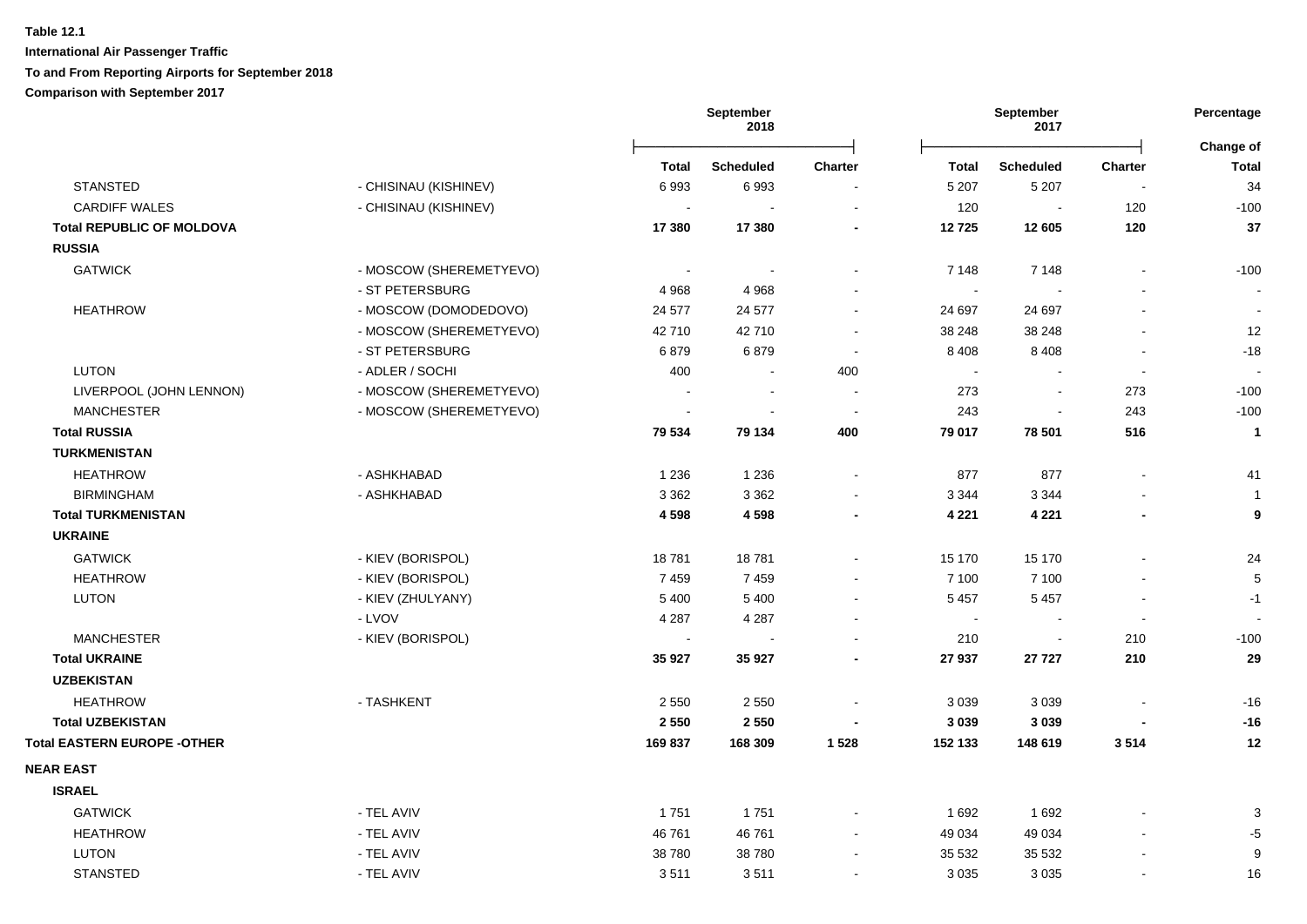# **Table 12.1 International Air Passenger Traffic**

# **To and From Reporting Airports for September 2018**

**Comparison with September 2017**

|                                         | September<br>September<br>2018<br>2017 |                          | Percentage     |                             |                          |                          |                           |
|-----------------------------------------|----------------------------------------|--------------------------|----------------|-----------------------------|--------------------------|--------------------------|---------------------------|
|                                         | <b>Total</b>                           | <b>Scheduled</b>         | <b>Charter</b> | <b>Total</b>                | <b>Scheduled</b>         | Charter                  | Change of<br><b>Total</b> |
| BELFAST INTERNATIONAL<br>- TEL AVIV     | 44                                     | $\sim$                   | 44             | $\mathcal{L}_{\mathcal{A}}$ | $\sim$                   |                          |                           |
| <b>MANCHESTER</b><br>- TEL AVIV         | 2736                                   | 2736                     | $\sim$         | 6689                        | 6689                     | $\sim$                   | $-59$                     |
| <b>Total ISRAEL</b>                     | 93 583                                 | 93 539                   | 44             | 95 982                      | 95 982                   | $\blacksquare$           | $-2$                      |
| <b>JORDAN</b>                           |                                        |                          |                |                             |                          |                          |                           |
| <b>GATWICK</b><br>- AQABA               | 310                                    | $\overline{\phantom{a}}$ | 310            | $\blacksquare$              |                          |                          |                           |
| <b>HEATHROW</b><br>- AMMAN              | 19 4 60                                | 19 460                   | $\sim$         | 18 902                      | 18 902                   | $\blacksquare$           | $\ensuremath{\mathsf{3}}$ |
| <b>STANSTED</b><br>- AQABA              | 218                                    | $\sim$                   | 218            | $\sim$                      |                          |                          |                           |
| <b>MANCHESTER</b><br>- AQABA            | 466                                    | $\sim$                   | 466            | $\sim$                      |                          |                          |                           |
| <b>Total JORDAN</b>                     | 20 454                                 | 19 460                   | 994            | 18 902                      | 18 902                   | $\blacksquare$           | 8                         |
| <b>LEBANON</b>                          |                                        |                          |                |                             |                          |                          |                           |
| <b>HEATHROW</b><br>- BEIRUT             | 25 347                                 | 25 347                   | $\blacksquare$ | 26 560                      | 26 560                   | $\sim$                   | $-5$                      |
| <b>BIRMINGHAM</b><br>- BEIRUT           | $\sim$                                 | $\sim$                   |                | 127                         | $\sim$                   | 127                      | $-100$                    |
| <b>Total LEBANON</b>                    | 25 347                                 | 25 347                   | $\blacksquare$ | 26 687                      | 26 560                   | 127                      | $-5\phantom{1}$           |
| <b>Total NEAR EAST</b>                  | 139 384                                | 138 346                  | 1 0 38         | 141 571                     | 141 444                  | 127                      | $-2$                      |
| <b>NORTH AFRICA</b>                     |                                        |                          |                |                             |                          |                          |                           |
| <b>ALGERIA</b>                          |                                        |                          |                |                             |                          |                          |                           |
| - ALGIERS<br><b>GATWICK</b>             | 5 5 5 8                                | 5 5 5 8                  |                | 5 1 5 5                     | 5 1 5 5                  | $\blacksquare$           | 8                         |
| - ALGIERS<br><b>HEATHROW</b>            | 7 0 4 5                                | 7 0 4 5                  |                | 7 3 7 9                     | 7 3 7 9                  |                          | $-5$                      |
| <b>Total ALGERIA</b>                    | 12 603                                 | 12 603                   | $\blacksquare$ | 12 534                      | 12 5 34                  |                          | $\mathbf{1}$              |
| <b>EGYPT</b>                            |                                        |                          |                |                             |                          |                          |                           |
| <b>GATWICK</b><br>- HURGHADA            | 15 577                                 | 15 577                   | ä,             | 14 898                      | 13 952                   | 946                      | 5                         |
| - MARSA ALAM                            | 1 3 4 8                                | 1 3 4 8                  |                | 1 4 4 5                     | 1 4 4 5                  | $\sim$                   | $-7$                      |
| - CAIRO<br><b>HEATHROW</b>              | 35 798                                 | 35 798                   | $\blacksquare$ | 34 552                      | 34 552                   | $\overline{\phantom{a}}$ | 4                         |
| - LUXOR                                 | 843                                    | 843                      | $\blacksquare$ | $\sim$                      | $\sim$                   | $\blacksquare$           |                           |
| <b>BIRMINGHAM</b><br>- HURGHADA         | 8 3 8 0                                | 8 3 8 0                  | $\blacksquare$ | 1721                        | 1721                     | $\blacksquare$           | 387                       |
| - MARSA ALAM                            | 1576                                   | 1576                     | $\blacksquare$ | $\sim$                      | $\overline{\phantom{a}}$ | $\blacksquare$           | $\blacksquare$            |
| <b>BRISTOL</b><br>- HURGHADA            | 2752                                   | 2752                     | $\blacksquare$ | $\blacksquare$              | $\sim$                   | $\blacksquare$           | $\overline{\phantom{a}}$  |
| <b>MANCHESTER</b><br>- HURGHADA         | 12 014                                 | 12 014                   | $\blacksquare$ | 8940                        | 8940                     | $\blacksquare$           | 34                        |
| <b>NEWCASTLE</b><br>- HURGHADA          | 1545                                   | 1545                     | $\blacksquare$ | 1 5 6 2                     | 1562                     | $\sim$                   | $-1$                      |
| <b>Total EGYPT</b>                      | 79833                                  | 79 833                   | $\blacksquare$ | 63 118                      | 62 172                   | 946                      | 26                        |
| <b>MOROCCO</b>                          |                                        |                          |                |                             |                          |                          |                           |
| <b>GATWICK</b><br>- AGADIR (AL MASSIRA) | 7 2 7 5                                | 7 2 7 5                  | $\blacksquare$ | 7757                        | 7757                     | $\blacksquare$           | -6                        |
| - CASABLANCA MOHAMED V                  | 6979                                   | 6979                     | $\blacksquare$ | 6 3 7 8                     | 6378                     |                          | $\boldsymbol{9}$          |
| - FEZ                                   | 1823                                   | 1823                     | $\blacksquare$ | 875                         | 875                      | $\blacksquare$           | 108                       |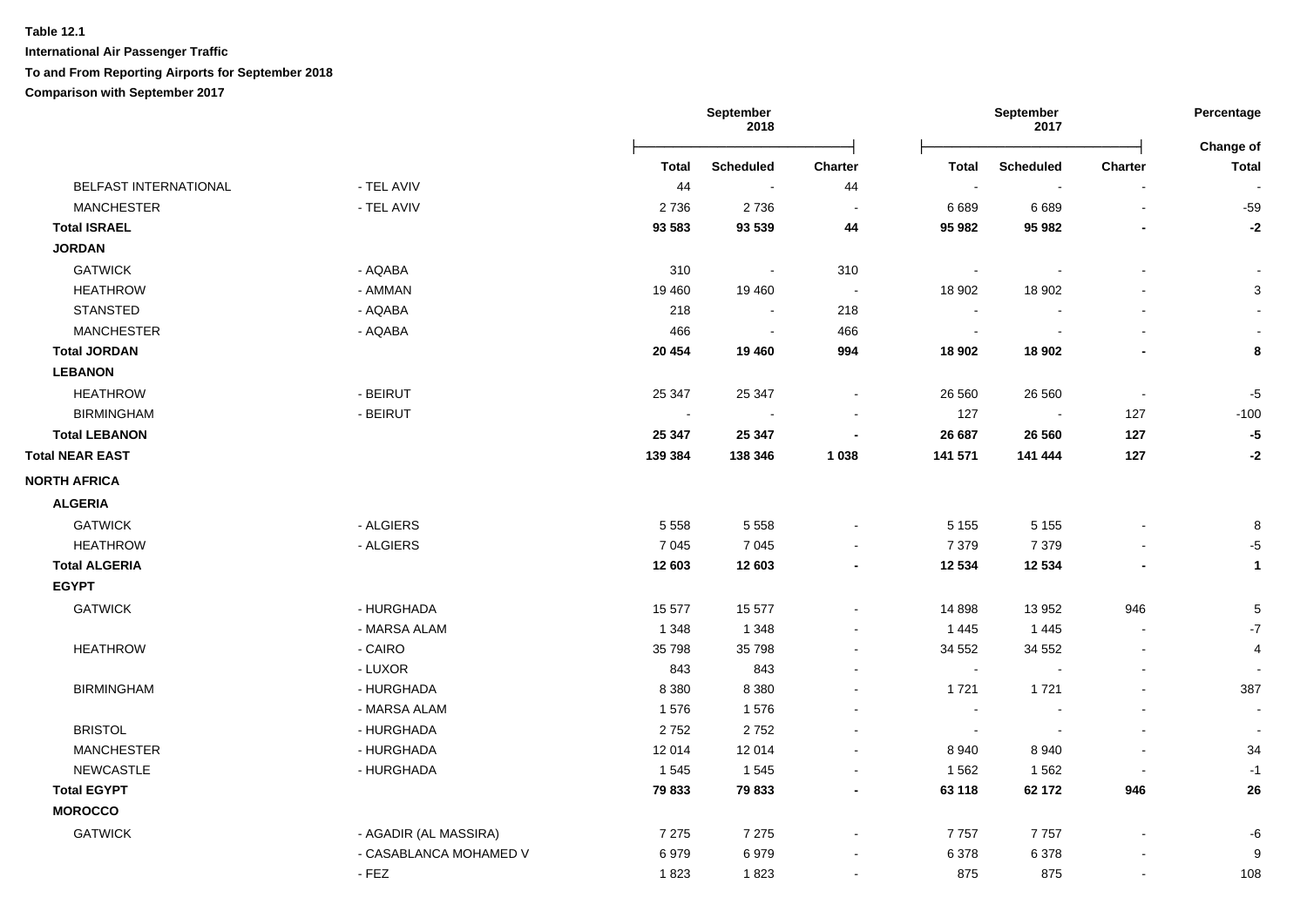|                           |                           |              | September<br>2018 |                          | September<br>2017 |                  | Percentage       |                           |  |
|---------------------------|---------------------------|--------------|-------------------|--------------------------|-------------------|------------------|------------------|---------------------------|--|
|                           |                           | <b>Total</b> | <b>Scheduled</b>  | Charter                  | <b>Total</b>      | <b>Scheduled</b> | Charter          | Change of<br><b>Total</b> |  |
|                           | - MARRAKESH               | 25 855       | 25 855            |                          | 24 204            | 24 20 2          | $\boldsymbol{2}$ | $\overline{7}$            |  |
|                           | - RABAT                   | $\sim$       | $\overline{a}$    |                          | 396               | 396              |                  | $-100$                    |  |
|                           | - TANGIERS (IBN BATUTA)   | 2412         | 2412              |                          | 2 4 0 5           | 2 4 0 5          |                  |                           |  |
| <b>HEATHROW</b>           | - CASABLANCA MOHAMED V    | 7 1 3 1      | 7 1 3 1           |                          | 7 5 5 0           | 7 5 5 0          |                  | -6                        |  |
|                           | - RABAT                   | 1 3 9 0      | 1 3 9 0           |                          | 1 3 3 1           | 1 3 3 1          |                  | $\overline{4}$            |  |
| <b>LUTON</b>              | - ESSAOUIRA               | 2752         | 2752              |                          | 2698              | 2698             |                  | $\overline{2}$            |  |
|                           | - MARRAKESH               | 6 0 7 4      | 6074              |                          | 6 0 4 7           | 6 0 4 7          |                  |                           |  |
| <b>STANSTED</b>           | - AGADIR (AL MASSIRA)     | 3 1 9 7      | 3 1 9 7           | $\sim$                   | 3 2 4 8           | 3 2 4 8          |                  | $-2$                      |  |
|                           | $-FEZ$                    | 3 1 1 4      | 3 1 1 4           | $\blacksquare$           | 2766              | 2766             |                  | 13                        |  |
|                           | - MARRAKESH               | 10888        | 10775             | 113                      | 10719             | 10719            |                  | $\sqrt{2}$                |  |
|                           | - RABAT                   | 4 4 3 9      | 4 4 3 9           |                          | 4 4 4 9           | 4 4 4 9          |                  |                           |  |
| <b>BIRMINGHAM</b>         | - MARRAKESH               | 1969         | 1969              | $\blacksquare$           | 1869              | 1869             |                  | 5                         |  |
| <b>BRISTOL</b>            | - MARRAKESH               | $\sim$       | $\sim$            | $\blacksquare$           | 1 2 1 4           | 1 2 1 4          |                  | $-100$                    |  |
| LIVERPOOL (JOHN LENNON)   | - MARRAKESH               | 2797         | 2797              | $\blacksquare$           | 3 1 2 3           | 3 1 2 3          |                  | $-10$                     |  |
| <b>MANCHESTER</b>         | - AGADIR (AL MASSIRA)     | 7801         | 7801              | $\blacksquare$           | 3 1 8 7           | 3 1 8 7          | $\sim$           | 145                       |  |
|                           | - CASABLANCA MOHAMED V    | 2 0 0 5      | 2 0 0 5           | $\sim$                   | 2928              | 2928             | $\sim$           | $-32$                     |  |
|                           | - MARRAKESH               | 6 2 9 4      | 6 2 9 4           | $\sim$                   | 6 2 2 5           | 6 2 2 5          |                  | $\overline{1}$            |  |
| <b>Total MOROCCO</b>      |                           | 104 195      | 104 082           | 113                      | 99 369            | 99 367           | $\mathbf{2}$     | 5                         |  |
| <b>TUNISIA</b>            |                           |              |                   |                          |                   |                  |                  |                           |  |
| <b>GATWICK</b>            | - ENFIDHA - HAMMAMET INTL | 8 0 21       | 6910              | 1 1 1 1                  |                   |                  |                  |                           |  |
|                           | - MONASTIR                | 635          | 635               |                          | $\blacksquare$    |                  |                  | $\overline{\phantom{a}}$  |  |
|                           | - TUNIS                   | 3 3 0 6      | 2933              | 373                      | 2 9 2 0           | 2920             |                  | 13                        |  |
| <b>HEATHROW</b>           | - TUNIS                   | 4 1 4 5      | 4 1 4 5           |                          | 3 9 9 3           | 3993             |                  | $\overline{4}$            |  |
| <b>STANSTED</b>           | - ENFIDHA - HAMMAMET INTL | 1 3 9 1      | 1 3 9 1           | $\overline{\phantom{a}}$ |                   |                  |                  |                           |  |
| <b>BIRMINGHAM</b>         | - ENFIDHA - HAMMAMET INTL | 2 3 8 5      | 1 2 8 9           | 1 0 9 6                  |                   |                  |                  |                           |  |
|                           | - MONASTIR                | 430          | 430               |                          |                   |                  |                  |                           |  |
|                           | - TUNIS                   | 371          | $\sim$            | 371                      |                   |                  |                  |                           |  |
| GLASGOW                   | - ENFIDHA - HAMMAMET INTL | 1 2 6 7      | 1 2 6 7           |                          |                   |                  |                  |                           |  |
|                           | - MONASTIR                | 449          | 449               | $\overline{\phantom{a}}$ |                   |                  |                  |                           |  |
| <b>MANCHESTER</b>         | - ENFIDHA - HAMMAMET INTL | 6 0 34       | 4919              | 1 1 1 5                  |                   |                  |                  |                           |  |
|                           | - MONASTIR                | 797          | 426               | 371                      |                   |                  |                  | $\overline{\phantom{a}}$  |  |
| <b>NEWCASTLE</b>          | - ENFIDHA - HAMMAMET INTL | 1 6 3 8      | 1638              |                          |                   |                  |                  |                           |  |
| <b>Total TUNISIA</b>      |                           | 30 869       | 26 432            | 4 4 3 7                  | 6913              | 6913             |                  | 347                       |  |
| <b>Total NORTH AFRICA</b> |                           | 227 500      | 222 950           | 4 5 5 0                  | 181 934           | 180 986          | 948              | 25                        |  |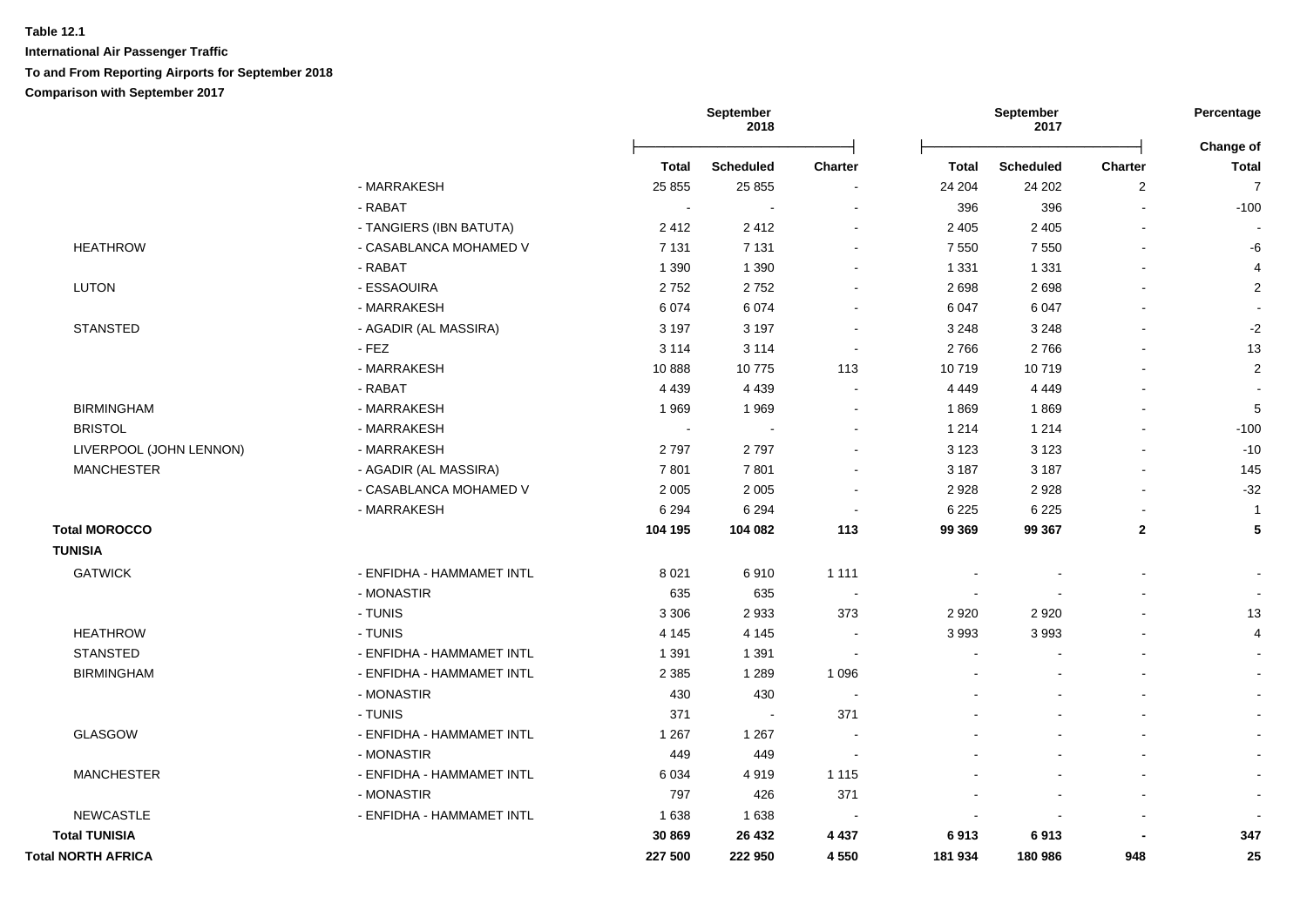**International Air Passenger Traffic**

**To and From Reporting Airports for September 2018**

**Comparison with September 2017**

|                                                  |               |                 | <b>September</b><br>2018 |                |                  | September<br>2017        |                              |                           |
|--------------------------------------------------|---------------|-----------------|--------------------------|----------------|------------------|--------------------------|------------------------------|---------------------------|
|                                                  |               | <b>Total</b>    | <b>Scheduled</b>         | Charter        | <b>Total</b>     | <b>Scheduled</b>         | Charter                      | Change of<br><b>Total</b> |
| <b>EAST AFRICA</b>                               |               |                 |                          |                |                  |                          |                              |                           |
| <b>ETHIOPIA</b>                                  |               |                 |                          |                |                  |                          |                              |                           |
| <b>HEATHROW</b>                                  | - ADDIS ABABA | 23 654          | 23 654                   |                | 16 49 6          | 16 49 6                  | $\qquad \qquad \blacksquare$ | 43                        |
| <b>Total ETHIOPIA</b>                            |               | 23 654          | 23 654                   | $\blacksquare$ | 16 496           | 16 496                   | $\overline{\phantom{a}}$     | 43                        |
| <b>KENYA</b>                                     |               |                 |                          |                |                  |                          |                              |                           |
|                                                  | - NAIROBI     | 31 251          | 31 251                   | $\sim$         | 29 991           | 29 991                   | $\blacksquare$               | $\overline{4}$            |
| <b>Total KENYA</b>                               |               | 31 251          | 31 251                   | $\blacksquare$ | 29 991           | 29 991                   | $\overline{\phantom{a}}$     | 4                         |
| <b>RWANDA</b>                                    |               |                 |                          |                |                  |                          |                              |                           |
| <b>GATWICK</b>                                   | - KIGALI      | 1 0 6 4         | 1 0 6 4                  |                | 1 3 4 0          | 1 3 4 0                  | $\qquad \qquad \blacksquare$ | $-21$                     |
| <b>Total RWANDA</b>                              |               | 1 0 6 4         | 1 0 6 4                  | $\blacksquare$ | 1 3 4 0          | 1 3 4 0                  | $\blacksquare$               | $-21$                     |
| <b>Total EAST AFRICA</b>                         |               | 55 969          | 55 969                   | $\sim$         | 47 827           | 47 827                   | $\overline{\phantom{0}}$     | 17                        |
| <b>WEST AFRICA</b>                               |               |                 |                          |                |                  |                          |                              |                           |
| <b>GAMBIA</b>                                    |               |                 |                          |                |                  |                          |                              |                           |
|                                                  | - BANJUL      | 1 1 6 3         | $\blacksquare$           | 1 1 6 3        | 1 1 2 2          | $\sim$                   | 1 1 2 2                      | 4                         |
| <b>Total GAMBIA</b>                              |               | 1 1 6 3         | $\overline{\phantom{a}}$ | 1 1 6 3        | 1 1 2 2          | $\blacksquare$           | 1 1 2 2                      | 4                         |
| <b>GHANA</b>                                     |               |                 |                          |                |                  |                          |                              |                           |
|                                                  | $-$ ACCRA     | 80              | $\sim$                   | 80             | 100              | $\overline{\phantom{a}}$ | 100                          | $-20$                     |
| <b>HEATHROW</b>                                  | - ACCRA       | 18 061          | 18 061                   | $\blacksquare$ | 18 537           | 18 537                   | $\overline{\phantom{a}}$     | $-3$                      |
| <b>Total GHANA</b>                               |               | 18 141          | 18 061                   | 80             | 18 637           | 18 537                   | 100                          | -3                        |
| <b>NIGERIA</b>                                   |               |                 |                          |                |                  |                          |                              |                           |
| <b>GATWICK</b>                                   | - LAGOS       | $\blacksquare$  | $\sim$                   | $\sim$         | 5 5 8 4          | 5 5 8 4                  | $\blacksquare$               | $-100$                    |
| <b>HEATHROW</b>                                  | - ABUJA       | 10 992          | 10 992                   |                | 10 467           | 10 467                   |                              | $\sqrt{5}$                |
|                                                  | - LAGOS       | 30 902          | 30 902                   |                | 31 259           | 31 259                   |                              | $-1$                      |
| <b>Total NIGERIA</b><br><b>Total WEST AFRICA</b> |               | 41894<br>61 198 | 41894<br>59 955          | 1 2 4 3        | 47 310<br>67 069 | 47 310<br>65 847         | 1 2 2 2                      | $-11$<br>-9               |
|                                                  |               |                 |                          |                |                  |                          |                              |                           |
| <b>CENTRAL AFRICA</b>                            |               |                 |                          |                |                  |                          |                              |                           |
| <b>ANGOLA</b>                                    |               |                 |                          |                |                  |                          |                              |                           |
|                                                  | - LUANDA      |                 |                          |                | 1 0 1 3          | 1 0 1 3                  | $\overline{a}$               | $-100$                    |
| <b>Total ANGOLA</b>                              |               |                 |                          |                | 1 0 1 3          | 1013                     | -                            | $-100$                    |
| <b>Total CENTRAL AFRICA</b>                      |               |                 |                          |                | 1 0 1 3          | 1013                     | $\blacksquare$               | $-100$                    |
| <b>SOUTHERN AFRICA</b>                           |               |                 |                          |                |                  |                          |                              |                           |
| <b>REPUBLIC OF SOUTH AFRICA</b>                  |               |                 |                          |                |                  |                          |                              |                           |
|                                                  | - CAPE TOWN   | 19896           | 19896                    | $\sim$         | 19 4 74          | 19 4 74                  | $\blacksquare$               | $\overline{\mathbf{c}}$   |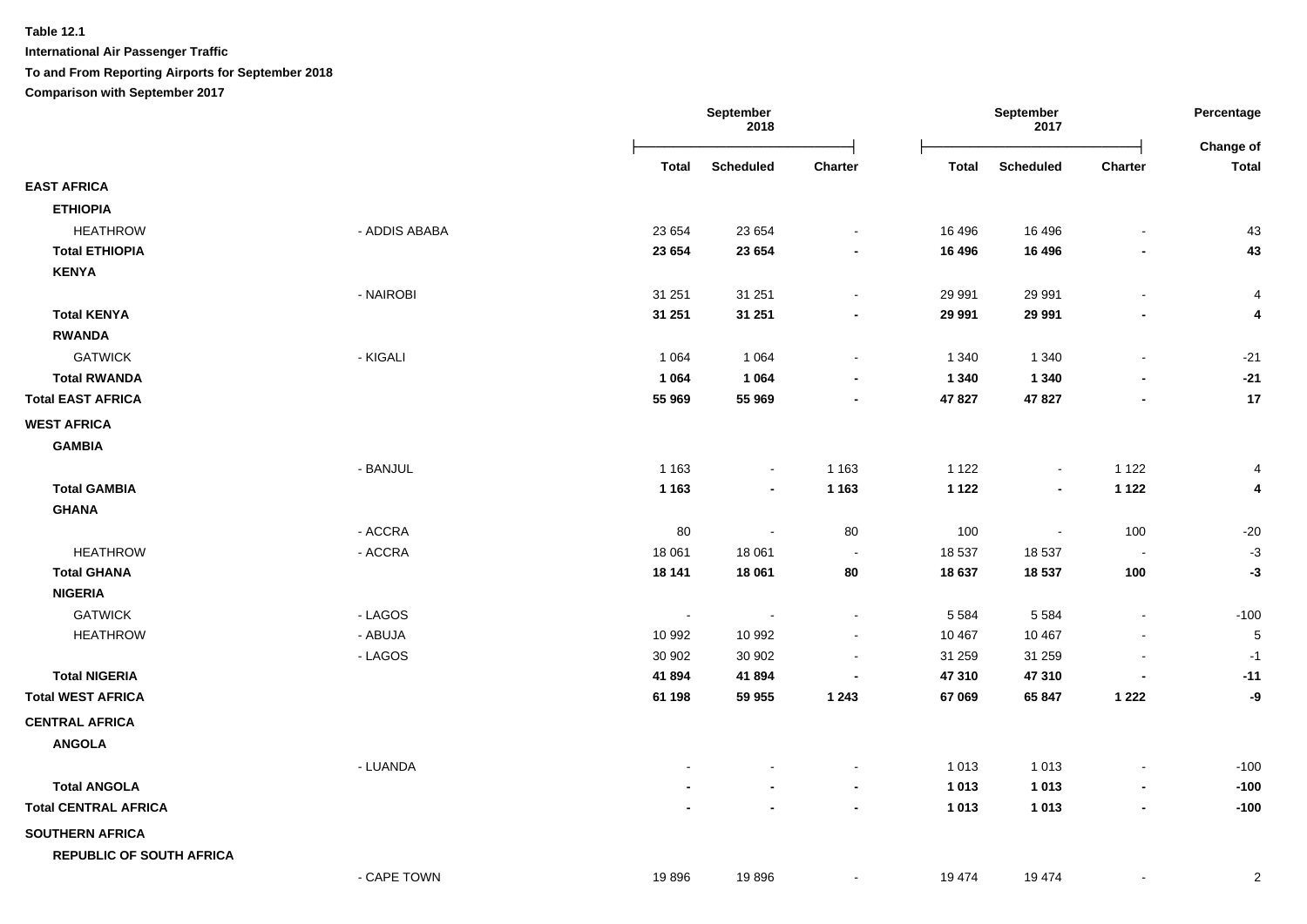**International Air Passenger Traffic**

### **To and From Reporting Airports for September 2018**

**Comparison with September 2017**

|                                       |                        |          | September<br>2018 |                |                | September<br>2017 |                          | Percentage                |
|---------------------------------------|------------------------|----------|-------------------|----------------|----------------|-------------------|--------------------------|---------------------------|
|                                       |                        | Total    | <b>Scheduled</b>  | Charter        | <b>Total</b>   | <b>Scheduled</b>  | Charter                  | Change of<br><b>Total</b> |
|                                       | - JOHANNESBURG         | 72 307   | 72 307            |                | 80 171         | 80 171            |                          | $-10$                     |
| <b>Total REPUBLIC OF SOUTH AFRICA</b> |                        | 92 203   | 92 203            | $\blacksquare$ | 99 645         | 99 645            |                          | $-7$                      |
| <b>Total SOUTHERN AFRICA</b>          |                        | 92 203   | 92 203            |                | 99 645         | 99 645            |                          | $-7$                      |
| <b>MIDDLE EAST</b>                    |                        |          |                   |                |                |                   |                          |                           |
| <b>BAHRAIN</b>                        |                        |          |                   |                |                |                   |                          |                           |
|                                       | - BAHRAIN              | 34 133   | 34 133            |                | 30 271         | 30 271            |                          | 13                        |
| <b>Total BAHRAIN</b>                  |                        | 34 133   | 34 133            |                | 30 271         | 30 271            |                          | 13                        |
| <b>IRAN</b>                           |                        |          |                   |                |                |                   |                          |                           |
|                                       | - TEHRAN IMAM KHOMEINI | 11 4 25  | 11 4 25           |                | 15 975         | 15 975            |                          | $-28$                     |
| <b>Total IRAN</b>                     |                        | 11 4 25  | 11 4 25           |                | 15 975         | 15 975            |                          | $-28$                     |
| <b>IRAQ</b>                           |                        |          |                   |                |                |                   |                          |                           |
| <b>GATWICK</b>                        | - BAGHDAD (GECA)       | 477      | 477               |                | 491            | 491               |                          | $-3$                      |
|                                       | - SULAYMANIYAH INT     | 926      | 926               |                | 654            | 654               |                          | 42                        |
| <b>MANCHESTER</b>                     | - BAGHDAD (GECA)       | 1 1 6 7  | 1 1 6 7           |                | 782            | 782               |                          | 49                        |
| <b>Total IRAQ</b>                     |                        | 2570     | 2570              |                | 1927           | 1927              |                          | 33                        |
| <b>KUWAIT</b>                         |                        |          |                   |                |                |                   |                          |                           |
| <b>HEATHROW</b>                       | - KUWAIT               | 34 141   | 34 141            |                | 37 540         | 37 540            |                          | -9                        |
| <b>Total KUWAIT</b>                   |                        | 34 141   | 34 141            |                | 37 540         | 37 540            | ٠                        | -9                        |
| <b>OMAN</b>                           |                        |          |                   |                |                |                   |                          |                           |
|                                       | - MUSCAT               | 31 27 2  | 31 27 2           |                | 27 084         | 27 084            |                          | 15                        |
| <b>MANCHESTER</b>                     | - MUSCAT               | 11 759   | 11759             |                | 8 9 5 8        | 8958              |                          | 31                        |
| <b>Total OMAN</b>                     |                        | 43 031   | 43 031            | $\blacksquare$ | 36 042         | 36 042            | $\blacksquare$           | 19                        |
| QATAR                                 |                        |          |                   |                |                |                   |                          |                           |
| <b>GATWICK</b>                        | - DOHA HAMAD           | 27 40 6  | 27 388            | 18             | $\blacksquare$ |                   |                          |                           |
| <b>HEATHROW</b>                       | - DOHA HAMAD           | 92 914   | 92 914            | $\blacksquare$ | 114 012        | 114 012           |                          | $-19$                     |
| <b>BIRMINGHAM</b>                     | - DOHA HAMAD           | 10 683   | 10 683            | $\blacksquare$ | 11 556         | 11 556            | L.                       | -8                        |
| <b>CARDIFF WALES</b>                  | - DOHA HAMAD           | 8897     | 8897              | $\blacksquare$ | $\sim$         |                   | L,                       |                           |
| <b>EDINBURGH</b>                      | - DOHA HAMAD           | 12 4 9 5 | 12 4 9 5          | $\blacksquare$ | 11 553         | 11 553            |                          | 8                         |
| <b>MANCHESTER</b>                     | - DOHA HAMAD           | 27 35 6  | 27 35 6           | $\blacksquare$ | 28 4 96        | 28 4 96           | $\blacksquare$           | $-4$                      |
| <b>Total QATAR</b>                    |                        | 179 751  | 179 733           | 18             | 165 617        | 165 617           | $\overline{\phantom{a}}$ | 9                         |
| <b>SAUDI ARABIA</b>                   |                        |          |                   |                |                |                   |                          |                           |
| <b>HEATHROW</b>                       | - JEDDAH               | 19536    | 19536             |                | 24 815         | 24 8 15           |                          | $-21$                     |
|                                       | - MEDINA               | 2 1 1 9  | 2 1 1 9           |                | 2 3 0 2        | 2 3 0 2           |                          | -8                        |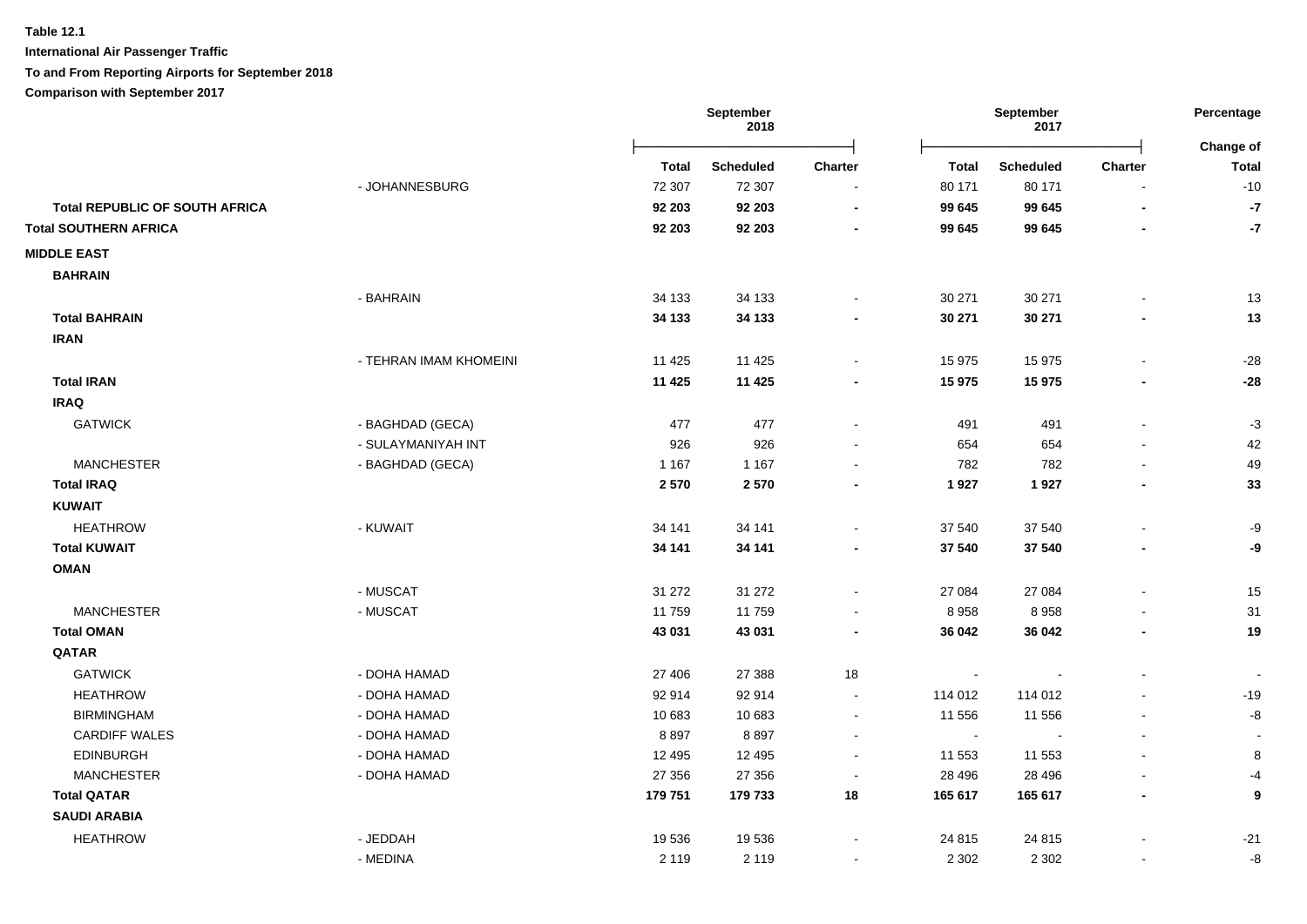|                                   |                            |           | September<br>2018 |                |              | September<br>2017 |         | Percentage                |
|-----------------------------------|----------------------------|-----------|-------------------|----------------|--------------|-------------------|---------|---------------------------|
|                                   |                            | Total     | <b>Scheduled</b>  | <b>Charter</b> | <b>Total</b> | <b>Scheduled</b>  | Charter | Change of<br><b>Total</b> |
|                                   | - RIYADH                   | 26 060    | 26 060            |                | 24 45 6      | 24 45 6           |         | $\overline{7}$            |
| <b>MANCHESTER</b>                 | - JEDDAH                   | 7 1 7 6   | 7 1 7 6           |                | 8 2 0 8      | 8 2 0 8           |         | $-13$                     |
|                                   | - MEDINA                   |           |                   |                | 187          | 187               |         | $-100$                    |
|                                   | - RIYADH                   |           |                   |                | 1645         | 1645              |         | $-100$                    |
| <b>Total SAUDI ARABIA</b>         |                            | 54 891    | 54 891            |                | 61 613       | 61 613            |         | $-11$                     |
| <b>UNITED ARAB EMIRATES</b>       |                            |           |                   |                |              |                   |         |                           |
| <b>GATWICK</b>                    | - DUBAI                    | 90 546    | 90 546            |                | 86 30 5      | 86 30 5           |         | 5                         |
| <b>HEATHROW</b>                   | - ABU DHABI INTERNATIONAL  | 80 203    | 79 975            | 228            | 84 456       | 84 456            |         | -5                        |
|                                   | - DUBAI                    | 215 415   | 215 415           | $\sim$         | 245 781      | 245 781           |         | $-12$                     |
| <b>STANSTED</b>                   | - DUBAI                    | 19 311    | 19 311            |                | $\sim$       |                   |         |                           |
| <b>BIRMINGHAM</b>                 | - DUBAI                    | 60 651    | 60 651            |                | 55 489       | 55 489            |         | 9                         |
| <b>EDINBURGH</b>                  | - ABU DHABI INTERNATIONAL  | 9 3 9 1   | 9 3 9 1           |                | 9514         | 9514              |         | $-1$                      |
| GLASGOW                           | - DUBAI                    | 40 582    | 40 582            |                | 40 274       | 40 274            |         | $\mathbf{1}$              |
| <b>MANCHESTER</b>                 | - ABU DHABI INTERNATIONAL  | 34 510    | 34 510            |                | 36 589       | 36 589            |         | -6                        |
|                                   | - DUBAI                    | 85 4 82   | 85 4 82           |                | 84 634       | 84 634            |         | $\mathbf{1}$              |
| <b>NEWCASTLE</b>                  | - DUBAI                    | 21 300    | 21 300            |                | 21 227       | 21 2 27           |         |                           |
| <b>Total UNITED ARAB EMIRATES</b> |                            | 657 391   | 657 163           | 228            | 664 269      | 664 269           |         | $-1$                      |
| <b>Total MIDDLE EAST</b>          |                            | 1 017 333 | 1 017 087         | 246            | 1 013 254    | 1 013 254         |         |                           |
| <b>INDIAN SUB-CONTINENT</b>       |                            |           |                   |                |              |                   |         |                           |
| <b>BANGLADESH</b>                 |                            |           |                   |                |              |                   |         |                           |
| <b>HEATHROW</b>                   | - DHAKHA                   | 7626      | 7626              |                | 6 3 8 0      | 6 3 8 0           |         | 20                        |
|                                   | - SYLHET                   | 2 5 2 9   | 2529              |                | 1939         | 1939              |         | 30                        |
| <b>Total BANGLADESH</b>           |                            | 10 155    | 10 155            |                | 8 3 1 9      | 8 3 1 9           |         | 22                        |
| <b>INDIA</b>                      |                            |           |                   |                |              |                   |         |                           |
|                                   | - AHMEDABAD                | 5 2 5 5   | 5 2 5 5           |                | 5817         | 5817              |         | $-10$                     |
|                                   | - AMRITSAR                 | 332       | 332               |                | 318          | 318               |         | $\overline{4}$            |
|                                   | - BANGALORE (BENGALURU)    | 13 530    | 13 5 30           |                | 14 20 6      | 14 20 6           |         | $-5$                      |
|                                   | - CHENNAI                  | 11 323    | 11 323            |                | 10 290       | 10 290            |         | 10                        |
|                                   | - DELHI                    | 80 251    | 80 251            |                | 84 393       | 84 393            |         | $-5$                      |
|                                   | - HYDERABAD (RAJIV GHANDI) | 11 626    | 11 626            |                | 11 240       | 11 240            |         | 3                         |
|                                   | - MUMBAI                   | 85 975    | 85 975            |                | 73 0 28      | 73 0 28           |         | 18                        |
| <b>BIRMINGHAM</b>                 | - AMRITSAR                 | 6657      | 6657              |                | 6 5 5 1      | 6551              |         | $\overline{2}$            |
|                                   | - DELHI                    | 6 0 0 1   | 6 0 0 1           |                | 7 2 3 7      | 7 2 3 7           |         | $-17$                     |
| <b>Total INDIA</b>                |                            | 220 950   | 220 950           |                | 213 080      | 213 080           |         | 4                         |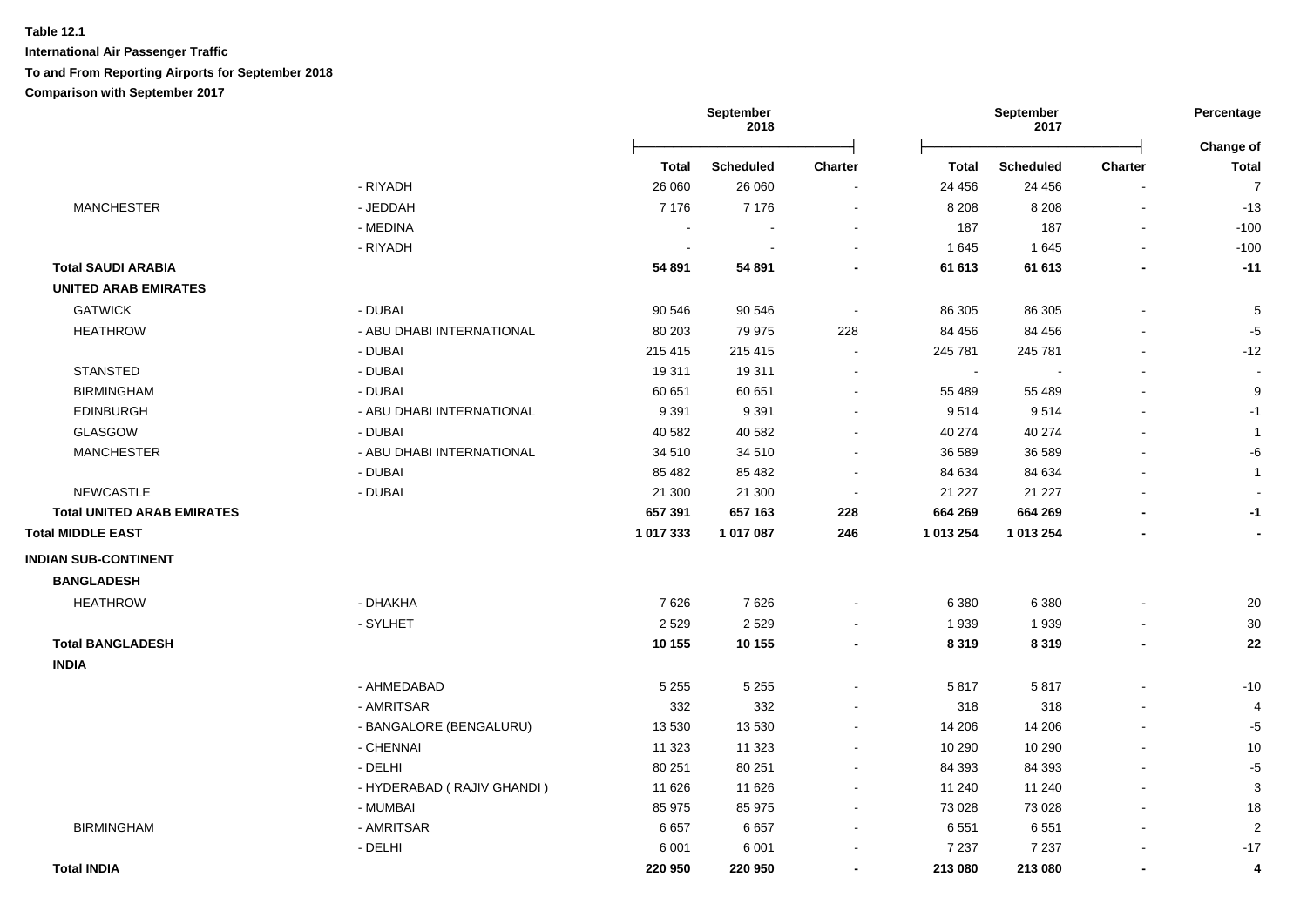|                                   |                                    | September<br>2018 |                  | September<br>2017 |                          |                          | Percentage<br>Change of |                |
|-----------------------------------|------------------------------------|-------------------|------------------|-------------------|--------------------------|--------------------------|-------------------------|----------------|
|                                   |                                    | Total             | <b>Scheduled</b> | Charter           | <b>Total</b>             | Scheduled                | Charter                 | <b>Total</b>   |
| <b>PAKISTAN</b>                   |                                    |                   |                  |                   |                          |                          |                         |                |
| <b>GATWICK</b>                    | - ISLAMABAD                        |                   |                  |                   | 114                      | $\bullet$                | 114                     | $-100$         |
| <b>HEATHROW</b>                   | - ISLAMABAD                        | 12 094            | 12 094           | $\sim$            | 13 3 22                  | 13 3 22                  | $\blacksquare$          | -9             |
|                                   | - KARACHI                          | 3788              | 3788             | $\sim$            | 3638                     | 3638                     | $\sim$                  | $\overline{4}$ |
|                                   | - LAHORE                           | 6987              | 6987             | $\sim$            | 8 5 0 7                  | 8 5 0 7                  | $\sim$                  | $-18$          |
| <b>BIRMINGHAM</b>                 | - ISLAMABAD                        | 6 2 3 7           | 6 2 3 7          |                   | 7 2 4 4                  | 7 2 4 4                  |                         | $-14$          |
| <b>MANCHESTER</b>                 | - ISLAMABAD                        | 13 4 46           | 13 4 46          |                   | 14 042                   | 14 042                   |                         | $-4$           |
|                                   | - KARACHI                          | $\sim$            |                  |                   | 339                      | 339                      |                         | $-100$         |
|                                   | - LAHORE                           | 4 1 9 4           | 4 1 9 4          |                   | 4 5 20                   | 4 5 20                   | $\sim$                  | $-7$           |
| <b>Total PAKISTAN</b>             |                                    | 46746             | 46746            |                   | 51 726                   | 51 612                   | 114                     | $-10$          |
| <b>SRI LANKA</b>                  |                                    |                   |                  |                   |                          |                          |                         |                |
| <b>HEATHROW</b>                   | - COLOMBO                          | 16 606            | 16 606           | $\sim$            | 16 760                   | 16760                    | $\sim$                  | $-1$           |
| <b>Total SRI LANKA</b>            |                                    | 16 606            | 16 606           |                   | 16760                    | 16760                    |                         | $-1$           |
| <b>Total INDIAN SUB-CONTINENT</b> |                                    | 294 457           | 294 457          |                   | 289 885                  | 289 771                  | 114                     | $\overline{2}$ |
| <b>FAR EAST</b>                   |                                    |                   |                  |                   |                          |                          |                         |                |
| <b>BRUNEI</b>                     |                                    |                   |                  |                   |                          |                          |                         |                |
|                                   | - BANDAR SERI BEGAWAN              | 8 1 9 6           | 8 1 9 6          |                   | 8628                     | 8628                     |                         | -5             |
| <b>Total BRUNEI</b>               |                                    | 8 1 9 6           | 8 1 9 6          |                   | 8628                     | 8 6 2 8                  |                         | -5             |
| <b>CHINA</b>                      |                                    |                   |                  |                   |                          |                          |                         |                |
| <b>GATWICK</b>                    | - CHENGDU                          | 5 2 7 7           | 5 2 7 7          |                   | $\sim$                   |                          |                         |                |
|                                   | - CHONGQING JIANGBEI INTERNATIONAL |                   |                  |                   | 2 2 9 6                  | 2 2 9 6                  |                         | $-100$         |
|                                   | - SHANGHAI (PU DONG)               | $\overline{a}$    |                  |                   | 198                      | 198                      |                         | $-100$         |
|                                   | - TIANJIN                          |                   |                  |                   | 1829                     | 1829                     |                         | $-100$         |
| <b>HEATHROW</b>                   | - BEIJING                          | 50 516            | 50 516           |                   | 44 738                   | 44738                    |                         | 13             |
|                                   | - CHANGSHA HUANGHUA INTERNATIONA   | 5 2 3 9           | 5 2 3 9          |                   | $\blacksquare$           |                          |                         | $\sim$         |
|                                   | - CHONGQING JIANGBEI INTERNATIONAL | 3725              | 3725             |                   | $\overline{\phantom{a}}$ |                          |                         | $\sim$         |
|                                   | - GUANGZHOU BAIYUN INTERNATIONAL   | 12 963            | 12 963           | $\sim$            | 25 0 25                  | 25 0 25                  |                         | -48            |
|                                   | - QINGDAO                          | 2768              | 2768             |                   | $\blacksquare$           |                          |                         | $\sim$         |
|                                   | - SANYA PHOENIX INTERNATIONAL      | 1732              | 1732             |                   |                          |                          |                         |                |
|                                   | - SHANGHAI (PU DONG)               | 44 992            | 44 992           |                   | 43 983                   | 43 983                   |                         | $\overline{2}$ |
|                                   | - TIANJIN                          | 976               | 976              |                   | $\overline{a}$           |                          |                         | $\blacksquare$ |
|                                   | - WUHAN TIANHE INTERNATIONAL       | 4 4 4 3           | 4 4 4 3          |                   | $\blacksquare$           | $\overline{\phantom{a}}$ |                         | $\blacksquare$ |
|                                   | - XIAN XIANYANG                    | 3858              | 3858             |                   | $\overline{\phantom{a}}$ | $\overline{\phantom{a}}$ |                         |                |
| <b>BIRMINGHAM</b>                 | - BEIJING                          |                   |                  |                   | 209                      | 209                      |                         | $-100$         |
| <b>EDINBURGH</b>                  | - BEIJING                          | 3686              | 3686             |                   | $\sim$                   |                          |                         | $\blacksquare$ |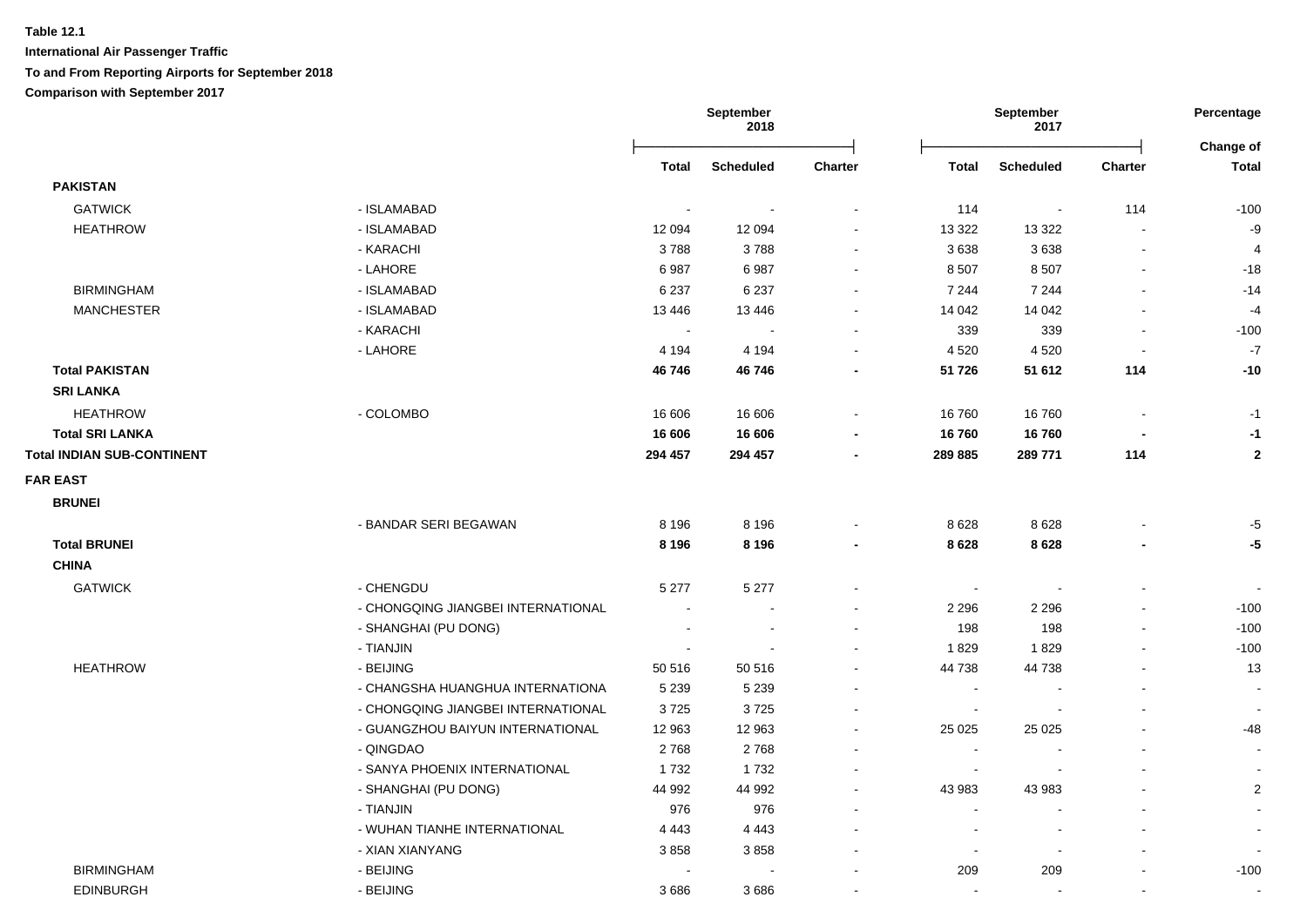|                                |                                  | September<br>2018 |                  | September<br>2017        |                |                  | Percentage<br>Change of  |                         |
|--------------------------------|----------------------------------|-------------------|------------------|--------------------------|----------------|------------------|--------------------------|-------------------------|
|                                |                                  | <b>Total</b>      | <b>Scheduled</b> | Charter                  | <b>Total</b>   | <b>Scheduled</b> | <b>Charter</b>           | <b>Total</b>            |
| <b>MANCHESTER</b>              | - BEIJING                        | 8 4 2 6           | 8 4 2 6          | $\overline{\phantom{a}}$ | 10 580         | 10 580           | $\overline{a}$           | $-20$                   |
| <b>Total CHINA</b>             |                                  | 148 601           | 148 601          |                          | 128 858        | 128 858          | ٠                        | 15                      |
| <b>HONG KONG</b>               |                                  |                   |                  |                          |                |                  |                          |                         |
| <b>GATWICK</b>                 | - HONG KONG (CHEK LAP KOK)       | 14 822            | 14 822           |                          | 14 218         | 14 218           | $\blacksquare$           | 4                       |
| <b>HEATHROW</b>                | - HONG KONG (CHEK LAP KOK)       | 130 696           | 130 696          |                          | 131 704        | 131 704          |                          | $-1$                    |
| <b>MANCHESTER</b>              | - HONG KONG (CHEK LAP KOK)       | 14 124            | 14 124           | $\overline{\phantom{a}}$ | 10 581         | 10 581           |                          | 33                      |
| <b>Total HONG KONG</b>         |                                  | 159 642           | 159 642          |                          | 156 503        | 156 503          |                          | $\boldsymbol{2}$        |
| <b>INDONESIA</b>               |                                  |                   |                  |                          |                |                  |                          |                         |
| <b>HEATHROW</b>                | - JAKARTA (SOEKARNO-HATTA INTNL) | 6 6 6 5           | 6665             |                          | 2843           | 2843             |                          | 134                     |
| <b>Total INDONESIA</b>         |                                  | 6 6 6 5           | 6 6 6 5          |                          | 2843           | 2843             |                          | 134                     |
| <b>JAPAN</b>                   |                                  |                   |                  |                          |                |                  |                          |                         |
|                                | - TOKYO (HANEDA)                 | 52 114            | 52 114           |                          | 41 403         | 41 403           | $\overline{a}$           | 26                      |
|                                | - TOKYO (NARITA)                 | 12 3 45           | 12 3 45          |                          | 11 963         | 11 963           |                          | 3                       |
| <b>Total JAPAN</b>             |                                  | 64 459            | 64 459           | $\blacksquare$           | 53 366         | 53 366           | $\overline{\phantom{a}}$ | 21                      |
| <b>MALAYSIA</b>                |                                  |                   |                  |                          |                |                  |                          |                         |
|                                | - KUALA LUMPUR (SEPANG)          | 43 885            | 43 885           |                          | 61 439         | 61 439           |                          | $-29$                   |
| <b>Total MALAYSIA</b>          |                                  | 43 885            | 43 885           |                          | 61 439         | 61 439           |                          | $-29$                   |
| <b>PHILIPPINES</b>             |                                  |                   |                  |                          |                |                  |                          |                         |
|                                | - MANILA                         | 10 681            | 10 681           |                          | 10 470         | 10 470           | $\blacksquare$           | $\overline{\mathbf{c}}$ |
| <b>Total PHILIPPINES</b>       |                                  | 10 681            | 10 681           |                          | 10 470         | 10 470           |                          | $\mathbf{2}$            |
| <b>REPUBLIC OF KOREA</b>       |                                  |                   |                  |                          |                |                  |                          |                         |
|                                | - SEOUL (INCHEON)                | 47 242            | 47 242           |                          | 45 672         | 45 672           |                          | 3                       |
| <b>Total REPUBLIC OF KOREA</b> |                                  | 47 242            | 47 242           |                          | 45 672         | 45 672           |                          | 3                       |
| <b>SINGAPORE</b>               |                                  |                   |                  |                          |                |                  |                          |                         |
| <b>GATWICK</b>                 | - SINGAPORE                      | 10 708            | 10708            |                          | 793            | 793              | $\blacksquare$           | 1250                    |
| <b>HEATHROW</b>                | - SINGAPORE                      | 133722            | 133722           |                          | 111 705        | 111 705          |                          | 20                      |
| <b>MANCHESTER</b>              | - SINGAPORE                      | 8706              | 8706             |                          | 8 1 1 6        | 8 1 1 6          | $\blacksquare$           | $\overline{7}$          |
| <b>Total SINGAPORE</b>         |                                  | 153 136           | 153 136          |                          | 120 614        | 120 614          | ٠                        | 27                      |
| <b>TAIWAN</b>                  |                                  |                   |                  |                          |                |                  |                          |                         |
| <b>GATWICK</b>                 | - TAIPEI                         | 11 093            | 11 093           |                          | $\blacksquare$ |                  |                          |                         |
| <b>HEATHROW</b>                | - TAIPEI                         | 3 1 8 8           | 3 1 8 8          |                          | 3 2 2 3        | 3 2 2 3          |                          | $-1$                    |
| <b>Total TAIWAN</b>            |                                  | 14 281            | 14 281           |                          | 3 2 2 3        | 3 2 2 3          | $\blacksquare$           | 343                     |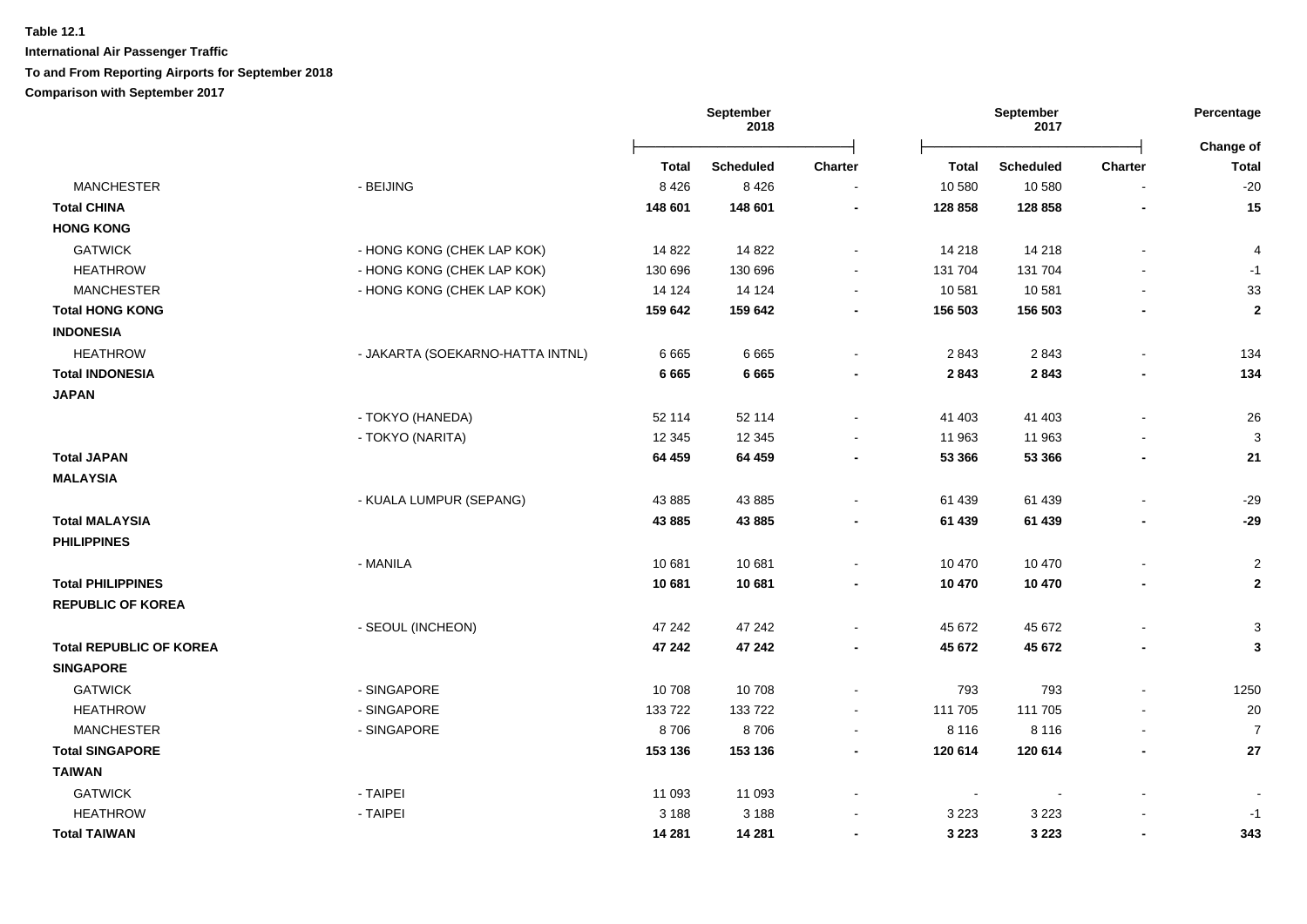**International Air Passenger Traffic**

### **To and From Reporting Airports for September 2018**

**Comparison with September 2017**

|                          |                          |                | September<br>2018 |                | September<br>2017 |                  |                          | Percentage<br>Change of        |
|--------------------------|--------------------------|----------------|-------------------|----------------|-------------------|------------------|--------------------------|--------------------------------|
|                          |                          | <b>Total</b>   | <b>Scheduled</b>  | <b>Charter</b> | <b>Total</b>      | <b>Scheduled</b> | <b>Charter</b>           | Total                          |
| <b>THAILAND</b>          |                          |                |                   |                |                   |                  |                          |                                |
|                          | - BANGKOK SUVARNABHUMI   | 65 247         | 65 247            | $\blacksquare$ | 70 444            | 70 444           |                          | $-7$                           |
| <b>Total THAILAND</b>    |                          | 65 247         | 65 247            | $\blacksquare$ | 70 444            | 70 444           |                          | $-7$                           |
| <b>VIETNAM</b>           |                          |                |                   |                |                   |                  |                          |                                |
|                          | - HANOI                  | 7476           | 7476              | $\blacksquare$ | 6 5 0 5           | 6 5 0 5          | $\blacksquare$           | 15                             |
|                          | - HO CHI MINH CITY       | 5 6 8 5        | 5 6 8 5           |                | 4913              | 4913             |                          | 16                             |
| <b>Total VIETNAM</b>     |                          | 13 161         | 13 161            |                | 11 418            | 11 4 18          |                          | 15                             |
| <b>Total FAR EAST</b>    |                          | 735 196        | 735 196           |                | 673 478           | 673 478          |                          | $\boldsymbol{9}$               |
| <b>AUSTRALASIA</b>       |                          |                |                   |                |                   |                  |                          |                                |
| <b>AUSTRALIA</b>         |                          |                |                   |                |                   |                  |                          |                                |
|                          | - MELBOURNE              | 1 3 8 2        | 1 3 8 2           |                | 11 664            | 11 664           |                          | $-88$                          |
|                          | - PERTH (AUSTRALIA)      | 12 050         | 12 050            |                | $\sim$            |                  |                          |                                |
|                          | - SYDNEY                 | 15722          | 15722             | ÷              | 18 630            | 18 630           |                          | $-16$                          |
| <b>Total AUSTRALIA</b>   |                          | 29 154         | 29 154            | $\blacksquare$ | 30 294            | 30 294           |                          | $-4$                           |
| <b>NEW ZEALAND</b>       |                          |                |                   |                |                   |                  |                          |                                |
|                          | - AUCKLAND INTERNATIONAL | 1737           | 1737              | $\blacksquare$ | 1976              | 1976             |                          | $-12$                          |
| <b>Total NEW ZEALAND</b> |                          | 1737           | 1737              |                | 1976              | 1976             |                          | $-12$                          |
| <b>Total AUSTRALASIA</b> |                          | 30 891         | 30 891            |                | 32 270            | 32 270           |                          | $-4$                           |
| <b>CANADA</b>            |                          |                |                   |                |                   |                  |                          |                                |
| <b>CANADA</b>            |                          |                |                   |                |                   |                  |                          |                                |
| <b>GATWICK</b>           | - CALGARY                |                |                   |                |                   |                  |                          |                                |
|                          | - EDMONTON               | 16772<br>998   | 16772             | $\blacksquare$ | 16 612<br>$\sim$  | 16 612<br>$\sim$ |                          | $\mathbf{1}$<br>$\blacksquare$ |
|                          | - HALIFAX INT            | 7961           | 998<br>7961       |                | $\sim$            |                  |                          | $\blacksquare$                 |
|                          | - MONTREAL (DORVAL)      | 4 4 5 2        | 4 4 5 2           | ۰              | 4 3 9 9           | 4 3 9 9          |                          | $\mathbf{1}$                   |
|                          | - OTTAWA INTERNATIONAL   | $\blacksquare$ | $\blacksquare$    | ä,             | 6 6 3 3           | 6633             | $\blacksquare$           | $-100$                         |
|                          | - TORONTO                | 44 483         | 44 483            | $\blacksquare$ | 44 841            | 44 841           |                          | $-1$                           |
|                          | - VANCOUVER              | 27 657         | 27 657            | $\blacksquare$ | 33 004            | 33 004           | $\sim$                   | $-16$                          |
|                          | - WINNIPEG               | 504            | 504               | $\blacksquare$ | $\sim$            |                  | $\blacksquare$           | $\blacksquare$                 |
| <b>HEATHROW</b>          | - CALGARY                | 28 081         | 28 081            | $\blacksquare$ | 29 706            | 29 706           |                          | $-5$                           |
|                          | - HALIFAX INT            | 8 2 3 4        | 8 2 3 4           | $\blacksquare$ | 9849              | 9849             |                          | $-16$                          |
|                          | - MONTREAL (DORVAL)      | 29 311         | 29 311            | $\blacksquare$ | 31 396            | 31 396           |                          | $-7$                           |
|                          | - OTTAWA INTERNATIONAL   | 10 437         | 10 437            | $\blacksquare$ | 10773             | 10773            |                          | $-3$                           |
|                          | - ST JOHNS               | 4656           | 4656              | ۰              | 3709              | 3709             | $\overline{\phantom{a}}$ | 26                             |
|                          |                          |                |                   |                |                   |                  |                          |                                |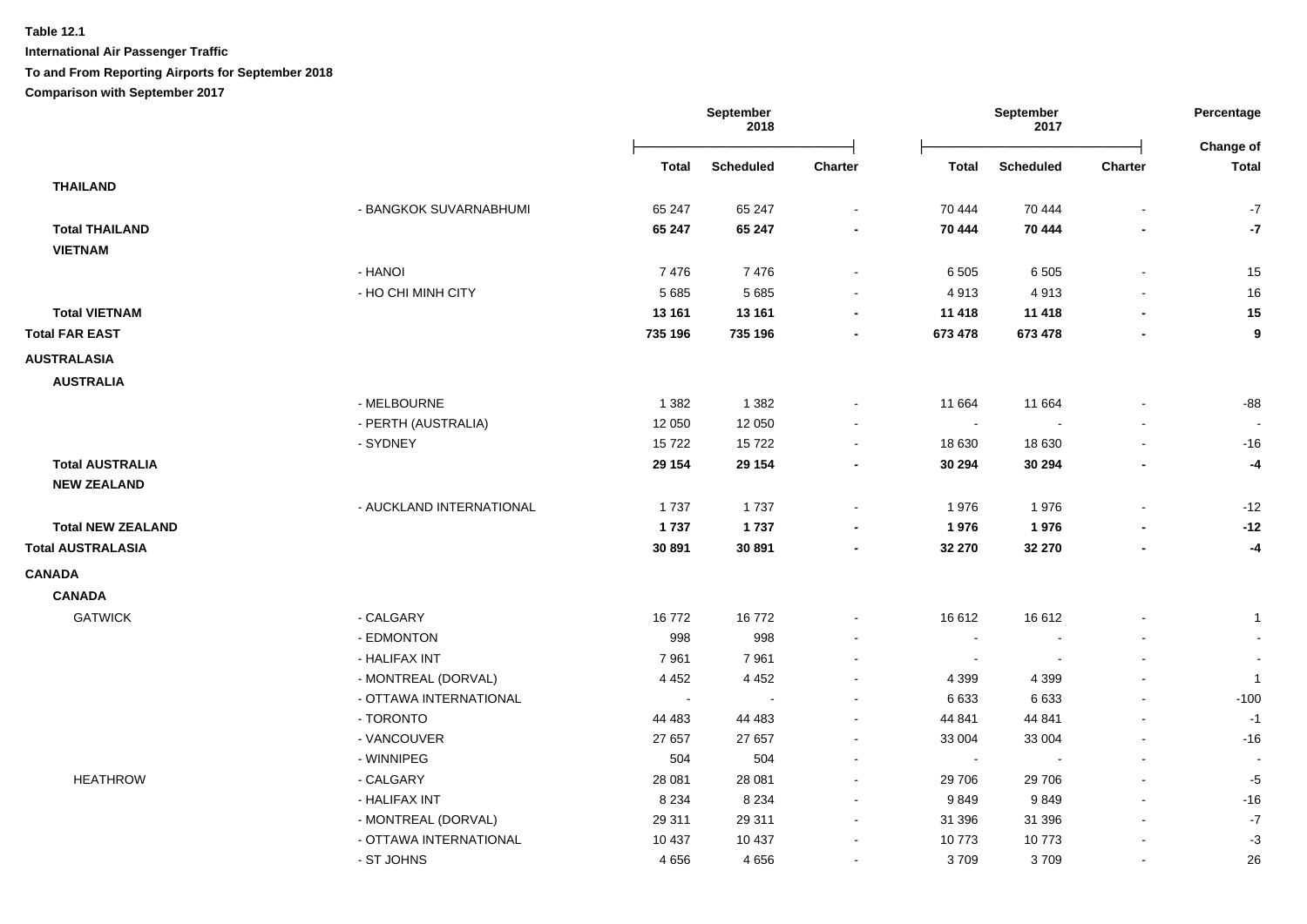|                                 |                             |          | September<br>2018     |                          |         | September<br>2017 |                          | Percentage                |
|---------------------------------|-----------------------------|----------|-----------------------|--------------------------|---------|-------------------|--------------------------|---------------------------|
|                                 |                             | Total    | <b>Scheduled</b>      | <b>Charter</b>           | Total   | <b>Scheduled</b>  | <b>Charter</b>           | Change of<br><b>Total</b> |
|                                 | - TORONTO                   | 101 568  | 101 568               |                          | 97 006  | 97 006            |                          | $\sqrt{5}$                |
|                                 | - VANCOUVER                 | 57 490   | 57 490                | $\overline{a}$           | 50 539  | 50 539            | $\blacksquare$           | 14                        |
| <b>STANSTED</b>                 | - TORONTO                   | 5961     | 5961                  |                          |         |                   |                          |                           |
| <b>BIRMINGHAM</b>               | - TORONTO                   | $\sim$   |                       | $\overline{a}$           | 2 5 2 3 | 2 5 2 3           | $\blacksquare$           | $-100$                    |
| <b>EDINBURGH</b>                | - TORONTO                   | 7696     | 7696                  | ÷,                       | 7681    | 7681              |                          |                           |
| <b>GLASGOW</b>                  | - HALIFAX INT               |          |                       |                          | 130     | 130               | $\sim$                   | $-100$                    |
|                                 | - ST JOHNS                  | $\sim$   |                       |                          | 134     | 134               |                          | $-100$                    |
|                                 | - TORONTO                   | 23 1 27  | 23 1 27               | $\overline{a}$           | 20 20 6 | 20 20 6           |                          | 14                        |
|                                 | - VANCOUVER                 | 2 3 1 8  | 2 3 1 8               | $\overline{a}$           | 2 3 2 4 | 2 3 2 4           |                          |                           |
| <b>MANCHESTER</b>               | - TORONTO                   | 21 9 29  | 21 9 29               | ÷,                       | 19 3 35 | 19 3 35           |                          | 13                        |
|                                 | - VANCOUVER                 | 5 4 7 0  | 5 4 7 0               | ÷,                       | 4 1 9 5 | 4 1 9 5           | $\overline{\phantom{a}}$ | 30                        |
| <b>Total CANADA</b>             |                             | 409 105  | 409 105               | ٠                        | 394 995 | 394 995           |                          | 4                         |
| <b>Total CANADA</b>             |                             | 409 105  | 409 105               | ٠                        | 394 995 | 394 995           |                          | 4                         |
| <b>UNITED STATES OF AMERICA</b> |                             |          |                       |                          |         |                   |                          |                           |
| <b>USA</b>                      |                             |          |                       |                          |         |                   |                          |                           |
| <b>GATWICK</b>                  | - AUSTIN (BERGSTROM)        | 7 5 0 6  | 7 5 0 6               |                          |         |                   |                          |                           |
|                                 | - BOSTON                    | 19 249   | 19 249                | $\overline{a}$           | 11 238  | 11 238            | $\overline{\phantom{a}}$ | 71                        |
|                                 | - CHARLOTTE                 | $\sim$   |                       |                          | 145     |                   | 145                      | $-100$                    |
|                                 | - CHICAGO (O'HARE)          | 17997    | 17 997                |                          | $\sim$  |                   |                          |                           |
|                                 | - DENVER INTERNATIONAL      | 7996     | 7996                  |                          | 2 5 3 5 | 2 5 3 5           | $\blacksquare$           | 215                       |
|                                 | - FORT LAUDERDALE           | 12 0 29  | 12 0 29               |                          | 8 1 3 1 | 8 1 3 1           | $\overline{a}$           | 48                        |
|                                 | - LAS VEGAS                 | 29 918   | 29 918                |                          | 25 680  | 25 680            |                          | 17                        |
|                                 | - LOS ANGELES INTERNATIONAL | 26 811   | 26 811                | $\blacksquare$           | 19857   | 19857             |                          | 35                        |
|                                 | - NEW YORK (JF KENNEDY)     | 49749    | 49 749                | $\overline{\phantom{a}}$ | 49 546  | 49 546            |                          |                           |
|                                 | - OAKLAND                   | 20 0 25  | 20 0 25               |                          | 21 006  | 21 006            | $\overline{\phantom{a}}$ | $-5$                      |
|                                 | - ORLANDO                   | 78 833   | 78 833                |                          | 67 953  | 67939             | 14                       | 16                        |
|                                 | - SANFORD                   | 4897     | $\tilde{\phantom{a}}$ | 4897                     | 4 9 3 3 |                   | 4933                     | $-1$                      |
|                                 | - SEATTLE (TACOMA)          | 10 489   | 10 489                |                          | 4 3 6 7 | 4 3 6 7           | $\blacksquare$           | 140                       |
|                                 | - TAMPA                     | 10 241   | 10 241                | $\blacksquare$           | 10 104  | 10 104            |                          | $\overline{1}$            |
| <b>HEATHROW</b>                 | - ATLANTA                   | 52 012   | 52 012                | $\overline{a}$           | 58 240  | 58 240            | $\blacksquare$           | $-11$                     |
|                                 | - AUSTIN (BERGSTROM)        | 15 0 52  | 15 0 52               |                          | 11 231  | 11 231            | $\blacksquare$           | 34                        |
|                                 | - BALTIMORE                 | 11 1 25  | 11 125                | $\overline{\phantom{a}}$ | 11 159  | 10826             | 333                      |                           |
|                                 | - BOSTON                    | 78 4 65  | 78 4 65               | ÷,                       | 78 038  | 78 038            | $\blacksquare$           | $\overline{1}$            |
|                                 | - CHARLOTTE                 | 23 3 9 9 | 23 3 9 9              | ÷,                       | 25 219  | 25 219            | $\blacksquare$           | $-7$                      |
|                                 | - CHICAGO (O'HARE)          | 111 339  | 111 339               | $\blacksquare$           | 100 220 | 100 220           | $\blacksquare$           | 11                        |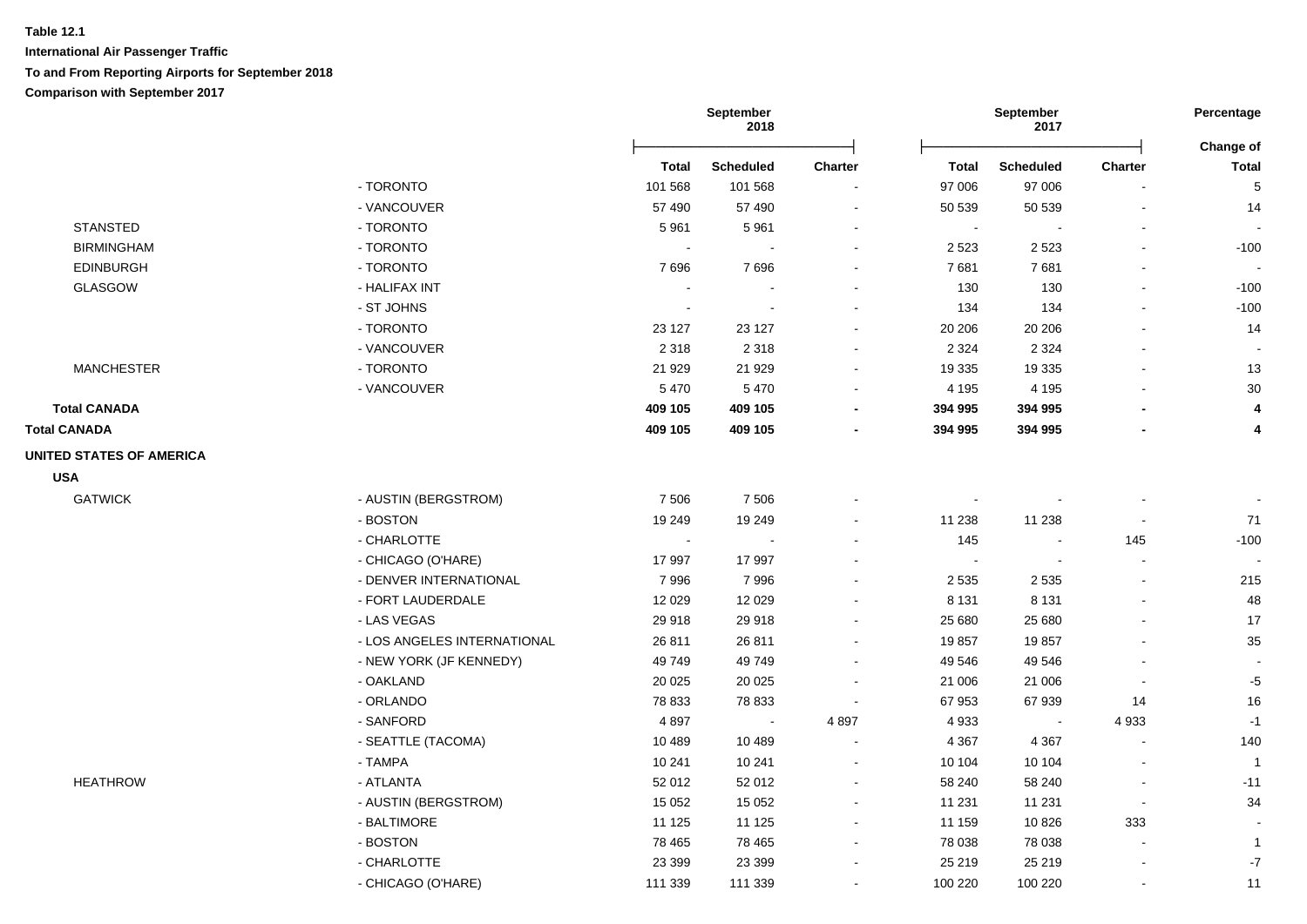**International Air Passenger Traffic To and From Reporting Airports for September 2018 Comparison with September 2017**

|                       |                              |                          | September<br>2018 |                |                | September<br>2017        |                |                          |
|-----------------------|------------------------------|--------------------------|-------------------|----------------|----------------|--------------------------|----------------|--------------------------|
|                       |                              |                          |                   |                |                |                          |                | Change of                |
|                       |                              | <b>Total</b>             | <b>Scheduled</b>  | Charter        | <b>Total</b>   | <b>Scheduled</b>         | <b>Charter</b> | <b>Total</b>             |
|                       | - DALLAS/FORT WORTH          | 59 168                   | 59 168            | $\sim$         | 58 751         | 58 751                   |                | $\overline{1}$           |
|                       | - DENVER INTERNATIONAL       | 30 358                   | 30 358            | $\blacksquare$ | 18 619         | 18619                    | $\overline{a}$ | 63                       |
|                       | - DETROIT                    | 16 644                   | 16 644            | $\blacksquare$ | 15 257         | 15 257                   | $\blacksquare$ | 9                        |
|                       | - FORT LAUDERDALE            | $\sim$                   |                   |                | 176            | $\overline{\phantom{a}}$ | 176            | $-100$                   |
|                       | - HOUSTON                    | 42 064                   | 42 064            |                | 36 373         | 36 373                   | $\sim$         | 16                       |
|                       | - JACKSONVILLE               | $\overline{\phantom{a}}$ |                   |                | 400            |                          | 400            | $-100$                   |
|                       | - LAS VEGAS                  | 24 662                   | 24 662            |                | 29 108         | 29 108                   |                | $-15$                    |
|                       | - LOS ANGELES INTERNATIONAL  | 144 377                  | 144 377           | $\blacksquare$ | 152 986        | 152 986                  |                | -6                       |
|                       | - MIAMI INTERNATIONAL        | 72 984                   | 72 984            | $\blacksquare$ | 56 793         | 56793                    |                | 29                       |
|                       | - MINNEAPOLIS-ST PAUL        | 11782                    | 11782             |                | 11 997         | 11 997                   | $\blacksquare$ | $-2$                     |
|                       | - NASHVILLE METROPOLITAN     | 7491                     | 7491              |                | $\sim$         |                          |                |                          |
|                       | - NEW ORLEANS                | 6661                     | 6661              |                | 5 8 0 5        | 5805                     |                | 15                       |
|                       | - NEW YORK (JF KENNEDY)      | 265 375                  | 265 375           |                | 256 372        | 256 372                  |                | $\overline{4}$           |
|                       | - NEW YORK (NEWARK)          | 95 931                   | 95 931            | ÷              | 91 193         | 91 193                   |                | $\sqrt{5}$               |
|                       | - PHILADELPHIA INTERNATIONAL | 37 963                   | 37 963            |                | 40 110         | 40 110                   |                | $-5$                     |
|                       | - PHOENIX                    | 22 230                   | 22 230            | $\overline{a}$ | 18 230         | 18 2 30                  |                | 22                       |
|                       | - PORTLAND (OREGON)          | 6 1 5 3                  | 6 1 5 3           |                | 5 107          | 5 1 0 7                  |                | 20                       |
|                       | - RALEIGH                    | 9 1 7 7                  | 9 1 7 7           | $\blacksquare$ | 10749          | 10749                    |                | $-15$                    |
|                       | - SALT LAKE CITY             | 11 098                   | 11 098            |                | 9 3 3 8        | 9 3 3 8                  |                | 19                       |
|                       | - SAN DIEGO                  | 14 988                   | 14 988            |                | 15719          | 15719                    |                | $-5$                     |
|                       | - SAN FRANCISCO              | 99 394                   | 99 394            |                | 95 492         | 95 492                   |                | $\overline{4}$           |
|                       | - SAN JOSE                   | 10 504                   | 10 504            | $\blacksquare$ | 11 196         | 11 196                   |                | -6                       |
|                       | - SEATTLE (TACOMA)           | 38 759                   | 38 759            | $\blacksquare$ | 41 241         | 41 241                   |                | -6                       |
|                       | - WASHINGTON (DULLES)        | 73 249                   | 73 249            | $\blacksquare$ | 74 947         | 74 947                   |                | $-2$                     |
| <b>LONDON CITY</b>    | - NEW YORK (JF KENNEDY)      | 998                      | 998               |                | 1 0 9 2        | 1 0 9 2                  |                | -9                       |
| <b>STANSTED</b>       | - BOSTON                     | 4 0 7 3                  | 4 0 7 3           |                | $\blacksquare$ |                          |                | $\overline{\phantom{a}}$ |
|                       | - LAS VEGAS                  | 364                      | 364               |                | 907            | 907                      |                | -60                      |
|                       | - NEW YORK (NEWARK)          | 7678                     | 7678              |                | $\blacksquare$ |                          |                |                          |
|                       | - ORLANDO                    | 1448                     | 1 4 4 8           | ÷.             | 4768           | 4768                     |                | $-70$                    |
|                       | - WASHINGTON (DULLES)        | 3 9 8 5                  | 3985              | ÷              | $\blacksquare$ |                          |                | $\overline{\phantom{a}}$ |
| BELFAST INTERNATIONAL | - NEWBURGH/USA               | 2797                     | 2797              |                | 2 3 9 4        | 2 3 9 4                  |                | 17                       |
|                       | - ORLANDO                    | 443                      | 443               | $\blacksquare$ | $\sim$         |                          |                |                          |
|                       | - PROVIDENCE                 | 1840                     | 1840              | L,             | 1 2 9 3        | 1 2 9 3                  | $\blacksquare$ | 42                       |
| <b>BIRMINGHAM</b>     | - NEW YORK (NEWARK)          |                          | $\blacksquare$    |                | 8631           | 8631                     |                | $-100$                   |
|                       | - SANFORD                    | 1833                     | $\blacksquare$    | 1833           | 2519           | $\blacksquare$           | 2519           | $-27$                    |
|                       |                              |                          |                   |                |                |                          |                |                          |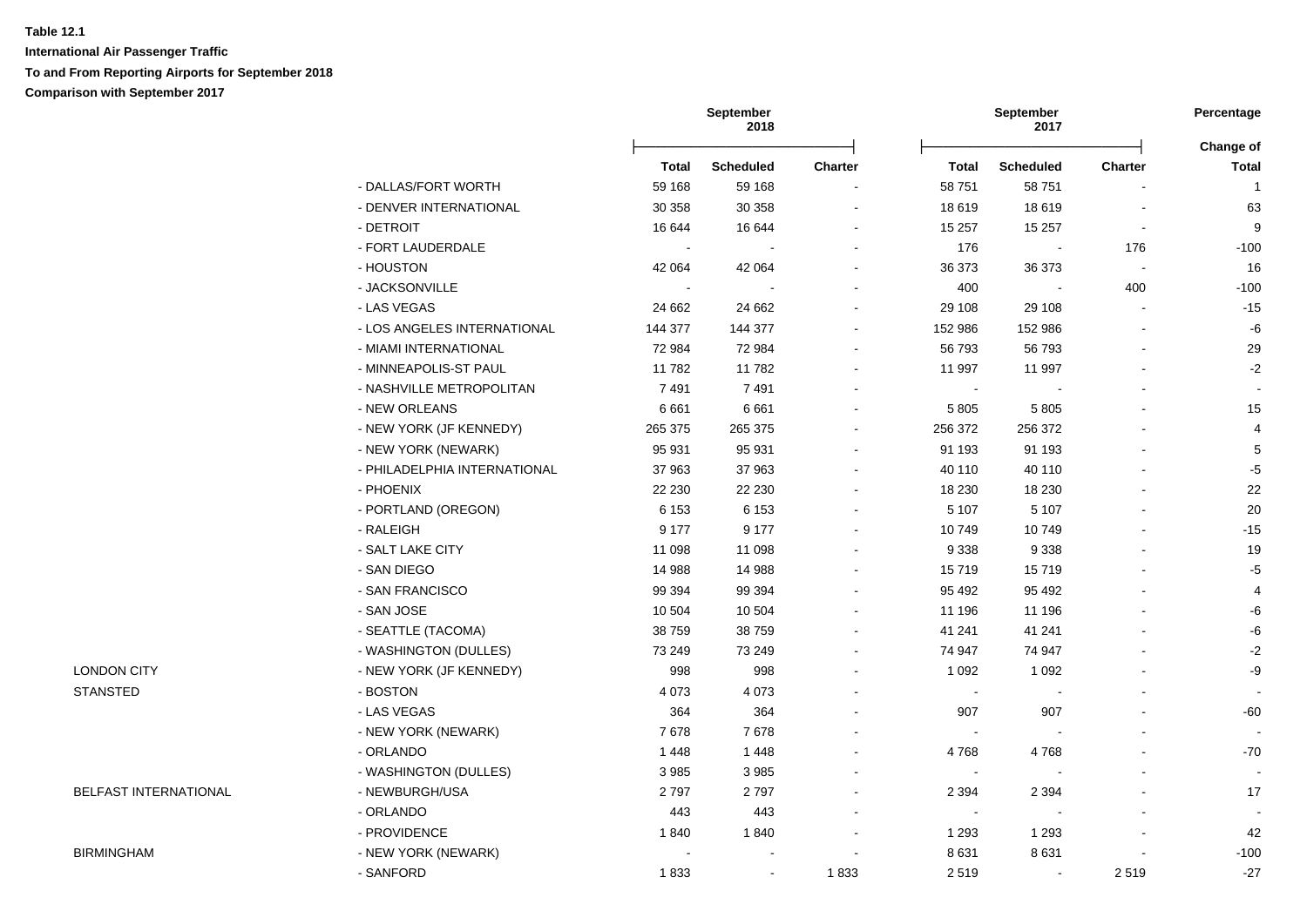|                                       |                              |              | <b>September</b><br>2018 |                          |                | <b>September</b><br>2017 |         | Percentage<br>Change of |
|---------------------------------------|------------------------------|--------------|--------------------------|--------------------------|----------------|--------------------------|---------|-------------------------|
|                                       |                              | <b>Total</b> | <b>Scheduled</b>         | <b>Charter</b>           | <b>Total</b>   | <b>Scheduled</b>         | Charter | <b>Total</b>            |
| <b>BRISTOL</b>                        | - SANFORD                    |              |                          |                          | 2 0 3 5        | $\overline{\phantom{a}}$ | 2 0 3 5 | $-100$                  |
| <b>CARDIFF WALES</b>                  | - TAMPA                      | 276          | 276                      |                          | $\sim$         | $\overline{\phantom{a}}$ |         |                         |
| EAST MIDLANDS INTERNATIONAL           | - SANFORD                    | 2 0 8 5      | $\sim$                   | 2 0 8 5                  | 2 0 7 9        | $\blacksquare$           | 2079    |                         |
| <b>EDINBURGH</b>                      | - CHICAGO (O'HARE)           | 8679         | 8679                     |                          | 7943           | 7943                     |         | 9                       |
|                                       | - NEW YORK (JF KENNEDY)      | 16754        | 16754                    |                          | 15 900         | 15 900                   |         | $\overline{5}$          |
|                                       | - NEW YORK (NEWARK)          | 9 2 4 3      | 9 2 4 3                  |                          | 14 212         | 14 143                   | 69      | $-35$                   |
|                                       | - NEWBURGH/USA               | 5 3 3 2      | 5 3 3 2                  | $\blacksquare$           | 7 207          | 7 2 0 7                  | $\sim$  | $-26$                   |
|                                       | - OAKLAND                    | $\sim$       | $\blacksquare$           |                          | $\overline{c}$ | $\overline{c}$           |         | $-100$                  |
|                                       | - PROVIDENCE                 | 3846         | 3846                     |                          | 3 2 5 4        | 3 2 5 4                  |         | 18                      |
|                                       | - WASHINGTON (DULLES)        | 7957         | 7957                     |                          | $\blacksquare$ |                          |         |                         |
|                                       | - WINDSOR LOCKS BRADLEY INTL |              | $\blacksquare$           |                          | 2837           | 2837                     |         | $-100$                  |
| <b>GLASGOW</b>                        | - LAS VEGAS                  | 2 3 1 5      | 2 3 1 5                  |                          | 4 4 0 5        | 4 4 0 5                  |         | $-47$                   |
|                                       | - NEW YORK (JF KENNEDY)      | 4 4 7 0      | 4 4 7 0                  |                          | 4 3 7 4        | 4 3 7 4                  |         | $\overline{c}$          |
|                                       | - NEW YORK (NEWARK)          | 8753         | 8753                     | $\blacksquare$           | 8529           | 8529                     |         | 3                       |
|                                       | - ORLANDO                    | 13 2 94      | 13 2 94                  |                          | 14 276         | 14 276                   |         | $-7$                    |
|                                       | - PHILADELPHIA INTERNATIONAL | 7835         | 7835                     | $\sim$                   | 7685           | 7685                     |         | $\overline{2}$          |
|                                       | - SANFORD                    | 3528         | $\sim$                   | 3528                     | 3 4 0 5        | $\blacksquare$           | 3 4 0 5 | $\overline{4}$          |
| <b>MANCHESTER</b>                     | - ATLANTA                    | 11 038       | 11 038                   |                          | 12 261         | 12 2 61                  |         | $-10$                   |
|                                       | - BOSTON                     | 7687         | 7687                     | $\overline{\phantom{a}}$ | 8 1 1 2        | 8 1 1 2                  |         | $-5$                    |
|                                       | - CHICAGO (O'HARE)           | 1579         | 1579                     | $\blacksquare$           | 8686           | 8686                     |         | $-82$                   |
|                                       | - HOUSTON                    | 5848         | 5848                     |                          | 4911           | 4911                     |         | 19                      |
|                                       | - LAS VEGAS                  | 20 479       | 20 479                   | $\overline{a}$           | 24 359         | 24 35 9                  |         | $-16$                   |
|                                       | - LOS ANGELES INTERNATIONAL  | 7 2 9 1      | 7 2 9 1                  |                          | 7 2 2 9        | 7 2 2 9                  |         | $\overline{1}$          |
|                                       | - MIAMI INTERNATIONAL        |              | $\overline{\phantom{a}}$ |                          | 3727           | 3727                     |         | $-100$                  |
|                                       | - NEW YORK (JF KENNEDY)      | 40 909       | 40 909                   |                          | 37 708         | 37 708                   |         | 8                       |
|                                       | - NEW YORK (NEWARK)          | 8 9 0 2      | 8902                     |                          | 8511           | 8511                     |         | 5                       |
|                                       | - ORLANDO                    | 45 4 5 6     | 45 4 56                  |                          | 41 910         | 41 910                   |         | 8                       |
|                                       | - PHILADELPHIA INTERNATIONAL | 10 998       | 10 998                   | $\blacksquare$           | 10 3 25        | 10 3 25                  |         | $\overline{7}$          |
|                                       | - SAN FRANCISCO              | 11 704       | 11 704                   | $\sim$                   | 10710          | 10710                    |         | $\boldsymbol{9}$        |
|                                       | - SANFORD                    | 4 6 20       | $\sim$                   | 4 6 20                   | 7 0 7 3        | $\overline{\phantom{a}}$ | 7073    | $-35$                   |
|                                       | - SEATTLE (TACOMA)           | 2959         | 2959                     |                          |                | $\blacksquare$           |         |                         |
| <b>NEWCASTLE</b>                      | - SANFORD                    | 2931         | 2931                     | $\overline{\phantom{a}}$ | 3974           | 3974                     |         | $-26$                   |
| <b>Total USA</b>                      |                              | 1 990 371    | 1973 408                 | 16 963                   | 1874804        | 1851623                  | 23 181  | $6\phantom{1}6$         |
| <b>Total UNITED STATES OF AMERICA</b> |                              | 1 990 371    | 1973 408                 | 16 963                   | 1874804        | 1851623                  | 23 181  | 6                       |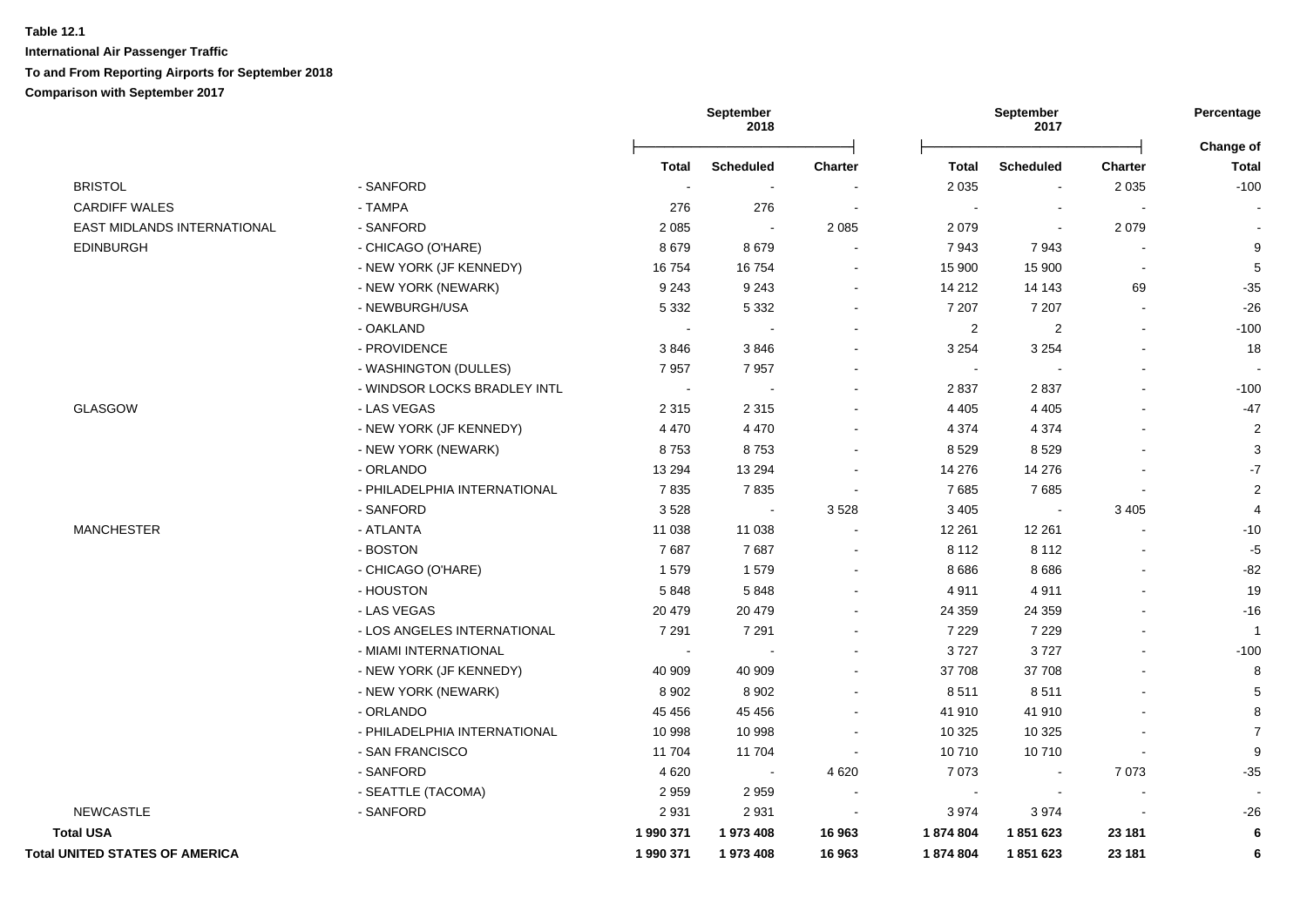|                                 |                        |         | September<br>2018        |                |         | September<br>2017 |                          | Percentage<br>Change of |
|---------------------------------|------------------------|---------|--------------------------|----------------|---------|-------------------|--------------------------|-------------------------|
|                                 |                        | Total   | <b>Scheduled</b>         | <b>Charter</b> | Total   | <b>Scheduled</b>  | <b>Charter</b>           | <b>Total</b>            |
| <b>CENTRAL AMERICA</b>          |                        |         |                          |                |         |                   |                          |                         |
| <b>COSTA RICA</b>               |                        |         |                          |                |         |                   |                          |                         |
| <b>GATWICK</b>                  | - LIBERIA              | 2 0 2 2 |                          | 2 0 2 2        | 2 2 6 5 |                   | 2 2 6 5                  | $-11$                   |
|                                 | - SAN JOSE COST RICA   | 3 1 9 8 | 3 1 9 8                  |                | 3547    | 3547              |                          | $-10$                   |
| <b>Total COSTA RICA</b>         |                        | 5 2 2 0 | 3 1 9 8                  | 2022           | 5812    | 3547              | 2 2 6 5                  | $-10$                   |
| <b>CUBA</b>                     |                        |         |                          |                |         |                   |                          |                         |
|                                 | - CUNAGUA (CAYO COCO)  | 2677    | 2677                     |                | 619     | 619               |                          | 332                     |
|                                 | - HAVANA               | 3 3 6 1 | 3 3 6 1                  | $\blacksquare$ | 2741    | 2741              | $\blacksquare$           | 23                      |
|                                 | - HOLGUIN (FRANK PAIS) | 2 3 9 7 | 2 3 9 7                  | $\blacksquare$ | 2 1 0 1 | 2 1 0 1           | $\blacksquare$           | 14                      |
|                                 | - VARADERO             | 2852    | $\sim$                   | 2 8 5 2        | 1801    | 711               | 1 0 9 0                  | 58                      |
| <b>MANCHESTER</b>               | - CUNAGUA (CAYO COCO)  | 2 2 9 2 | 2 2 9 2                  |                | 1 2 3 4 | 1 2 3 4           | $\overline{\phantom{a}}$ | 86                      |
|                                 | - HOLGUIN (FRANK PAIS) | 4699    | 4699                     | $\sim$         | 4 5 64  | 4 5 6 4           | $\overline{\phantom{a}}$ | 3                       |
|                                 | - SANTA CLARA          | 3 0 2 6 | 3 0 2 6                  |                | 888     |                   | 888                      | 241                     |
|                                 | - VARADERO             | 2 5 9 2 | 2 5 9 2                  |                | 3 0 6 8 | 2825              | 243                      | $-16$                   |
| <b>Total CUBA</b>               |                        | 23 896  | 21 044                   | 2852           | 17016   | 14795             | 2 2 2 1                  | 40                      |
| <b>DOMINICAN REPUBLIC</b>       |                        |         |                          |                |         |                   |                          |                         |
| <b>GATWICK</b>                  | - PUERTO PLATA         |         | $\overline{\phantom{a}}$ |                | 2659    | $\sim$            | 2659                     | $-100$                  |
|                                 | - PUNTA CANA           | 14 195  | 6629                     | 7 5 6 6        | 13 607  | 5 9 0 4           | 7703                     | 4                       |
| <b>BIRMINGHAM</b>               | - PUNTA CANA           | 4894    |                          | 4894           | 5 0 0 3 | $\sim$            | 5 0 0 3                  | $-2$                    |
| <b>MANCHESTER</b>               | - PUERTO PLATA         | 2 2 3 6 | $\sim$                   | 2 2 3 6        | 2 3 6 6 | $\sim$            | 2 3 6 6                  | $-5$                    |
|                                 | - PUNTA CANA           | 12 041  | 6782                     | 5 2 5 9        | 9 2 1 5 | 2 5 9 2           | 6 6 2 3                  | 31                      |
| <b>Total DOMINICAN REPUBLIC</b> |                        | 33 366  | 13 4 11                  | 19 955         | 32 850  | 8496              | 24 3 54                  | $\mathbf{2}$            |
| <b>MEXICO</b>                   |                        |         |                          |                |         |                   |                          |                         |
| <b>GATWICK</b>                  | - CANCUN               | 33 5 20 | 33 5 20                  |                | 39 101  | 39 101            |                          | $-14$                   |
|                                 | - PUERTO VALLARTA      | 2 4 3 2 | $\sim 100$               | 2 4 3 2        | 2 6 5 4 | $\sim$            | 2654                     | -8                      |
| <b>HEATHROW</b>                 | - MEXICO CITY          | 22 513  | 22 513                   | $\blacksquare$ | 26 3 28 | 26 3 28           | $\blacksquare$           | $-14$                   |
| <b>STANSTED</b>                 | - CANCUN               | 741     | 741                      | $\blacksquare$ | 4 4 7 3 | 4 4 7 3           |                          | $-83$                   |
| <b>BIRMINGHAM</b>               | - CANCUN               | 4782    | 4782                     |                | 5 2 3 3 | 5 2 3 3           |                          | -9                      |
| <b>BRISTOL</b>                  | - CANCUN               | 2801    | 2 8 0 1                  |                | 2 5 5 9 | 2 5 5 9           |                          | $\boldsymbol{9}$        |
| EAST MIDLANDS INTERNATIONAL     | - CANCUN               | 2953    | 2953                     |                | 3 2 2 1 | 3 2 2 1           |                          | -8                      |
| <b>GLASGOW</b>                  | - CANCUN               | 8880    | 5 4 0 2                  | 3 4 7 8        | 6 1 4 5 | 2 5 6 5           | 3580                     | 45                      |
| <b>MANCHESTER</b>               | - CANCUN               | 30 577  | 30 577                   |                | 23 217  | 23 217            |                          | 32                      |
|                                 | - PUERTO VALLARTA      | 2 1 8 9 | $\sim$                   | 2 1 8 9        | 2 9 5 9 | $\sim$            | 2959                     | $-26$                   |
| <b>NEWCASTLE</b>                | - CANCUN               | 3660    | 3660                     |                | 3828    | 3828              |                          | $-4$                    |
| <b>Total MEXICO</b>             |                        | 115 048 | 106 949                  | 8 0 9 9        | 119 718 | 110 525           | 9 1 9 3                  | -4                      |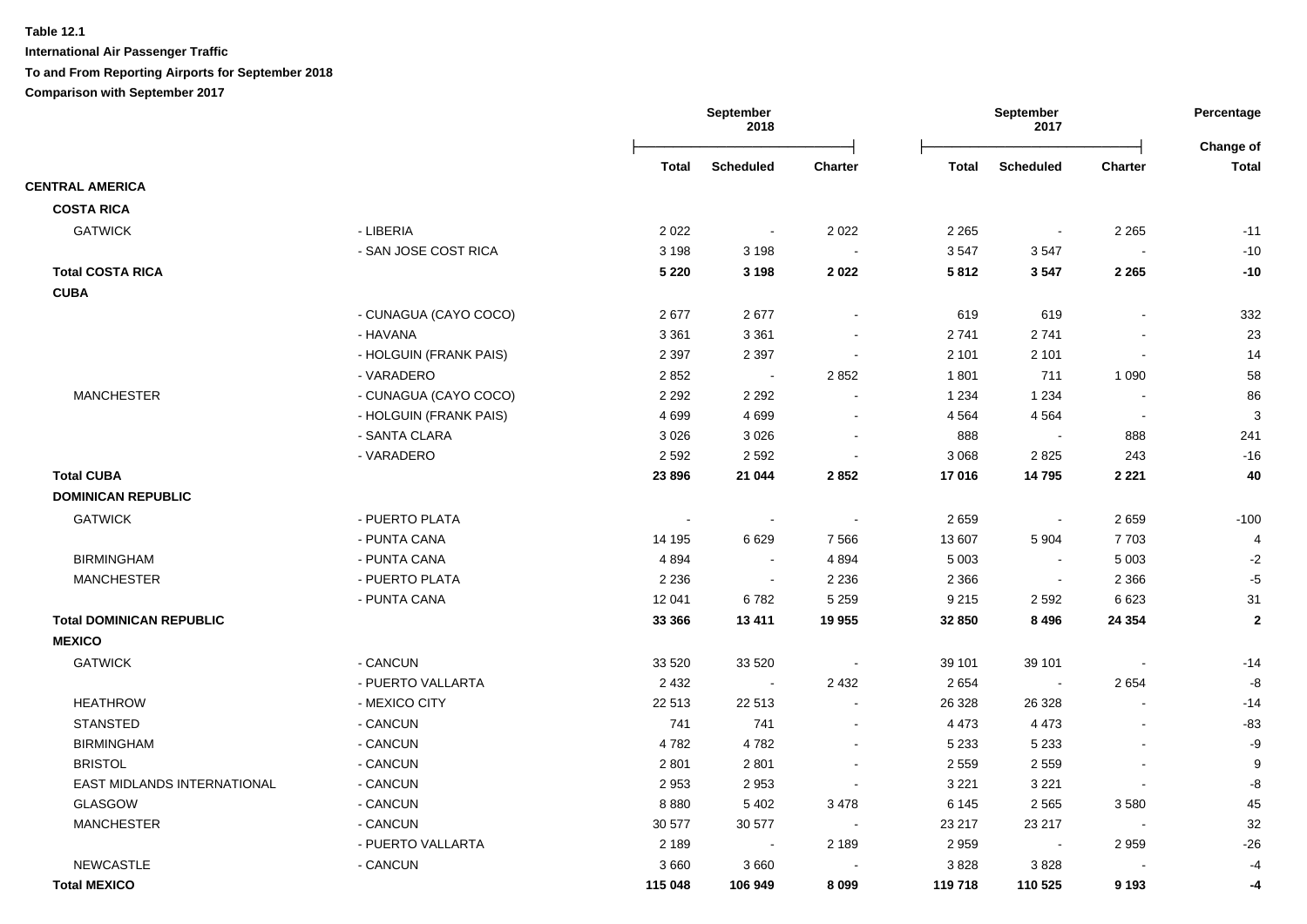|                                  |                              | September<br>2018 |                    | September<br>2017 |                   |                   | Percentage<br>Change of |                |
|----------------------------------|------------------------------|-------------------|--------------------|-------------------|-------------------|-------------------|-------------------------|----------------|
|                                  |                              | <b>Total</b>      | <b>Scheduled</b>   | Charter           | <b>Total</b>      | <b>Scheduled</b>  | <b>Charter</b>          | <b>Total</b>   |
| <b>Total CENTRAL AMERICA</b>     |                              | 177 530           | 144 602            | 32 928            | 175 396           | 137 363           | 38 033                  | $\mathbf{1}$   |
| <b>SOUTH AMERICA</b>             |                              |                   |                    |                   |                   |                   |                         |                |
| <b>ARGENTINA</b>                 |                              |                   |                    |                   |                   |                   |                         |                |
| <b>GATWICK</b>                   | - BUENOS AIRES               | 10 4 65           | 10 4 65            |                   | $\sim$            |                   |                         | $\blacksquare$ |
| <b>HEATHROW</b>                  | - BUENOS AIRES               | 14 8 65           | 14 8 65            |                   | 15 650            | 15 650            |                         | $-5$           |
| <b>Total ARGENTINA</b>           |                              | 25 330            | 25 330             |                   | 15 650            | 15 650            |                         | 62             |
| <b>BRAZIL</b>                    |                              |                   |                    |                   |                   |                   |                         |                |
|                                  | - RIO DE JANEIRO (GALEAO)    | 10 693            | 10 693             |                   | 8698              | 8698              |                         | 23             |
|                                  | - SAO PAULO (GUARULHOS)      | 38812             | 38 812             |                   | 34 265            | 34 265            |                         | 13             |
| <b>Total BRAZIL</b>              |                              | 49 505            | 49 505             |                   | 42 963            | 42 963            |                         | 15             |
| <b>CHILE</b>                     |                              |                   |                    |                   |                   |                   |                         |                |
|                                  | - SANTIAGO DE CHILE          | 6 0 9 6           | 6 0 9 6            |                   | 6317              | 6317              |                         | $-3$           |
| <b>Total CHILE</b>               |                              | 6096              | 6 0 9 6            |                   | 6 3 1 7           | 6317              |                         | -3             |
| <b>COLOMBIA</b>                  |                              |                   |                    |                   |                   |                   |                         |                |
|                                  | - BOGOTA                     | 13700             | 13700              |                   | 13 506            | 13 506            |                         | $\overline{1}$ |
| <b>Total COLOMBIA</b>            |                              | 13700             | 13700              |                   | 13 506            | 13 506            |                         | $\mathbf{1}$   |
| <b>PERU</b>                      |                              |                   |                    |                   |                   |                   |                         |                |
| <b>GATWICK</b>                   | - LIMA                       | 6856              | 6856               |                   | 6 5 3 4           | 6534              |                         | 5              |
| <b>Total PERU</b>                |                              | 6856              | 6856               |                   | 6 5 3 4           | 6 5 3 4           |                         | 5              |
| <b>Total SOUTH AMERICA</b>       |                              | 101 487           | 101 487            |                   | 84 970            | 84 970            |                         | 19             |
| <b>CARIBBEAN AREA</b>            |                              |                   |                    |                   |                   |                   |                         |                |
| <b>ANTIGUA AND BARBUDA</b>       |                              |                   |                    |                   |                   |                   |                         |                |
|                                  | - ANTIGUA                    | 9 1 8 8           | 9 1 8 8            |                   | 8537              | 8537              |                         | 8              |
| <b>Total ANTIGUA AND BARBUDA</b> |                              | 9 1 8 8           | 9 1 8 8            | $\blacksquare$    | 8537              | 8537              |                         | 8              |
| <b>BAHAMAS</b>                   |                              |                   |                    |                   |                   |                   |                         |                |
| <b>HEATHROW</b>                  | - NASSAU                     | 3608              | 3608               |                   | 3 2 9 8           | 3 2 9 8           |                         | 9              |
| <b>Total BAHAMAS</b>             |                              | 3 6 0 8           | 3 6 0 8            |                   | 3 2 9 8           | 3 2 9 8           |                         | 9              |
| <b>BARBADOS</b>                  |                              |                   |                    |                   |                   |                   |                         |                |
| <b>GATWICK</b>                   |                              |                   |                    |                   |                   |                   |                         |                |
| <b>MANCHESTER</b>                | - BRIDGETOWN<br>- BRIDGETOWN | 22 9 26           | 22 9 26<br>3 4 5 1 |                   | 25 071            | 25 071<br>3 9 8 8 |                         | -9             |
| <b>Total BARBADOS</b>            |                              | 3 4 5 1           |                    | $\blacksquare$    | 3 9 8 8<br>29 059 |                   |                         | $-13$          |
|                                  |                              | 26 377            | 26 377             |                   |                   | 29 059            |                         | -9             |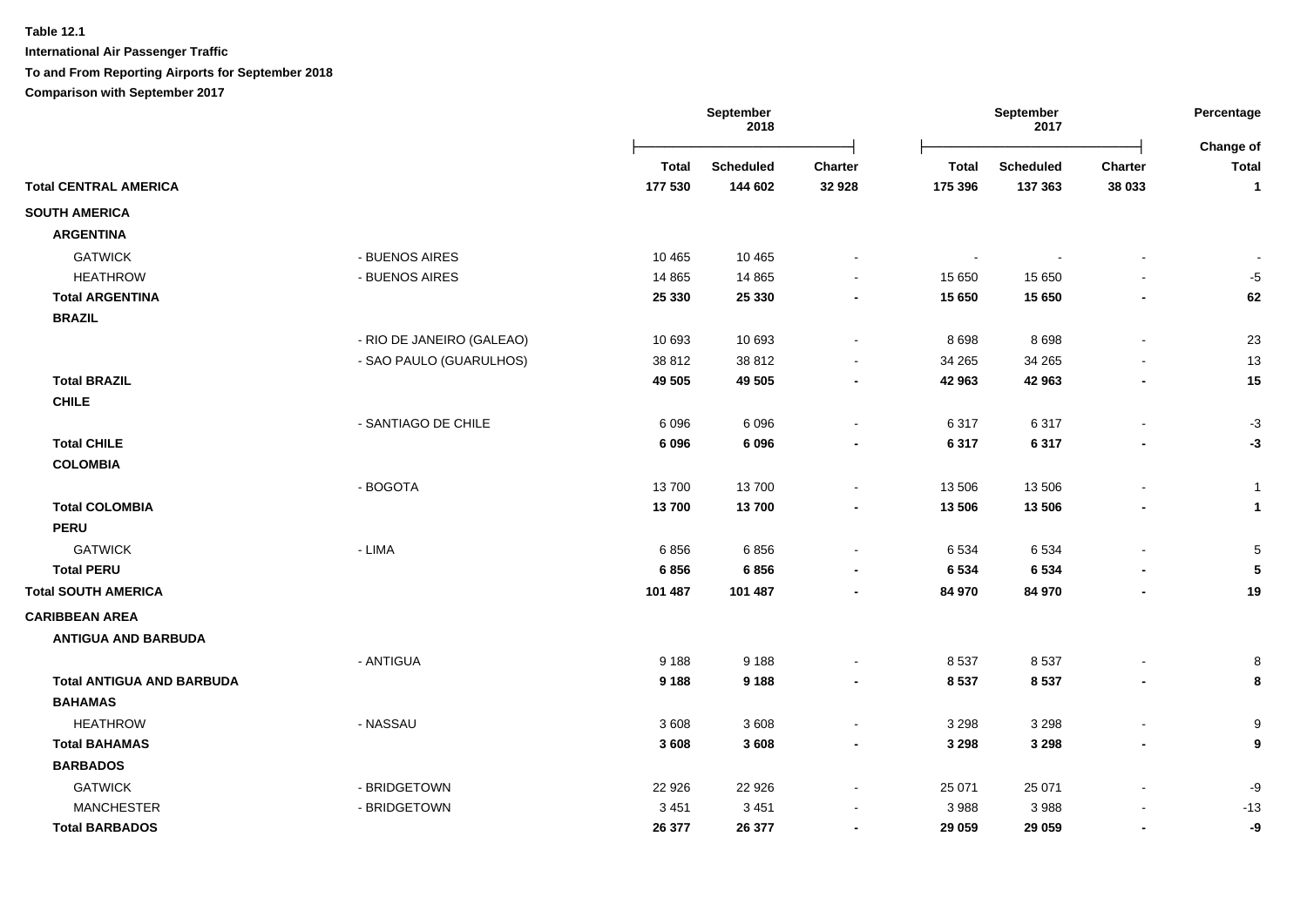|                                            |                        |              | September<br>2018 |                | September<br>2017 |                  | Percentage               |                    |
|--------------------------------------------|------------------------|--------------|-------------------|----------------|-------------------|------------------|--------------------------|--------------------|
|                                            |                        | <b>Total</b> | <b>Scheduled</b>  | <b>Charter</b> | <b>Total</b>      | <b>Scheduled</b> | Charter                  | Change of<br>Total |
| <b>BERMUDA</b>                             |                        |              |                   |                |                   |                  |                          |                    |
| <b>GATWICK</b>                             | - BERMUDA              | 9 2 6 2      | 9 2 6 2           |                | 9 2 7 3           | 9 2 7 3          |                          |                    |
| <b>Total BERMUDA</b>                       |                        | 9 2 6 2      | 9 2 6 2           |                | 9 2 7 3           | 9 2 7 3          |                          |                    |
| <b>CAYMAN ISLANDS</b>                      |                        |              |                   |                |                   |                  |                          |                    |
| <b>HEATHROW</b>                            | - GRAND CAYMAN         | 2757         | 2757              | $\blacksquare$ | 3 0 38            | 3 0 38           |                          | -9                 |
| <b>Total CAYMAN ISLANDS</b>                |                        | 2757         | 2757              |                | 3 0 38            | 3 0 3 8          |                          | -9                 |
| <b>GRENADA</b>                             |                        |              |                   |                |                   |                  |                          |                    |
| <b>GATWICK</b>                             | - GRENADA              | 1993         | 1993              | $\blacksquare$ | 2016              | 2016             |                          | $-1$               |
| <b>Total GRENADA</b>                       |                        | 1993         | 1993              |                | 2016              | 2016             |                          | $-1$               |
| <b>ISLE OF CURACAO NETH.ANTILLES</b>       |                        |              |                   |                |                   |                  |                          |                    |
|                                            | - ARUBA                | 2 2 5 1      | $\blacksquare$    | 2 2 5 1        | 2 2 8 5           | $\blacksquare$   | 2 2 8 5                  | $-1$               |
| <b>MANCHESTER</b>                          | - ARUBA                |              | $\blacksquare$    | $\sim$         | 2 3 5 6           | $\blacksquare$   | 2 3 5 6                  | $-100$             |
| <b>Total ISLE OF CURACAO NETH.ANTILLES</b> |                        | 2 2 5 1      | $\blacksquare$    | 2 2 5 1        | 4 6 4 1           | $\blacksquare$   | 4641                     | $-51$              |
| <b>JAMAICA</b>                             |                        |              |                   |                |                   |                  |                          |                    |
| <b>GATWICK</b>                             | - KINGSTON             | 7 5 3 2      | 7532              |                | 8875              | 8875             | $\overline{\phantom{a}}$ | $-15$              |
|                                            | - MONTEGO BAY          | 14 113       | 6 3 5 3           | 7760           | 16 379            | 7885             | 8494                     | $-14$              |
| <b>STANSTED</b>                            | - MONTEGO BAY          | $\sim$       |                   |                | 2 5 5 3           | $\sim$           | 2 5 5 3                  | $-100$             |
| <b>BIRMINGHAM</b>                          | - MONTEGO BAY          | 4685         | $\blacksquare$    | 4 6 8 5        | 2 3 8 4           | $\blacksquare$   | 2 3 8 4                  | 97                 |
| <b>MANCHESTER</b>                          | - MONTEGO BAY          | 5840         | $\blacksquare$    | 5 8 4 0        | 5 0 38            | $\blacksquare$   | 5 0 38                   | 16                 |
| <b>Total JAMAICA</b>                       |                        | 32 170       | 13885             | 18 285         | 35 229            | 16760            | 18 4 69                  | -9                 |
| <b>SAINT KITTS AND NEVIS</b>               |                        |              |                   |                |                   |                  |                          |                    |
| <b>GATWICK</b>                             | - ST KITTS             | 1 2 0 3      | 1 2 0 3           |                | 895               | 895              |                          | 34                 |
| <b>Total SAINT KITTS AND NEVIS</b>         |                        | 1 2 0 3      | 1 2 0 3           |                | 895               | 895              |                          | 34                 |
| <b>ST LUCIA</b>                            |                        |              |                   |                |                   |                  |                          |                    |
|                                            | - ST LUCIA (HEWANORRA) | 13 110       | 10910             | 2 2 0 0        | 14 014            | 11 336           | 2678                     | -6                 |
| <b>Total ST LUCIA</b>                      |                        | 13 110       | 10 910            | 2 2 0 0        | 14 014            | 11 336           | 2678                     | -6                 |
| <b>TRINIDAD AND TOBAGO</b>                 |                        |              |                   |                |                   |                  |                          |                    |
|                                            | - PORT OF SPAIN        | 5803         | 5803              | $\blacksquare$ | 6 2 9 1           | 6 2 9 1          | $\blacksquare$           | -8                 |
|                                            | - TOBAGO               | 2 5 6 5      | 2565              | $\blacksquare$ | 2675              | 2675             |                          | -4                 |
| <b>Total TRINIDAD AND TOBAGO</b>           |                        | 8 3 6 8      | 8 3 6 8           | $\blacksquare$ | 8 9 6 6           | 8966             | $\overline{\phantom{a}}$ | $-7$               |
| <b>TURKS AND CAICOS ISLANDS</b>            |                        |              |                   |                |                   |                  |                          |                    |
|                                            | - PROVIDENCIALES       | 707          | 707               |                | 653               | 653              |                          | 8                  |
| <b>Total TURKS AND CAICOS ISLANDS</b>      |                        | 707          | 707               | $\blacksquare$ | 653               | 653              |                          | 8                  |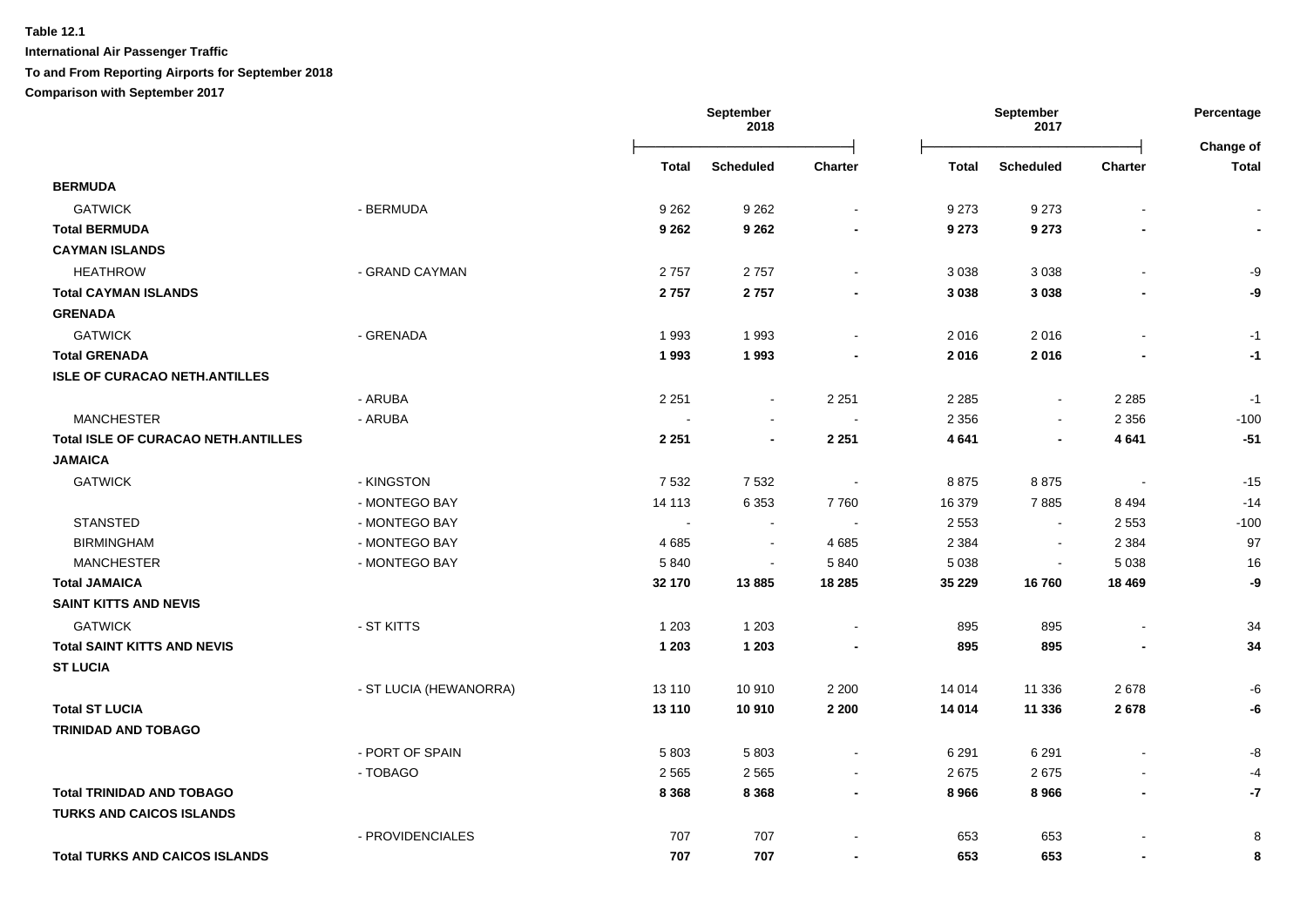**International Air Passenger Traffic**

**To and From Reporting Airports for September 2018**

**Comparison with September 2017**

|                                          |              | <b>September</b><br>2018    |                |                | September<br>2017        |                |                           |
|------------------------------------------|--------------|-----------------------------|----------------|----------------|--------------------------|----------------|---------------------------|
|                                          | <b>Total</b> | <b>Scheduled</b>            | <b>Charter</b> | <b>Total</b>   | <b>Scheduled</b>         | <b>Charter</b> | Change of<br><b>Total</b> |
| <b>Total CARIBBEAN AREA</b>              | 110 994      | 88 258                      | 22 736         | 119 619        | 93 831                   | 25 788         | $\textbf{-7}$             |
| <b>INDIAN OCEAN ISLANDS</b>              |              |                             |                |                |                          |                |                           |
| <b>MAURITIUS</b>                         |              |                             |                |                |                          |                |                           |
| - MAURITIUS                              | 9500         | 9500                        |                | 9479           | 9479                     |                |                           |
| <b>HEATHROW</b><br>- MAURITIUS           | 7880         | 7880                        | $\sim$         | 9 1 6 6        | 9 1 6 6                  |                | $-14$                     |
| <b>Total MAURITIUS</b>                   | 17 380       | 17 380                      | $\blacksquare$ | 18 645         | 18 645                   |                | $-7$                      |
| <b>SEYCHELLES</b>                        |              |                             |                |                |                          |                |                           |
| - SEYCHELLES                             | 3 4 6 5      | 3465                        |                |                |                          |                |                           |
| <b>Total SEYCHELLES</b>                  | 3 4 6 5      | 3 4 6 5                     |                | $\blacksquare$ |                          |                | Infinity                  |
| <b>Total INDIAN OCEAN ISLANDS</b>        | 20 845       | 20 845                      |                | 18 645         | 18 645                   |                | 12                        |
| <b>ATLANTIC OCEAN ISLANDS</b>            |              |                             |                |                |                          |                |                           |
| <b>ASCENSION ISLAND</b>                  |              |                             |                |                |                          |                |                           |
| <b>STANSTED</b><br>- ASCENSION ISLAND    |              |                             |                | 32             |                          | 32             | $-100$                    |
| <b>Total ASCENSION ISLAND</b>            |              |                             |                | 32             |                          | 32             | $-100$                    |
| <b>CAPE VERDE ISLANDS</b>                |              |                             |                |                |                          |                |                           |
| <b>GATWICK</b><br>- BOA VISTA (RABIL)    | 5318         | 5318                        | $\sim$         | 6 1 4 8        | 6 1 4 8                  | $\sim$         | $-14$                     |
| - ILHA DO SAL C.VERDE                    | 4792         | 4792                        |                | 5 5 4 5        | 5 5 4 5                  |                | $-14$                     |
| <b>BIRMINGHAM</b><br>- BOA VISTA (RABIL) | 1561         | 1561                        |                | 1743           | 1743                     |                | $-10$                     |
| - ILHA DO SAL C.VERDE                    | 1 3 7 4      | 1 3 7 4                     |                | 1732           | 1732                     |                | $-21$                     |
| <b>BRISTOL</b><br>- ILHA DO SAL C.VERDE  | 1773         | 1773                        | $\sim$         | 2 1 3 2        | 2 1 3 2                  | $\sim$         | $-17$                     |
| <b>GLASGOW</b><br>- ILHA DO SAL C.VERDE  | 1837         | $\mathcal{L}_{\mathcal{A}}$ | 1837           | 1 909          | $\blacksquare$           | 1 9 0 9        | $-4$                      |
| <b>MANCHESTER</b><br>- BOA VISTA (RABIL) | 5 4 0 1      | 5 4 0 1                     | $\sim$         | 5 2 5 3        | 5 2 5 3                  | $\blacksquare$ | 3                         |
| - ILHA DO SAL C.VERDE                    | 3 1 4 6      | 3 1 4 6                     | $\sim$         | 5 3 3 1        | 5 3 3 1                  | $\sim$         | $-41$                     |
| <b>Total CAPE VERDE ISLANDS</b>          | 25 202       | 23 3 65                     | 1837           | 29 793         | 27 884                   | 1 9 0 9        | $-15$                     |
| <b>Total ATLANTIC OCEAN ISLANDS</b>      | 25 202       | 23 3 65                     | 1837           | 29 8 25        | 27 884                   | 1941           | $-16$                     |
| <b>OIL RIGS</b>                          |              |                             |                |                |                          |                |                           |
| <b>OIL RIGS</b>                          |              |                             |                |                |                          |                |                           |
| ABERDEEN<br>- OIL RIGS                   | 33 871       | $\sim$                      | 33 871         | 31 264         | $\sim$                   | 31 264         | 8                         |
| <b>BLACKPOOL</b><br>- OIL RIGS           | 640          | $\sim$                      | 640            | 2 3 1 4        | $\sim$                   | 2 3 1 4        | $-72$                     |
| - OIL RIGS<br><b>HUMBERSIDE</b>          | 2 0 5 6      | $\sim$                      | 2 0 5 6        | 1820           | $\sim$                   | 1820           | 13                        |
| <b>INVERNESS</b><br>- OIL RIGS           |              | $\sim$                      | $\sim$         | 47             | $\sim$                   | 47             | $-100$                    |
| <b>NORWICH</b><br>- OIL RIGS             | 7965         | $\sim$                      | 7965           | 9 1 9 3        | $\sim$                   | 9 1 9 3        | $-13$                     |
| - OIL RIGS<br><b>SCATSTA</b>             | 6 1 9 8      |                             | 6 1 9 8        | 6 0 61         | $\overline{\phantom{a}}$ | 6 0 61         | $\overline{2}$            |
| <b>SUMBURGH</b><br>- OIL RIGS            |              | $\sim$                      | $\sim$         | 9 4 8 7        | $\sim$                   | 9487           | $-100$                    |